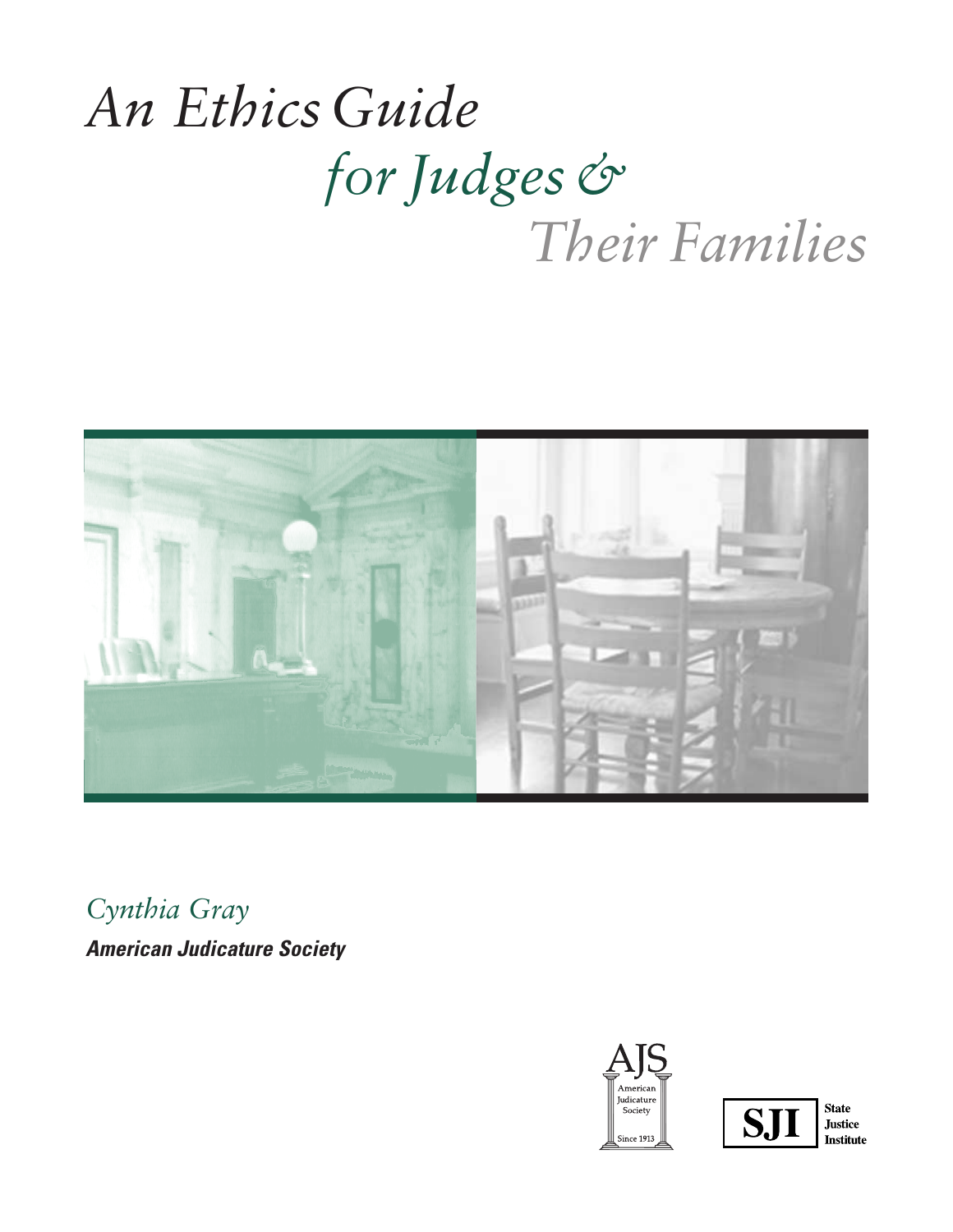This publication was developed under grant #SJI-99-N-006 from the State Justice Institute, "An Ethics Guide for Judges and Their Families." Points of view expressed herein do not necessarily represent the official positions or policies of the American Judicature Society or the State Justice Institute.

> **Allan D. Sobel** Executive Vice President and Director American Judicature Society

**Cynthia Gray** Project Director Director, Center for Judicial Conduct Organizations

**Jan Aikman Dickson** Judicial Family Institute Consultant

#### PROJECT ADVISORY COMMITTEE

**Seymour Abrahamson,** Wisconsin **Shirley Taylor Frye,** North Carolina **Hon. Lisa Davidson Kahn,** Florida **Hon. Ben Logan,** Michigan **Franny Maguire,** Delaware **Kay S. Palmer,** Arkansas **Hon. Ellen F. Rosenblum,** Oregon **Arthur P. Strickland,** Virginia **Hon. E. Norman Veasey,** Delaware **Richard Wehmhoefer,** Colorado

Library of Congress Catalog Card Number: 00-00000 ISBN 1-928919-06-5 Copyright: American Judicature Society, 2001

#### **American Judicature Society**

180 North Michigan Avenue, Suite 600 Chicago, Illinois 60601-7401 (312) 558-6900 (312) 558-9175 fax www.ajs.org

Founded in 1913, the American Judicature Society is an independent, nonprofit organization supported by a national membership of judges, lawyers, and other members of the public. Through research, educational programs, and publications, AJS addresses concerns related to ethics in the courts, judicial selection, the jury, court administration, judicial independence, and public understanding of the justice system.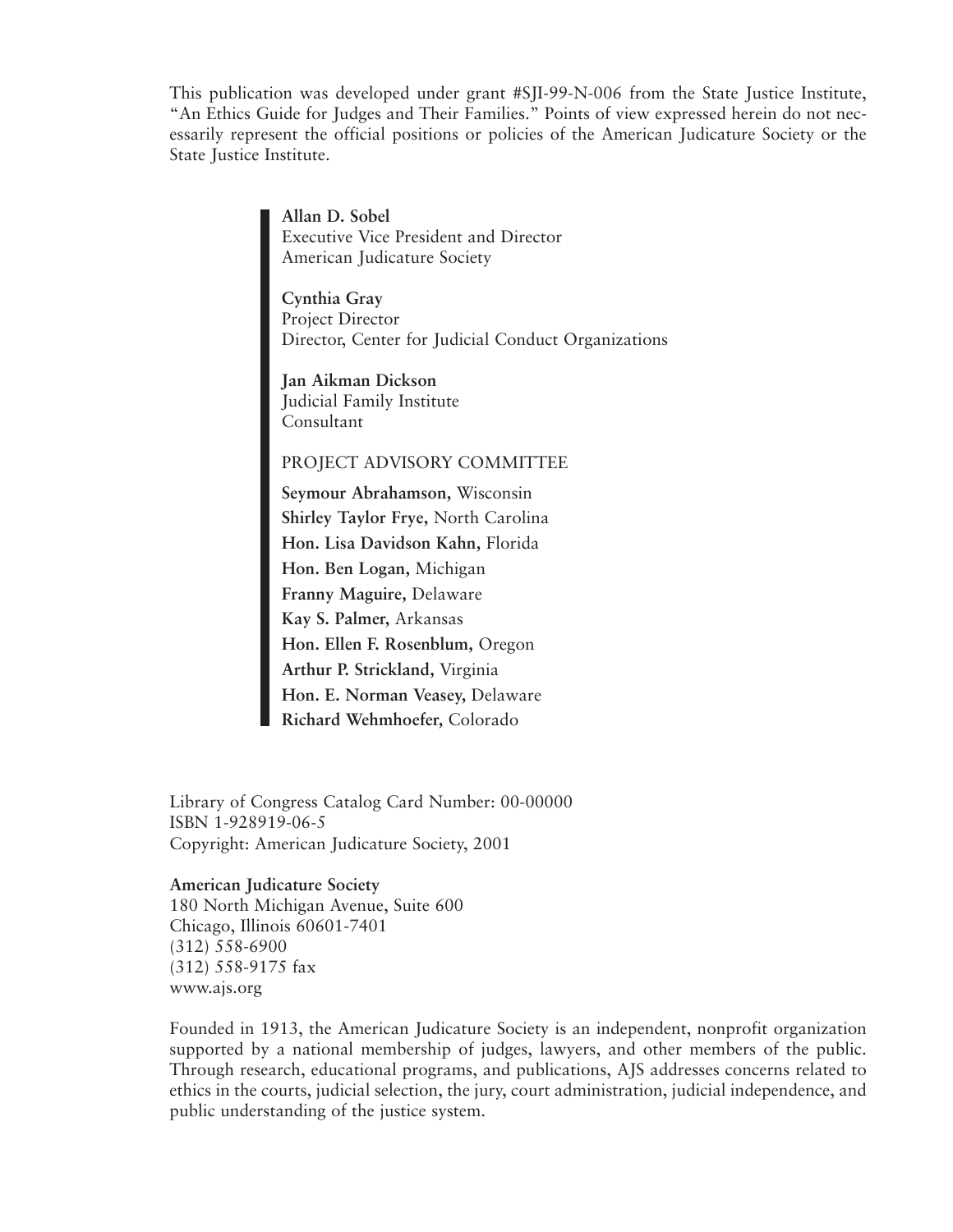# *Table of Contents*



| Appointing a relative as counsel for indigent defendants 16       |
|-------------------------------------------------------------------|
| Appointing a relative to fiduciary or quasi-judicial positions 17 |
|                                                                   |
|                                                                   |
|                                                                   |
|                                                                   |
|                                                                   |
|                                                                   |
|                                                                   |
|                                                                   |
|                                                                   |
|                                                                   |
|                                                                   |
|                                                                   |
|                                                                   |
|                                                                   |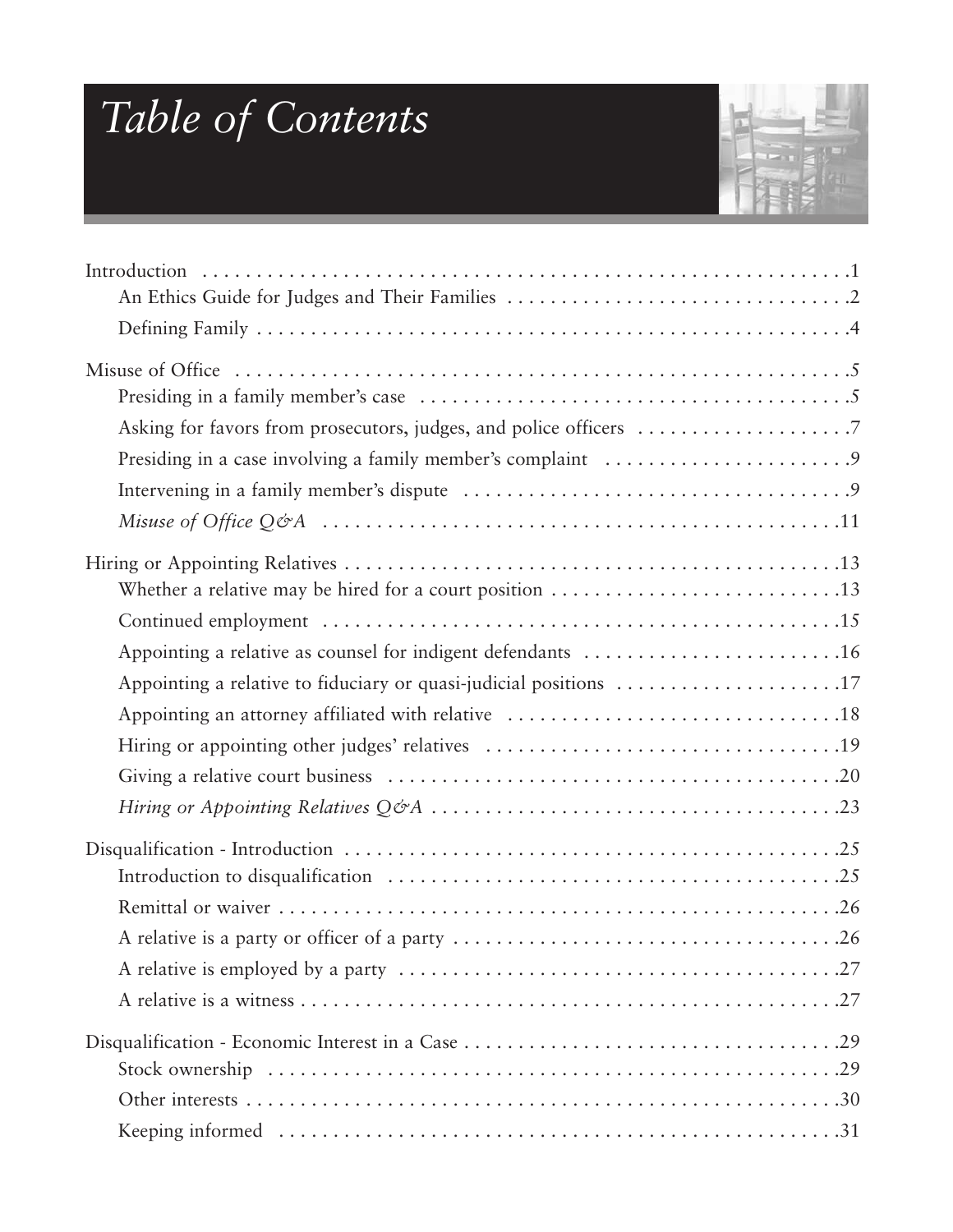| When a relative is an attorney in a law firm that is appearing in a case $\dots\dots\dots\dots36$ |  |
|---------------------------------------------------------------------------------------------------|--|
|                                                                                                   |  |
|                                                                                                   |  |
| When the lawyer-relative is an associate in a law firm 38                                         |  |
| When the lawyer-relative is a summer associate in a law firm $\dots\dots\dots\dots\dots\dots39$   |  |
| An attorney with whom a relative shares office space 40                                           |  |
| When a relative practices law with a part-time with prosecutor                                    |  |
|                                                                                                   |  |
| When a relative works as a government attorney $\dots\dots\dots\dots\dots\dots\dots\dots\dots$    |  |
| A relative is an attorney employed in the prosecutor's office 42                                  |  |
|                                                                                                   |  |
|                                                                                                   |  |
|                                                                                                   |  |
|                                                                                                   |  |
|                                                                                                   |  |
|                                                                                                   |  |
|                                                                                                   |  |
|                                                                                                   |  |
|                                                                                                   |  |
|                                                                                                   |  |
|                                                                                                   |  |
|                                                                                                   |  |
|                                                                                                   |  |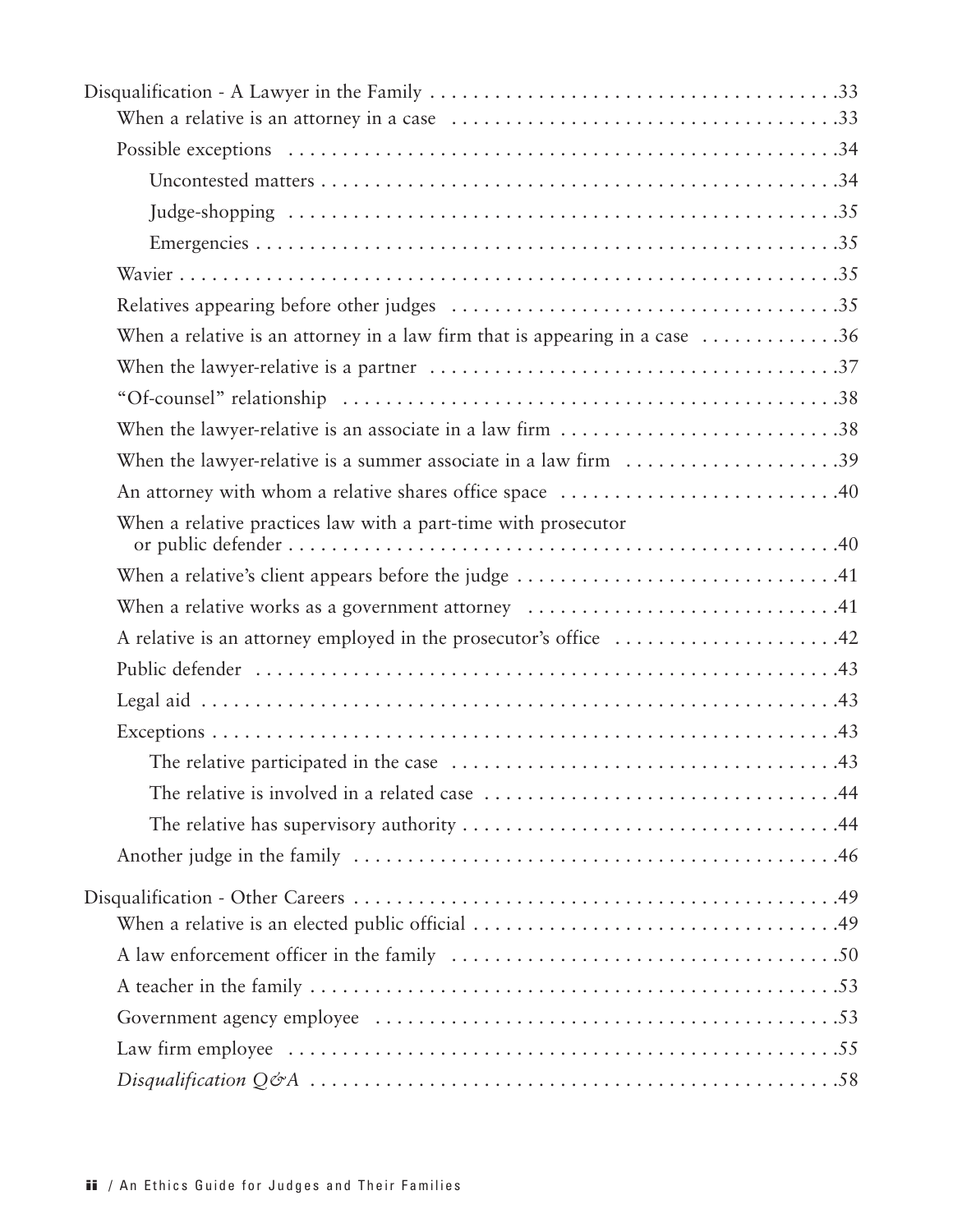| When a family member is involved in the bail bond business $\dots\dots\dots\dots\dots\dots\dots$ |
|--------------------------------------------------------------------------------------------------|
|                                                                                                  |
|                                                                                                  |
|                                                                                                  |
| Serving as a fiduciary for someone with whom the judge has a close                               |
|                                                                                                  |
|                                                                                                  |
|                                                                                                  |
|                                                                                                  |
|                                                                                                  |
| Referrals to charitable organizations in which a family member is involved                       |
|                                                                                                  |
|                                                                                                  |
|                                                                                                  |
|                                                                                                  |
|                                                                                                  |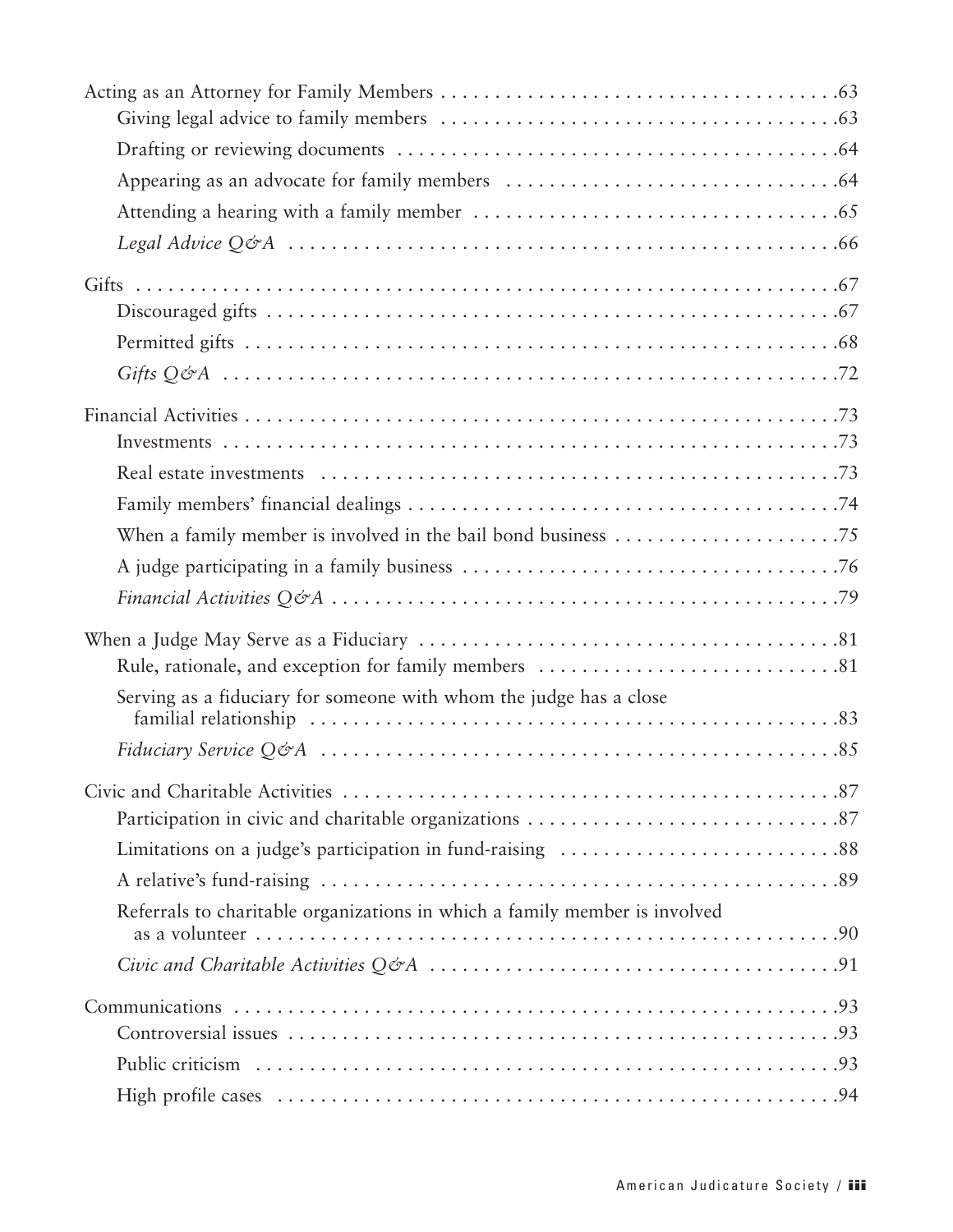| Membership and holding office in a political organization 109 |
|---------------------------------------------------------------|
|                                                               |
|                                                               |
|                                                               |
|                                                               |
| Judges considering their partners' perspectives 117           |
|                                                               |
|                                                               |
|                                                               |
|                                                               |
|                                                               |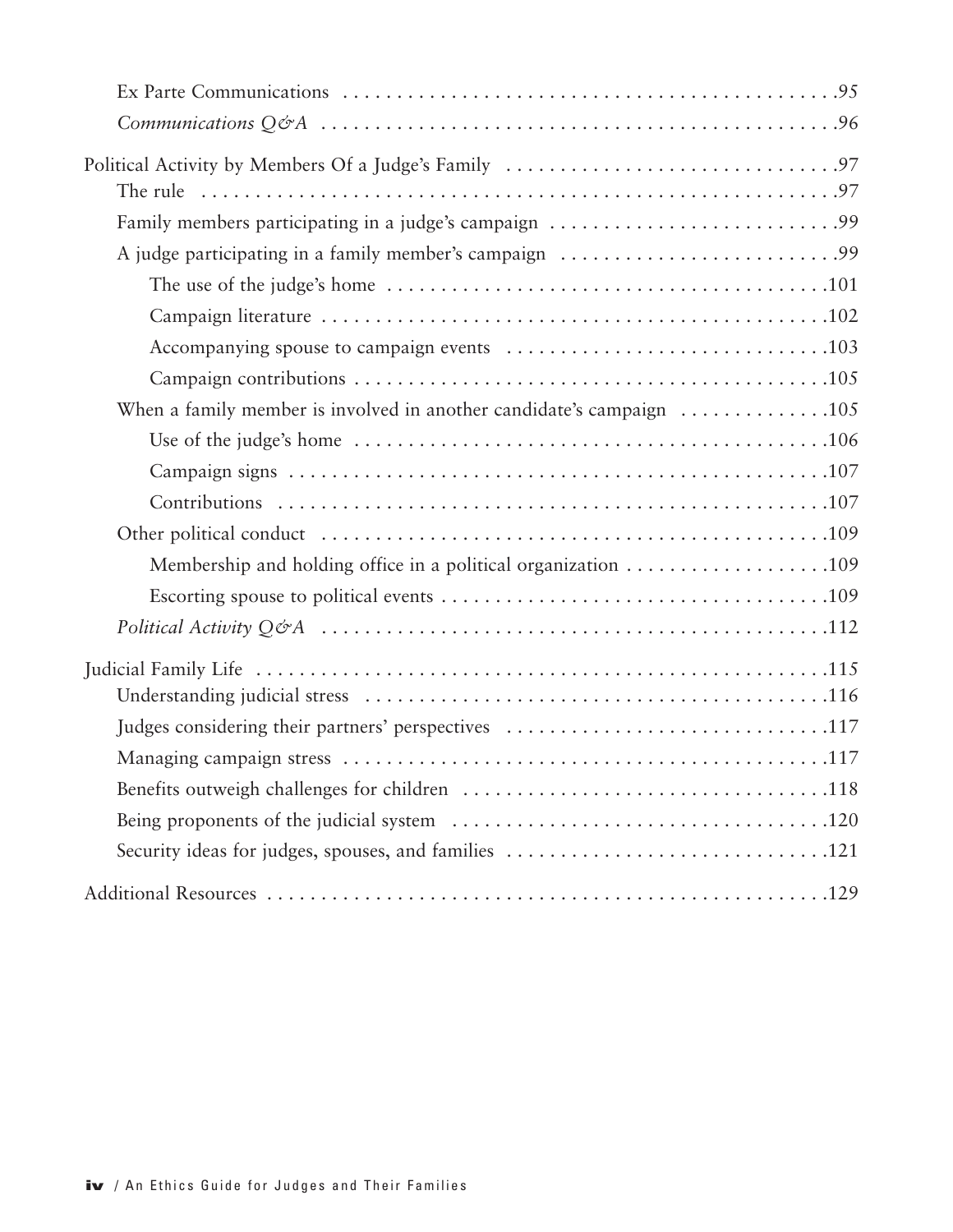### *Introduction*



To avoid conflicts of interest and the misuse of the prestige of office, judges must give up many of their political, charitable, and business activities when they take the bench. Obviously, however, judges are not required to sever family ties, even though potential conflicts and actual temptations arising from family relationships may create difficult ethical dilemmas for judges. A judge is still a judge in the public's eyes when a he or she leaves the courthouse, and a judge is still part of a family when he or she departs from home in the morning. The role of judge and the role of spouse, domestic partner, parent, child, or sibling are both performed 24 hours a day, seven days a week.

The code of judicial conduct adopted in each state and for federal judges affects a judge both while sitting on the bench and while in the company of loved ones. As a judge, the code prevents a judge from making decisions in a relative's case, from improperly intervening on behalf of a relative with other public officials, and from giving a relative employment, appointments, or court business. When the judge is off the bench, the code limits a judge's participation in civic and charitable organizations and involvement in political activities that may have been customary before the judge took office and may be traditional for members of non-judicial

families. Whether a judge can accept a gift, engage in financial and fiduciary activities, and act as a lawyer are also affected by the code and may change family practices. The code also requires a judge to encourage relatives to refrain from certain behavior.

The code of judicial conduct does not expressly or directly restrict the behavior of members of a judge's family. The state supreme courts (which adopts the code) and the conduct commissions (which enforces it) have no authority over judges' relatives.

However, a judge's relatives need to know the requirements of the code to understand why a judge-relative seems to say "no, I can't do that" all the time, to avoid even asking the judge to do something he or she should not do, and to avoid attracting embarrassing public attention questioning the judge's ethics. Moreover, relatives presumably share a judge's commitment to the integrity and impartiality of the judiciary and would be willing to alter their plans voluntarily if they understood how their behavior could affect the public's confidence in the judiciary. The rules in the code do not so much restrict *what* family members can do as guide *how* they should do it. For example, a judge's spouse may run for political office but cannot expressly or impliedly maintain that the judge endorses the spouse's candidacy and the positions he or she advocates.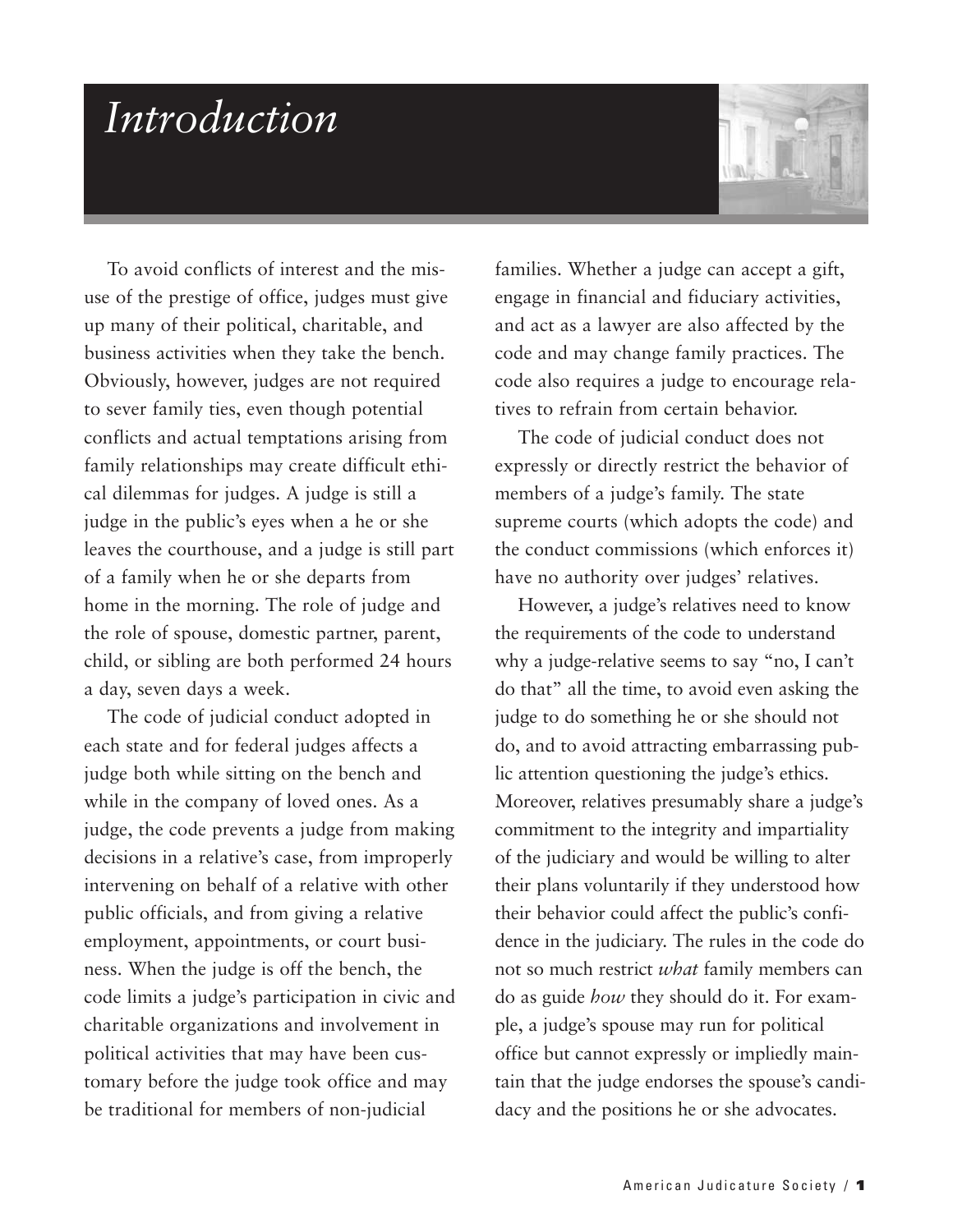#### **An Ethics Guide for Judges and Their Families**

*An Ethics Guide for Judges and Their Families* explores the code of judicial conduct restrictions that affect a judge as a member of a family and the guidance the rules give to family members. The *Guide* outlines the law in each area, examining the rules in the code and considering the basis for the rules. The *Guide* also lists examples of permitted and prohibited conduct for each area. To summarize the information covered, each section of the *Guide* has a "Q&A" segment at the end that asks and answers typical ethical questions that arise under each topic. The *Guide* has sections on:

- Misuse of office, including presiding in a relative's case and asking for favors from prosecutors, judges, and police officers.
- Hiring or appointing relatives and giving them court business.
- Disqualification when a relative is a party, an officer of a party, or employed by a party.
- Disqualification when a relative has an economic interest in a case.
- Disqualification when there is a lawyer in the family.
- Disqualification when a relative is an elected public official, a law enforcement officer, a teacher, or employed by a government agency or law firm.
- $\odot$  A judge acting as an attorney for family members.
- Gifts a judge is required to discourage family members from accepting.
- Financial activities, including family members' financial dealings and a judge's participation in a family business.
- When a judge may serve as a fiduciary.
- Civic activities, including participation in charitable organizations, limitations on a judge's participation in fund-raising, and a relative's fund-raising.
- Political activity by members of a judge's family, including family members participating in a judge's campaign, a judge participating in a family member's campaign, a family member's activity on behalf of a candidate for public office, and a family member joining and holding office in a political organization.
- Public comment, including taking stands on controversial issues, responding to criticism of a decision, tips for high profiles cases, and ex parte communications.

Unless otherwise indicated, references to canons in the code of judicial conduct in this *Guide* are to the 1990 American Bar Association model code. The 1990 model code retained most of the basic principles of the 1972 ABA model code but made several substantial changes and contains many differences in its details. The model code is not binding on judges unless it has been adopted in their jurisdiction. Forty-nine states, the U.S. Judicial Conference, and the District of Columbia have adopted codes of judicial conduct based on either the 1972 or 1990 model codes. (Montana has rules of conduct for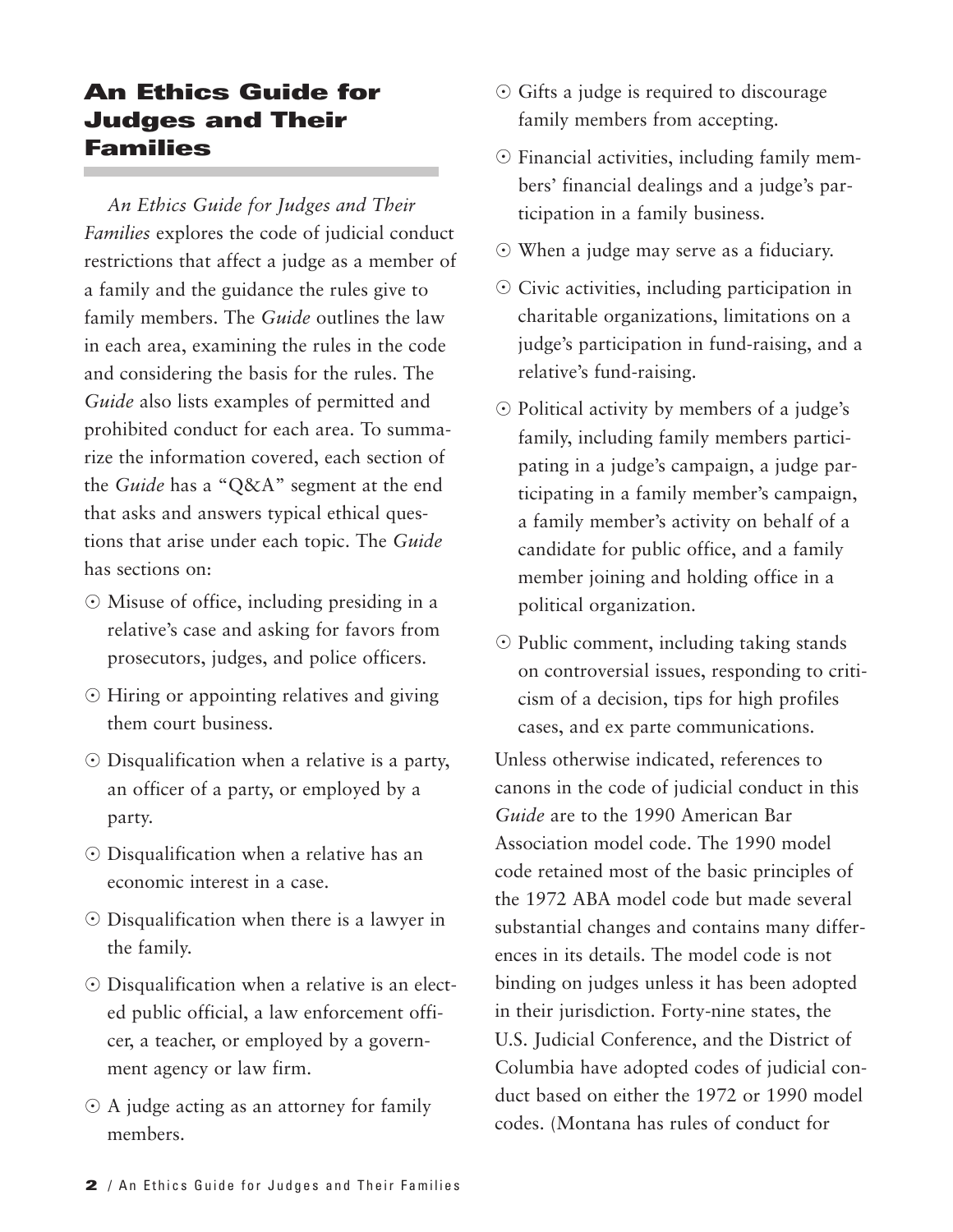judges, but they are not based on either model code.)

However, most states depart from the model in a few respects when adopting a code of judicial conduct. This *Guide* points out some of the differences between the model code and state codes. This *Guide* should be read with the applicable code at hand to enable an accurate comparison.

In addition to case law, the *Guide* relies on judicial ethics advisory opinions that address ethical questions involving family members. Over 40 states have a judicial ethics advisory committee to which a judge can submit an inquiry regarding the propriety of contemplated future action. Sometimes committees in different states have reached different conclusions about the best way to resolve the conflicts between being a judge and being a family member, and the *Guide* points out those areas of disagreement. The AJS web-site has links to the judicial ethics advisory committee web-sites in many states at www.ajs.org/ethics11.html.

Ethical issues are closely related to other family issues such as security, stress, being a family in the public eye, judicial impairment, and handling questions from the press. For judicial families, the usual challenges all families face can be complicated by feelings of isolation that may be created by some of the rules of judicial conduct, by concerns about publicity if professional help is sought, and by intense media scrutiny. In addition, judicial families face special challenges such as dealing with threats to the physical safety of the judge and the judge's family, children hearing criticism of their parent's decisions,

and people approaching spouses and children trying to influence the judge. Problems at home caused by such issues may interfere with a judge's performance of official duties and with the public's perception of the judge.

The last chapter of *An Ethics Guide for Judges and Their Families* is an essay on issues in judicial family life by Jan Aikman Dickson, founder of the Judicial Family Institute, Inc. and the wife of Brent Dickson, a justice of the Indiana Supreme Court. Based on her experiences with the Judicial Family Institute, the essay discusses and gives practical suggestions on issues such as stress, benefits and challenges for children, being proponents of the judicial system, and security ideas for judges, spouses, and families.

As the Judicial Family Institute points out, "Without formal training or materials, many judges' families have learned public family life skills strictly by trial-and-error." To encourage judges and their families to share their experiences with others, a discussion guide is available for *An Ethics Guide for Judges and Their Families*. The discussion guide contains all the materials necessary for a judge's spouse or other leader to plan a program on ethics and related topics for a meeting of judges and their spouses and other family members. The materials in the discussion guide present a variety of different techniques (for example, panel discussions, role plays, and small group discussions) that give the planner the flexibility to design a session that reflects the interests, needs, size, and composition of the specific audience and the time limits for the program.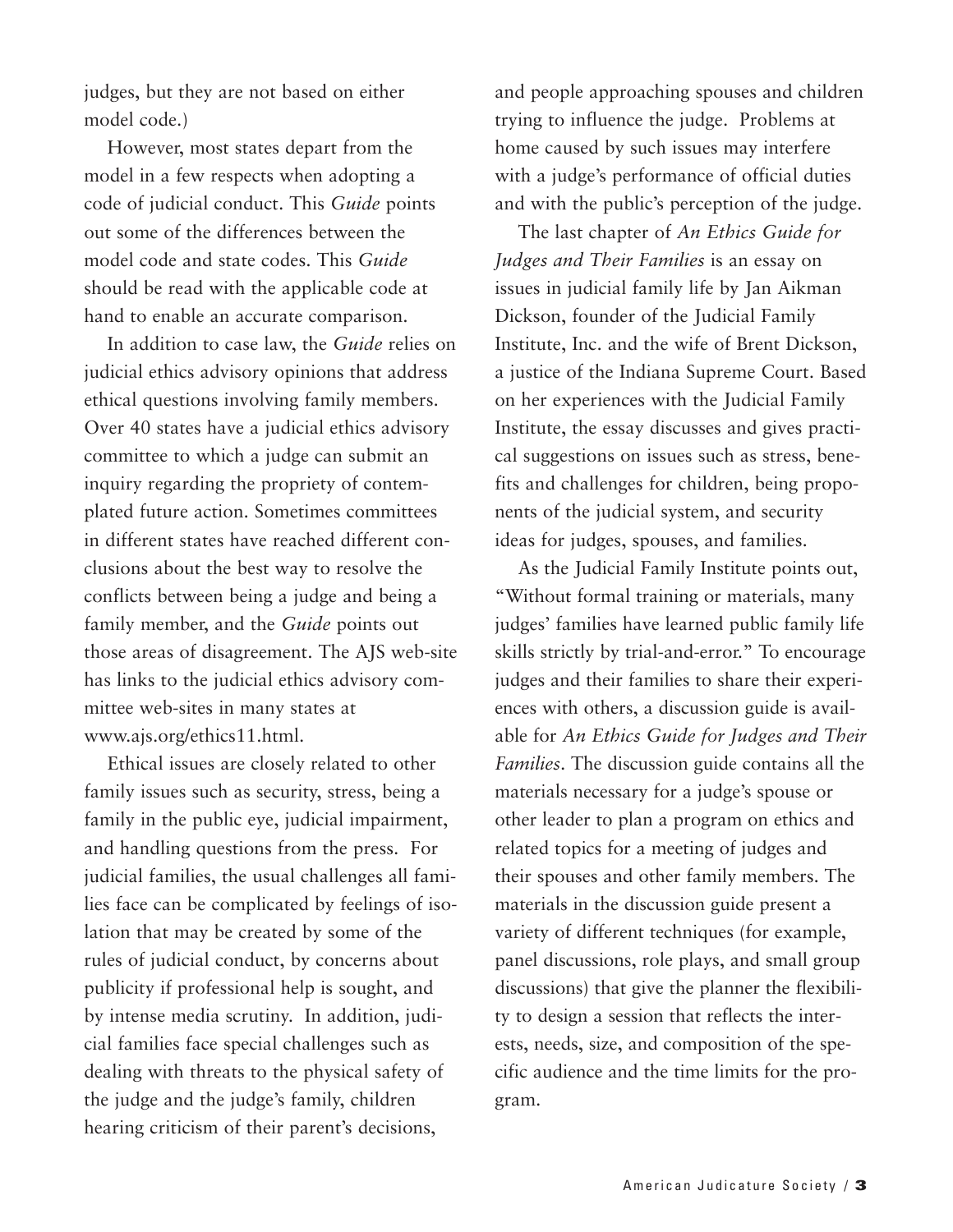#### **Defining Family**

The code of judicial conduct identifies four levels of family relationship in its terminology section.

- 1. The broadest definition is "third degree of relationship" and embraces great-grandparents, grandparents, parents, uncles, aunts, brothers, sisters, children, grandchildren, great-grandchildren, nephews, nieces, the spouse of those relatives, and anyone bearing the same relationship to the judge's spouse. The term is used to describe the extent of a judge's duty to disqualify based on a relationship to a party, officer of a party, lawyer, or witness to a proceeding or based on the effect of a proceeding on a de minimis financial interest owned by a relative.
- 2. The next gradation is "member of the judge's family" and "denotes a spouse, child, grandchild, parent, grandparent, or other relative or person with whom the judge maintains a close familial relationship." The term is used to describe persons for whom a judge may act as a fiduciary and provide legal advice.
- 3. The next circle is "member of the judge's family residing in the judge's household" and "denotes any relative of a judge by blood or marriage, or a person treated by a judge as a member of the judge's family, who resides in the judge's household." The code uses the term to define which relatives a judge needs to discourage from accepting certain gifts and which relatives'

economic or other interests may require disqualification.

4. The fourth layer is "the judge's spouse and minor children residing in the judge's household." The code uses the term to define which relatives' economic interests a judge is required to keep informed about. Note that "member of the family residing in the judge's household" includes "a person treated by a judge as a member of the judge's family." Thus, even if a judge is not married to a person, the relevant code provisions apply if the relationship is comparable to that of a spouse. Where a lawyer and a judge are cohabiting, the rules regarding a married lawyer and judge "should be adhered to because the cohabitation relationship is akin in terms of intimacy, confidentiality, and shared interest to the marital relationship." *Michigan Advisory Opinion R-3* (1989). In other words, the ethical duties of the code are not defined by legal labels.

Some states have made this more explicit in their codes. The Alaska code of conduct states, "Throughout the code, the term 'spouse' includes not only a husband or wife but also any person with whom the judge maintains a shared household and conjugal relations." The Oregon code defines "member of the judge's family" to include a domestic partner.

This *Guide* uses the term "spouse" and "family" to include any analogous relationships, including same-sex relationships, regardless whether they have a recognized, formalized legal status.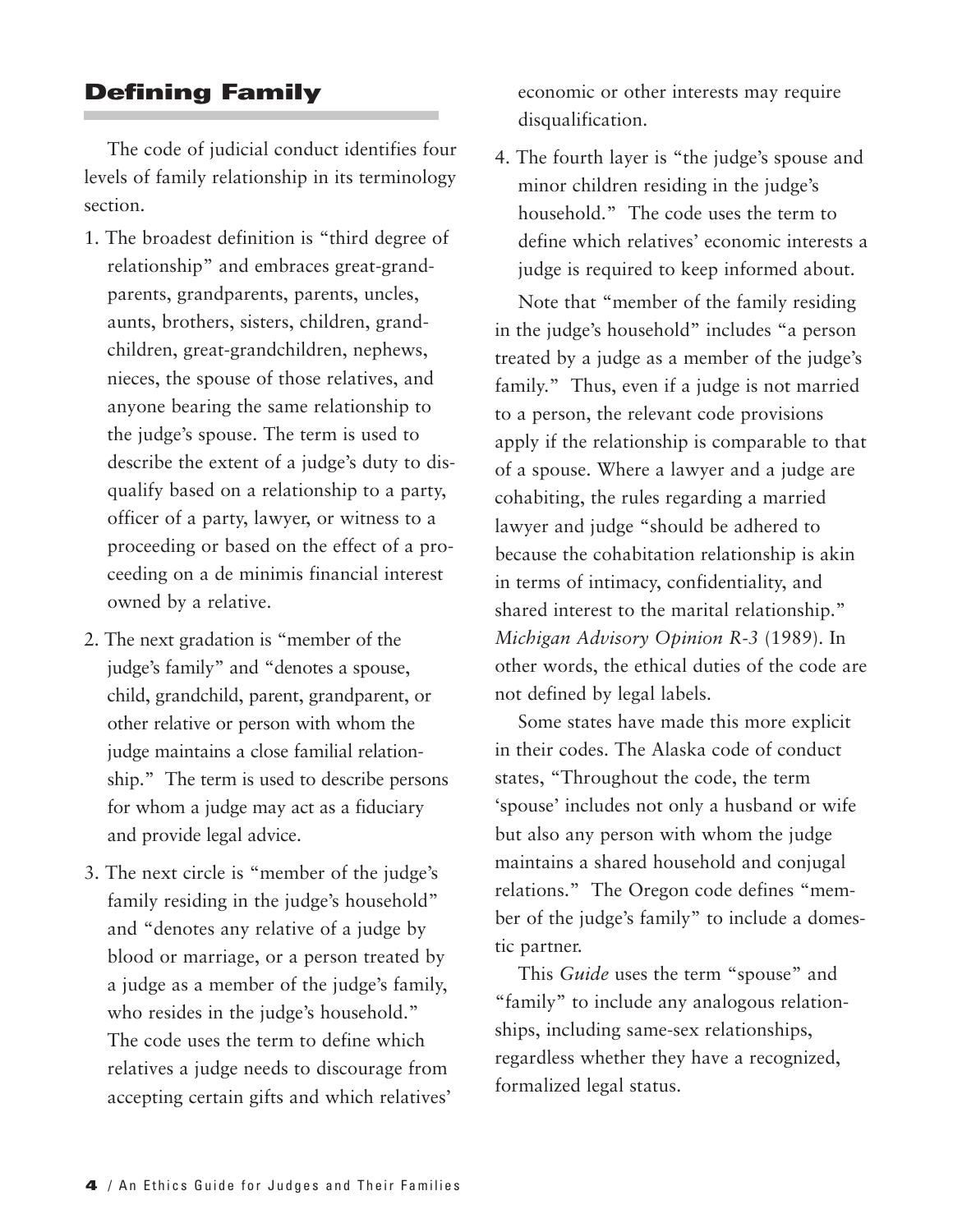## *Misuse of Office*



#### *In this chapter:*

- ➡ Presiding in a family member's case.
- $\rightarrow$  Asking for favors from prosecutors, judges, and police officers.
- ➡ Presiding in a case involving a family member's complaint.
- $\rightarrow$  Intervening in a family member's dispute.

If an individual with a judge in the family gets in trouble — a traffic ticket or a dispute with a neighbor, for example — it is natural for the relative to turn to the judge for help in dealing with the legal system. And it is natural for the judge to want to help. However, if the judge assists by using power or influence the judge has only by virtue of holding a judicial office, the judge violates the code of judicial conduct. Canon 2B provides:

A judge shall not allow family, social, political or other relationships to influence the judge's judicial conduct or judgment. A judge shall not lend the prestige of judicial office to advance the private interests of the judge or others; nor shall a judge convey or permit others to convey the impression that they are in a special position to influence the judge.

Judges as family members get in trouble by:

- $\odot$  sitting as a judge in a family member's criminal case,
- $\odot$  asking favors from police officers, prosecutors, and other judges on behalf of a family member, or
- $\odot$  intervening in a family member's dispute with others.

#### **Presiding in a family member's case**

A judge may not sit as a judge in a family member's criminal case even if the judge does not treat the relative more favorably than other defendants facing similar charges.

The handling by a judge of a case to which a family member is a party creates an appearance of impropriety as well as a very obvious potential for abuse, and threatens to undermine the public's confidence in the impartiality of the judiciary. Any involvement by a judge in such cases or any similar suggestion of favoritism to family members has been and will continue to be viewed . . . as serious misconduct.

*In the Matter of Wait*, 490 N.E.2d 502 (New York 1986). There is no "situation more fraught with the threat of partiality as where a judge's child faces criminal charges subject to the authority of the judge's court." *In the Matter of Van Rider*, 715 N.E.2d 402 (Indiana 1999). The Indiana Supreme Court acknowledged that a judge whose child is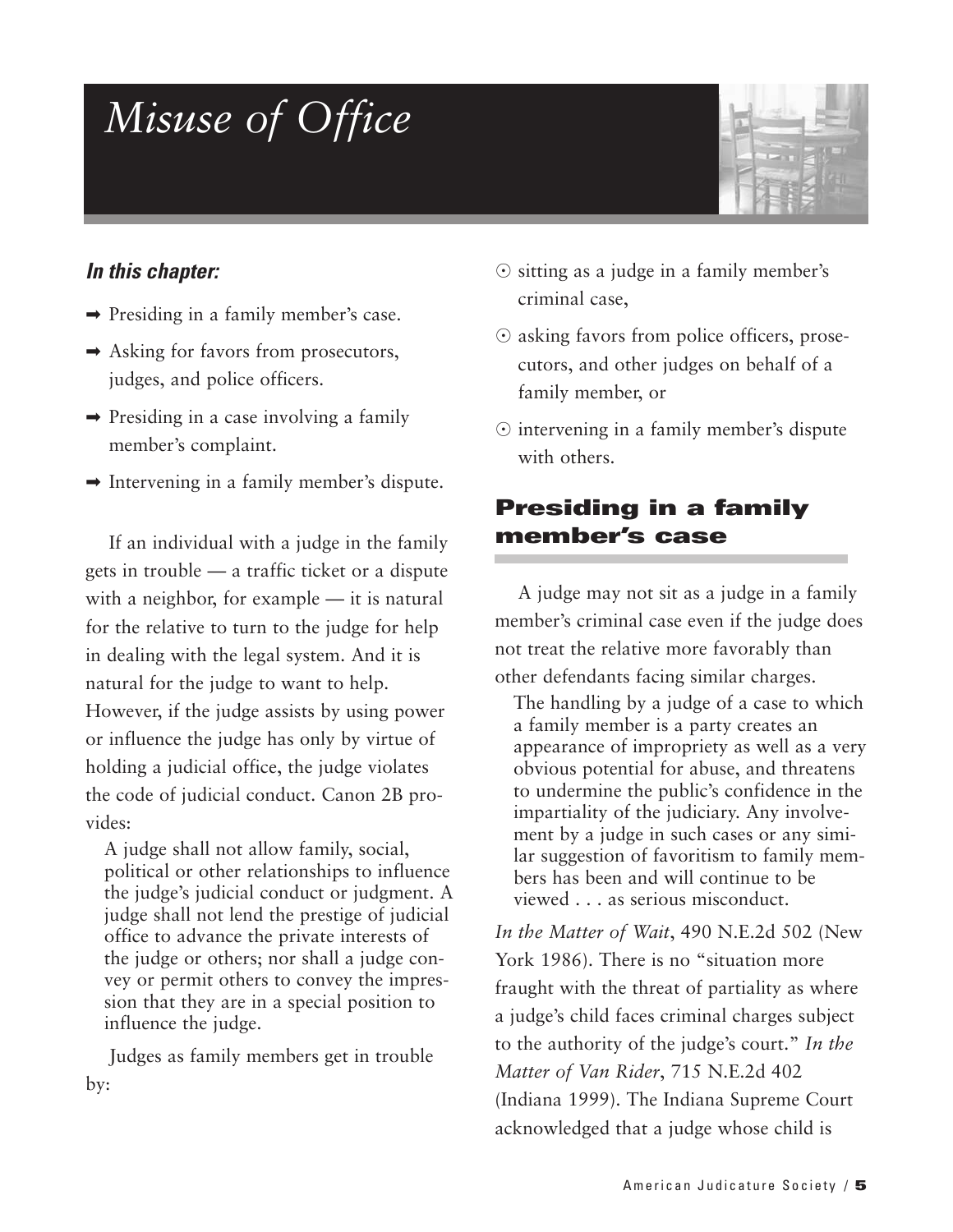arrested may have concerns that the child's safety during incarceration would be threatened because his or her parent was a judge. However, the court concluded, such concerns do not excuse violations of the code.

In a case involving a family member, a judge may not issue warrants, conduct a bond hearing, take the guilty or not guilty plea, dismiss a case, issue an order of protection, conduct the trial, or sentence the family member. There are numerous cases in which judges have been disciplined for making rulings in a family member's criminal case.

#### *Examples:*

- $\rightarrow$  After a petition was filed against the judge's grandson by the mother of the grandson's girlfriend, the judge heard the probable cause evidence, signed the arrest warrant, and conducted his bond hearing. The judge disclosed the family relationship to the girlfriend and the police officer involved, but did not get a waiver. The judge was reprimanded for this and other misconduct (*In the Matter of Johnson*, 532 S.E.2d 883 (South Carolina 2000)).
- $\rightarrow$  A judge disposed of speeding tickets issued to his nephew and his wife's niece by reducing each charge to an equipment violation. The judge accepted guilty pleas by four different first cousins of his wife. In two of the cases, charging vehicle, traffic, or conservation law violations, the judge imposed an unconditional discharge. In a third case, a trespassing violation, the judge imposed no fine or sentence other than to require the relative to stay off the property of the complaining witness. In the fourth case, the relative was charged with criminal mischief, and the judge

imposed a fine of \$50 but waived payment of it, sentencing the defendant instead to perform labor for the town. The judge was removed (*In the Matter of Wait*, 490 N.E.2d 502 (New York 1986)).

- $\rightarrow$  A judge failed to disqualify from a criminal proceeding against his son and ordered his son's release from jail following his arrest for drug possession. The judge was reprimanded (*In the Matter of Van Rider*, 715 N.E.2d 402 (Indiana 1999)).
- $\rightarrow$  A judge presided over a traffic case in which the defendant was his niece. The judge was admonished for this and other misconduct (*In the Matter of Bishop*, Determination (New York State Commission on Judicial Conduct January 10, 2000)).
- $\rightarrow$  A judge arraigned his son after the son was arrested for assault. The judge was censured (*In the Matter of Poli*, Determination (New York Commission on Judicial Conduct October 7, 1994)).
- $\rightarrow$  A judge reduced his son's and his son's friend's speeding tickets to parking violations. The judge was removed (*In the Matter of Reedy*, 475 N.E.2d 1262 (New York 1985)).
- $\rightarrow$  A judge participated in cases in which her brother-in-law, his wife, and his daughter were parties or complaining witnesses and in cases involving an altercation between her brother-in-law and his wife of which the judge had personal knowledge. After witnessing an altercation between her husband's brother, Douglas, and his wife, the judge arraigned Douglas on a charge that he had violated an order of protection, released her brother-in-law on his own recognizance, and ordered him to appear in family court the following morning. The judge then dis-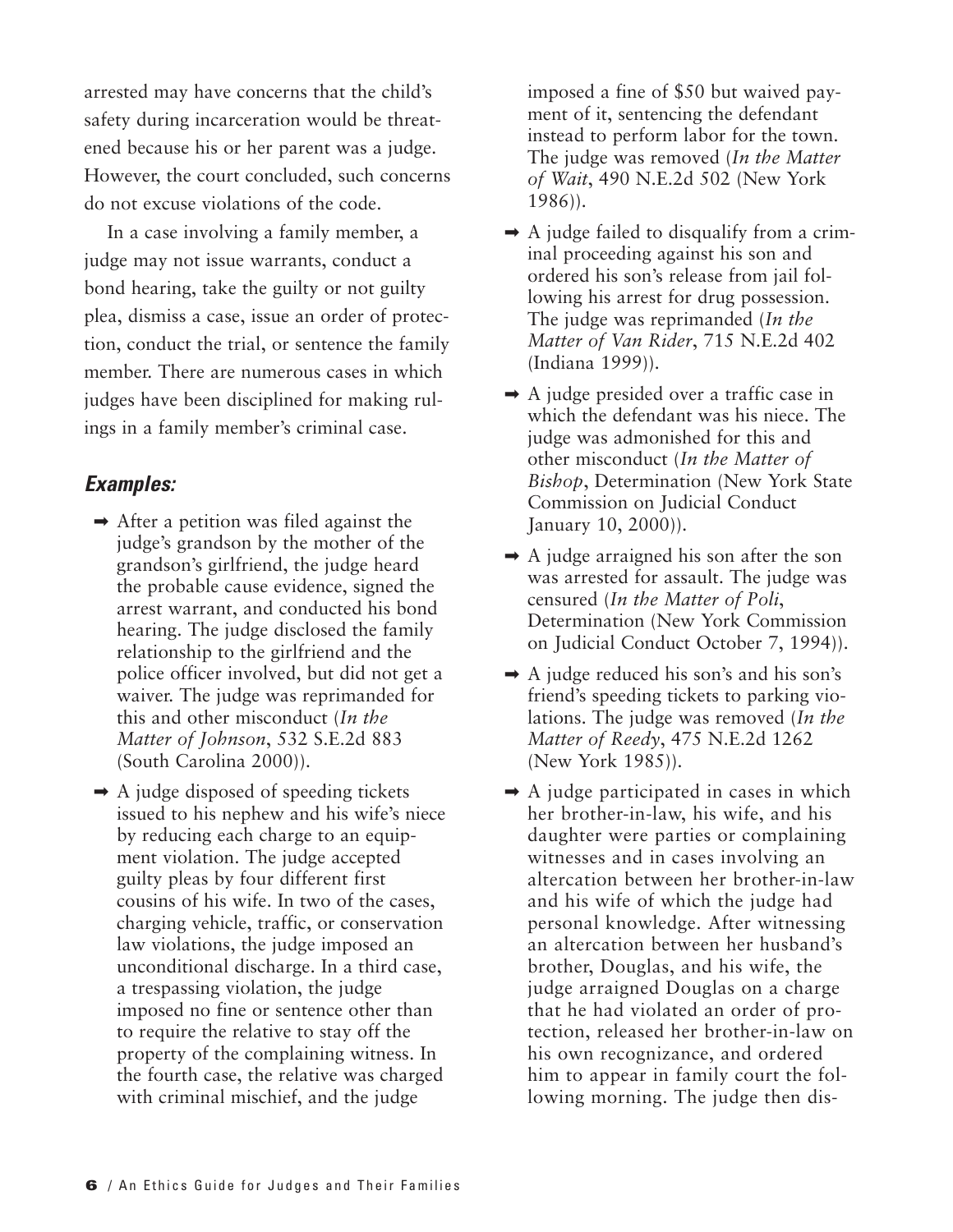qualified herself from the case. The judge issued a criminal summons to Brenda on a charge of assault stemming from the altercation with Douglas. The judge issued an order of protection against Brenda and in favor of Douglas. The judge arraigned Brenda on the assault charge and released her on her own recognizance. The judge then disqualified herself. The judge arraigned Douglas on a charge of third degree assault, based on the allegations of his daughter, the judge's niece by marriage, and released him on his own recognizance. The judge then disqualified herself from the case. The judge was admonished (*In the Matter of Remchuk* (New York Commission on Judicial Conduct March 29, 1999)).

- $\rightarrow$  A judge presided over a traffic case in which the defendant was his niece. The judge was admonished for this and other misconduct (*In the Matter of Bishop*, Determination (New York State Commission on Judicial Conduct January 10, 2000)).
- $\rightarrow$  A judge presided over five criminal cases in which his spouse's nephews were the defendants including one case in which the judge's stepson was a material witness. The judge was censured (*In Re Ross*, Determination (New York State Commission on Judicial Conduct, September 29, 1989)).

#### **Asking for favors from prosecutors, judges, and police officers**

If a family member receives a ticket or is charged with criminal conduct, a judge should not intervene and ask favors from police officers, prosecutors, or the judge presiding in the case. Thus, a judge should not convince or try to convince police officers to release a relative who has been arrested, should not reproach or threaten a police officer who ticketed a relative, should not ask an arresting officer and prosecutor if they could help the relative, should not ask prosecutors for special consideration, and should not ask another judge to give a particular sentence to the relative.

Moreover, a judge should be aware that a telephone call to police, for example, about a family member's ticket even if innocently undertaken, may be assumed to be an implied request for a favor and result in preferential treatment for the family member. Therefore, even if the judge does not expressly request a favor, a judge should not make inquiries into a criminal case in which the defendant is a relative.

#### *Examples:*

 $\rightarrow$  A judge asked a magistrate to give her step-grandson a suspended sentence for a traffic ticket several times and engaged in several ex parte communications until the matter was resolved. The judge was suspended without pay for this and other misconduct (*In re Lorona*, 875 P.2d 795 (Arizona 1994)).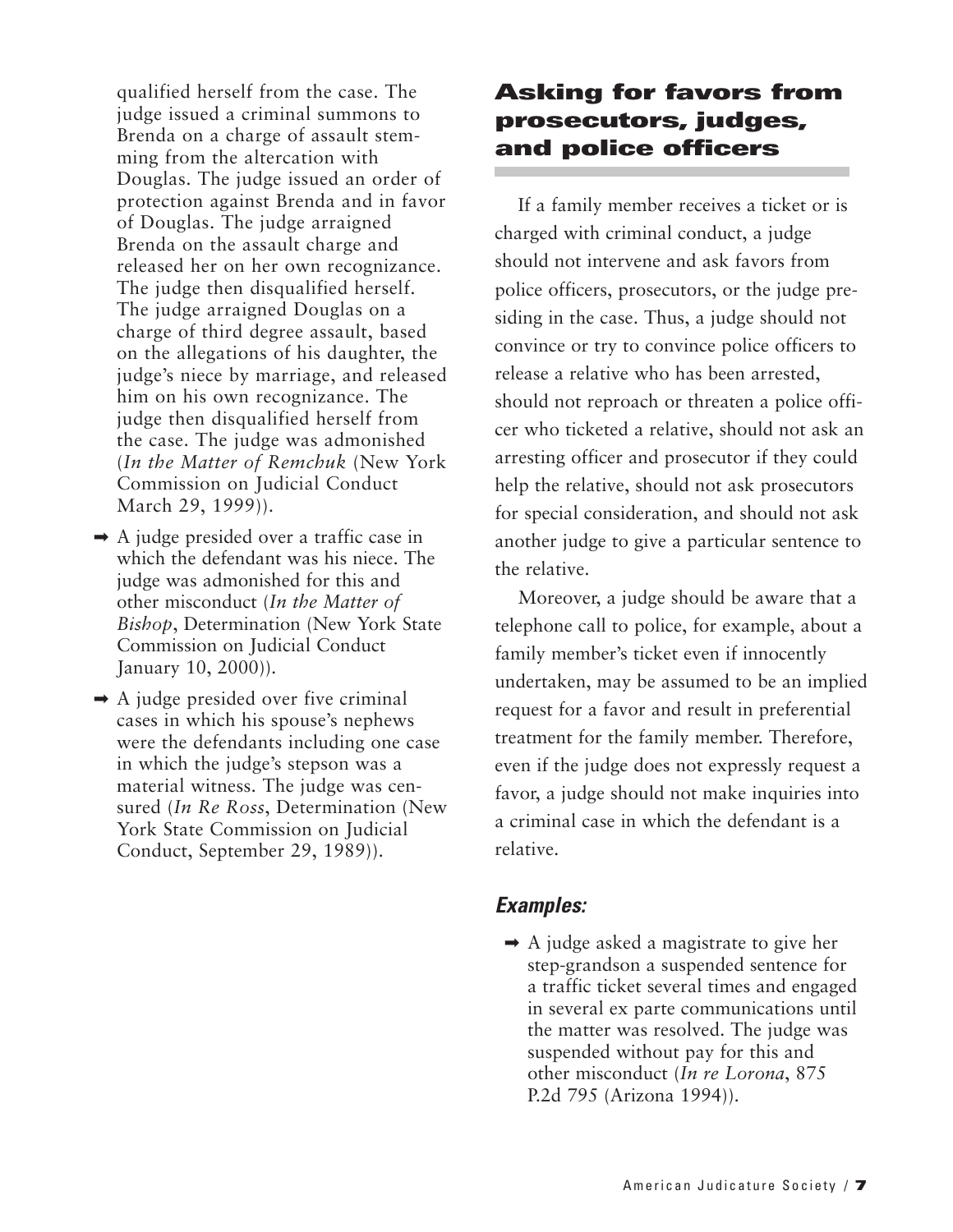- $\rightarrow$  A judge called the police department about the judge's brother's speeding ticket and expressed surprise that the officer did not recognize that the person he had given the ticket to was the judge's brother. After the call, the officer threw the ticket away. The judge was suspended (*In re Snow*, 674 A.2d 573 (New Hampshire 1996)).
- $\rightarrow$  A judge sought special consideration from prosecutors in a case involving his stepson, proposed dispositions, persisted when they refused his suggestions, and exhibited impatience when they refused to yield. The judge was removed for this and other misconduct (*Matter of Seiffert*, Determination (New York State Commission on Judicial Conduct 1985)).
- $\rightarrow$  A judge intervened with police officers and a judge on behalf of family members on three occasions, using profane, threatening, and menacing language. In the first incident, after the judge's daughter was arrested for DWI, the judge convinced police officers to release her instead of proceeding with an arraignment and asked the officers why they did not phone him directly when they knew she was his daughter. In a second instance, the judge was verbally abusive to police officers when his granddaughter ran away and demanded to know who she had been released to. In a third instance, the judge confronted and was verbally abusive to another judge who had presided over an order of protection hearing involving his daughter. The judge was removed (*In the Matter of Chase*, Determination (New York State Commission on Judicial Conduct June 10, 1997)).
- ➡ After a judge's son was removed by the sheriff from the courthouse for being intoxicated, the judge went to the sheriff's department and shouted loudly and angrily, "How can you do this to me?

Why are you doing this to me? After all the support I've given you and your department, this is the way your deputies treat me." The judge was censured for this and other misconduct (*In the Matter of Purple*, Determination (New York Commission on Judicial Conduct September 29, 1997)).

- $\rightarrow$  A judge (a) confronted a patrolman named J.R. Rodriguez after the patrolman had issued a traffic citation to the judge's grandson; (b) verbally attacked the patrolman in a confrontation with the police chief in which he used racial slurs and other derogatory language, (c) instructed his grandson to plead no contest and appeal to county court where the judge could "take care of it;" (d) while performing judicial duties, remarked to a jailer whose name is Joey Rodriguez, "Don't tell me you're related to J.R., or I'll have to shoot you too;" and (e) made racial slurs and used profanity in derogatory statements directed at Hispanics and African Americans in general and Rodriguez in particular while at a store where employees and customers overhead. The judge was publicly reprimanded (*Public Reprimand of Huegler*, No. 00-0162-JP (Texas State Commission on Judicial Conduct January 25, 2000)).
- ➡ After his son-in-law was arrested for public intoxication and possession of a controlled substance, a judge asked the arresting officer and prosecutor if they could help his son-in-law, and the charges were dismissed. The judge was admonished (*In the Matter of Rice*, 489 S.E.2d 783 (West Virginia 1997)).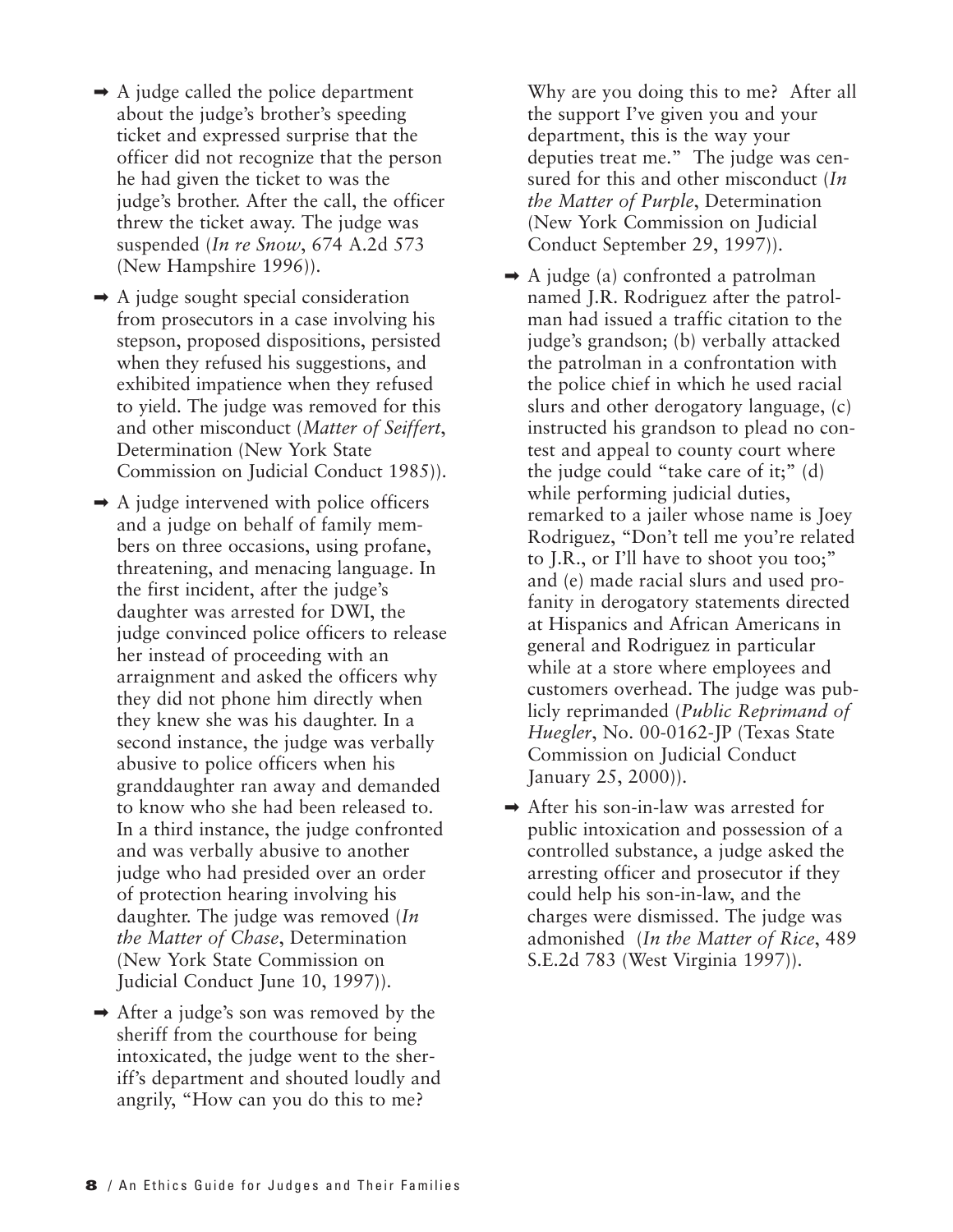#### **Presiding in a case involving a family member's complaint**

A judge misuses the power or prestige of the judicial office if he or she presides in a civil case in which a relative is the person asking for damages or presides in a criminal case in which a relative is the victim or complaining witness.

#### *Examples:*

- $\rightarrow$  A judge issued several arrest warrants in which his daughter was the sole affiant; accepted payments in return for dismissal of charges and characterized the payments as bonds in a case in which his daughter had an interest; assisted his daughter's extortion efforts against her previous boyfriend; and misled probation officers to advance his daughter's interests. The judge was removed (*In the Matter of McKinney*, 478 S.E.2d 51 (South Carolina 1996)).
- ➡ After a judge's son-in-law was involved in an automobile accident, the judge sat at the states attorney's table throughout the trial of the other driver and counseled and advised the states attorney. After the trial, the judge, acting in his official capacity, signed a warrant to be served on the defendant for damages resulting from the automobile accident. The judge was admonished (*Judicial Inquiry and Review Commission of Virginia v. Jordan*, Record No. 730725 (Virginia Supreme Court 1973)).
- ➡ A judge issued an arrest warrant pertaining to a dishonored check given to her husband and then presided over the defendant's arraignment, commit-

ted the defendant to jail in lieu of \$5,000 bail, failed to appoint counsel for the defendant, and refused the advice of the district attorney and a county court judge that she disqualify herself. The judge was removed for this and other misconduct (*In the Matter of Tyler*, 553 N.E.2d 1316 (New York 1990)).

- $\rightarrow$  A judge (1) signed a default judgment in favor of his wife for a claim for legal services performed and (2) sentenced two defendants who were charged with stealing property belonging to the estate of his father-in-law and of which estate his wife was administratrix. The judge was suspended as a member of the bar for two years for this and other misconduct (*In re Jenkins*, 419 P.2d 618 (Oregon 1966)).
- ➡ A judge presided in a case to recover damages stemming from an automobile accident involving the judge's son and the judge's car. The judge was removed (*In re Myers*, Determination (New York State Commission on Judicial Conduct, October 21, 1985)).

### **Intervening in a family member's dispute**

A judge also abuses the prestige of the judicial office if he or she asks a police officer or other public official to take action to resolve a family member's dispute. A judge is placed in a particularly difficult situation when loved ones become involved with the police or in a legal dispute and the judge's judicial position is known. Regardless of any understandable concern for a family member in trouble, if a judge is known to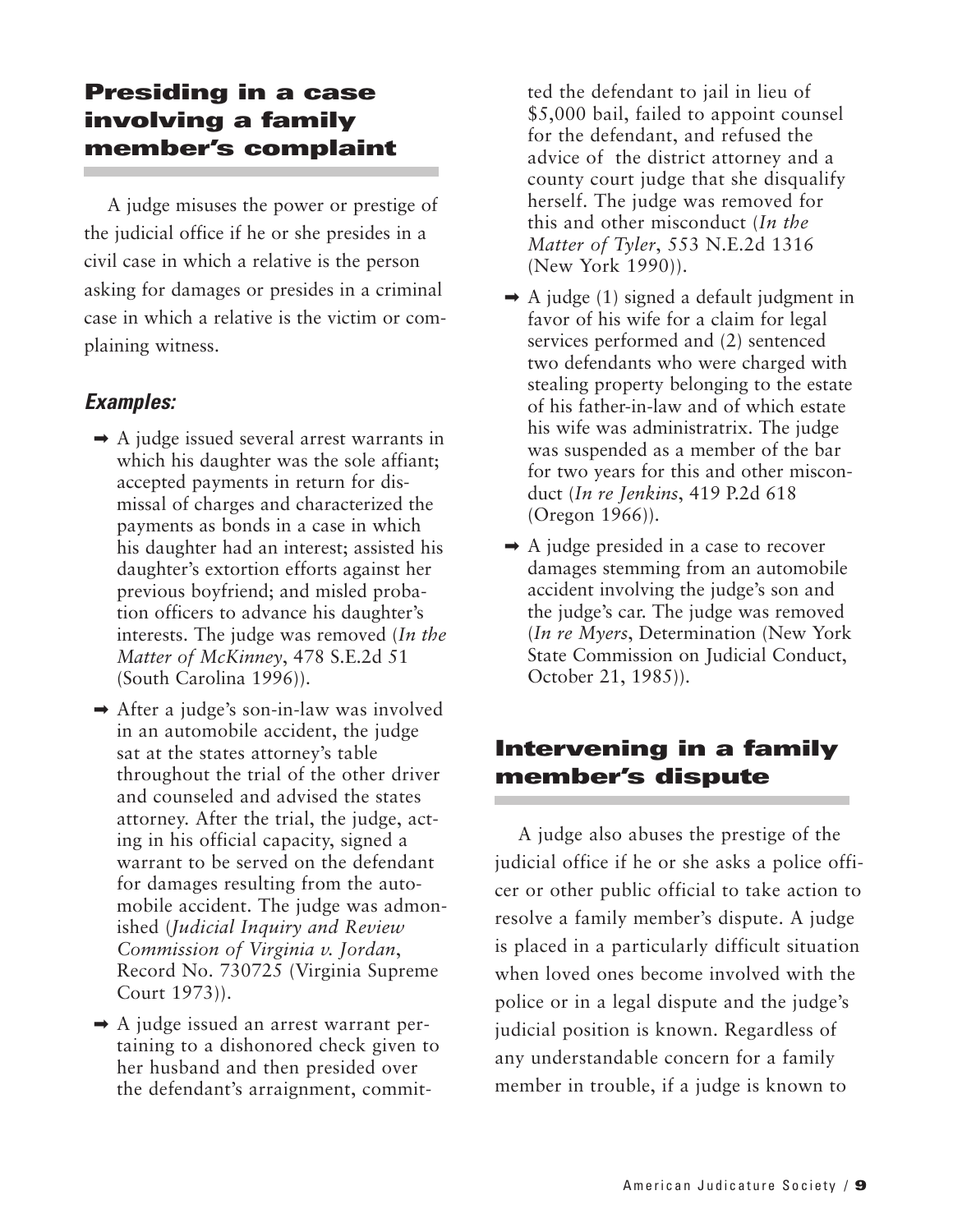authorities as a judge, the judge must be circumspect in any advocacy, especially with anyone who is regularly in the judge's court, to avoid gaining an advantage for private interests.

- $\rightarrow$  After arriving at his son's home when a police officer was investigating the neighbor's complaint that someone had pulled up fence posts and survey stakes near the property line between his land and the judge's son's, a judge angrily shouted to the police officer that the neighbor was "crazy" and a "son of a bitch" in the presence of the neighbor. The judge twice urged the officer to arrest the neighbor for pulling up his own fence posts and survey stakes and accused the neighbor of cutting tree limbs that were on his son's property. Although he had no factual basis to support a charge against the neighbor, the judge advised the police officer to charge him with criminal mischief. When the police officer refused to make any arrest, the judge asked what evidence it would take to arrest someone under such circumstances. The judge was aware that the police officer appeared before him and knew he was a judge. The judge was admonished (*In the Matter of Stevens*, Determination (New York State Commission on Judicial Conduct December 23, 1998)).
- ➡ A judge issued an arrest warrant on petit larceny and simple assault charges filed by a friend and distant relative of the judge. The judge was reprimanded for this and other misconduct (*Mississippi Commission on Judicial performance v. Franklin*, 704 So. 2d 89 (Mississippi 1997)).
- $\rightarrow$  A judge improperly intervened on behalf of a woman with whom he had an intimate relationship in an investigation of a child welfare matter involving the woman's children and their father. In conversations with a case worker and case manager, the judge stated that he was a family court judge with experience in child abuse cases, indicated that he knew the commissioner and deputy commissioner of the agency and might have to call their attention to the case. The judge related derogatory information about the father that he said he had learned from another judge's decision and from a newspaper report even though he knew that the prior complaints of abuse had been determined to have been unfounded. When police officers came to the mother's apartment concerning the children's visitation with their father, after the judge introduced himself as a family court judge, one of the officers concluded that the judge was the judge presiding over the visitation matter and sought the judge's opinion as to whether court-ordered visitation must be adhered to in all instances or whether a court order could be superseded in exigent circumstances. The judge was admonished (*In the Matter of Kaplan*, Determination (New York State Commission on Judicial Conduct May 6, 1996)).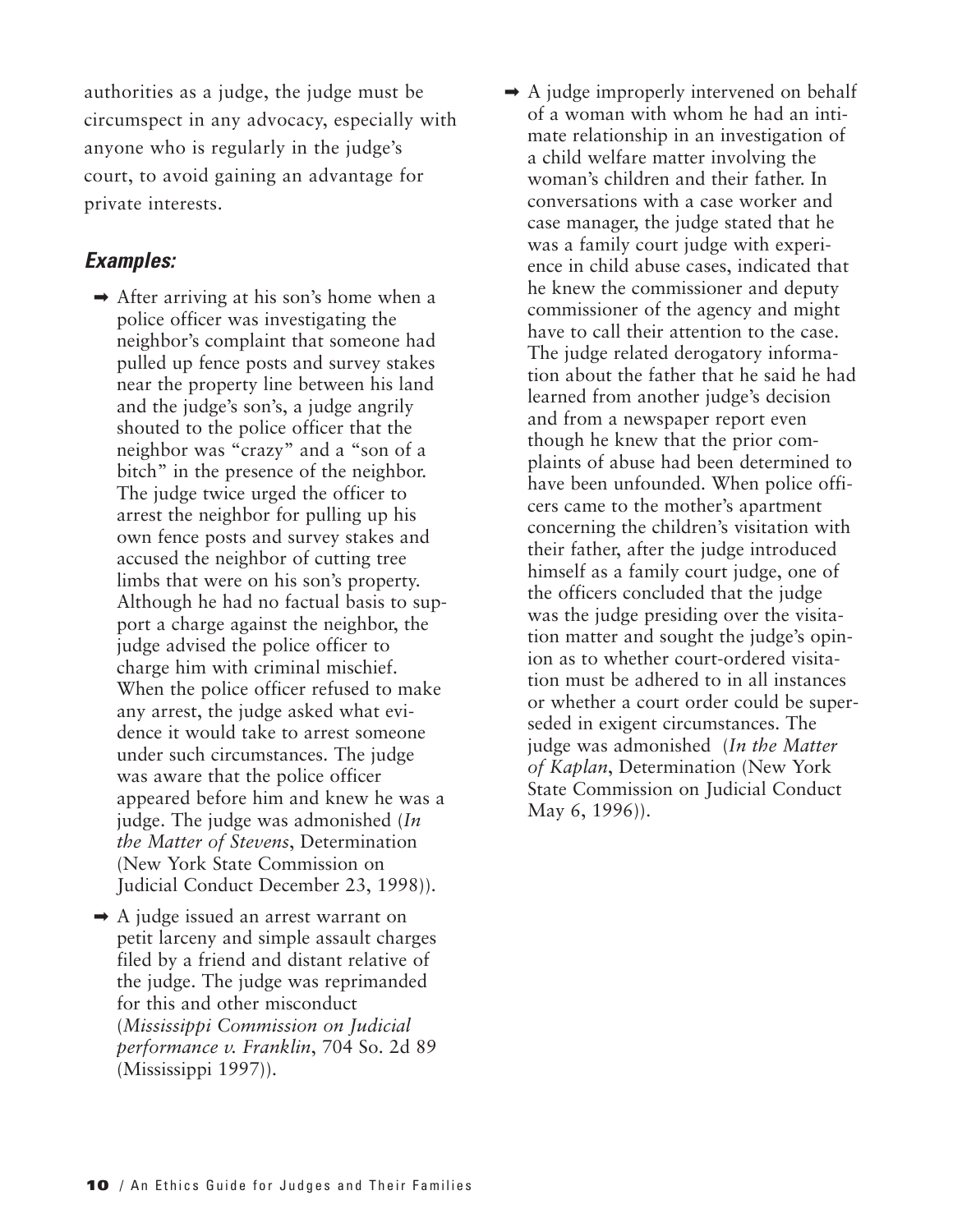

| May a judge preside over preliminary mat-                                                                                                               | No. A judge should not have any involve-                                                                                                                                                                                        |
|---------------------------------------------------------------------------------------------------------------------------------------------------------|---------------------------------------------------------------------------------------------------------------------------------------------------------------------------------------------------------------------------------|
| ters in her son's criminal case if another                                                                                                              | ment in any part of a family member's case                                                                                                                                                                                      |
| <i>judge conducts the trial?</i>                                                                                                                        | including issuing warrants or taking a plea.                                                                                                                                                                                    |
| May a judge conduct her son's trial or sen-<br>tence him if she does not treat him more<br>favorably than other defendants facing simi-<br>lar charges? | No.                                                                                                                                                                                                                             |
| May a judge call a prosecutor about a ticket<br>issued to the judge's brother to ask how the<br>prosecutor intends to proceed?                          | No. A judge should not ask favors from<br>police officers, prosecutors, or the judge pre-<br>siding in the case, and even absent an express<br>request, a judge's inquiry may be perceived as<br>an implied appeal for a favor. |
| May a judge hear a case in which her sister                                                                                                             | No. A judge may not preside in a civil case in                                                                                                                                                                                  |
| is suing a contractor for shoddy work reha-                                                                                                             | which a relative is the person asking for dam-                                                                                                                                                                                  |
| bilitating property?                                                                                                                                    | ages.                                                                                                                                                                                                                           |
| May a judge preside over a case in which the                                                                                                            | No. A judge may not preside in a criminal                                                                                                                                                                                       |
| defendant is charged with giving a bad                                                                                                                  | case in which a relative is the victim or com-                                                                                                                                                                                  |
| check to a store owned by the judge's sister?                                                                                                           | plaining witness.                                                                                                                                                                                                               |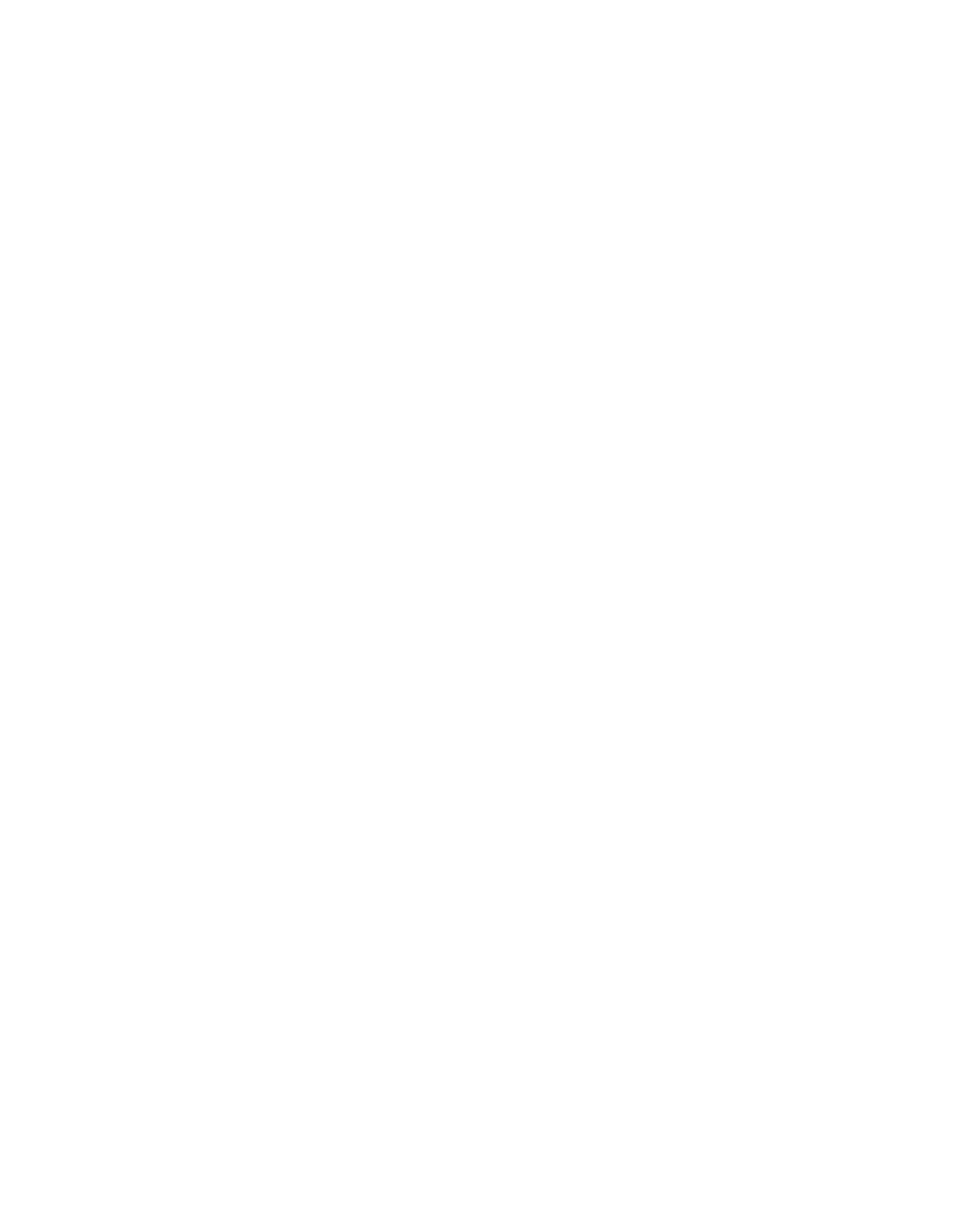### *Hiring or Appointing Relatives*



#### *In this chapter:*

- $\rightarrow$  Whether a relative may be hired for a court position.
- ➡ Whether a court employee may continue to be employed if the employee becomes related to a judge.
- $\rightarrow$  Appointing a family member as counsel for indigent defendants in criminal cases.
- ➡ Appointing a family member to fiduciary or quasi-judicial positions.
- $\rightarrow$  Making appointments to an attorney who is affiliated with a family member.
- ➡ Hiring or appointing another judge's relative.
- ➡ Giving a family member court business.

#### **Whether a relative may be hired for a court position**

The code of judicial conduct requires a judge to "avoid nepotism and favoritism" (Canon 3C(4)). The code does not define nepotism, but, according to *Merriam-Webster's Collegiate Dictionary*, it means "favoritism (as in appointment to a job) based on kinship." ("Nepotism" is derived from the Latin word *nepos*, which means

"nephew.") Note that in addition to the code of judicial conduct, some states have antinepotism statutes that apply to all state employment, not just the judiciary, and a judge should consult these statutes before making a hiring decision.

The anti-nepotism provision in the code does not mean that an individual related to a judge, no matter how distantly, may never be employed in the judicial system, but that "the prospective employee's merit and concerns for the proper administration of justice must be paramount in the decision." *Indiana Advisory Opinion 2-98*. Moreover, "the position for which the judge is considering hiring a friend or relative must be announced or advertised to the public in the same manner other vacancies within the court are announced or advertised, and other qualified applicants must be considered." *Indiana Advisory Opinion 2-98.*

To determine whether hiring or appointing a relative would fall within the prohibition on nepotism, a judge should consider the following factors:

- Whether the relative is objectively qualified for the position.
- The degree, extent, or depth of the relationship of the prospective employee to the judge.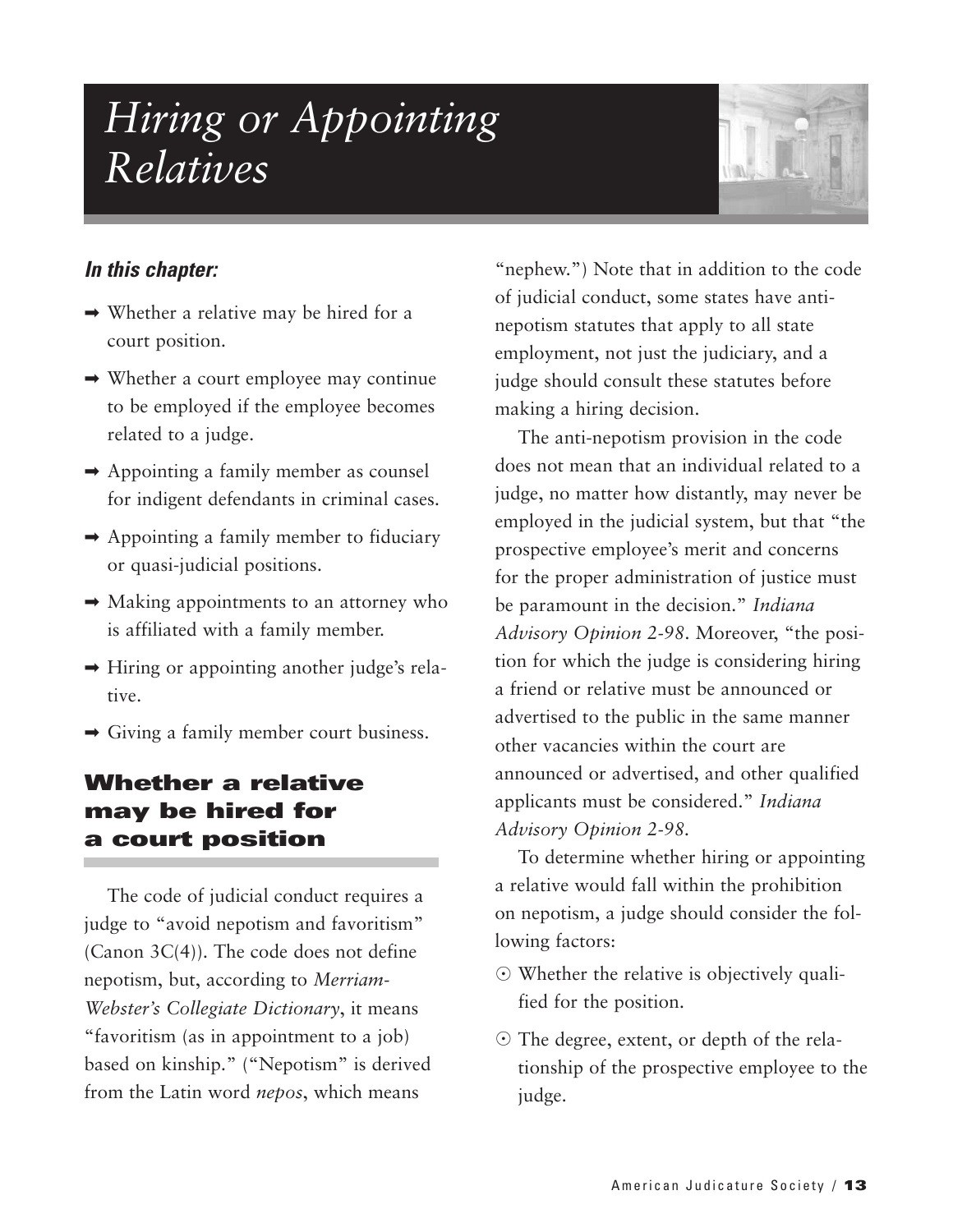- Whether the position is a deputy position.
- Whether the appointment is on a volunteer and philanthropic basis for no perceived present or future, direct or indirect financial benefit to the relative or to the judge.
- Whether the position is a relatively lucrative, full-time, or permanent position, or a temporary or part-time position.
- The degree of day-to-day supervision and contact the judge would have with the relative.

#### *Arkansas Advisory Opinion 91-4; Indiana Advisory Opinion 2-98.*

With respect to the nature of the position for the prospective employee, the Indiana Judicial Qualifications Commission explained in an advisory opinion:

Employing a relative as a temporary filing clerk during another employee's leave of absence, a circumstance the Commission has approved, is unlikely to threaten the public's trust, whereas a judge who confers upon a sibling, child, parent, or member of the judge's household a key post in the judiciary likely will be scrutinized by the Commission.

. . . A judge who hires, for example, a niece or nephew as bailiff without the Commission's approval invites public criticism and a Commission inquiry, whereas the Commission may be inclined to approve the employment of the same relative as, for example, a secretary in the probation department.

The Commission urged judges to seek its approval before hiring or appointing a relative or close friend to any position.

- $\rightarrow$  A judge who manages the law library may not appoint the judge's niece or nephew to be law librarian *(Alabama Advisory Opinion 86-250)*.
- $\rightarrow$  A judge may appoint the judge's second cousin, who is highly competent and qualified, as the judge's secretary *(Alabama Advisory Opinion 86-256)*.
- $\rightarrow$  A judge may use the judge's first cousin as a court reporter on a temporary or case-by-case basis *(Alabama Advisory Opinion 94-513)*.
- $\rightarrow$  A judge may use the judge's daughter-inlaw as a court reporter on a temporary or case-by-case basis *(Alabama Advisory Opinion 94-513)*.
- $\rightarrow$  A judge may appoint a second cousin once removed as the judge's bailiff. *(Alabama Advisory Opinion 87-291)*.
- $\rightarrow$  A judge should not appoint the judge's spouse as a deputy clerk even if the spouse is not compensated *(Arkansas Advisory Opinion 91-4)*.
- $\rightarrow$  A judge may consider the spouse of the judge's first cousin for appointment as court clerk *(Arkansas Advisory Opinion 99-5)*.
- $\rightarrow$  A judge may not appoint his or her spouse or other members of his or her immediate family to serve as a personal secretary *(Georgia Advisory Opinion 68* (1985)).
- $\rightarrow$  A judge may not employ the judge's step-parent in the court to which the judge is elected *(Louisiana Advisory Opinion 126* (1995)).
- $\rightarrow$  A judge may employ the judge's spouse's brother's daughter in the court in which the judge serves *(Louisiana Advisory Opinion 129* (1996)).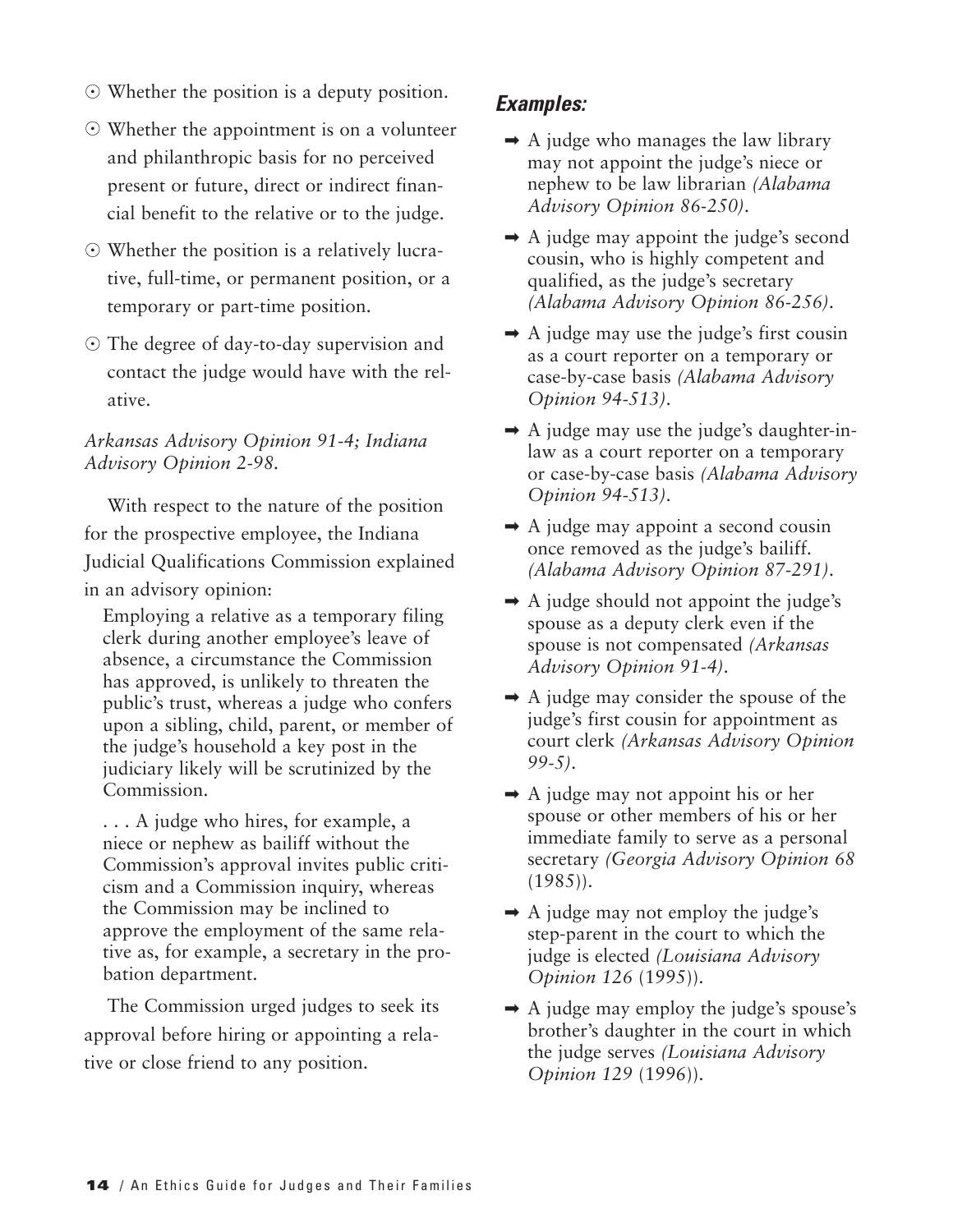- $\rightarrow$  A judge may appoint the child of the judge's spouse's cousin as an unpaid volunteer summer intern *(New York Advisory Opinion* 88-8).
- $\rightarrow$  A judge should not employ a relative within the sixth degree as a secretary or constable *(South Carolina Advisory Opinion 1-1980)*.
- $\rightarrow$  A judge may not appoint the spouse of a sibling as a magistrate assistant *(West Virginia Advisory Opinion* (January 5, 1993)).
- ➡ But see *Caudill v. Judicial Ethics Committee*, Nos. 97-SC-000856-OA, 97-SC-000870-OA, 97-SC-000893-OA (Kentucky Supreme Court May 21, 1998) (a judge may employ his or her spouse as secretary as long as the spouse "possesses the skills and competence requisite to performing the job duties").

To provide a less subjective and more uniform and impartial standard to guide judicial hiring, some states have adopted a rule that prohibits the employment of a relative, regardless of merit, within a certain degree of relationship. For guidance on the degree of kinship that would constitute nepotism, these states often look to a state nepotism statute.

#### *Examples:*

- $\rightarrow$  The code's prohibition on nepotism read together with a statute prohibiting appointment of any person related within the fourth degree of affinity or consanguinity prohibits a judge from appointing the judge's child as a bailiff or clerk *(Alabama Advisory Opinion 90-394)* and from appointing the judge's uncle by marriage as bailiff (*Alabama Advisory Opinion 76-13*).
- ➡ Because Florida's anti-nepotism law does not include a "niece-in-law" within the

definition of "relative," a judge may employ his or her niece-in-law as a judicial assistant *(Florida Advisory Opinion 98-4)*.

➡ Because, pursuant to a statute, a department head of state government cannot employ any person related or connected by consanguinity or affinity within the sixth degree, the same requirement will be applied to the judiciary *(South Carolina Advisory Opinion 1-1980)*.

#### **Continued employment**

The prohibition on nepotism raises a question about a court employee's continued employment in two situations:

- $\odot$  if a court employee becomes related to a judge through marriage to the judge or a relative of the judge, or
- if a court employee's relative becomes a new judge.

Most advice suggests that continuation of a relative's employment, as opposed to new employment, is permissible under those circumstances, particularly if the family member has been employed by the court for a significant time. The South Carolina advisory committee stated that anti-nepotism provisions "are directed toward the prohibition of future appointments" and "it would be unjust" to require the judge's relative to leave his or her employment. *South Carolina Advisory Opinion 2-1981*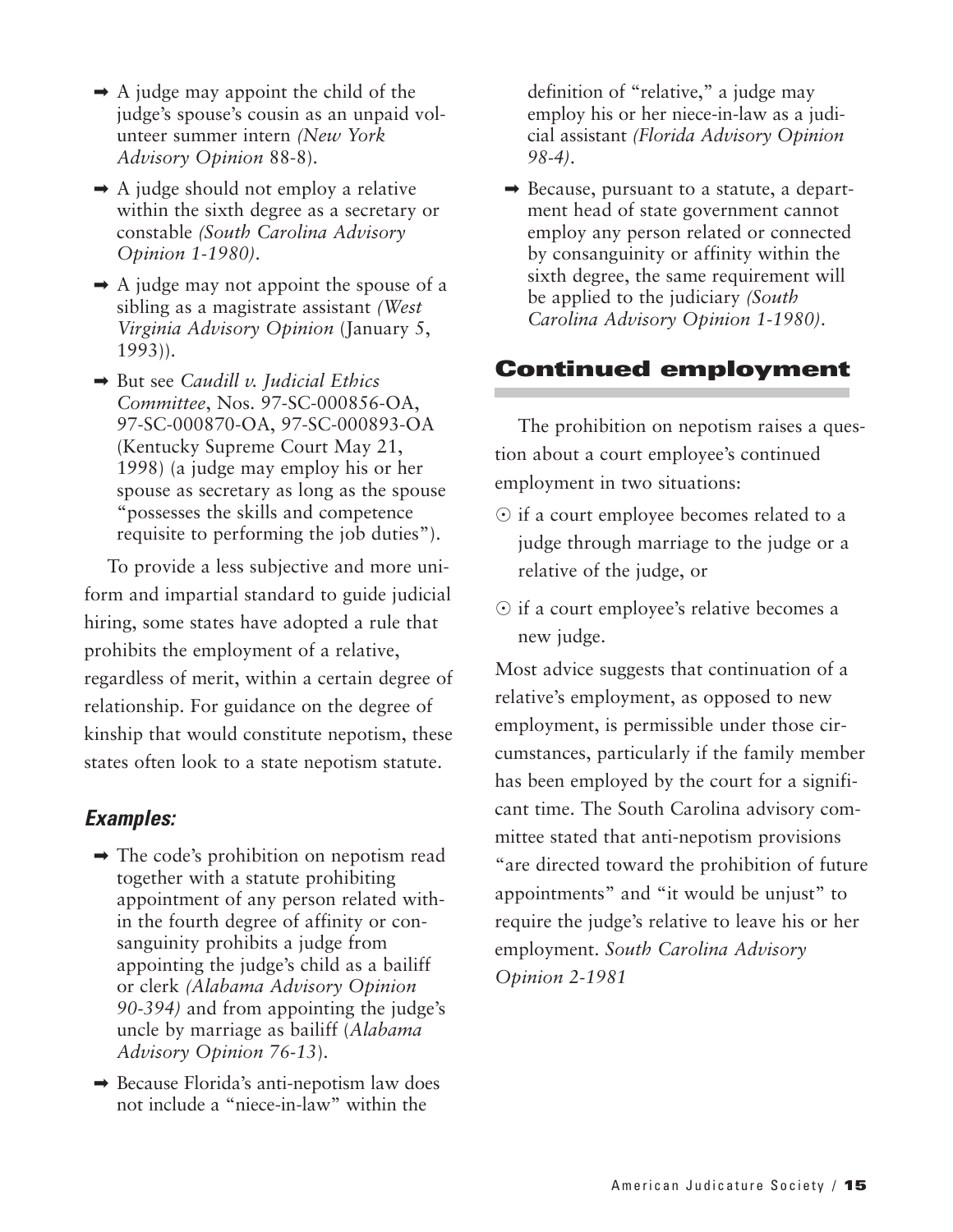#### *Examples:*

- $\rightarrow$  A judge's secretary may continue her employment after marrying the judge where she has been his secretary for 12 years, including his entire 3-year tenure as judge prior to the engagement *(Alabama Advisory Opinion 84-200)*.
- $\rightarrow$  The mother of a new magistrate may continue her employment as a clerk in the magistrate's court *(South Carolina Advisory Opinion 2-1981)*.
- ➡ A court employee may continue to be employed when he or she marries a child of a judge of the court *(U.S. Compendium of Selected Opinions, § 2.8(h)* (1999)).
- ➡ If a judge's secretary and the judge marry, the secretary may continue in the employment *(U.S. Compendium of Selected Opinions, § 2.(h-1)* (1999)).
- ➡ *But see West Virginia Advisory Opinion* (December 11, 1997) (a court reporter may not continue in that employment after marrying a judge of the court because of "the close relationship between a circuit judge and the court reporter such as appointment, approving certain payments, and other direct work supervisory situations").

The advisory committee for federal judges did add several caveats to its permission to allow a judge's new relative to continue his or her court employee. The committee stated:

- The employee-relative may not be supervised by the judge-relative.
- The employee-relative's promotions should not be dependent upon the actions of the judge-relative.
- The judge-relative should not directly or indirectly cause or contribute to any salary

increases (other than within-grade salary increases received in the normal course).

- The judge-relative and his or her influence must be removed from any personnel decisions affecting the employment.

#### **Appointing a relative as counsel for indigent defendants**

The nepotism rule prohibits a judge from appointing a relative as counsel for indigent defendants in criminal cases. *Alabama Advisory Opinion 80-91*; *Alabama Advisory Opinion 87-316*; *Alabama Advisory Opinion 99-742*; *Missouri Advisory Opinion 38*; *Ohio Advisory Opinion 93-4*; *West Virginia Advisory Opinion* (February 25, 1994); *U.S. Compendium of Selected Advisory Opinions, § 2.8(i)* (1999). The prohibition applies even if:

- $\odot$  the case is on the docket of another judge (*Alabama Advisory Opinion 99-742*),
- $\odot$  assignments had been customarily rotated among all members of the bar (*Missouri Advisory Opinion 38*), and
- $\odot$  the appointment is non-remunerative (*Missouri Advisory Opinion 38*).

Failure to follow that rule can lead to judicial discipline.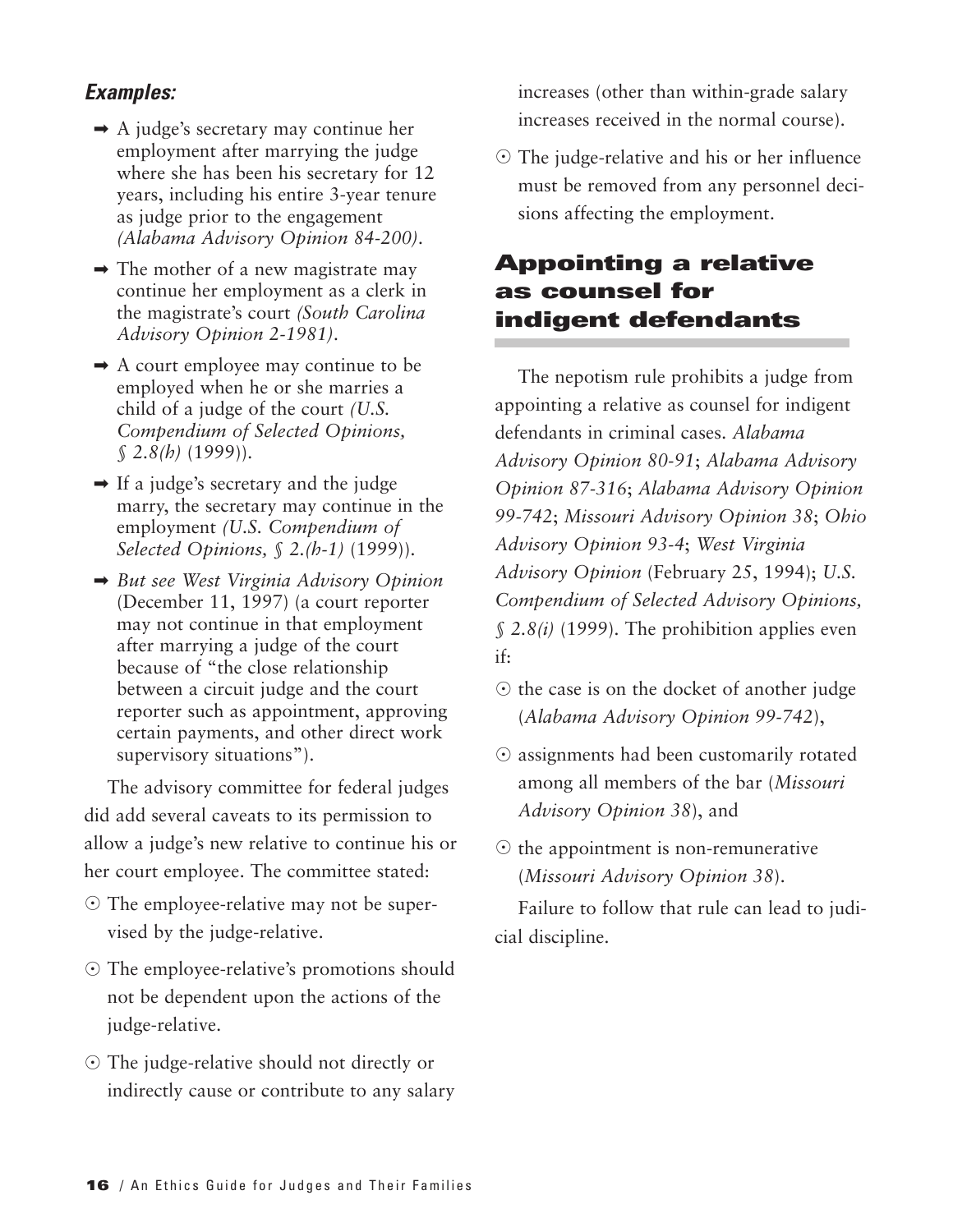#### *Examples:*

 $\rightarrow$  A judge should not have appointed his son to serve as an attorney in several cases and approved attorney fees in each case. The judge appointed his son to represent criminal defendants in nine cases, ordering \$1,675 in attorney fees to be paid from county funds; appointed his son to represent 16 persons before the court on mental commitments, ordering \$1,900 in attorneys fees to be paid from county funds; appointed his son as an attorney ad litem to represent a minor in a personal injury case and approved an agreed fee of \$750 from private funds; and approved a fee of \$750 from private funds to his son in a civil case. The judge was admonished (*Public Admonition of Jarvis* (Texas State Commission on Judicial Conduct October 22, 1999)).

#### **Appointing a relative to fiduciary or quasijudicial positions**

A judge may not appoint a relative to serve as a guardian ad litem in a case.

#### *Examples:*

- $\rightarrow$  A judge may not appoint the judge's son or daughter as a guardian ad litem (*Alabama Advisory Opinion 85-234*).
- $\rightarrow$  A judge may not appoint the judge's relative within the 4th degree by blood or marriage as a guardian ad litem even if the minor nominates the relative and will remit disqualification (*Alabama Advisory Opinion 97-661*).
- $\rightarrow$  A judge may not appoint the judge's relative as a guardian ad litem (*Florida Advisory Opinion 82-13*).

 $\rightarrow$  A judge may not appoint the judge's son as a guardian ad litem even if assignments had been customarily rotated among all members of the bar and are non-remunerative (*Missouri Advisory Opinion 38*).

Similarly, a judge may not appoint a relative in a case to serve in positions such as receiver, trustee, administrator, referee, master, mediator, commissioner, or pro tem judge.

- $\rightarrow$  A judge may not appoint the judge's relative as a receiver or a master (*Florida Advisory Opinion 82-13*).
- ➡ A judge may not refer mediation cases to the judge's father, a certified mediator because mediators are compensated by the parties (*Florida Advisory Opinion 89-21*) unless the parties request the judge's father and are willing to waive the conflict in a writing signed by both the attorneys and the parties (*Florida Advisory Opinion 96-13*).
- $\rightarrow$  A judge may not appoint the judge's close relative as a master commissioner even if no other attorneys in the county would be willing to serve (*Kentucky Advisory Opinion JE-26* (1981)).
- $\rightarrow$  A judge may not appoint the judge's spouse to a position such as referee or magistrate where the judge must review or supervise the spouse's performance or preside over matters in which the spouse presents recommendations or makes decisions (*Michigan Advisory Opinion JI-31* (1990)).
- $\rightarrow$  A judge may not appoint the judge's son as an appraiser, referee, or trustee even if assignments had been customarily rotated among all member of the bar and are non-remunerative (*Missouri Advisory Opinion 38*).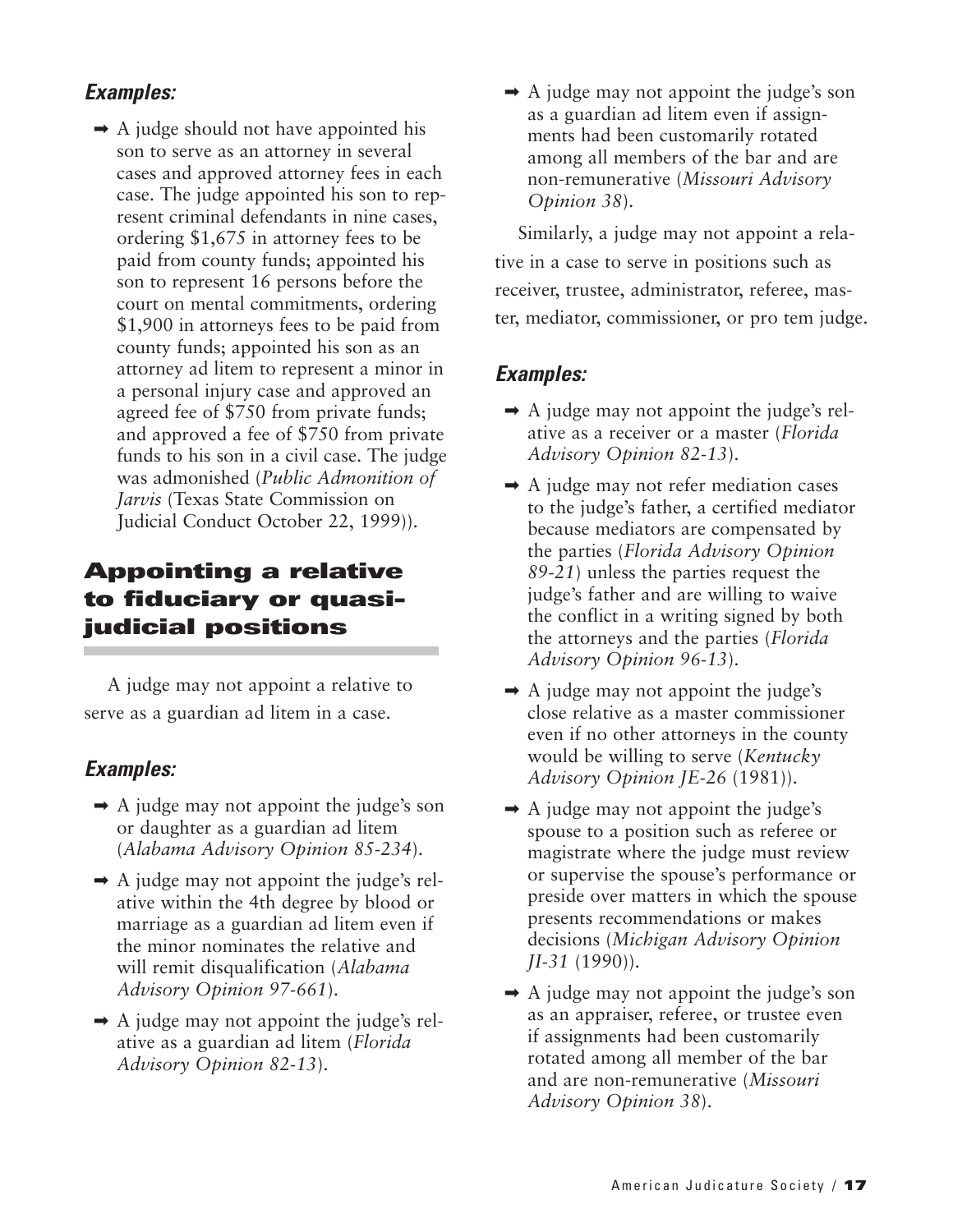- $\rightarrow$  A judge should not have appointed his wife as administrator of four estates, passing upon her accountings in the estates and setting and allowing fees, including fees for extraordinary services. The judge was suspended as a member of the bar for two years (*In re Jenkins*, 419 P.2d 618 (Oregon 1966)).
- $\rightarrow$  A judge may not appoint the judge's child to serve as a pro tem judge as a substitute for the judge on an occasional basis (*Washington Advisory Opinion 92-11*).
- ➡ A bankruptcy judge's spouse may not be listed on a register of mediators for the court if any member of the court is involved in the selection for the register or of the mediator in a particular case and if the case is assigned to the judge (*U.S. Compendium of Selected Advisory Opinions, § 2.8(k)* (1999)).

#### **Appointing an attorney affiliated with a relative**

A judge may not appoint as defense counsel or fiduciary an attorney who is affiliated with a relative, for example, as a partner. The advisory committee for federal judges reasoned:

- The propriety of appointing to compensable positions attorneys who are law partners of a judge's relative cannot turn upon "an individual assessment of the professional competence of the attorney to be appointed."
- $\odot$  Even if the attorney is not obliged to share fees with the judge's relative, a judge should not have the opportunity to deter-

mine the compensation of a partner of the judge's relative.

*U.S. Advisory Opinion 61* (1998). Moreover, even if the attorney waives compensation, appointment of an attorney affiliated with a judge's family member is not advised. The committee explained:

- Because such an appointment generally carries with it entitlement to reasonable compensation, the community would likely regard the appointment as conferring a monetary benefit, even if, in fact, compensation was waived.
- $\odot$  "Waiver of compensation would raise the additional issue of the propriety of a law firm's performing costly favors for the court."

- $\rightarrow$  A judge should not appoint as guardians ad litem partners of a law firm where the judge's child is employed even if the child would not share in any fees (*New York Advisory Opinion 87-7*).
- $\rightarrow$  A judge may not appoint an attorney who is in a law firm with the judge's uncle to represent indigents (*Texas Advisory Opinion 83*).
- $\rightarrow$  A judge may not appoint an attorney who is partner in a firm in which the judge's nephew is also a partner as a special master to supervise discovery in a case (*U.S. Advisory Opinion 61* (1998)).
- ➡ *But see New York Advisory Opinion 88-21* (a judge may appoint partners and associates of the judge's first cousin to fiduciary positions provided the cousin does not share in fees).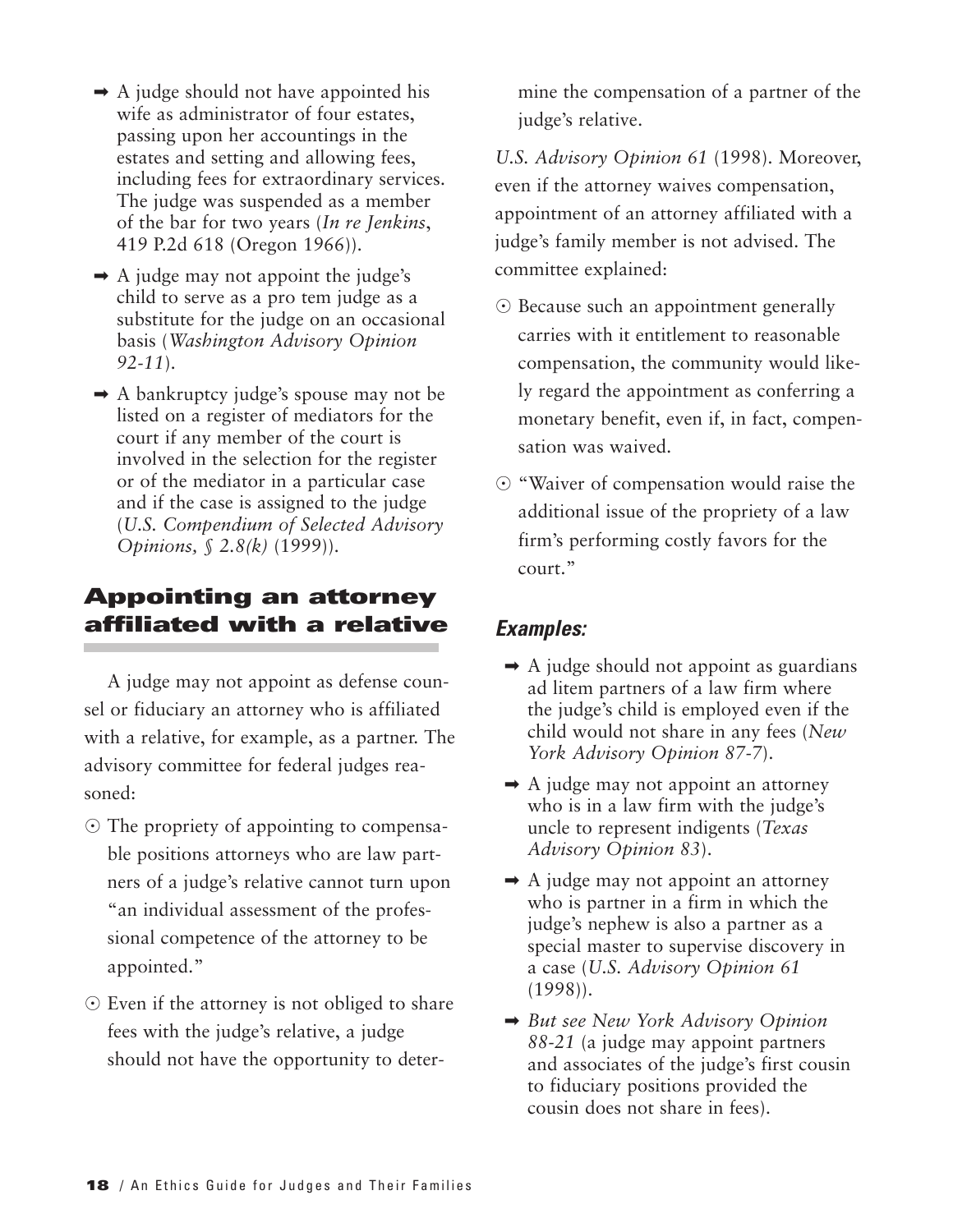#### **Hiring or appointing other judges' relatives**

In general, a judge may hire another judge's relative so long as the decision is based on merit.

#### *Examples:*

- $\rightarrow$  An associate justice of the supreme court or a judge of the court of appeals may employ the second cousin of the chief justice as a law clerk (*Arkansas Advisory Opinion 96-8*).
- $\rightarrow$  A new judge's wife may continue to serve as the secretary to another judge in the same court facility (*Florida Advisory Opinion 76-24*).
- $\rightarrow$  An administrative judge may employ as an administrative assistant the son-inlaw of a judge of a superior court in that district (G*eorgia Advisory Opinion 14* (1977)).
- $\rightarrow$  A judge may hire another judge's child as a secretary (*Illinois Advisory Opinion 97-18*).
- $\rightarrow$  A judge may hire as clerk the child of a judge in the same circuit (*Missouri Advisory Opinion 55* (1981)).
- $\rightarrow$  A judge who serves on the appellate court may hire a trial judge's child as a law clerk as long as the appellate judge disqualifies from any matters involving the law clerk's parent (*New York Advisory Opinion 89-144*).
- $\rightarrow$  A judicial circuit may hire as a probation officer the grandchild of a judge in the circuit if the grandchild will not appear before the judge-grandparent or handle any cases in which the judgegrandparent presides (*West Virginia Advisory Opinion* (August 29, 1997)).
- $\rightarrow$  A judge may hire as law clerk a person who is related to a judge of another federal court within the same circuit, including a court bearing a hierarchical relationship to the court on which the appointing judge sits, if appropriate safeguards are adopted (*U.S. Advisory Opinion 64* (1980, revised 1996).
- $\rightarrow$  An appellate court judge may hire as a clerk a relative of a trial court judge whose work is reviewed by the appellate court if the clerk can be efficiently excluded from any participation in the cases decided by his or her judge-relative (*U.S. Advisory Opinion 64* (1980) (revised 1996)).
- $\rightarrow$  A trial court judge may hire as a clerk a relative of an appellate court judge who reviews the trial court's decisions "if disruption and undue disqualification can be minimized" in the chambers of both the hiring and the relative judges (*U.S. Advisory Opinion 64* (1980) (revised 1996)).
- ➡ *But see Florida Advisory Opinion 99-10* (the members of a court may not hire as a program specialist the spouse of one of the judges of the court even if the judge recuses from the decision); *Louisiana Advisory Opinion 154* (1998) (a judge may not appoint as his or her law clerk the son-in-law of a judge on the same court); *Rules of the Chief Judge of New York*, 22 NYCRR 8.1 (prohibiting the appointment of relatives of any judge of the same court within the judicial district); *U.S. Advisory Opinion 64* (19) (a judge may not appoint as a law clerk a person who is related within the third degree of consanguinity to another judge of the same court).

To ensure that the hiring decision is based on merit both in fact and in appearance, there are several caveats to the rule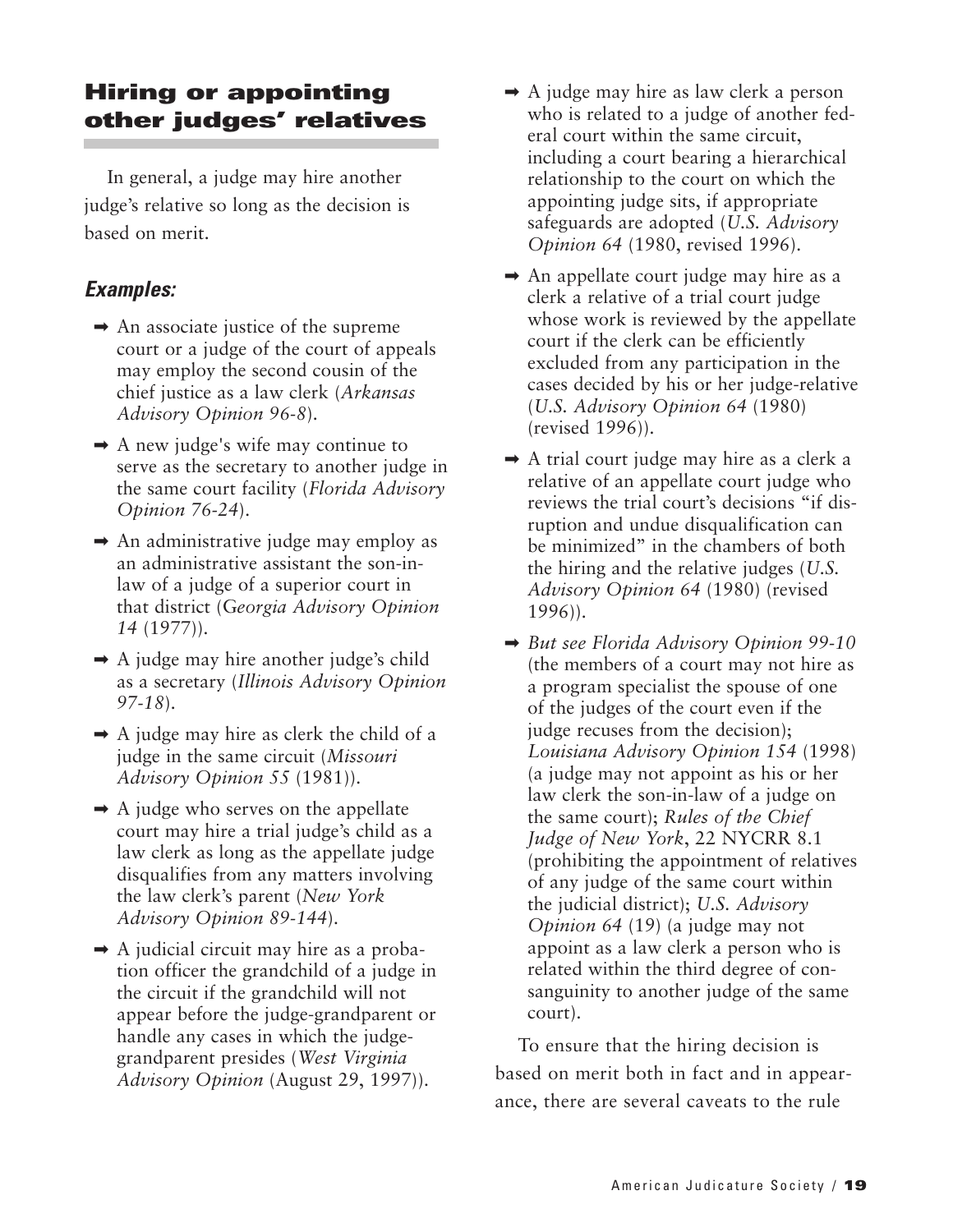allowing judges to hire or appoint other judges' relatives.

- The prospective employee's judge-relative must not participate in any way in the selection process (*Arkansas Advisory Opinion 96-8*; *West Virginia Advisory Opinion* (August 29, 1997)).
- The hiring judge should interview other applicants and preserve a record that would demonstrate that the other judge's relative was in fact qualified for the position (*Illinois Advisory Opinion 97-18*).
- The hiring judge should examine the personal and formal contacts he or she has with the judge-relative of the applicant (*U.S. Advisory Opinion 64* (1980) (revised 1996)).

Similarly, a judge may appoint another judge's relative to serve as an attorney for indigent defendants or to a position such as trustee so long as the decision is based on merit.

#### *Examples:*

- $\rightarrow$  A judge may appoint the spouse of another judge to serve as a commissioner in a foreclosure action (*Hawaii Advisory Opinion 4-96*).
- $\rightarrow$  A judge may appoint the spouse of another as a successor trustee (*New York Advisory Opinion 92-87*).
- $\rightarrow$  A judge may appoint a relative of another judge as a law guardian provided the appointment is made from the current list of approved law guardians (*New York Advisory Opinion 95-166*).

 $\rightarrow$  A judge's colleagues may appoint the judge's child to serve defense counsel (*U.S. Compendium of Selected Opinions, § 2.8(I)* (1999)).

"Cross nepotism" or even the appearance of cross nepotism is not permitted. The New York Court of Appeals admonished a judge who had engaged in two instances of cross nepotism. *Spector v. Commission on Judicial Conduct*, 392 N.E.2d 552 (New York 1979). Judge Spector had twice appointed the son of Judge Fine to serve as a guardian ad litem, receiver, or referee, while Judge Fine appointed Judge Spector's son eight times; Judge Spector had appointed the son of Judge Postel ten times, while Judge Postel appointed Judge Spector's son five times. The court stated: "Nepotism is to be condemned, and disguised nepotism imports an additional element of evil because the actor seeks to conceal what he is really accomplishing."

#### **Giving a relative court business**

A judge should not order people appearing before the judge to obtain required services from a business owned or operated by a relative or recommend those businesses in connection with court cases.

#### *Examples:*

➡ A judge may not send defendants to a defensive driving school in which a member of the judge's immediate family has an ownership or other business interest (*Arizona Advisory Opinion 90-3*).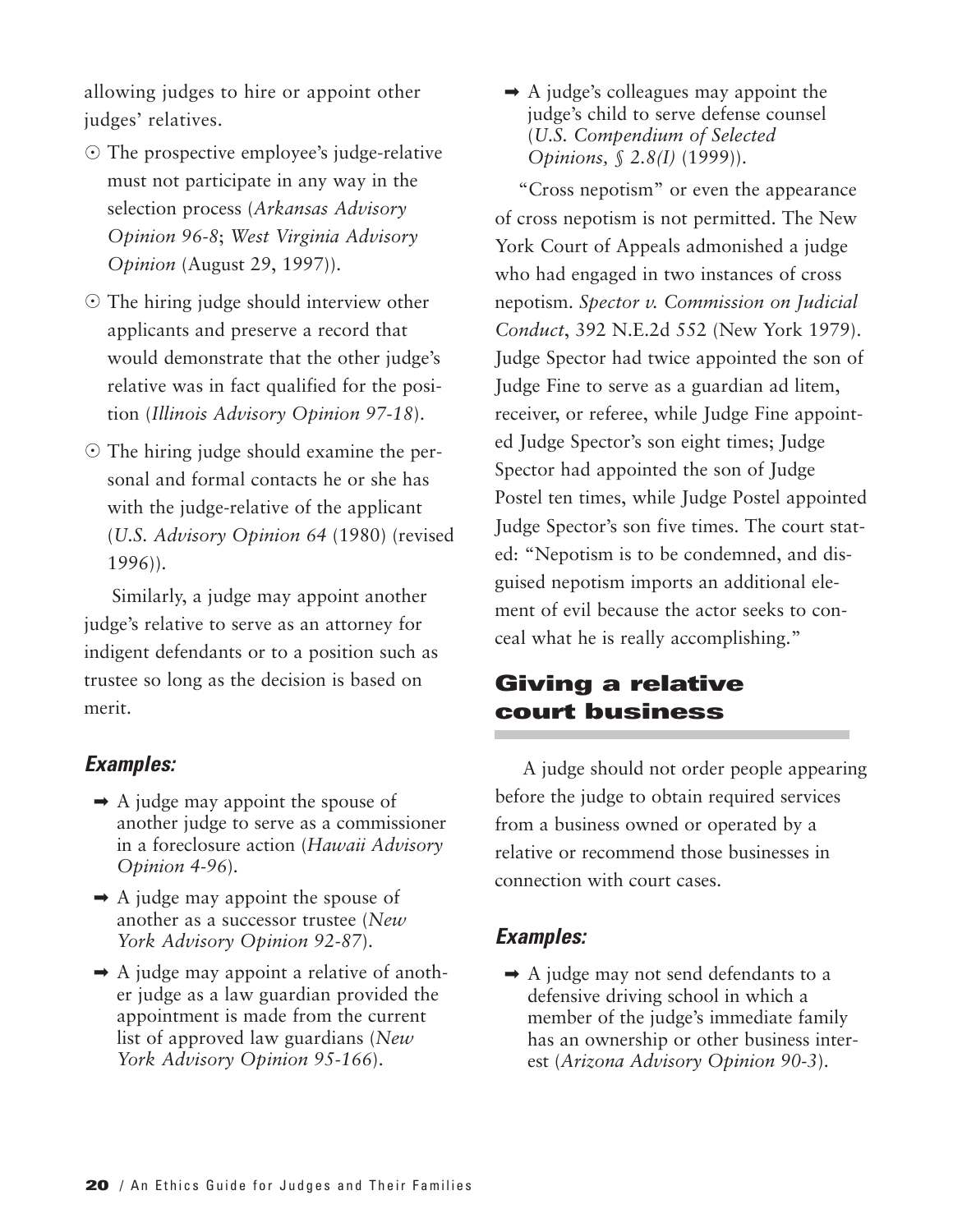- $\rightarrow$  A judge should not order supervised visitation in child custody cases through a social services agency administered by a member of the judge's family (*Arizona Advisory Opinion 92-1*).
- ➡ A juvenile court judge should not order children and/or parents to obtain counseling services from an organization for which the judge's spouse is executive director (*Georgia Advisory Opinion 219* (1997)).
- $\rightarrow$  A judge should not have (1) sentenced defendants to home incarceration under the administration of a company that employed the judge's spouse, and (2) placed defendants on probation under the supervision of a business owned by the judge's first cousin and the cousin's spouse. The judge was publicly reprimanded and suspended for 60 days (*In re Woods* (Kentucky Judicial Conduct Commission March 1, 1999)).
- ➡ A judge should not have recommended members of the judge's family to attorneys to be used as process servers in civil actions in the judge's court. The judge was censured (*In the Matter of Ellis*, Determination (New York State Commission on Judicial Conduct December 1, 1994)).
- $\rightarrow$  A justice of the peace participated in a bail bond business his daughters owned by, among other activities, recommending the services of the company, offering to write bail bonds for criminal defendants who appeared before him, and serving as an intermediary between criminal defendants and his daughters. The judge was publicly reprimanded (*Public Reprimand of De La Paz* (Texas State Commission on Judicial Conduct December 22, 1998)).
- $\rightarrow$  A juvenile court judge should discontinue ordering or allowing juvenile court personnel to require juveniles to obtain

services from a counseling center on whose board the judge's spouse serves (*Utah Advisory Opinion 99-1*).

- $\rightarrow$  A judge may not place juveniles in a program provided by a corporation that employs the judge's spouse (*West Virginia Advisory Opinion* (December 12, 1994)).
- ➡ *See also Arizona Advisory Opinion 96- 17* (it raises serious concerns for a court to contract with a not-for-profit corporation for which a judge's spouse serves on the board of directors or is employed). *But see New York Advisory Opinion 91-3* (a judge may refer cases to a county mediation service where the judge's spouse is employed if the judge has no association with the agency).

However, a program in which a family member is involved may be on a list of programs from which defendants must choose if the judge does not actively participate in the defendant's decision.

- ➡ A judge may order domestic violence offenders to attend a domestic violence program owned and operated by another judge's spouse, when the actual selection of the program is made by the defendant or respondent from a list of approved programs provided by the probation office (*Florida Advisory Opinion 98-29*).
- $\rightarrow$  A judge may give a defendant a list of bonding companies that includes the company where the judge's spouse is employed because it would be impossible for the judge to know which company a defendant selects (*Florida Advisory Opinion 87-8*).
- ➡ A defendant may elect to perform community service at the Red Cross office managed by the judge's spouse because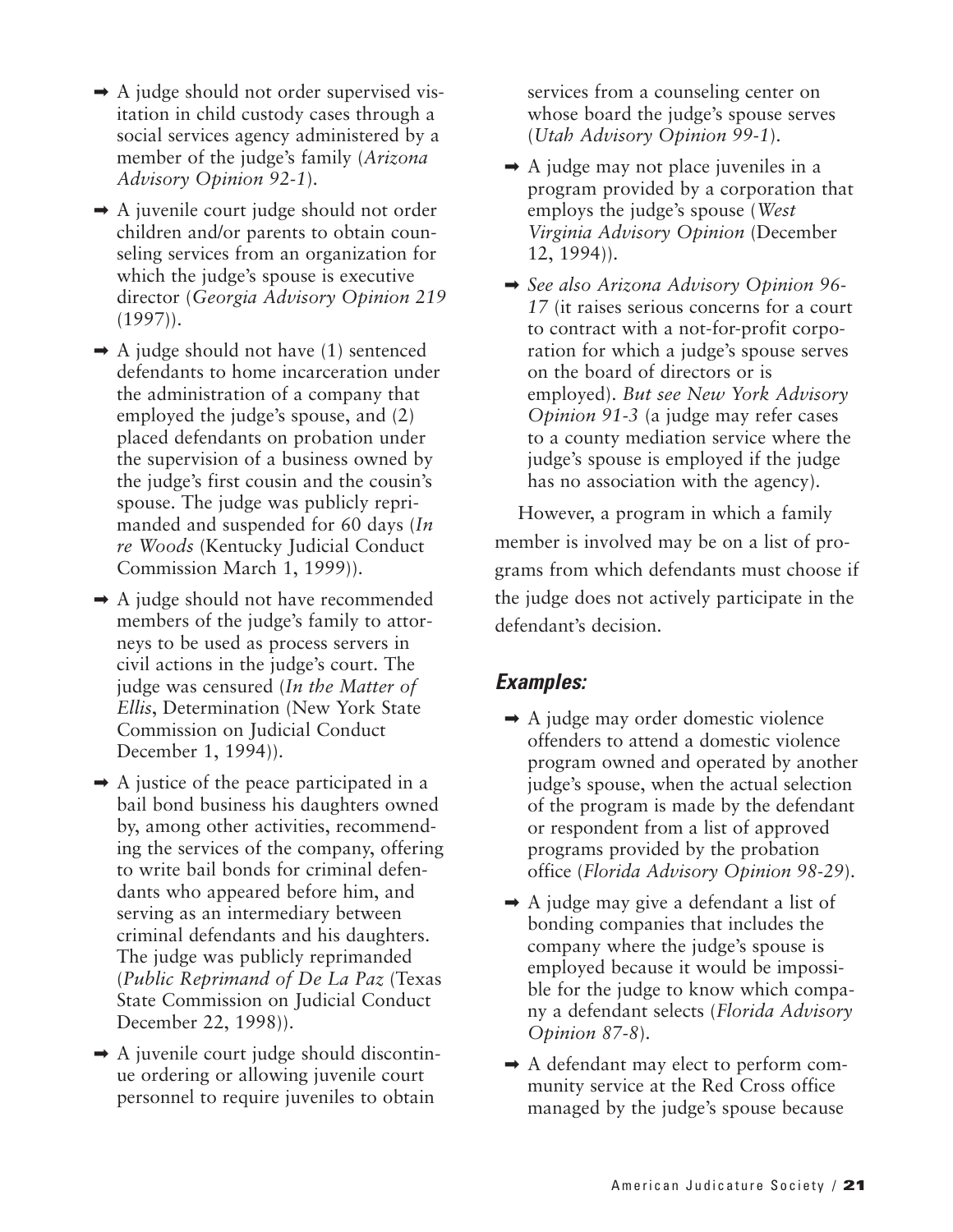the judge does not participate in the selection of programs (*Florida Advisory Opinion 87-7*).

- ➡ A batterers' intervention program operated by a judge's spouse may remain on a list of certified programs from which batterers can choose if they are ordered to attend such a program (*Florida Advisory Opinion 98-30*).
- ➡ A counseling center for whom a judge's spouse is a board member may appear on a list of providers from which the juvenile or parents could choose (*Utah Advisory Opinion 99-1*).

### *Code Variations*



- The **Arkansas** code provides "No judge shall employ a spouse or other relative unless it has been affirmatively demonstrated to the Arkansas Judicial Discipline and Disability Commission that it is impossible for the judge to hire any other qualified person to fill the position."
- The **Louisiana** code provides, "No spouse or member of the immediate family of a judge shall be employed in the court to which the judge was elected. 'Immediate family' means a judge's children, parents, brothers and sisters; the children and parents of a judge's spouse; the spouses of a judge's children; and all step relationships to the same degree."
- The **New York** code provides:

A judge shall not appoint or vote for the appointment of any person as a member of the judge's staff or that of the court of which the judge is a member, or as an

appointee in a judicial proceeding, who is a relative within the sixth degree of relationship of either the judge or the judge's spouse or the spouse of such a person. A judge shall refrain from recommending a relative within the sixth degree of relationship of either the judge or the judge's spouse or the spouse of such person for appointment or employment to another judge serving in the same court. A judge also shall comply with the requirements of Part 8 of the Rules of the Chief Judge (22 NYCRR Part 8) relating to the appointment of relatives of judges. Nothing in this paragraph shall prohibit appointment of the spouse of the town or village justice, or other member of such justice's household, as clerk of the town or village court in which such justice sits, provided that the justice obtains the prior approval of the Chief Administrator of the Court, which may be given upon a showing of good cause.

 The **Ohio** code adds a definition of nepotism:

the bestowal of patronage by a judge in appointing any of the following to positions by reason of blood or marital relationship to the judge: spouse, parent, child, grandparent, grandchild, brother, sister, uncle, aunt nephew, niece, or great-grandparent.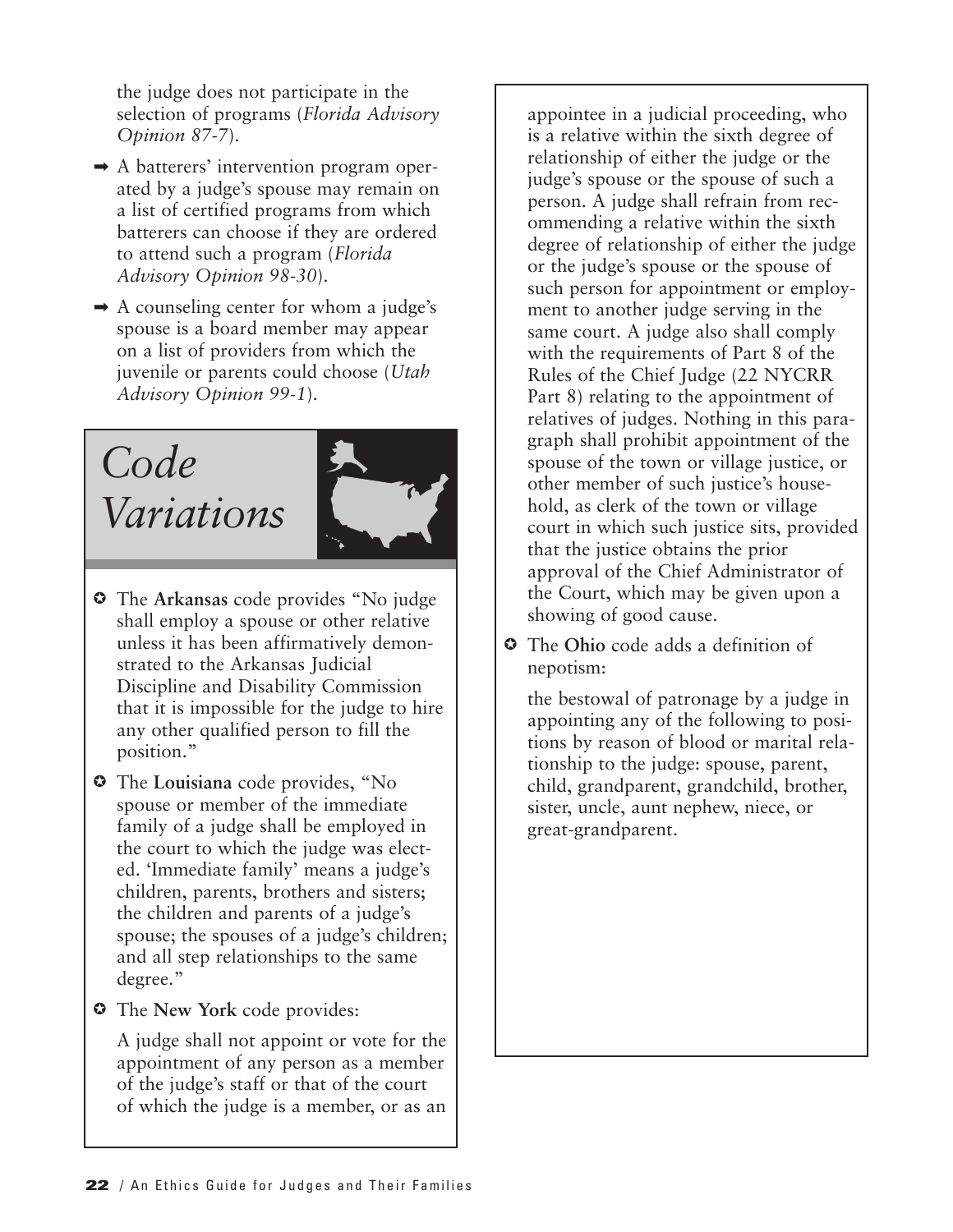### *Hiring or Appointing*  $\qquad Q Q A$ *Relatives*



| May a judge hire her husband as her law<br>clerk?                                                                     | No. The relationship between husband and<br>wife and the relationship between judge and<br>clerk are too close.                                                                                                                                                      |
|-----------------------------------------------------------------------------------------------------------------------|----------------------------------------------------------------------------------------------------------------------------------------------------------------------------------------------------------------------------------------------------------------------|
| May a judge's nephew be hired as a secre-<br>tary in the probation department?                                        | Probably, if the nephew is qualified, the posi-<br>tion is advertised, and other applicants are<br>considered. The relationship between aunt<br>and nephew and judge and probation depart-<br>ment secretary are probably remote enough<br>to permit the employment. |
| A new judge's father has been employed for<br>years as the court clerk. May the clerk con-<br>tinue in that position? | Yes, as long as the clerk is not supervised<br>by his daughter and she is not involved in<br>any personnel decisions (such as promo-<br>tions and salary increases) regarding her<br>father.                                                                         |
| The court clerk marries the daughter of a<br>judge of the court. May the clerk continue<br>his employment?            | Yes, as long as the clerk is not supervised by<br>his mother-in-law and she is not involved in<br>any personnel decisions (such as promotions<br>and salary increases) regarding her son-in-<br>law.                                                                 |
| May a judge appoint his daughter as counsel<br>for indigent defendants in criminal cases?                             | No.                                                                                                                                                                                                                                                                  |
| May a judge appoint his daughter's law<br>partner to represent indigent defendants in<br>criminal cases?              | No.                                                                                                                                                                                                                                                                  |
| May a judge appoint his father-in-law to<br>serve as a guardian ad litem in a case?                                   | No. A judge may not appoint a relative to<br>positions such as guardian ad litem, receiver,<br>trustee, administrator, referee, master, media-<br>tor, commissioner, or pro tem judge.                                                                               |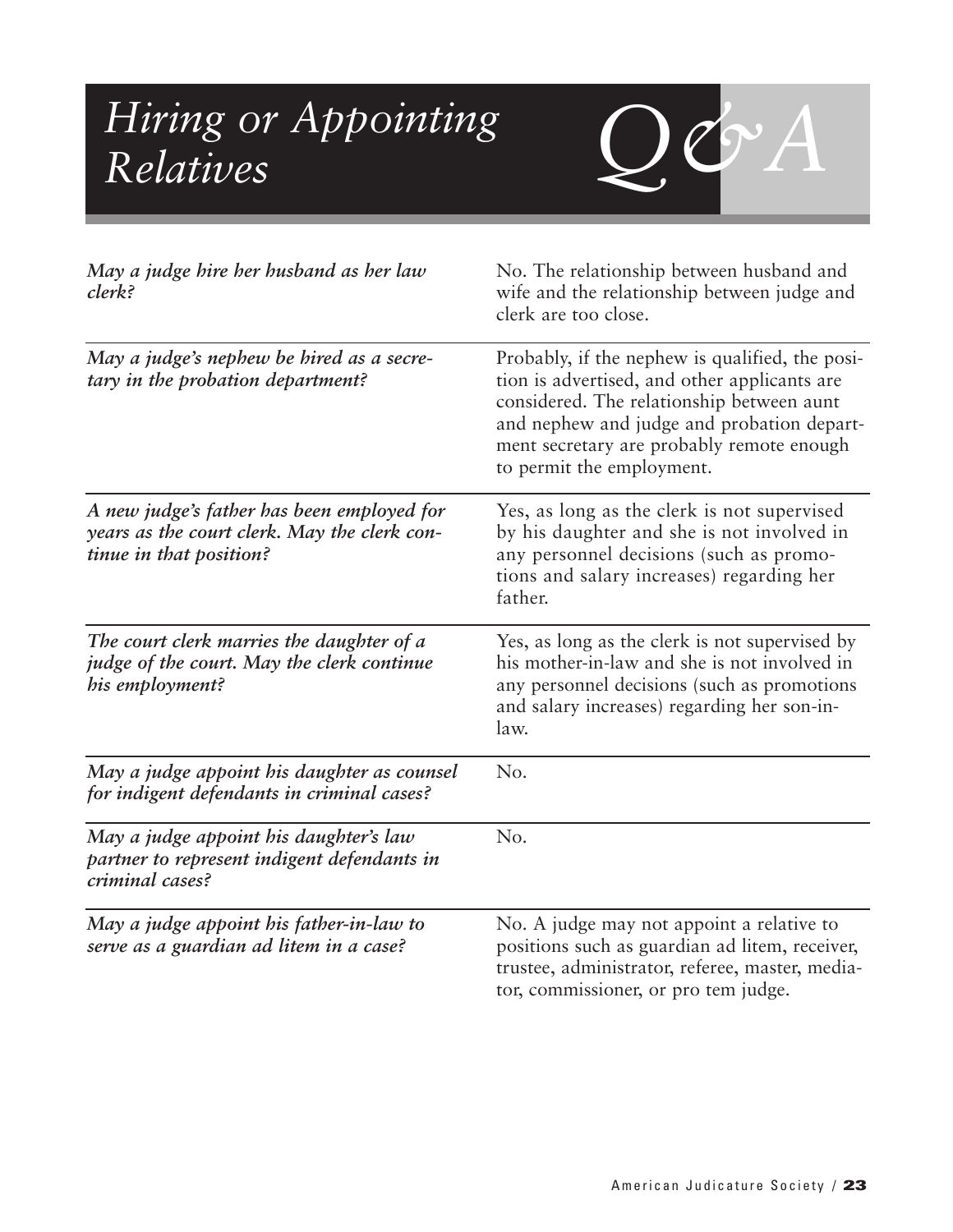| May a judge hire the son of another judge as<br>a law clerk?                                                                 | Yes, as long as the son is qualified. The other<br>judge should not participate in any way in<br>the selection process, and the hiring judge<br>should interview other applicants and pre-<br>serve a record that would demonstrate that<br>the judge's son was qualified.                                                                |
|------------------------------------------------------------------------------------------------------------------------------|-------------------------------------------------------------------------------------------------------------------------------------------------------------------------------------------------------------------------------------------------------------------------------------------------------------------------------------------|
| May a judge order domestic violence offend-<br>ers to attend a counseling program owned<br>and operated by the judge's wife? | No. A judge may not order people appearing<br>before the judge to obtain required services<br>from a business owned or operated by a fam-<br>ily member. However, the wife's program<br>may be on a list of programs from which<br>defendants must choose if the judge does not<br>actively participate in the defendant's deci-<br>sion. |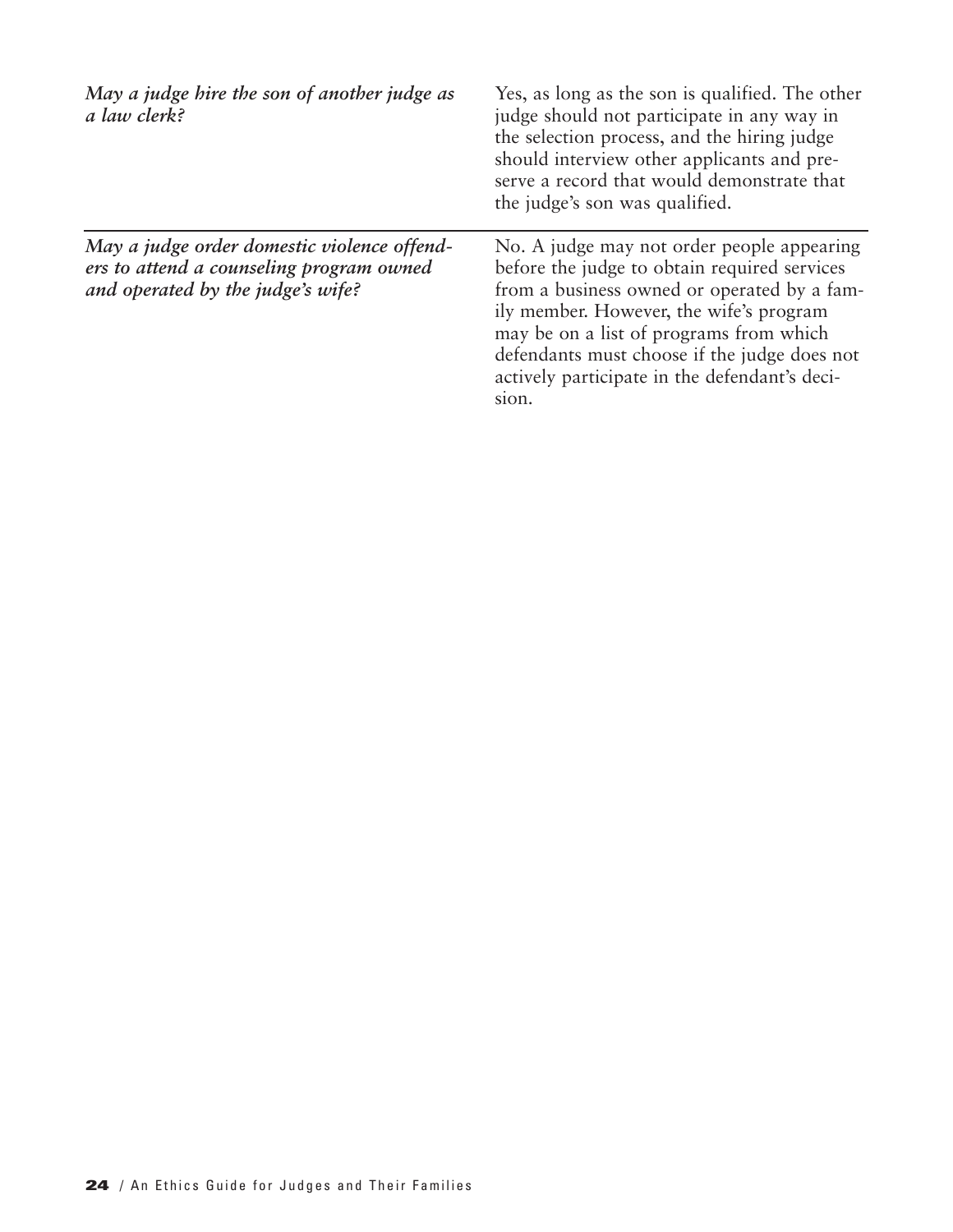### *Disqualification— Introduction*



#### *In this chapter:*

- $\rightarrow$  Introduction to disqualification.
- $\rightarrow$  Remittal or waiver.
- $\rightarrow$  When a relative is a party or officer of a party.
- $\rightarrow$  When a relative is employed by a party.
- $\rightarrow$  When a relative is a witness.

#### **Introduction to disqualification**

A judge who is neutral and appears to be neutral is a necessary element of justice and an essential prerequisite for public confidence in the decisions issued by the judiciary. Therefore, Canon 3E of the model code of judicial conduct creates a general requirement for disqualification whenever a judge's "impartiality might reasonably be questioned." All states have adopted similar disqualification rules in their codes of judicial conduct, or in statutes or rules.

Although there can be some technical differences between the two terms, "recuse" can usually be used interchangeably with "disqualify." When a judge is disqualified or recused from a case, he or she is taken off the case, and it is re-assigned to another judge.

The code lists specific examples of circum-

stances in which a judge's impartiality might reasonably be questioned. In some of the specific rules, the interest or involvement of a member of the judge's family as a party or attorney is the basis for the judge's disqualification from a case. Thus, under the specific rules of the 1990 model code, disqualification is required:

- If the judge knows that the judge's spouse, parent, or child wherever residing or any member of the judge's family residing in the judge's household has an economic interest (Canon 3E(1)(c)):
	- in the subject matter in controversy, or
	- in a party to the proceeding.
- If the judge, the judge's spouse, or a person within the third degree of relationship to either of them, or the spouse of such as person:
	- is a party to the proceeding (Canon  $3E(1)(d)(i)$ ,
	- is an officer, director, or trustee of a party (Canon  $3E(1)(d)(ii)$ ),
	- is acting as a lawyer in the proceeding  $(Canon 3E(1)(d)(iii)),$
	- is likely to be a material witness in the proceeding (Canon  $3E(1)(d)(iv)$ ), or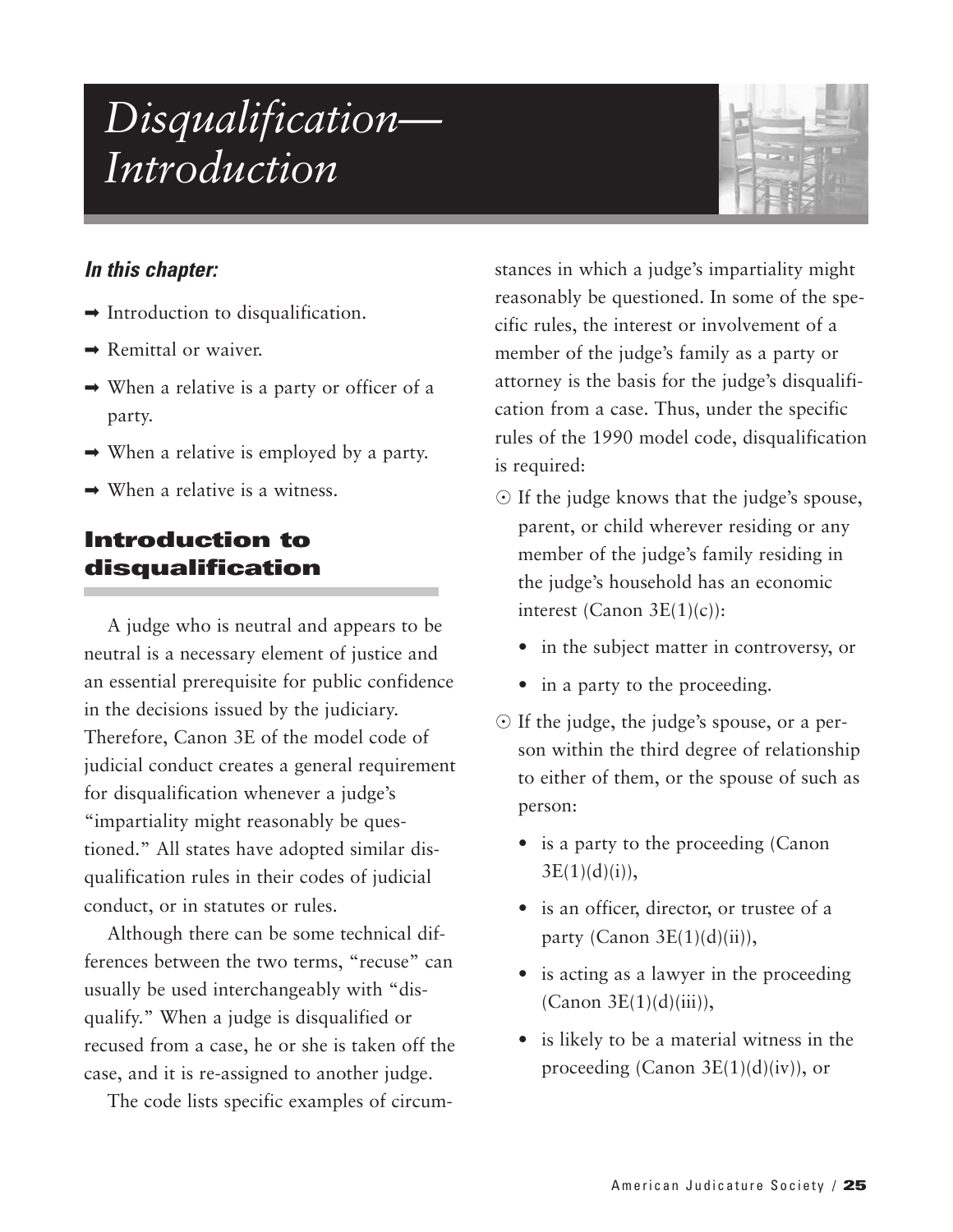• has a more than de minimis interest that could be substantially affected by the proceeding (Canon  $3E(1)(d)(v)$ ).

Persons within the third degree of relationship are great-grandparent, grandparent, parent, uncle, aunt, brother, sister, child, grandchild, great-grandchild, nephew, and niece.

Commentary to Canon 3E states: A judge should disclose on the record information that the judge believes the parties or their lawyers might consider relevant to the question of disqualification, even if the judge believes there is no real basis for disqualification.

#### **Remittal or waiver**

Disqualification based on a family relationship or interest can usually be remitted, in other words, waived by the parties. Under Canon 3F of the 1990 model code, remittal is allowed if:

- $\odot$  the judge discloses on the record the basis of the judge's disqualification,
- $\odot$  the judge asks the parties and their lawyers to consider whether to waive disqualification,
- $\odot$  the parties and their lawyers consider waiver out of the presence of the judge,
- $\odot$  the parties and the lawyers, without participation by the judge, agree that the judge should not be disqualified,
- $\odot$  the judge is willing to participate, and
- $\odot$  the waiver agreement is incorporated in the record of the proceeding.
- If a judge is disqualified because of a personal

bias or prejudice concerning a party, remittal or waiver is not allowed.

#### **A relative is a party or officer of a party**

The question of a judge presiding in a relative's cases is discussed in the chapter on misuse of office. Moreover, as noted above, a judge is disqualified if the one of those relatives is an officer, director, or trustee of a party (Canon  $3E(1)(d)(ii)$ ). However, if the relative is an officer in a subsidiary or branch of a party, the judge is not disqualified absent other factors.

- $\rightarrow$  A judge whose nephew is vice-president or chair of the board of a bank is disqualified from cases in which the bank is involved (*Alabama Advisory Opinion 86-276*).
- $\rightarrow$  A judge may preside in cases involving a multi-state regional bank for which his or her spouse is branch manager and vice president (*Florida Advisory Opinion 93-15*).
- $\rightarrow$  A magistrate may not hear civil suits filed by a loan company managed by her husband because her husband appears to be an officer, is clearly likely to be a material witness, and is likely to have an interest (*Georgia Advisory Opinion 168* (1992)).
- $\rightarrow$  A judge is not disqualified from a case involving a subsidiary of the corporation at which the judge's spouse is employed as vice president of a department (*Illinois Advisory Opinion 97-16*)*.*
- $\rightarrow$  A judge should disqualify from a proceeding involving a corporation for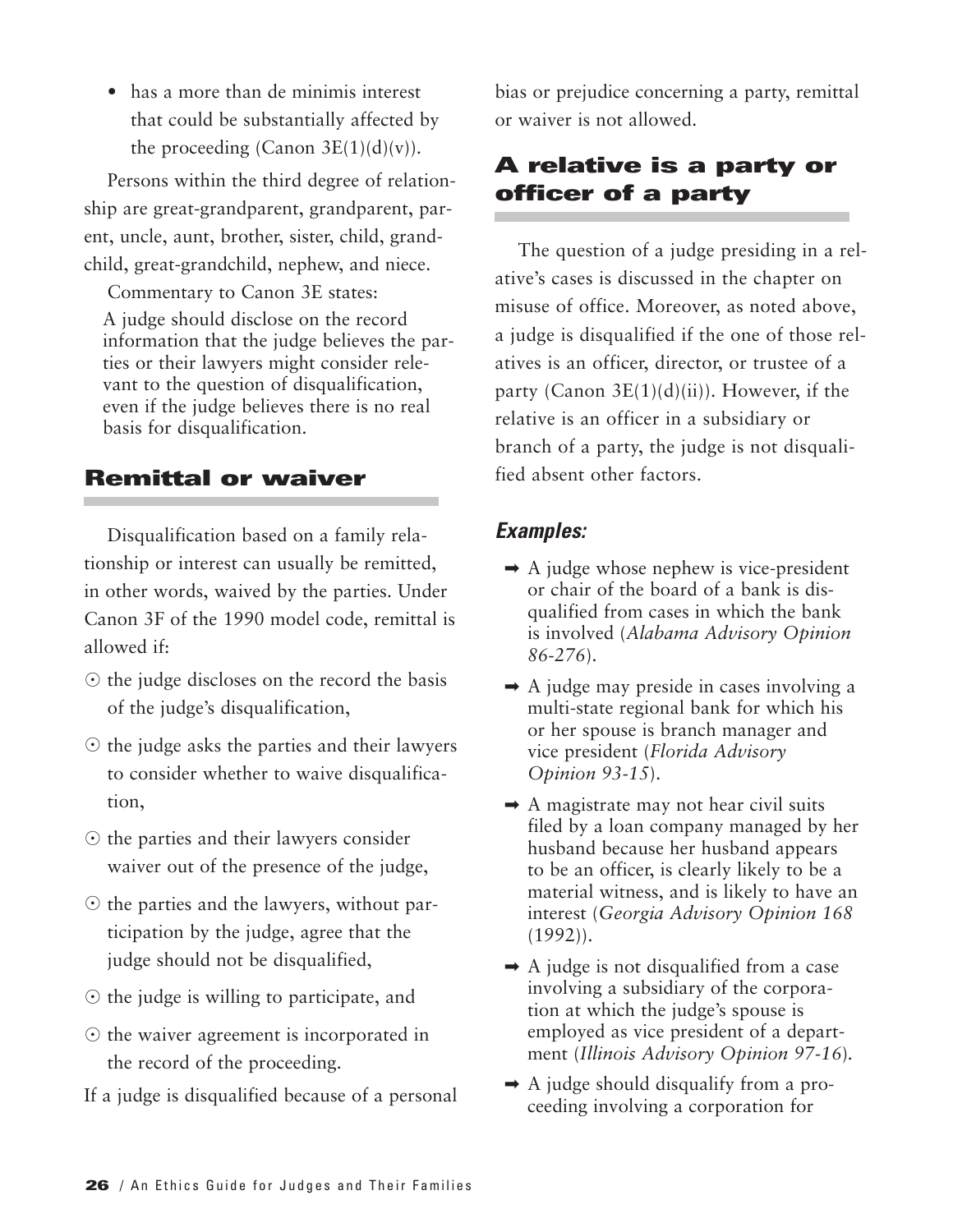which the judge's spouse serves as a member of the board of directors (*Texas Advisory Opinion 70* (1983)).

#### **A relative is employed by a party**

The fact that the judge's spouse, a person within the third degree of relationship to the judge or the judge's spouse, or the spouse of such a person is employed by a party to a suit does not disqualify the judge unless the judge knows the outcome might affect the relative's salary or employment status, the relative is likely be a material witness in the proceeding, the judge has a personal bias or prejudice concerning a party, or the judge has personal knowledge of disputed evidentiary facts concerning the proceeding as a result of the relative's employment.

#### *Examples:*

- $\rightarrow$  A judge is not disqualified from a proceeding involving a grocery chain that employs the judge's daughter unless the judge's daughter's salary will be affected by the outcome of the proceeding (*Alabama Advisory Opinion 82-133*).
- $\rightarrow$  A judge is not disqualified from a case against a hospital and a physician for whom the judge's spouse, a registered dietitian, had provided services (*Alabama Advisory Opinion 95-540*).
- $\rightarrow$  A judge is not disqualified from a case in which the defendant is a corporation that is a subsidiary of a corporation for which the judge's son-in-law works (*Alabama Advisory Opinion 95-564*).
- $\rightarrow$  A judge may preside over proceedings involving the bank that employs the

judge's spouse as a secretary but should withdraw if requested (*New York Advisory Opinion 88-105)*.

- $\rightarrow$  A judge is not disqualified from cases involving the hospital that employs the judge's adult stepson but must disclose the relationship (*West Virginia Advisory Opinion* (December 12, 1994)).
- $\rightarrow$  A judge need not disqualify where the spouse of the judge's child works as a middle manager for party but has no involvement in the case (*U.S. Compendium of Selected Opinions, § 3.2-1(d)* (1999)).

#### **A relative is a witness**

As noted above, a judge's disqualification is required if the judge, the judge's spouse, or a person within the third degree of relationship to either of them, or the spouse of such a person is, to the judge's knowledge, likely to be a material witness in the proceeding  $(Canon 3E(1)(d)(iv)).$ 

- ➡ A judge is disqualified from a proceeding in which an expert witness is a relative within the prohibited degree (*Alabama Advisory Opinion 86-258*).
- $\rightarrow$  A judge may not preside in a juvenile case in which the judge's spouse, as a social worker and employee of the Cabinet for Human Resources, will be involved as a witness (*Kentucky Advisory Opinion JE-57*).
- ➡ A judge may not preside over a case in which the judge's child appears as a probation counselor with the department of youth services, but may hear other juvenile matters (*South Carolina Advisory Opinion 8-1988*).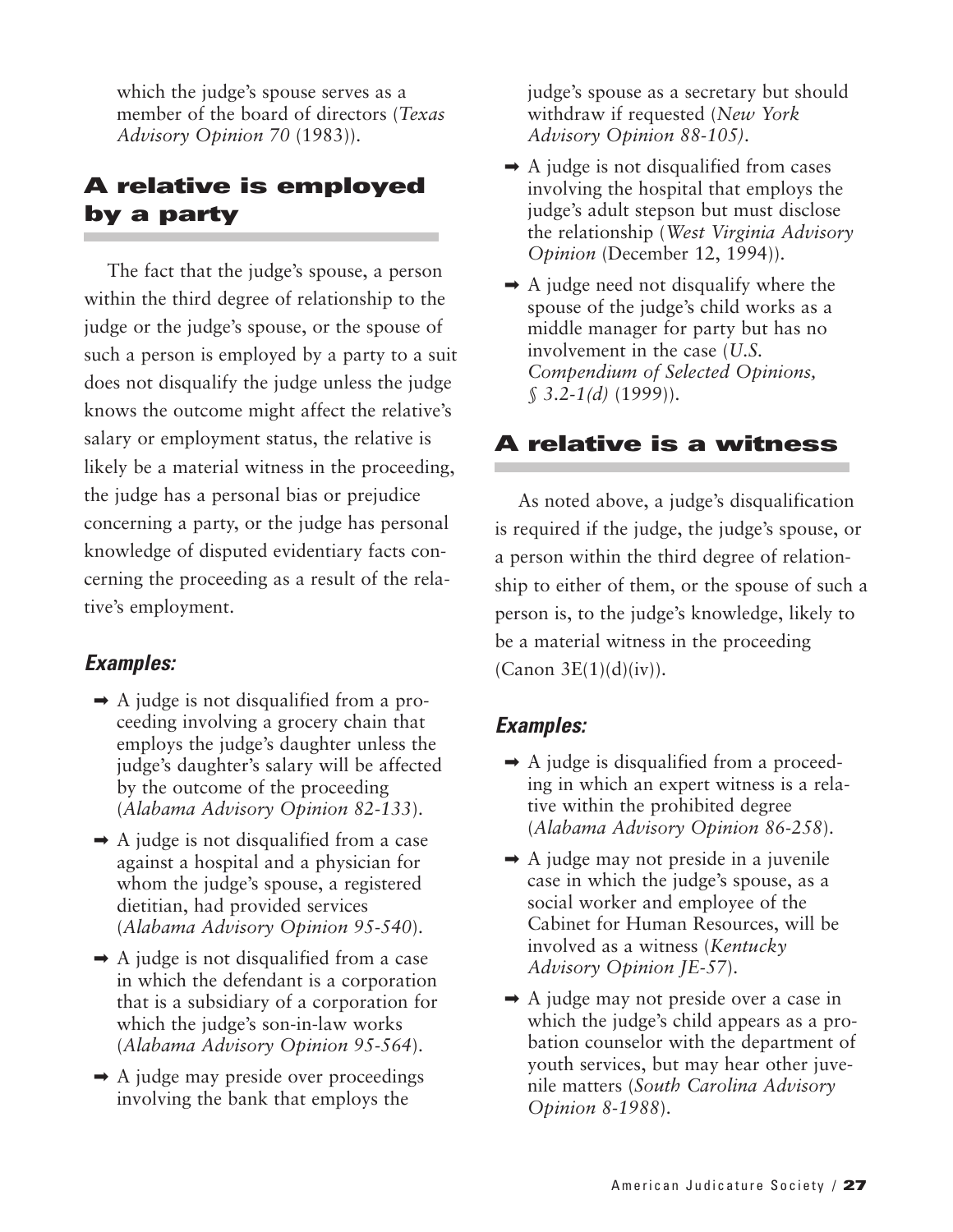- ➡ A judge should not have presided over a criminal proceeding in which he knew that his mother-in-law would likely be a material witness. The judge was publicly reprimanded (*Inquiry Concerning Herring,* No. 970502, 96-6JC-008 (Utah Supreme Court November 17, 1997).
- ➡ A judge may not hear any cases in which the judge's sibling may testify as attendance director for a school (*West Virginia Advisory Opinion* (March 1,  $1993)$ ).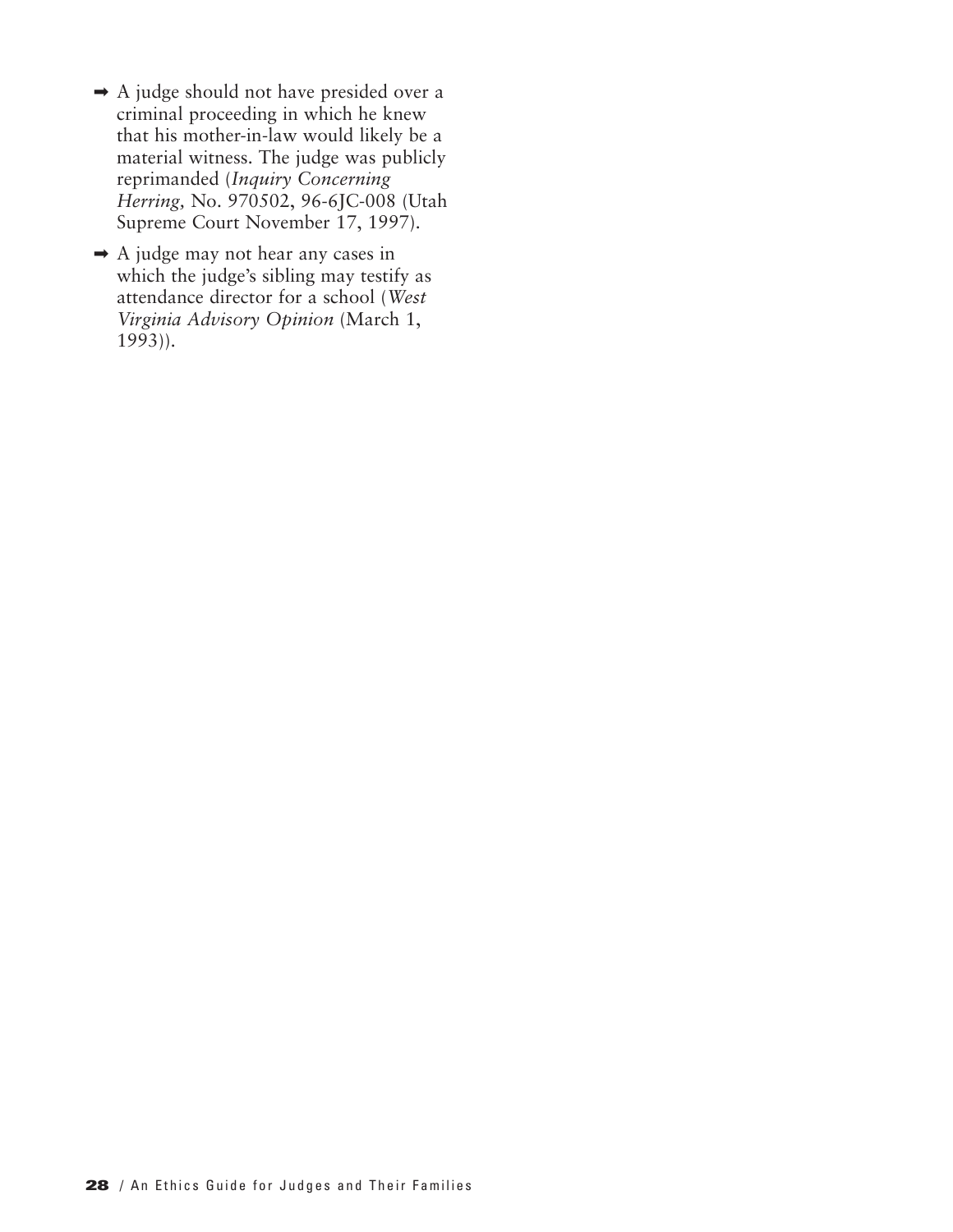### *Disqualification— Economic Interest in a Case*



#### *In this chapter:*

- $\rightarrow$  Stock ownership.
- $\rightarrow$  Other interests.
- $\rightarrow$  Keeping informed.

Under Canon 3D(1)(c), a judge may not preside over a case if the judge knows that the judge's spouse, parent, child wherever residing, or any member of the judge's family residing in the judge's household has an economic interest:

- $\odot$  in a party to the proceeding, or
- $\odot$  in the subject matter in controversy (for example, in a piece of property in dispute).

An economic interest is defined by the model code as:

- ownership of a significant legal or equitable interest that could raise reasonable question as to a judge's impartiality (in other words, a more than de minimis interest), or
- $\odot$  a relationship as officer, director, advisor or other active participant in the affairs of a party.

#### **Stock ownership**

The most obvious economic interest is ownership of stock in a corporation that is a party to litigation. Under the 1972 ABA Model Code of Judicial Conduct, disqualification was trigged by ownership of a legal or equitable interest "*however small*" (Canon 3C(3)(c) (emphasis added)), in other words, by ownership of even just one piece of stock in a corporation resulted in disqualification if that corporation was a party. In one of the changes made to the model code in 1990, disqualification is not required by ownership of an interest "however small" but only by ownership of a "more than de minimus" interest, that is a significant legal or equitable interest that could raise reasonable question as to a judge's impartiality. However, federal judges and judges in some states are still governed by the "however small" standard.

- ➡ Under the "however small" standard, a judge is disqualified from proceedings involving a local bank in which the judge's minor daughters own stock (*Alabama Advisory Opinion 84-205*).
- $\rightarrow$  Under the de minimis standard, a judge is not disqualified from a case in which a subsidiary of AT&T is a party by the fact that the judge is the executor and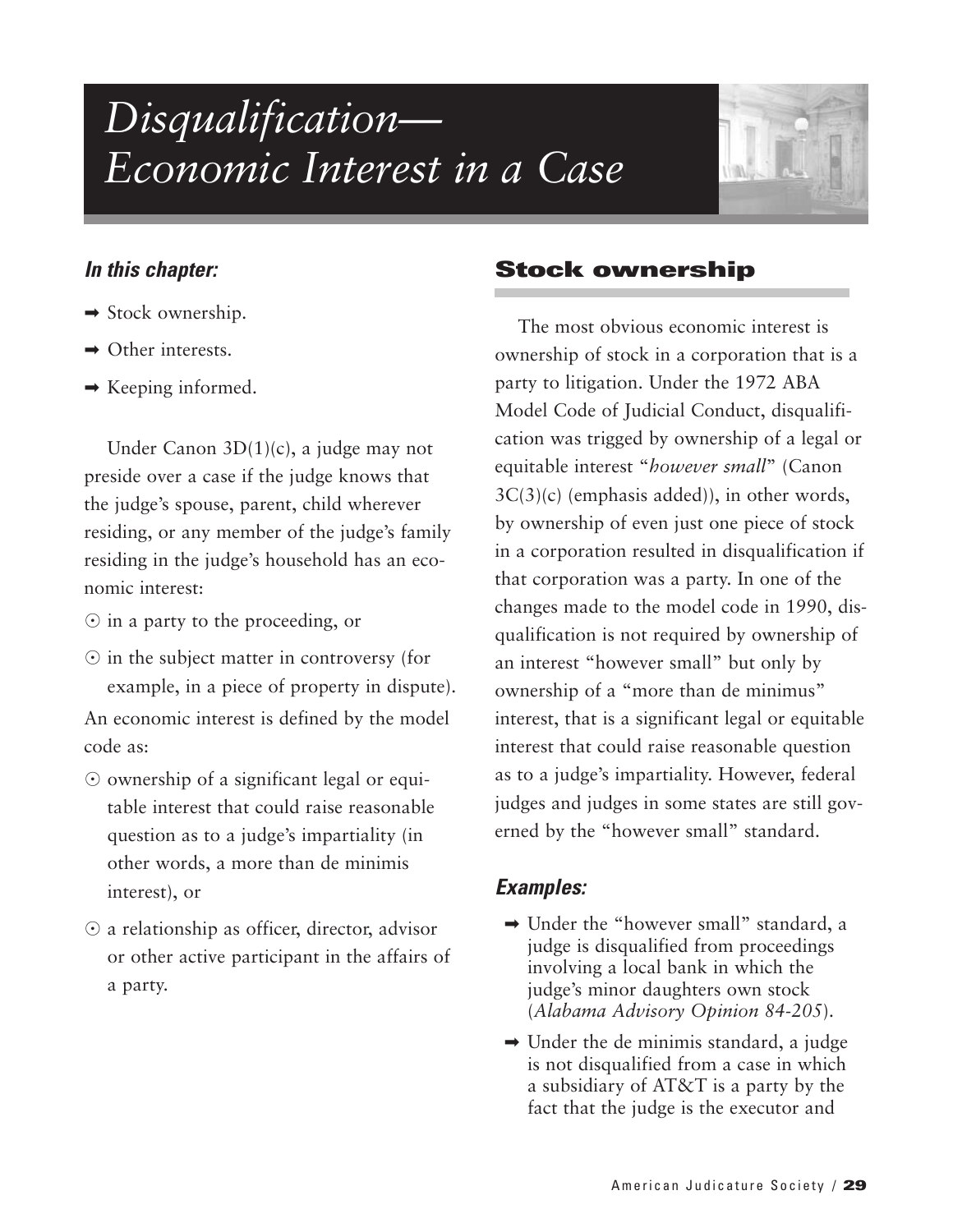one of three beneficiaries of an estate that holds approximately 1,000 shares of an equity income fund about 18% of which is invested in AT&T (*Arkansas Advisory Opinion 94-8*).

- $\rightarrow$  Under the de minimis standard, a judge should not preside in a case in which Wal-Mart is a party while the judge and the judge's spouse own approximately \$700,000 worth of Wal-Mart stock (*Letter to Donald Huffman* (Arkansas Judicial Discipline & Disability Commission July 24, 2000) (under appeal as of 3/01)).
- $\rightarrow$  Under the de minimis standard, a judge who holds 1% or less of the outstanding stock in a publicly held corporation is not disqualified from cases in which the corporation is a party (*Virginia Advisory Opinion 00-5*).
- ➡ Under the "however small" standard, a judge whose spouse owns 150 shares of stock in a large corporation must disqualify from a case in which that corporation is a party (*U.S. Advisory Opinion 20* (1998)).

#### **Other interests**

Under the model code, a family member does not have a disqualifying economic interest in:

- Securities held by a mutual or common investment fund in which the family member owns an interest (unless the family member participates in the management of the fund, or a proceeding pending or impending before the judge could substantially affect the value of the interest).
- Securities held by an educational, religious, charitable, fraternal, or civic organization

in which the judge's spouse, parent, or child serves as an officer, director, advisor, or other active participant.

- $\odot$  A financial institution in which the family member has a deposit (unless a proceeding pending or impending before the judge could substantially affect the value of the deposit).
- $\odot$  A mutual insurance company in which the family member holds a policy (unless a proceeding pending or impending before the judge could substantially affect the value of the policy).
- $\odot$  A mutual savings association in which the family member is a depositor (unless a proceeding pending or impending before the judge could substantially affect the value of the deposit).
- $\odot$  A credit union in which the family member is a member (unless a proceeding pending or impending before the judge could substantially affect the value of the membership).
- Government securities owned by the family member (unless a proceeding pending or impending before the judge could substantially affect the value of the securities).

#### *Examples:*

➡ A judge is not disqualified from a case that involves the bank with which the judge's spouse has a small unsecured loan unless, for example, the loan was granted as a special favor (*Alabama Advisory Opinion 89-369*).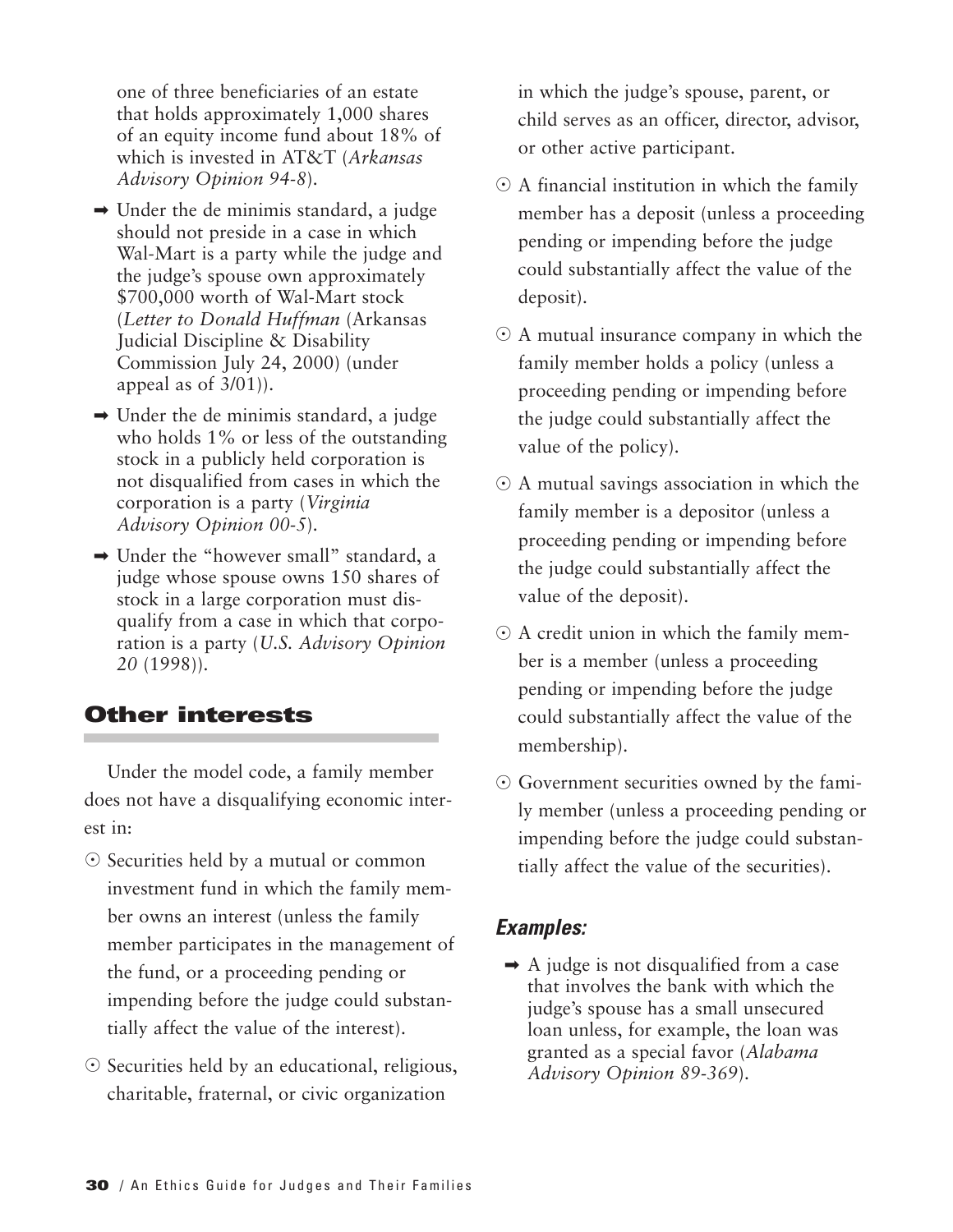- $\rightarrow$  A judge may preside in cases involving a bank with which the judge's daughter owns a college market money fund (*Alabama Advisory Opinion 89-370*).
- $\rightarrow$  A judge is not disqualified from cases involving a bank with which judge's spouse has an account or to which the spouse owes money unless, for example, the spouse has a "dubious loan application" pending, the loan was made to the spouse under unusually favorable terms, or the loan is in default (*U.S. Compendium of Selected Opinions, § 3.1-7(e)* (1999)).

## **Keeping informed**

The model code requires that a judge "make a reasonable effort to keep informed about the personal economic interests of the judge's spouse and minor children residing in the judge's household" (Canon 3E(2)). The Pennsylvania Supreme Court noted that a judge has a duty to know the extent of a spouse's financial interests and that the judge was a part owner of the business that used the funds. *Pekarski v. Judicial Inquiry and Review Board*, 639 A.2d 759 (Pennsylvania 1994). The court rejected a judge's argument that she had not violated disqualification rules because she had not known about a loan made by a party to her husband, the judge had presided in at least 33 cases involving close personal friends from whom the judge's husband had borrowed \$15,000 to be used in a bar business owned jointly by the judge and her husband or the lender's company. The judge was removed.

- $\rightarrow$  A judge is not required to investigate to determine if any relatives within the third degree fit within the class definition in a class action pending before the judge (*U.S. Advisory Opinion 90* (1994)).
- $\rightarrow$  A judge's duty to keep informed about a spouse's personal financial interests does not require the judge to inquire about interests held only in a fiduciary capacity (*U.S. Compendium of Selected Opinions, § 3.1-1(b-1)* (1999)).
- $\rightarrow$  A judge must make a reasonable effort to keep informed about personal and fiduciary financial interests of members of the judge's household. With respect to other relatives, the judge has no duty (*U.S. Compendium of Selected Opinions § 3.1-1(b)* (1999)).
- ➡ Where friends establish a trust in memory of a judge's deceased spouse for the benefit of the judge's children, the judge should make reasonable efforts to keep informed of the trust's financial interests and disqualify where necessary (*U.S. Compendium of Selected Opinions, § 3.1-2(g)* (1999)).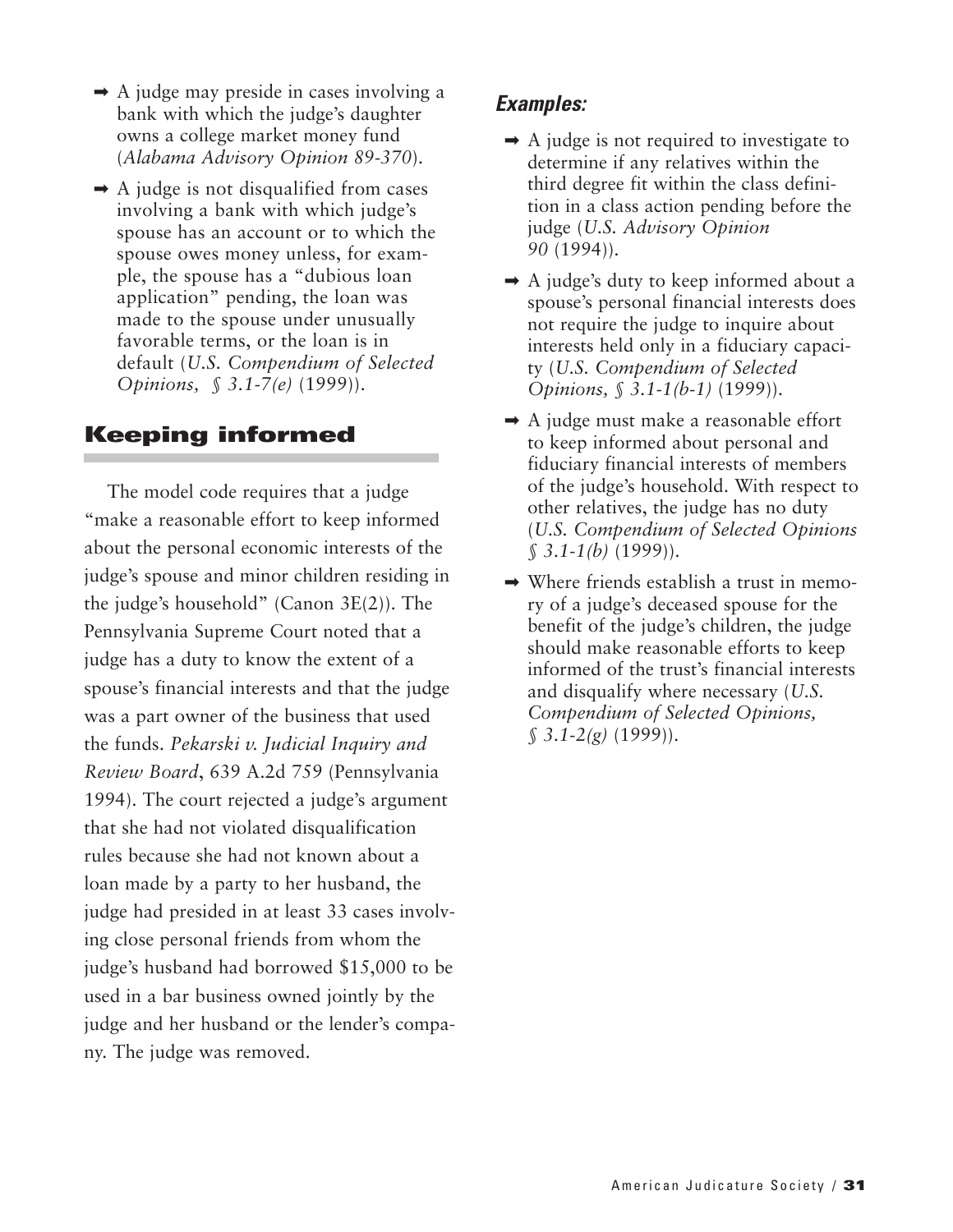# *Code Variations*



- The **Maine** code omits Canon 3E(2) because, according to the textual note, it was "superfluous in light of the extensive [financial] disclosure requirements" in the Maine code.
- $\circ$  The Oregon code requires a judge to "make reasonable efforts to be informed about the financial interests of the judge's spouse, *domestic partner*, parents and children, *wherever residing*" (emphasis added).
- The **Wisconsin** code requires a judge to "make a reasonable effort to keep informed of the personal economic interests of the judge's spouse and minor children residing in the judge's household, *having due regard for the confidentiality of the spouse's business*" (emphasis added).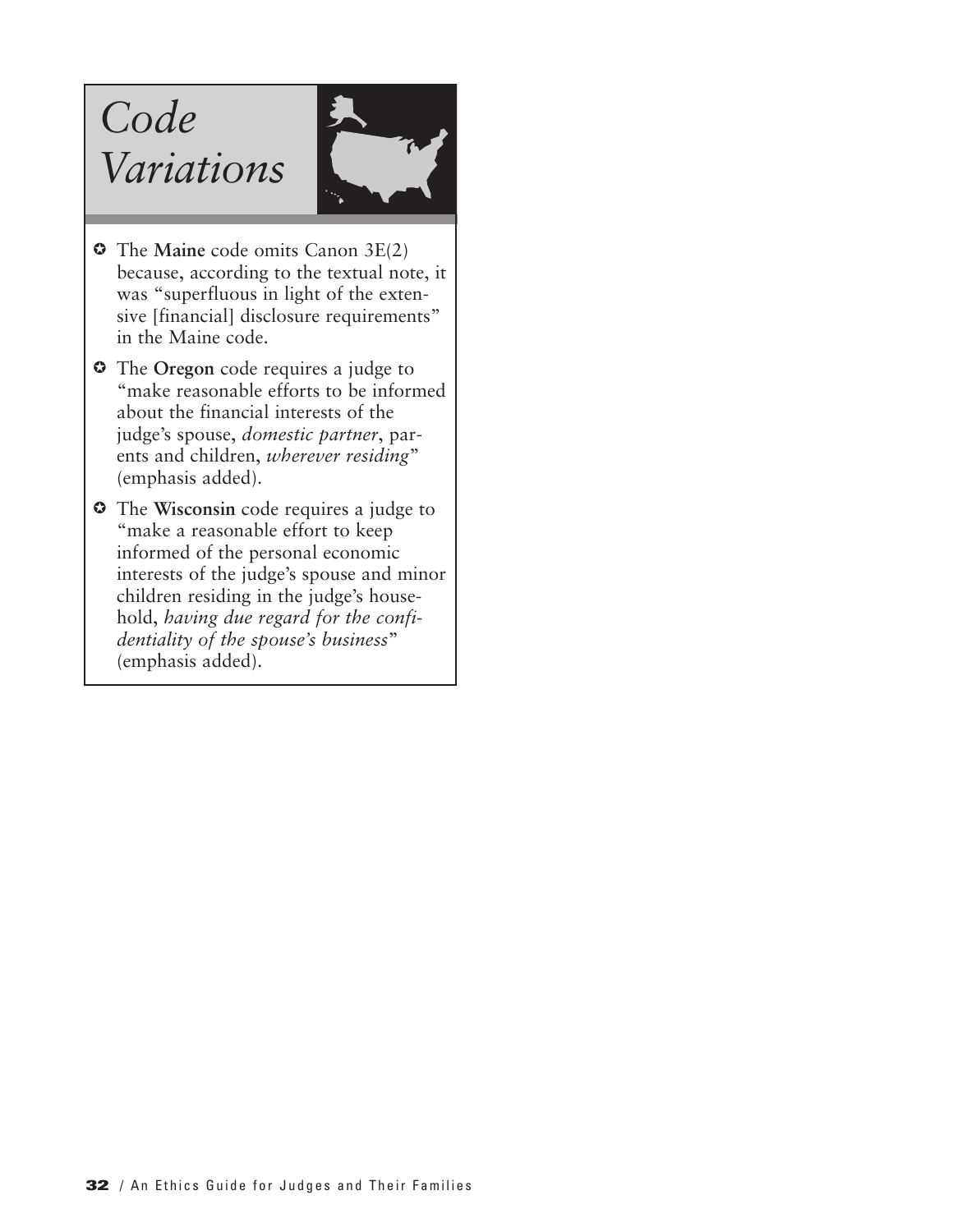# *Disqualification— A Lawyer in the Family*



#### *In this chapter:*

- $\rightarrow$  When a relative is an attorney in a case.
- $\rightarrow$  Relatives appearing before other judges.
- $\rightarrow$  When a relative is a partner in a law firm that is appearing in a case.
- $\rightarrow$  When a relative is of-counsel to a law firm that is appearing in a case.
- ➡ When a relative shares office space with an attorney appearing in a case.
- $\rightarrow$  When a relative is an associate in a law firm that is appearing in a case.
- $\rightarrow$  When a relative is a summer associate in a law firm that is appearing in a case.
- $\rightarrow$  When a relative practices law with a parttime prosecutor or public defender.
- $\rightarrow$  When a relative's clients appear before the judge.
- ➡ When a relative is a prosecutor or public defender.
- $\rightarrow$  When a relative is an attorney for legal aid.
- $\rightarrow$  Another judge in the family.

## **When a relative is an attorney in a case**

The model code provides that a judge is disqualified from a case if "the judge's spouse, or a person within the third degree of relationship to either of them, or the spouse of such a person . . . is acting as a lawyer in the proceeding." Thus, under the model code, a judge may not preside in a case in which one of the attorneys is the judge's mother, father, mother-in-law, father-in-law, brother, brother-in-law, sister, sister-in-law, son, sonin-law, daughter, daughter-in-law, uncle, aunt, spouse's uncle, spouse's aunt, nephew, niece, spouse's nephew, spouse's niece, grandmother, grandfather, spouse's grandmother, spouse's grandfather, great grandfather, great grandmother, spouse's great grandfather, spouse's great grandmother, or the spouse of any of those relatives. The disqualification also applies if the lawyer is engaged to a member of the judge's family within the specified degree. *Alabama Advisory Opinion 93-486*; *West Virginia Advisory Opinion* (January 20, 1995).

Most states have adopted that rule, although in some states, disqualification extends to attorneys related to a judge or the judge's spouse within the fourth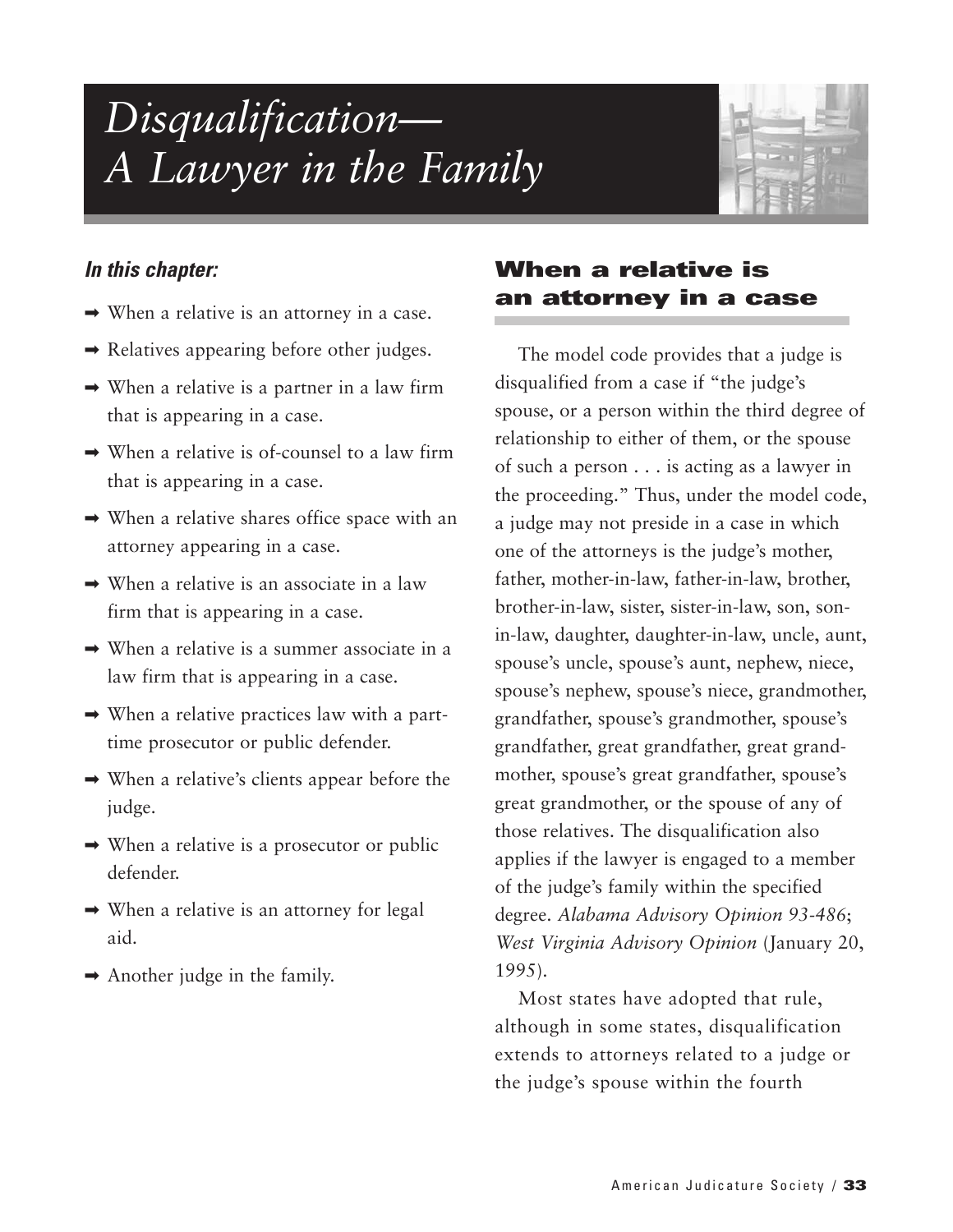degree, which includes first cousins and others.

The disqualification applies:

- if the judge's relative has contributed toward the preparation of the case even though the relative is making no formal appearance (*Tennessee Advisory Opinion 95-4*),
- $\odot$  regardless whether the relative's fee was fixed or contingent (*Alabama Advisory Opinion 91-423*),
- $\odot$  if the judge knows that a relative has given legal advice related to the matters in controversy (*Alabama Advisory Opinion 99- 726*), or
- $\odot$  if the relative appeared in the original proceeding even though different attorneys are now appearing before the judge on a matter related to the original proceeding (*Alabama Advisory Opinion 95-549*; *Alabama Advisory Opinion 91-415*).

Absent additional factors, a judge is not disqualified from a case when one of the attorneys is related to the judge outside the third degree of relationship. *Indiana Advisory Opinion 3-90*. For example, in states where the disqualifying relationship is the third degree, a judge is not disqualified when the judge's cousin is acting as a lawyer unless they have a near-sibling relationship or close familial tie such that the judge's impartiality might reasonably be questioned. *Florida Advisory Opinion 97-13*; *Kentucky Advisory Opinion JE-48* (1984).

**Possible exceptions**

#### *Uncontested matters*

Several advisory opinions state that a judge is disqualified if a relative appears as an attorney even if the matter is uncontested. *Alabama Advisory Opinion 94-512*; *South Carolina Advisory Opinion 3-1995*. Other opinions, however, appear to create an exception for routine or uncontested matters. For example, the Kansas advisory committee stated a judge may conduct a docket call in which the judge assigns cases to other judges and hears some preliminary matters before a case is assigned even if the judge's child or a member of the child's firm is of counsel in cases on the docket. *Kansas Advisory Opinion JE-42*. The South Dakota judicial ethics committee stated that a judge in a rural area may sign uncontested orders or judgements in probate matters presented by the judge's uncle; however, the committee advised that, if the orders or judgement are ever challenged (for example, if a motion to set aside a default judgement is filed), the judge would have to disqualify. *South Dakota Advisory Opinion 90-1*. The West Virginia advisory committee stated that a judge may charge a grand jury and conduct a general indoctrination of an entire jury panel in a proceeding in which the judge's child was representing a criminal defendant. *West Virginia Advisory Opinion* (December 15, 1995). The Nebraska judicial ethics committee stated that in cases in which a judge's brother-in-law appears as counsel, the judge may preside over routine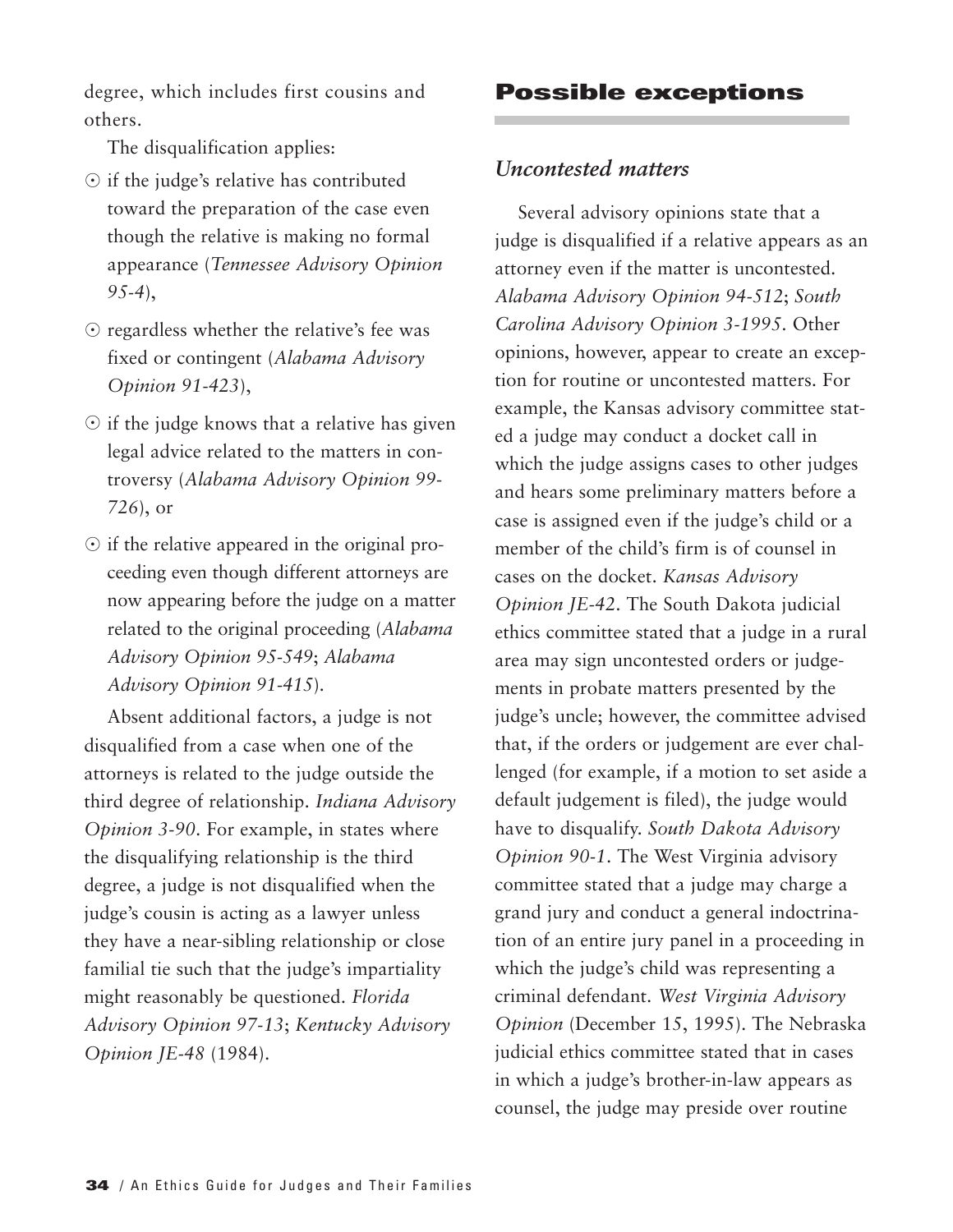matters such as the receipt and notation of a plea of not guilty and the scheduling of a case for trial unless there is a possibility of deferential treatment by the judge (for example, if a trial date is scheduled by the judge and not according to a pre-arranged established method). *Nebraska Advisory Opinion 89-5.* 

## *Judge-shopping*

Another possible exception to the requirement of disqualification arises if, after a judge has made decisions in a case, a dissatisfied party retains the judge's relative in an apparent strategy to force the judge to get off the case. Under those circumstances, disqualification is not required (*Alabama Advisory Opinion 95-548*; *Alabama Advisory Opinion 95-586*) or the judge may refuse to allow the attorney-relative to appear in the case (*Louisiana Advisory Opinion 110* (1993)).

#### *Emergencies*

Emergency circumstances may create a possible exception to the disqualification rule for cases involving attorney-relatives. The Alabama judicial ethics committee advised that a judge may preside in a case in which a party is represented by the brother of the adoptive father of the judge's spouse if immediate action is necessary to protect life or property or to preserve the status quo and no other judge is available. *Alabama Advisory Opinion 95-542*. However, the committee cautioned that the judge should turn the case over to another judge once the need for immediate action no longer exists.

#### **Waiver**

Disqualification caused by the appearance of a relative as an attorney in a case may be waived or remitted by the parties following disclosure of the disqualifying relationship. However, the Alabama judicial ethics committee "strongly discouraged" a judge from obtaining a waiver when the judge's son represents a party (*Alabama Advisory Opinion 94-513*), and the South Carolina advisory committee advised a judge to be cautious about using waivers in non-adversarial matters in which the judge's child represents a party (*South Carolina Advisory Opinion 1- 1995*).

## **Relatives appearing before other judges**

A judge's spouse, child, or other close relative may appear as a lawyer before another judge of the same court but the presiding judge should notify all the parties of the attorney's relationship with the judge's colleague on the bench. *Delaware Advisory Opinion 1992-2*; *Indiana Advisory Opinion 1-89*; *Indiana Advisory Opinion 4-93*; *New York Advisory Opinion 88-68*; *New York Advisory Opinion 89-100*; *New York Advisory Opinion 89-105*; *Oregon Advisory Opinion 84-1*; *Washington Advisory Opinion 84-3*; *Washington Advisory Opinion 91-18*; *U.S. Compendium of Selected Opinions, § 3.6-8(c)* (1999).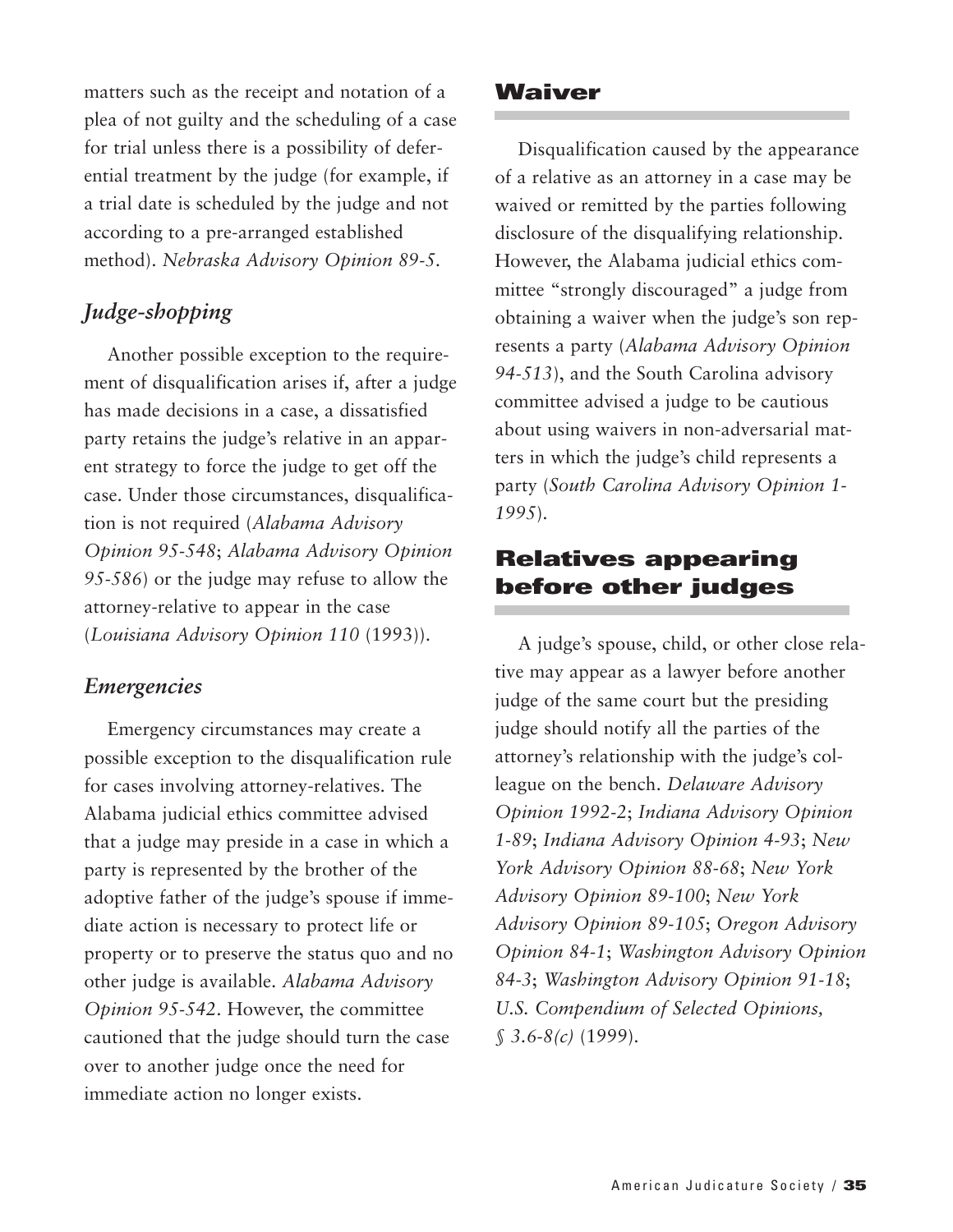That rule applies even in a two-judge district. *Kansas Advisory Opinion JE-9I*; *New York Advisory Opinion 92-23*.

# **When a relative is an attorney in a law firm that is appearing in a case**

When a relative is an attorney in a local law firm, a judge may be faced with the question whether to hear cases in which attorneys in the law firm other than the relative appear. The code does not expressly require disqualification under those circumstances, and commentary states the "fact that a lawyer in a proceeding is affiliated with a law firm with which a relative of the judge is affiliated does not of itself disqualify the judge." However, the code notes that under "appropriate circumstances," a relative's affiliation may require disqualification if additional factors suggest "the judge's impartiality might reasonably be questioned" or the relative is known by the judge to have an interest in the law firm that could be "substantially affected by the outcome of the proceeding."

In deciding whether to disqualify, a judge should consider:

- whether the judge's relative is a partner, shareholder, associate, or of counsel in the firm,
- $\odot$  the size of the firm,
- whether the fee the firm will receive in the case is based on an hourly fee or is contingent on the client winning the case,
- $\odot$  the nature of the case, in particular, its financial impact on the relative's law firm,
- prominence of the judge's relative's name in the firm name,
- $\odot$  the size of the court,
- $\odot$  the size of the community, and
- $\odot$  the frequency of the firm's appearance in the judge's court.

*Illinois Advisory Opinion 98-12*; *Illinois Advisory Opinion 94-18*; *Tennessee Advisory Opinion 95-4; Washington Advisory Opinion 88-12*. The Illinois judicial ethics committee explained:

Obviously, if the relative is a partner in a two-person law firm, and the case could generate substantial attorneys' fees, the relative's interest is more than de minimis. On the other hand, if the relative is a beginning associate in a 200-person law firm, and the case involves a fee of only a few thousand dollars, the relative's interest is de minimis. In most cases, the facts will fall somewhere between these extremes, and the judge will be required to make a reasoned assessment of the extent of the relative's interest.

*Illinois Advisory Opinion 94-18*. The Tennessee advisory committee stated "A judge does not commit any ethical impropriety by recusing himself/herself in all cases which involve a law firm in which the judge's relative practices as a partner or associate." *Tennessee Advisory Opinion 95-4*.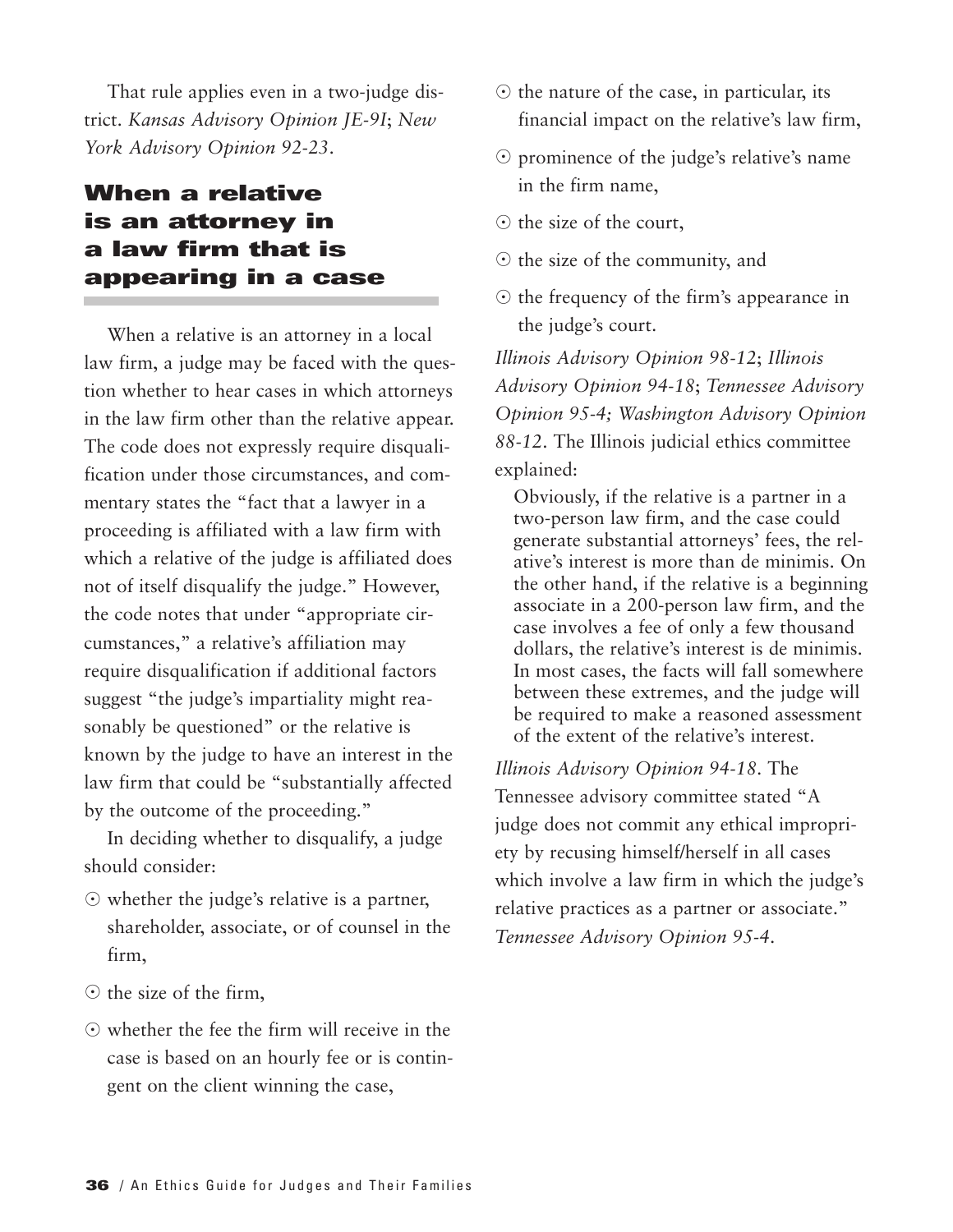## **When the lawyerrelative is a partner**

If a relative of a judge within the third degree is a partner with another lawyer or a partner in a law firm, many courts and advisory committees have adopted a "per se" rule that automatically prohibits the judge from presiding over cases in which one of the judge's partners or an associate of the firm represents one of the parties. For example, in *Regional Sales Agency v. Reichert*, 830 P.2d 252 (Utah 1992), the Utah Supreme Court addressed whether a judge must disqualify when a law firm appearing before the judge employed the judge's father-in-law and brother-in-law as partners, even though another attorney with the firm had exclusive responsibility for the case. The court noted that disqualification would be required if the firm's fee was contingent on the outcome of the case and if the relative's compensation, through profit sharing or other mechanisms, might ultimately be affected by the outcome. To avoid a detailed examination of the billing and compensation practices of the relative's firm in every case, the court adopted a "bright-line proscription:" a relative of the requisite degree of relationship has an interest that might be sufficiently affected by the outcome of a case to require disqualification in every situation where a judge sits on a case in which the judge's relative is a partner or otherwise an equity participant in a firm that represents a party to the case. Other jurisdictions have also adopted that "bright-line" rule. *See* Flamm, *Judicial Disqualification:*

*Recusal and Disqualification of Judges,* § 8.5.5 (Little Brown 1996); *Florida Advisory Opinion 84-24*; *Indiana Advisory Opinion 1- 89*; *Nebraska Advisory Opinion 96-4*; *Nebraska Advisory Opinion 98-5* (the judge is disqualified even if the partners do not share profits or any equity interest); *New Mexico Advisory Opinion 89-7*; *New York Advisory Opinion 87-3*; *U.S. Advisory Opinion 58* (1998).

Opinions in other jurisdictions, however, have stated that the mere fact that a judge's relative is a partner in a law firm does not require automatic disqualification from cases in which the law firm appears, although ethics committees advise the judge to disclose the relationship and consider whether additional factors require disqualification. *See*, *e.g.*, *Alabama Advisory Opinion 93-500*; *Michigan Advisory Opinion J-4* (1991); *Tennessee Advisory Opinion 95-4*; *Texas Advisory Opinion 29* (1978); *Washington Advisory Opinion 88-12*; *Washington Advisory Opinion 91-6*. The Alabama advisory committee stated:

- First, the judge should disclose the existence of the relationship to the parties and their attorneys.
- Second, the judge must determine on a case-by-case basis whether there are any other factors that would cause the judge's impartiality to be reasonably questioned, including:
	- Whether the lawyer-relative would receive a commission, contingency, or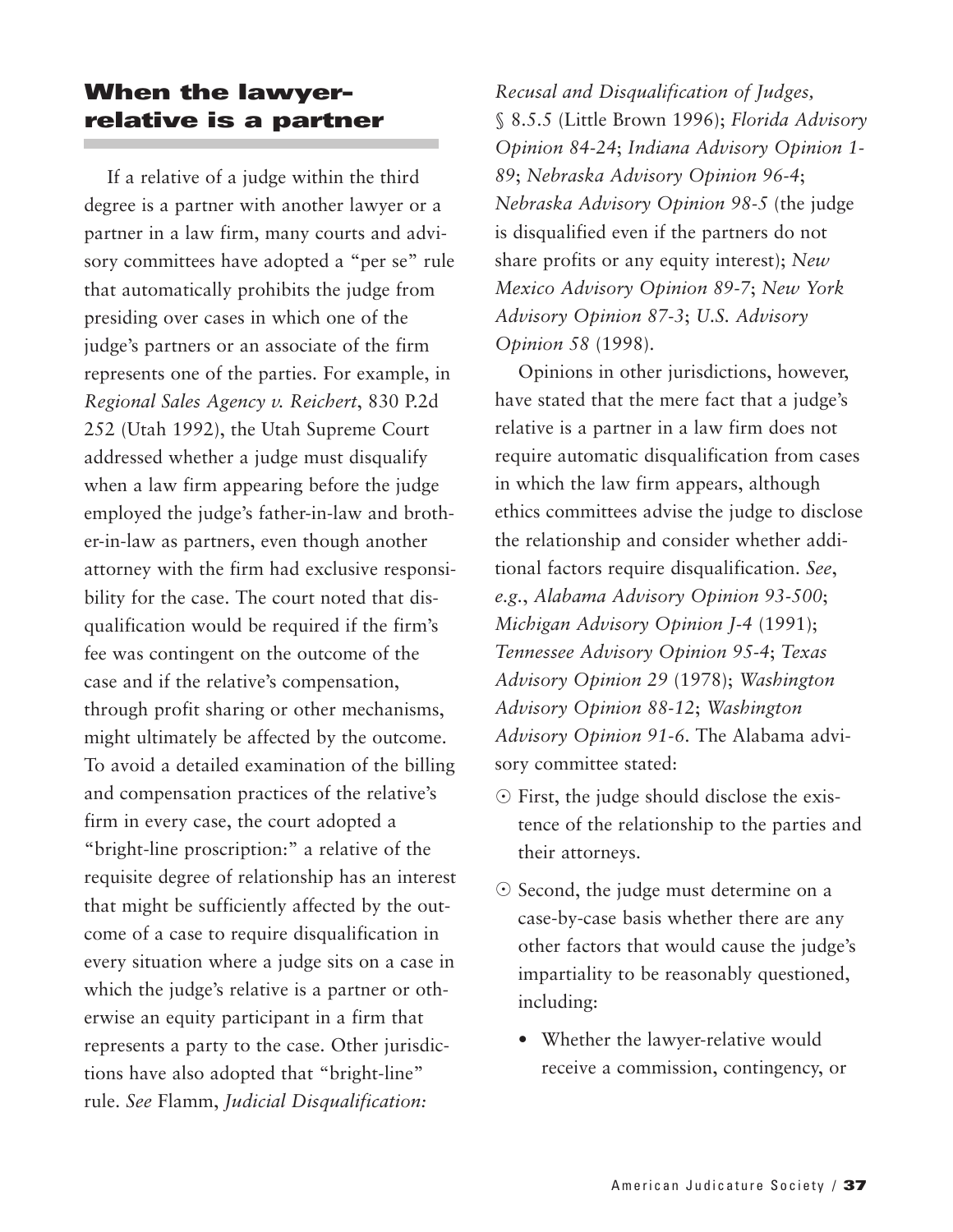bonus from the case or all of the firm's cases for a period.

- Whether the relative would receive a salary increase when the firm reaches a certain dollar amount in a given time period.
- The degree of kinship between the judge and the relative.
- The number of cases the firm has before the judge.
- Any other connections, dealings, or relationships to other members of the firm.
- Third, the judge should determine whether the lawyer-relative has an interest in the law firm that could be substantially affected by the outcome of the proceedings.

Noting that the judge's disclosure of the relationship gives the parties and their attorneys an opportunity to supply additional information, the committee stated that the judge need not initiate an investigation into additional factors that may require disqualification, although the judge is required to make a reasonable effort to be informed about the financial interests of the judge's spouse.

## **"Of-counsel" relationship**

Whether a judge is disqualified from cases involving a law firm with which a relative has an "of counsel" relationship depends on the nature of the relationship. Disqualification is not required if:

- $\odot$  the relative only receives a fixed salary and fixed deferred compensation regardless of the firm's profits (*Utah Informal Advisory Opinion 92-3*), and
- $\odot$  the relative has only a retainer interest in "occasional, discrete, separate cases" (*New York Advisory Opinion 95-35*).

Disqualification is required if:

- $\odot$  a significant portion of the relative's salary or deferred compensation is dependent on the firm's profits (*Utah Informal Advisory Opinion 92-3*), or
- $\odot$  there is a continuing counsel relationship "evidenced, for example, by a shared letterhead and other indicia" (*New York Advisory Opinion 95-35*).

## **When the lawyerrelative is an associate in a law firm**

The states are split on whether, if a judge's relative is an associate in a law firm and, therefore, receives a fixed salary, the judge may preside over a case in which another attorney from the law firm appears.

 $\odot$  In some jurisdictions, absent additional factors, a judge may preside over proceedings in which a law firm representing one of the parties employs a relative as an associate. *Alabama Advisory Opinion 97- 665*; *Illinois Advisory Opinion 96-18*; *Michigan Advisory Opinion J-4* (1991); *New Mexico Advisory Opinion 87-2*; *New York Advisory Opinion 88-21*; *New York Advisory Opinion 94-1*; *South Carolina*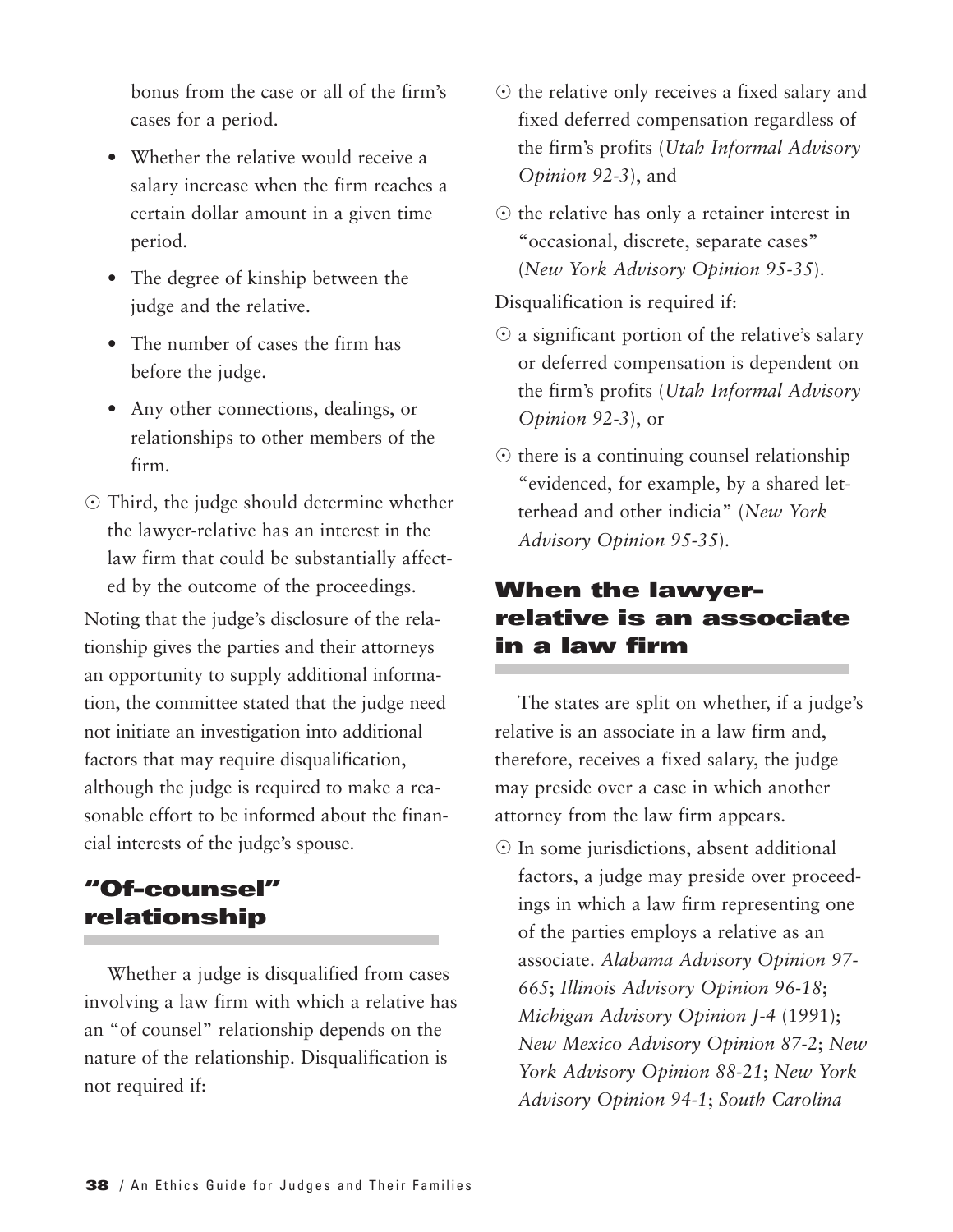*Advisory Opinion 4-1980; Wisconsin Advisory Opinion 00-1; U.S. Advisory Opinion 58* (reissued 1999).

- Some jurisdictions advise judges to disqualify when a relative is an associate in a law firm appearing in a case unless the parties waive the disqualification. *Florida Advisory Opinion 84-24*; *Indiana Advisory Opinion 1-89*; *Nebraska Advisory Opinion 89-3*; *New Mexico Advisory Opinion 86-10*; *Utah Advisory Opinion 97-2*.

The committees that require disqualification note that "a firm's ability to offer raises or pay Christmas or year-end associates bonuses, or, ultimately, to make payroll is directly related to its financial success." *Utah Advisory Opinion 97-2*. According to the Utah committee, adopting a bright-line rule for associates eliminates the necessity of expensive, time-consuming, awkward inquiries into an associate's compensation package, the internal financial arrangements of a law firm, and whether the relative has worked in the case.

## **When the lawyerrelative is a summer associate in a law firm**

When a judge has a relative who is a law student and is working as a summer associate or clerk for a law firm, the states are split on whether the judge may preside over a case in which an attorney from the law firm appears. In some states, a judge is disqualified in cases involving a law firm with which

the judge's relative is a summer associate/law student. *New York Advisory Opinions 90- 127*; *New York 91-125*; *Utah Advisory Opinion 97-2*.

In other states, the judge is not automatically disqualified when a firm employs a relative as a summer associate absent additional factors. *Alabama Advisory Opinion 92-444*; *Tennessee Advisory Opinion 95-4*; *West Virginia Advisory Opinion* (August 15, 1995). In those states, the factors the judge should consider are:

- $\odot$  the extent of the relative's participation in the proceeding,
- $\odot$  whether the relative will assist the attorney at hearings or in the courtroom,
- whether the relative's name appears on any of the motions or pleadings,
- whether the relative has discussed the merits of the case with the judge, and
- $\odot$  the significance of the relative's contribution to the preparation or outcome of the proceeding.

*Alabama Advisory Opinion 92-444*.

#### *Examples:*

 $\rightarrow$  A judge may preside in a case in which a law clerk who is related to the judge attends a deposition to observe and discusses the substantive merits of the deposition with the attorney appearing before the judge, but the judge is disqualified if the relative prepared the questions for the deposition and actually assisted the attorney (*Alabama Advisory Opinion 92-444*).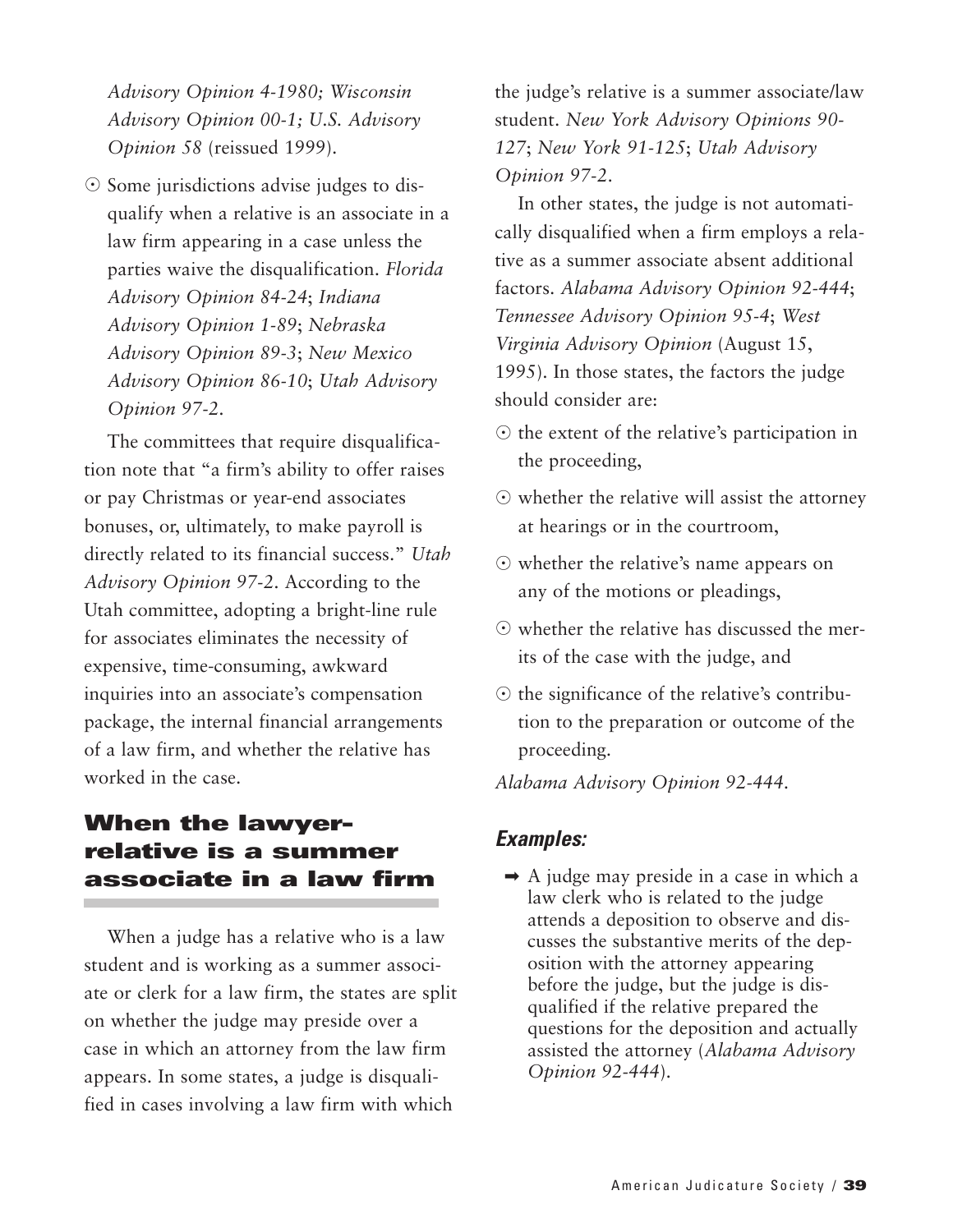- $\rightarrow$  A judge whose child is employed by a law firm as a student law clerk should disqualify from those cases in which the child has contributed but not in other cases involving the law firm (*Tennessee Advisory Opinion 95-4*).
- $\rightarrow$  A judge may preside in cases in which one of the firms employs the judge's child as a summer clerk, but should disclose information about the length of time the clerk has worked with the firm, the capacity in which the clerk works for the firm, and whether the clerk worked on the case (*West Virginia Advisory Opinion* (August 15, 1995)).

## **An attorney with whom a relative shares office space**

If a judge's relative shares office space, expenses, and even a secretary with another attorney, but their practices are separate and they are not partners or members of a professional association, the judge is not disqualified from a proceeding involving the unrelated attorney*. Arkansas Advisory Opinion 95- 2*; *Kansas Advisory Opinion JE-55; Nebraska Advisory Opinion 89-5*; *Tennessee Advisory Opinion 89-12*. Disqualification is not required as long as:

- $\odot$  the attorneys do not share liabilities, profits, responsibilities, letterheads and telephone listings (*Indiana Advisory Opinion 1-89*);
- $\odot$  the only connection between the attorneys is that their offices are physically connected (*Indiana Advisory Opinion 1-89*);
- $\odot$  their relationship does not in any way invite a reasonable conclusion of a deeper nexus (*Indiana Advisory Opinion 1-89*); and
- $\odot$  the relative has no interest in the outcome of cases handled by the other attorney or in fees earned by the other attorneys (*Kansas Advisory Opinion JE-55*).

## **When a relative practices law with a part-time prosecutor or public defender**

If a judge's relative is not employed as a prosecutor or public defender but is associated in the practice of law with a part-time prosecutor or public defender, the judge is disqualified from cases involving the partner or associate but not from cases involving other prosecutors or public defenders.

- $\rightarrow$  A judge whose brother is a member of a law firm in which the senior member is an appointed part-time assistant district attorney is disqualified in cases in which the member of the judge's brother's law firm actually participated in the trial or the preparation of the case but not in cases in which other assistant district attorneys appear (*Alabama Advisory Opinion 81-101*).
- $\rightarrow$  A judge whose sibling is a partner in a law firm in which an assistant district attorney is an associate may preside in cases involving the assistant district attorney (*Louisiana Opinion 171*  $(2000)$ ).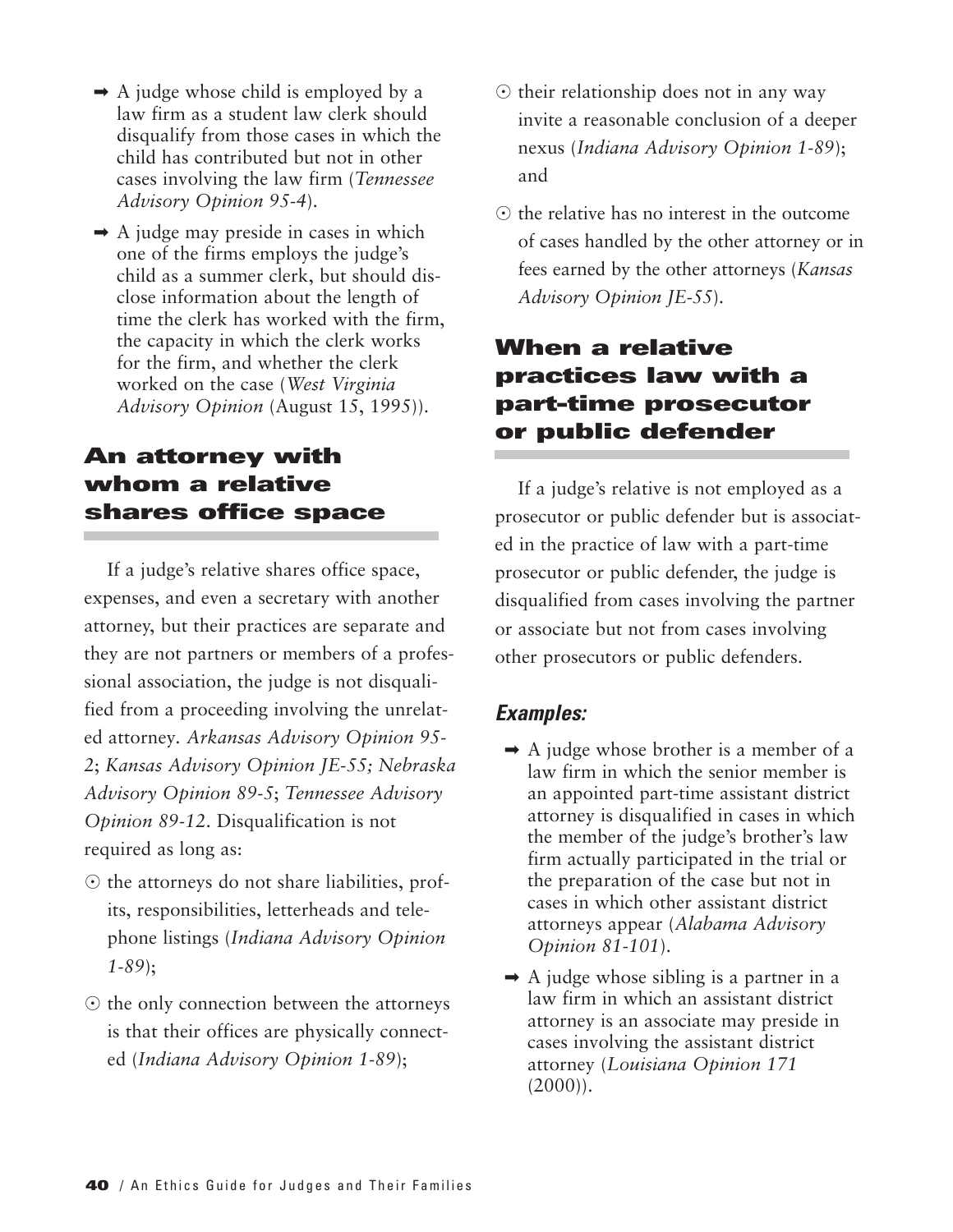- $\rightarrow$  A judge is disqualified from cases in which the assistant public defender is engaged in the practice of law with the judge's spouse (*Florida Advisory Opinion 87-11*).
- $\rightarrow$  A judge should disqualify from cases in which his lawyer-brother's partners or associates appear as part-time public defenders (*New York Advisory Opinion 87-3*).
- ➡ *But see New York Advisory Opinion 93-8* (in cases involving the county attorney's office, a judge need not disclose that the judge's spouse is employed part-time as an assistant county attorney and is a law partner of the county attorney).

## **When a relative's client appears before the judge**

Where a party before the judge is, in other, unrelated matters, a client of the judge's relative or the relative's law firm, the judge is not usually disqualified. *Kentucky Advisory Opinion JE-82* (spouse); *New Mexico Advisory Opinion 87-7* (daughter); *West Virginia Advisory Opinion* (September 2, 1994) (daughter); *U.S. Compendium of Selected Opinions, § 3.2(e)* (1999) (spouse). However, disqualification may be required when a client of the judge's spouse appears in an unrelated case and:

 $\odot$  the spouse regularly represents the party (*U.S. Compendium of Selected Opinions § 3.2-2(d-2)* (1999)), or

 $\odot$  the fees from the party to the spouse contribute substantially to the family income (*Kentucky Advisory Opinion JE-82*).

However, a judge is disqualified if the parent corporation of a corporate party in a case employs the judge's brother-in-law as an inhouse attorney. *Alabama Advisory Opinion 97-662*.

## **When a relative works as a government attorney**

If a judge's relative is an attorney for a government agency, the judge is disqualified from any case in which the relative appears. However, with some exceptions described below, a judge may preside in a proceeding involving other attorneys who are employed by the same government agency as the judge's relative. Attorneys employed by government agencies are not assumed to be associated with one another in the same fashion as attorneys in the private sector because the clientele, compensation, and prestige in office of government attorneys are not greatly affected by the success or failure of other attorneys in the agency *(Nebraska Advisory Opinion 92-1)*. Government agencies include the offices of prosecuting attorneys at the local, county, and state levels, and the public defender. The same principles have also been held to apply to attorneys in legal aid offices.

The basis for allowing judges to sit on cases involving other attorneys from a government office in which the judge's relative is employed was explained by the D.C. advisory committee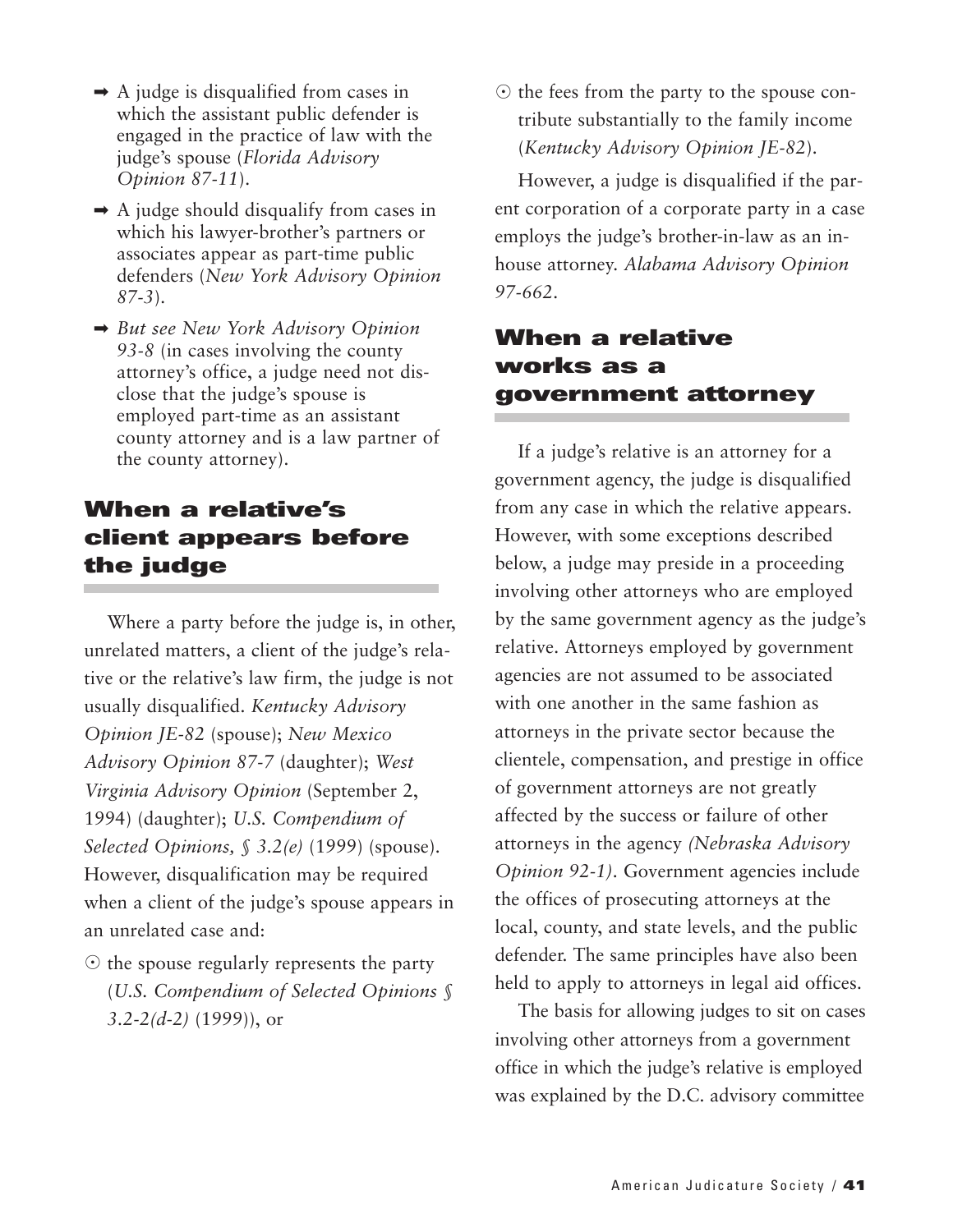in response to a request from a superior court judge whose spouse was an assistant United States attorney in an office that prosecuted cases in the judge's court. *D.C. Advisory Committee 6* (1995). Examining whether the spouse had a more than de minimis interest that could be substantially affected by the outcome of criminal cases tried by the judge, the committee first pointed out that "the spouse, as a salaried governmental official, has no financial interest that would be substantially affected by the outcome of such proceedings." Second, the committee noted that "[a]s a member of the collective body of Assistants, it may enhance [the spouse's] pride and sense of group accomplishment to know that particular cases have been 'won,'" but concluded "this interest is surely de minimis and, moreover, should not be substantially affected by the verdicts in trials (individual or collective) conducted before this single Superior Court judge." Applying an appearance of impropriety standard, the committee stated that the possibility that "the judge and his spouse discuss together the day-to-day workings of the U.S. Attorney's Office . . . is too frail a consideration on which to compel recusal." The committee relied on the good judgment of the spouse and the judge not to share confidences on individual cases that would require the judge's disqualification.

## **A relative is an attorney employed in the prosecutor's office**

Under this rule, a judge's relative's employment as an attorney in the prosecutor's office

does not disqualify the judge from criminal proceedings in which other attorneys from the same office appear although most of the advisory opinions recommend that the judge disclose the relationship. Thus, with several exceptions discussed below, a judge is not disqualified from cases prosecuted by a city attorney, a county attorney, a corporation counsel, attorney general, or a district attorney by the employment in that office of the judge's relative as an assistant or deputy attorney in that office. *Alabama Advisory Opinion 87-305*; *Alabama Advisory Opinions 80-89 and 80-90*; *Alabama Advisory Opinion 86-277*; *Alabama Advisory Opinion 83-171*; *Arizona Advisory Opinion 00-1*; *Arkansas Advisory Opinion 92-6*; *D.C. Advisory Opinion 6* (1995); *Florida Advisory Opinion 77-12*; *Georgia Advisory Opinion 182* (1993); *Indiana Advisory Opinion 1-89*; *Kentucky Advisory Opinion JE-8*; *Maine Advisory Opinion 93-3*; *New Mexico Advisory Opinion 87-6*; *New York Joint Advisory Opinions 88-101, 88-102*; *New York Advisory Opinion 89-127*; *New York Advisory Opinion 90-5*; *New York Advisory Opinion 90-91*; *New York Advisory Opinion 93-116*; *New York Advisory Opinion 96-42*; *New York Advisory Opinion 97-39*; *New York Advisory Opinion 97-130*; *Oregon Advisory Opinion 89-3*; *South Carolina Advisory Opinion 11-1999*; *Utah Informal Advisory Opinion 94-6*; *Washington Advisory Opinion 94-5*; *U.S. Compendium of Selected Opinions, § 3.2-1(a-1)* (1999). *See also Arizona Advisory Opinion 00-1* (a judge whose son regularly appears as a prosecutor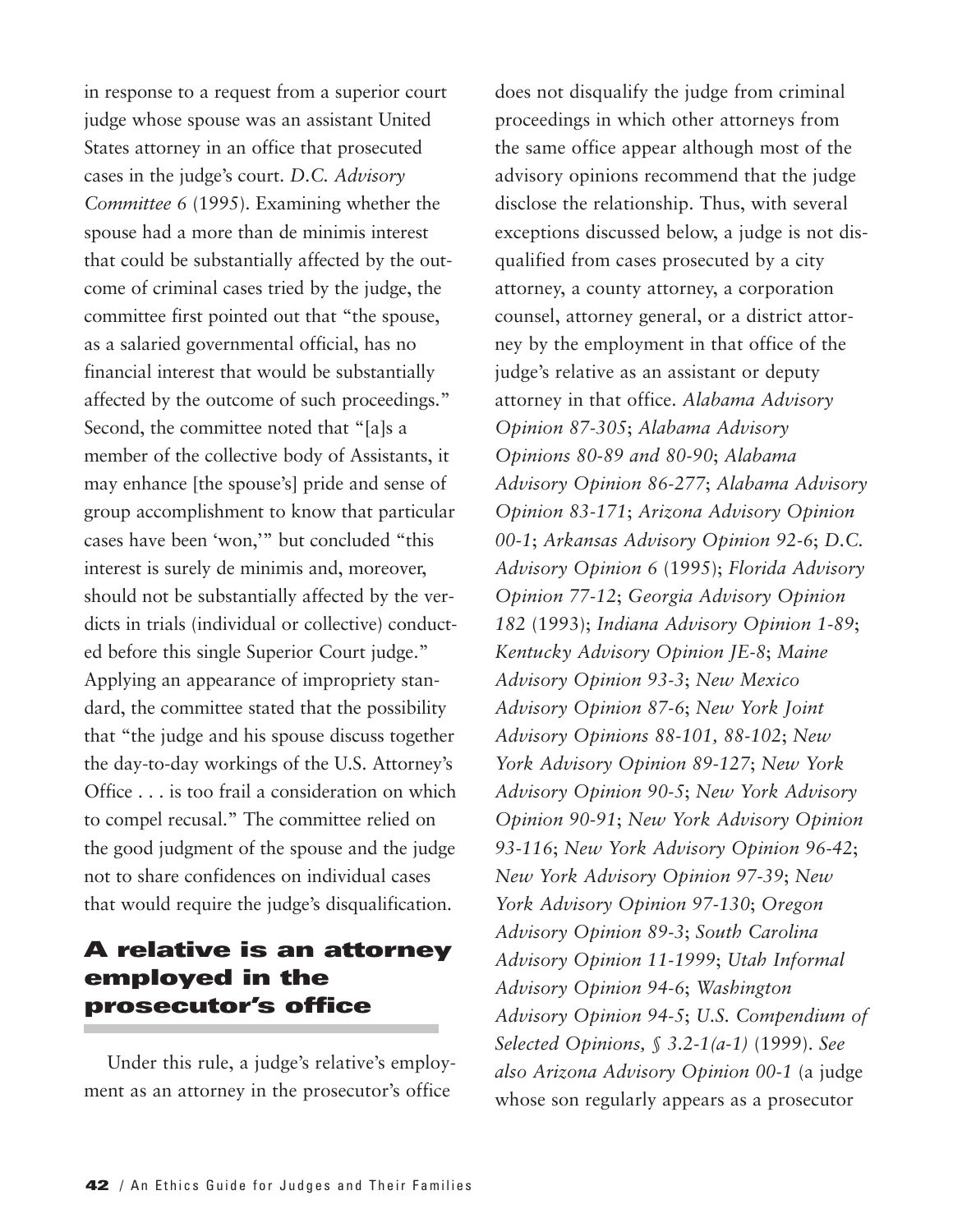in the judge's jurisdiction may serve as the presiding judge of the criminal division where the responsibilities of presiding judge are administrative and involve no supervisory authority over other judges or responsibility for the assignment or processing of cases).

Neither is disqualification necessary in cases involving a prosecuting attorney if a judge's family member is a private attorney who has a contract with a prosecuting attorney to handle certain types of cases. *Georgia Advisory Opinion 182* (1993); *Washington Advisory Opinion 89-2*.

#### **Public defender**

Moreover, a judge may preside over proceedings in which the defendant is represented by an attorney who is employed by the same public defender's office as the judge's relative. *Arizona Advisory Opinion 85-1; Florida Advisory Opinion 76-12*; *Florida Advisory Opinion 77-12*; *Florida Advisory Opinion 91-17*; *New Mexico Advisory Opinion 91-1*; *Nebraska Advisory Opinion 92-1*; *New York Advisory Opinion 97-130*; *South Carolina Advisory Opinion 2-1991*; *Washington Advisory Opinion 95-10*.

#### **Legal aid**

Similarly, a judge may preside over proceedings in which attorneys appear who are employed in the same legal office as the judge's relative. *Florida Advisory Opinion 97-25*; *Georgia Advisory Opinion 72* (1985); *Nebraska Advisory Opinion 89-9* (a judge

whose law school daughter is working for a legal aid agency may preside when attorneys from that agency appear before the judge); *New York Advisory Opinion 97-82*.

#### **Exceptions**

There are three exceptions to the general rule. Under these exceptions, if a judge's relative is a prosecutor or defense attorney, the judge may not preside in cases in which other attorneys in the same government agency appear if:

- $\odot$  the relative participated in some way in the case before the judge,
- $\odot$  the relative is involved in a related case, or
- $\odot$  the relative serves in a supervisory capacity at the government agency.

#### *The relative participated in the case*

A judge may not preside over a case in which a relative participated in any manner at any point in the proceedings even if the relative is not appearing before the judge or in any other way currently involved in the case.

- $\rightarrow$  A judge is disqualified from a child support proceeding in which his wife, an assistant district attorney, had previously represented the state (*Alabama Advisory Opinion 91-414*).
- $\rightarrow$  An appellate judge whose son is employed by the public defender's office is disqualified from those appeals in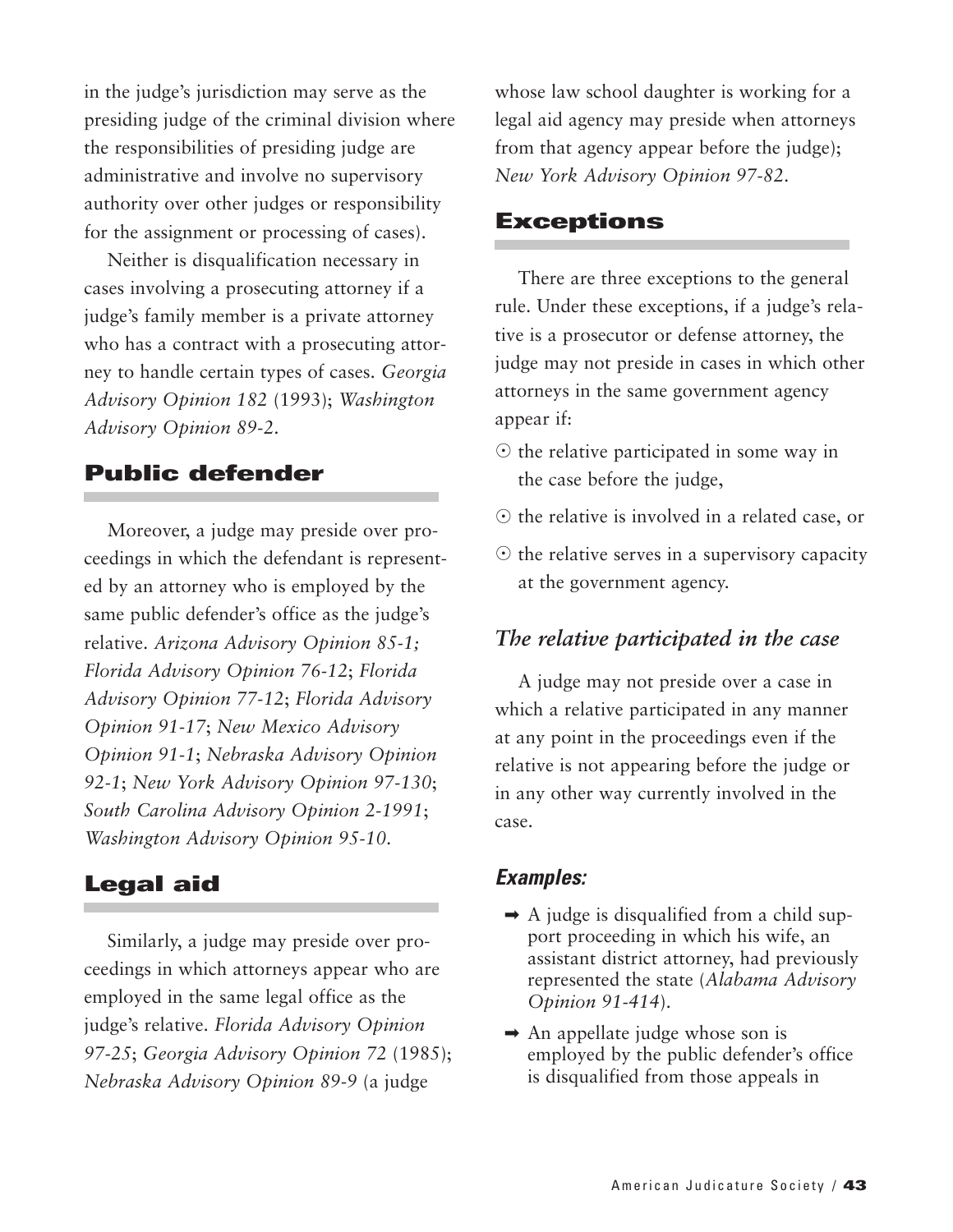which the son participated in the trial (*Florida Advisory Opinion 76-12*).

- $\rightarrow$  An appellate court judge is disqualified from an appeal and any post conviction proceedings in a case that originated with a grand jury indictment handed down following a presentation before the grand jury by the judge's child, an assistant district attorney, even if the judge's child had not participated in the actual trial of the defendant (*Louisiana Advisory Opinion 149* (1998)).
- $\rightarrow$  A judge cannot hear retrials of cases originally tried by the judge's father, a senior attorney in the district attorney's office, even if another attorney is re-trying the case (*Massachusetts Advisory Opinion 92-1*).
- $\rightarrow$  A judge should disqualify from cases on which the judge's law school daughter conducted research for a legal aid agency (*Nebraska Advisory Opinion 89- 9*).
- $\rightarrow$  A judge whose spouse serves as a district attorney must disqualify from a case if the spouse screened the case (in other words, decided whether to send the case to a superior criminal court) or took statements from witnesses (*New York Advisory Opinion 93-116*).

## *The relative is involved in a related case*

A judge may not preside in a case that is related to a case in which a relative is involved.

## *Examples:*

 $\rightarrow$  A judge whose spouse is an assistant United States Attorney is disqualified if the spouse, although having had no involvement in a case immediately

before the judge, took part in a related prosecution (*D.C. Advisory Opinion 6* (1995)).

 $\rightarrow$  A judge whose child is a public defender representing a defendant before another judge is disqualified from hearing the companion case of another defendant charged with the same crime (*South Carolina Advisory Opinion 2-1991*).

## *The relative has supervisory authority*

If a judge's relative has substantial supervisory or policy responsibilities in a government office, the judge's is disqualified from cases involving that office even if the relative does not actually make an appearance, absent disclosure and waiver.

- $\rightarrow$  A judge whose spouse is district program administrator of the department of health and rehabilitative services and responsible for all aspects of child support enforcement, including approval of monies paid to the court under a federal program and compensation of contract attorneys, may not preside in any case over which the spouse has supervisory authority (*Florida Advisory Opinion 90-23*).
- $\rightarrow$  A judge should not take an assignment in the dependency side of the juvenile court if the judge's spouse is employed as the managing attorney for dependency by the department of health and rehabilitative services, and several attorneys that appear in the dependency court fall under the spouse's chain of command, even though the spouse's duties are almost completely administrative (*Florida Advisory Opinion 93-51*).
- $\rightarrow$  A judge whose spouse is a legal advisor to the general counsel for a state pro-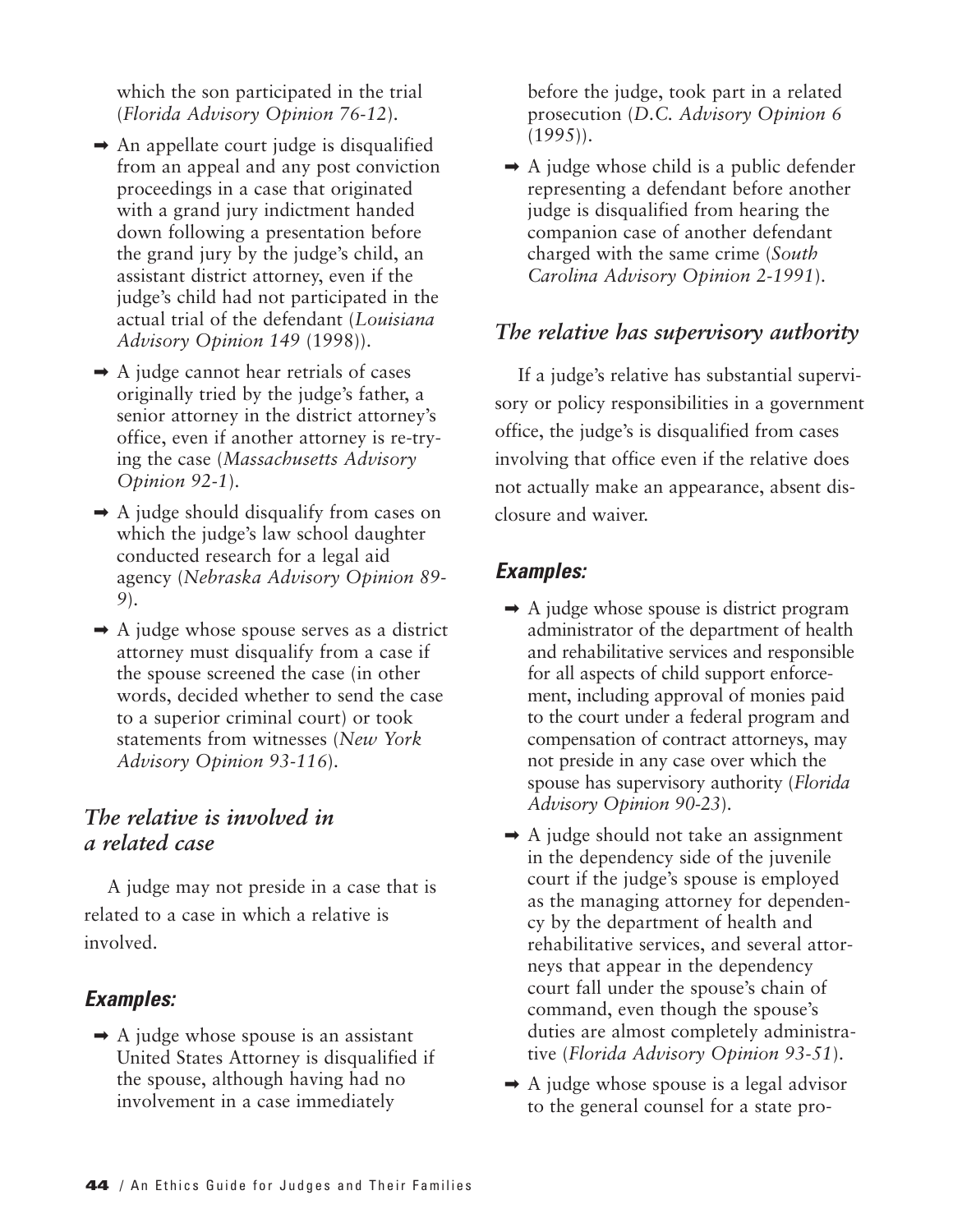gram department and participates in policy decisions should disqualify from cases involving the department (*Kentucky Advisory Opinion JE-80* (1991)).

- $\rightarrow$  A judge whose spouse is the sibling of a district attorney is disqualified from criminal cases prosecuted by the district attorney's office even though the district attorney does not personally prosecute all criminal cases because the cases are prosecuted under the district attorney's ultimate direction and control and it may be assumed the district attorney is personally involved in prosecutorial decisions in most if not all of the cases (*Maine Advisory Opinion 93-3*).
- $\rightarrow$  A judge is disqualified from all cases in which the judge's parent, as senior attorney in the district attorney's office, had any involvement or responsibility (*Massachusetts Advisory Opinion 92-1*).
- $\rightarrow$  A judge whose spouse serves as chief trial attorney for the county prosecutor is disqualified whenever the prosecutor's office appears before the judge (*Michigan Advisory Opinion JI-101* (1995)).
- $\rightarrow$  A justice of the appellate division should recuse from appeals in tort cases brought against a municipality that originate in a county where the judge's spouse serves as deputy chief of the corporation counsel's tort division for that county (*New York Advisory Opinion 98-29*).
- $\rightarrow$  A judge whose wife is the elected prosecuting attorney is disqualified from handling all criminal cases, even those handled solely by one of the assistant prosecuting attorneys (*West Virginia Advisory Opinion* (February 25, 1994)).
- $\rightarrow$  A judge whose child is the elected prosecuting attorney is disqualified from all proceedings involving cases represented

by any assistant prosecuting attorney (*West Virginia Advisory Opinion* (March 10, 2000)).

The Arizona advisory committee stated that a judge who is married to a supervising deputy county attorney is not required to disqualify from criminal cases in which attorneys from the spouse's section appear if the spouse's role is limited to scheduling attorneys. *Arizona Advisory Opinion 95-19*. However, the committee advised that the judge is required to disqualify from criminal cases in which attorneys from the spouse's section appear:

- $\odot$  if the spouse is required to evaluate the attorneys in their performance before the judge,
- $\odot$  if the spouse's position or compensation in the prosecutor's office depends on the performance of those he or she supervises in their appearances before the judge,
- $\odot$  if the spouse reviews the judge's minute entry orders for errors, or
- $\odot$  if the spouse advises and consults with those he or she supervises regarding trial technique and strategy, evidentiary questions, sentencing, and similar matters not of an administrative nature.

The committee advised the judge either to communicate to the attorneys supervised by the judge's spouse that it is important that they inform the judge every time the judge's spouse has been consulted in a case, or to disclose the spousal relationship in each case and make a specific inquiry.

The committee stated that the risk that the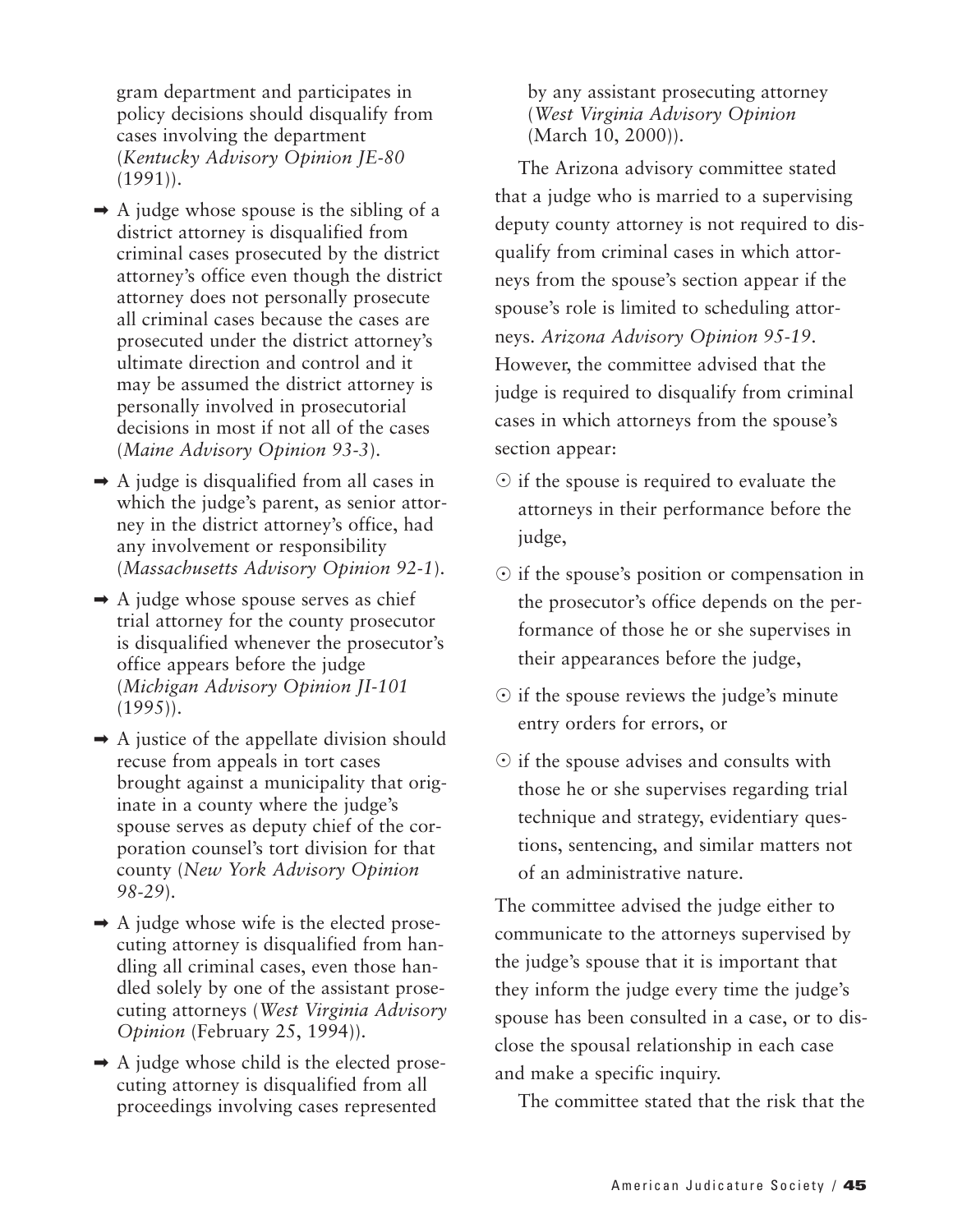judge may obtain personal knowledge of the facts of a case from the spouse was limited and did not require automatic disqualification, noting "the judge and her spouse can reasonably be expected to avoid discussion of cases in the spouse's trial group [that] may be assigned to the judge."

The Massachusetts advisory committee stated that a judge is disqualified from any case in which the state is represented by the district attorney's office in which the judge's spouse serves as the first assistant district attorney even if the assistant district attorneys appearing in the judge's court operate independently from the judge's spouse. *Massachusetts Advisory Opinion 96-3*. The committee explained:

[T]he functional division may be less important than the perception of litigants and the general public concerning [the] spouse's responsibilities as First Assistant District Attorney for the operations of, and interest in the success of the office. The First Assistant District Attorney is understandably perceived by litigants and by the community to have responsibility, second only to the district attorney, for all the work of the office.

The committee also stated that "the universality of the problem, and the strong public interest in the appearance of strict impartiality in criminal cases" made waiver of the disqualification inappropriate.

## **Another judge in the family**

If a judge sits on a court that reviews the decisions of another court and a relative of

the judge sits on the other court, the judge is disqualified from hearing any case in which the relative rendered the decision. The Alabama advisory committee noted that a judge's "reputation is an interest which could be substantially affected by the decisions on appeal in matters which he heard." *Alabama Advisory Opinion 91-421*. However, the reviewing judge is not disqualified from hearing cases decided by the relative's colleagues on the bench.

- $\rightarrow$  A judge was disqualified from appeals of cases in which the judge's father, a municipal court judge, sat as trier of fact (*Alabama Advisory Opinion 91-421*).
- $\rightarrow$  A circuit judge whose spouse is a municipal judge may hear any appeal from the municipal court, as long as the judge's spouse did not participate in any aspect of the proceeding below (*Alabama Advisory Opinion 97-632*).
- $\rightarrow$  A circuit court judge should not review decisions of his or her spouse who is a district court judge or friend of court referee, but the other judges on the court may review the spouse's decisions (*Michigan Advisory Opinion JI-31* (1990)).
- ➡ *But see West Virginia Advisory Opinion* (November 5, 1990) (a judge whose spouse is a family law master for the county may hear uncontested divorces where there is a settlement agreement between the parties and no children involved).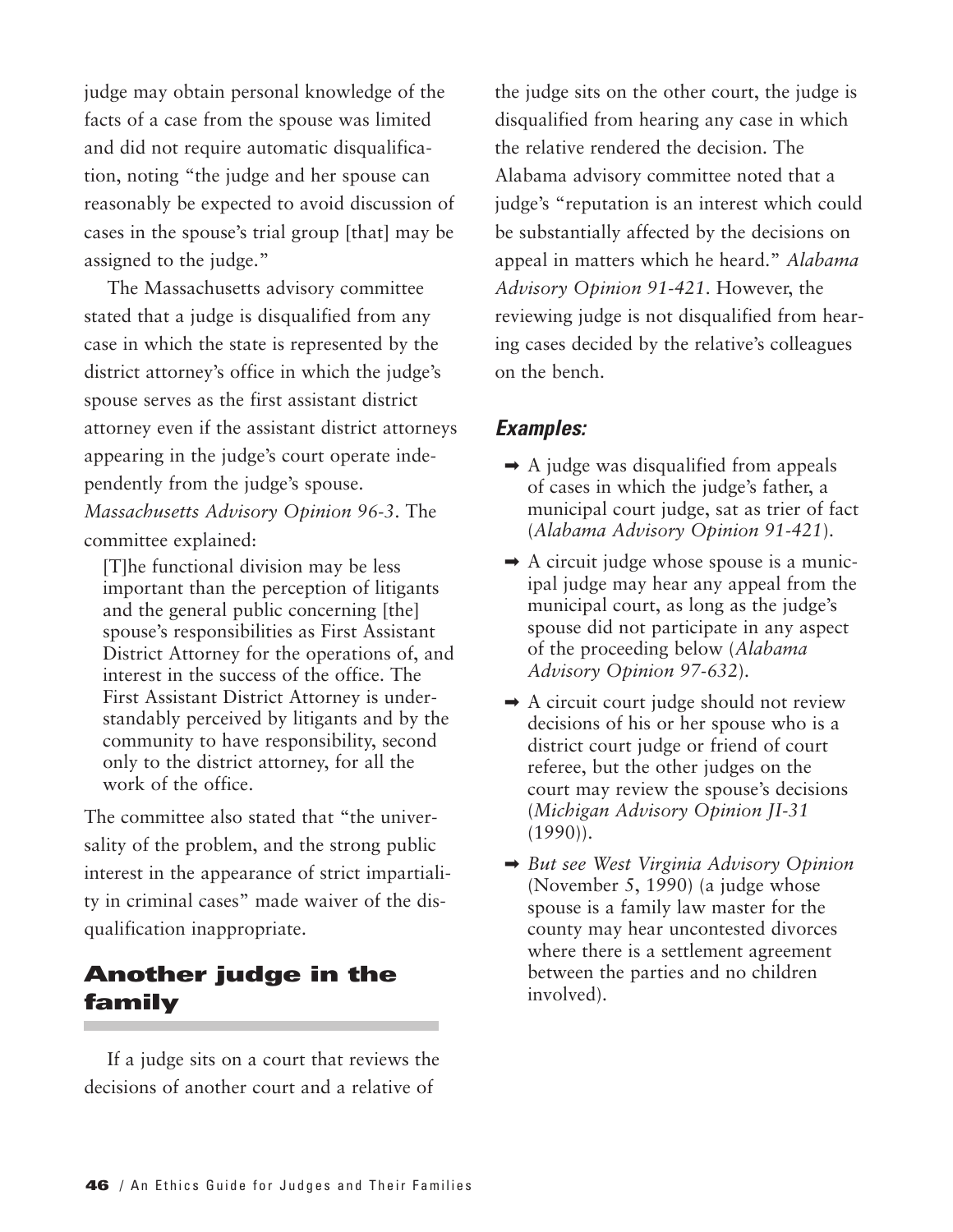# *Code Variations*



- The **Alaska** code expressly requires disqualification if the judge knows that the judge's spouse, parent, or child wherever residing, or any other member of the judge's family residing in the judge's household "is employed by or is a partner in . . . a law firm involved in the proceeding."
- For appellate justices, the **California** code provides disqualification is required if "the justice or his or her spouse, or a person within the third degree of relationship to either of them, or the spouse thereof . . . is associated in the private practice of law with a lawyer in the proceeding."
- The **New Jersey** code includes as a grounds of disqualification the fact that a judge or the judge's spouse or relative "is in the employ of or associated in the practice of law with, a lawyer in the proceeding."
- The **Ohio** code adds a disqualification requirement where: "The judge or the judge's spouse, or a person within the third degree of relationship to either of them, or the spouse of such a person . . . [h]as acted as a judge in the proceeding.  $\ldots$ "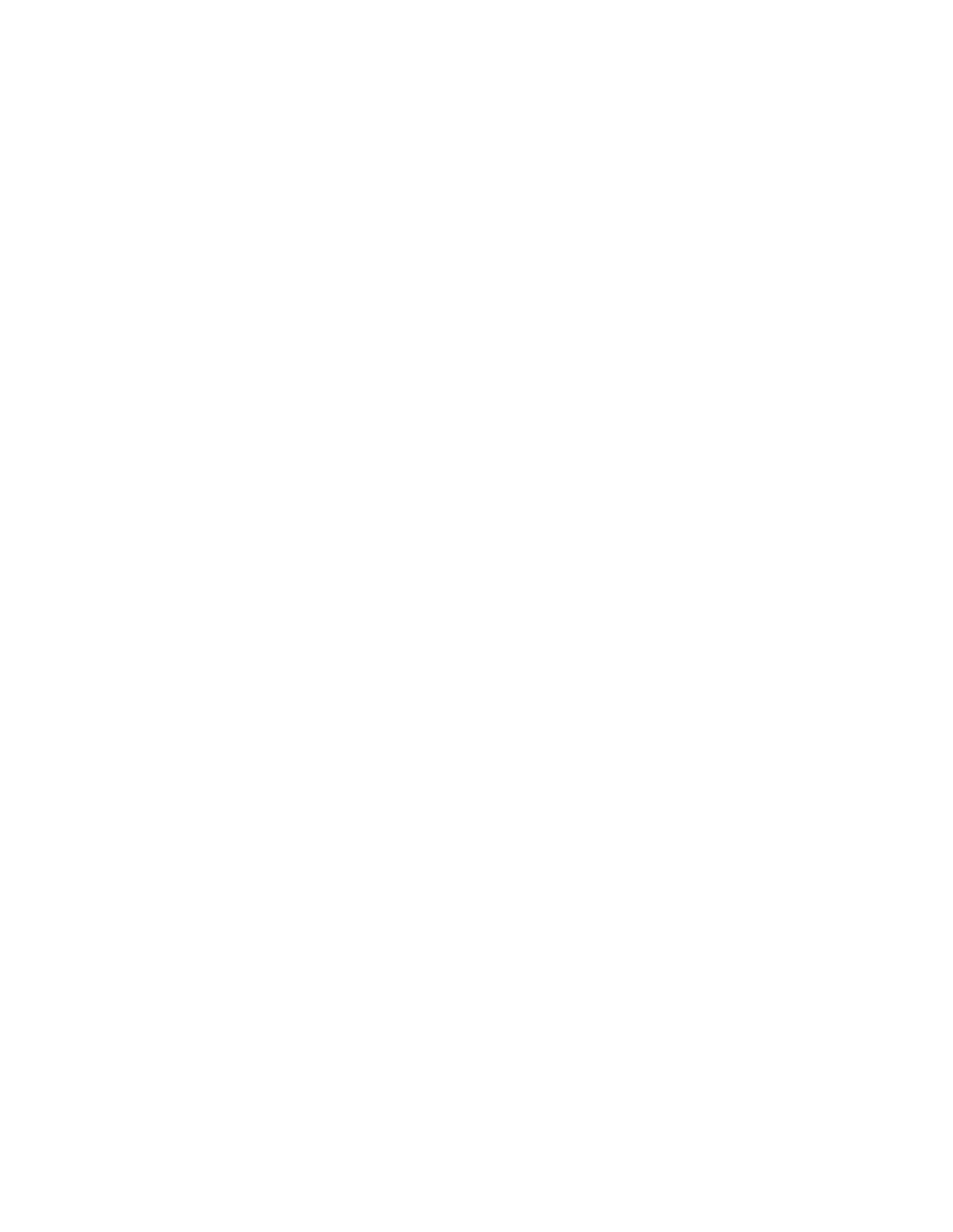# *Disqualification— Other Careers*



#### *In this chapter:*

- $\rightarrow$  When a relative is an elected public official.
- $\rightarrow$  A law enforcement officer in the family.
- $\rightarrow$  A teacher in the family.
- $\rightarrow$  When a relative is a government agency employee.
- $\rightarrow$  When a relative is a law firm employee.

## **When a relative is an elected public official**

If a judge's relative is a member of the governing body of a political subdivision, the judge is disqualified from proceedings in which that entity is a party. Similarly, if a judge's relative is the mayor of a city, the judge is disqualified from proceedings in which the city is a party. However, if the government entity involved in a case is separate from although connected to the government entity with which a relative is a public official, the judge is not disqualified.

## *Examples:*

 $\rightarrow$  A judge who has a family member on the county commission is disqualified from cases in which the county commissioners are named individually as parties, the county commission is a party, and the county is a party (*Alabama Advisory Opinion 83-186*).

- $\rightarrow$  A judge whose brother-in-law is a member of the city council is disqualified from any proceeding in which the city is a party either as the prosecutor in a criminal case or a party to a civil case (*Alabama Advisory Opinion 88-342*).
- $\rightarrow$  A judge is disqualified from cases brought by the municipality for which the judge's child is a council member (*Alabama Advisory Opinion 97-634*).
- $\rightarrow$  A judge whose spouse is mayor of a city is disqualified from requests to set bail or issue search warrants made by a city police officer unless no other judge is available and immediate action is required to protect life or property (*Alabama Advisory Opinion 99-741*)*.*
- $\rightarrow$  A judge whose spouse is mayor of a city may preside in civil cases in which a separate entity connected to city government, for example, the city housing authority, is a party (*Alabama Advisory Opinion 99-741*)*.*
- $\rightarrow$  A judge is disqualified from cases in which the municipality that employs his spouse as mayor is a party or in which a fine might inure to the benefit of the municipality (*Florida Advisory Opinion 83-14*).
- $\rightarrow$  A judge may not hear criminal or traffic cases for the city for which the judge's sibling is mayor even if it is the city manager who handles the day-to-day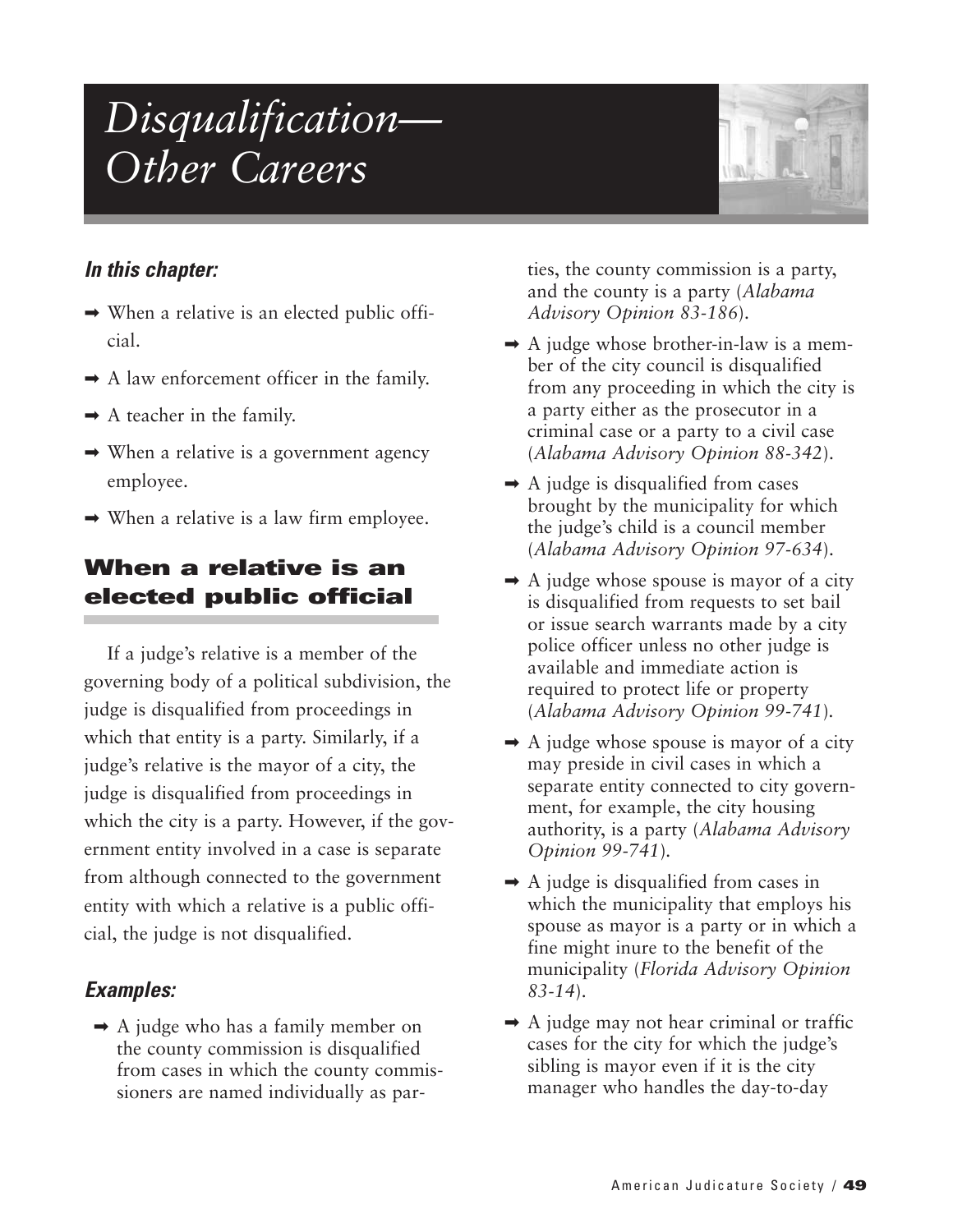operation of the city (*Washington Advisory Opinion 00-1*).

- ➡ A person may serve as a village justice even if his or her spouse is a member of the village board of trustees, but must disclose the relationship and disqualify absent waiver in matters involving the village (*New York Advisory Opinion 94-101*).
- $\rightarrow$  A judge whose spouse is a member of a municipal board of park commissioners is disqualified from cases relating to the park board and its activities (*Washington Advisory Opinion 84-1*).
- $\rightarrow$  A judge whose spouse is a member of a municipal board of park commissioners is not disqualified from cases involving the municipality (*Washington Advisory Opinion 84-1*).
- $\rightarrow$  A judge whose spouse is a member of the city council is not disqualified from cases involving the city police department, but the relationship should be disclosed (*West Virginia Advisory Opinion* (June 23, 1997)).
- $\rightarrow$  A judge whose spouse is a member of city council may not preside in any cases to which the city is a party (*U.S. Compendium of Selected Opinions, § 3.2-2(a)* (1999)).

The Michigan advisory committee addressed several situations that could arise for a judge whose spouse is the elected state secretary of state. *Michigan Advisory Opinion JI-122* (1999). Because the department of state issues driver's licenses, the committee noted that all court proceedings involving driver's license matters (such as sanctions and petitions to restore a license) name the secretary of state. However, the committee stated "[i]n no real sense could it

be said that the actual office holder, in this case the Secretary of State, has a personal interest in the outcome of the proceedings," and that it would elevate "form over substance" to conclude that the secretary of state is a party. The committee advised that the judge may preside in all routine driver's license proceedings even though the judge's spouse is a nominal or formal party. However, in other types of cases involving the department of state, the judge must disclose the relationship and disqualify if the spouse has more than a de minimus interest in the proceeding or is likely to be a material witness.

## **A law enforcement officer in the family**

If a judge has a relative within the third degree who is a law enforcement officer, the judge is disqualified from any case in which that relative is the complaining officer, is likely to be a material witness, or was in any way involved. The disqualification may be waived following disclosure. *Alabama Advisory Opinion 86-286* (spouse is sergeant with county sheriff's department); *Alabama Advisory Opinion 99-735* (son is police officer); *Delaware Advisory Opinion 1994-2* (child is staff sergeant in a state police troop); *Florida Advisory Opinion 93-18* (spouse is officer in local sheriff's office); *Florida Advisory Opinion 96-15* (child is deputy sheriff); *Kansas Advisory Opinion JE-26* (son-in-law is law enforcement officer stationed in the judge's district)*; Kansas*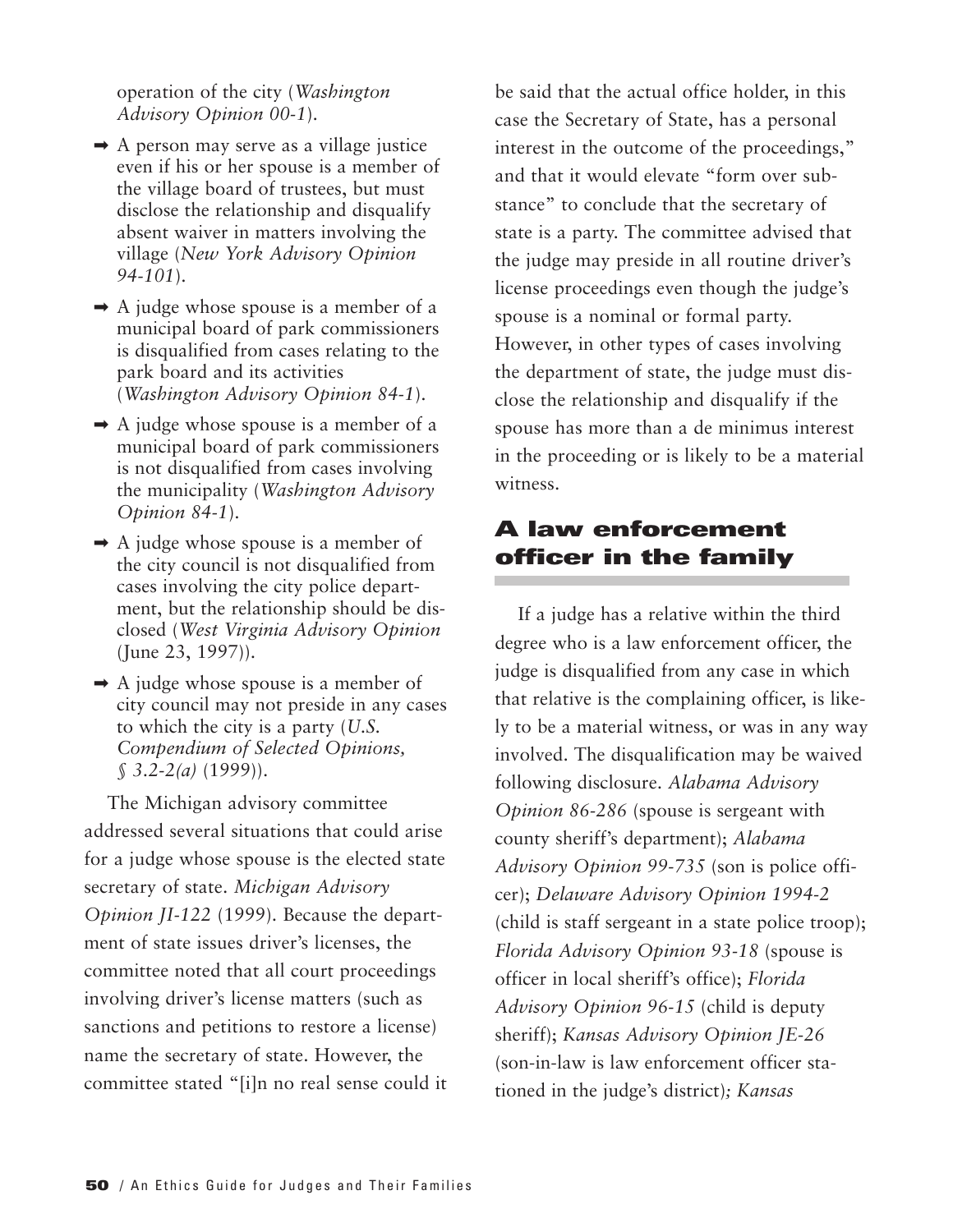*Advisory Opinion JE-30* (sister-in-law is patrolwoman); *New Mexico Advisory Opinion 88-5* (spouse is law enforcement officer); *New York Advisory Opinion 88-57* (husband is forester); *New York Advisory Opinion 90-75* (brother is police chief); *New York Advisory Opinion 92-66* (relative is probation officer); *New York Advisory Opinion 92-71* (nephew is police officer); *New York Advisory Opinion 91-84* (father is town ordinance officer); *New York Advisory Opinion 94-55* (conservation officer is married to sibling of judge's spouse); *New York Advisory Opinion 97-59* (son is police officer); *South Carolina Advisory Opinion 3- 1984* (step-son is prosecuting officer).

If the family member did not participate in the case, a judge is not disqualified from a case involving other members of the law enforcement department unless the family member has supervisory responsibilities. *Alabama Advisory Opinion 86-286; Florida Advisory Opinion 93-18*; *Florida Advisory Opinion 96-15*; *New Mexico Advisory Opinion 88-5*; *New York Advisory Opinion 92-72*; *New York Advisory Opinion 93-104*.

If a member of the judge's family has supervisory responsibilities or a high rank in a law enforcement department, the judge is disqualified from any cases involving officers under the relative's command, absent disclosure and waiver. The disqualification applies not just to trials of cases but also to applications for warrants and setting bond.

- $\rightarrow$  A judge whose child is a staff sergeant in a state police troop that has 21 officers, one staff sergeant, two lieutenants, and one police chief may not hear any cases involving the troop's officers (*Delaware Advisory Opinion 1994-2*) (but a judge whose child is a staff sergeant in a state police troop that has 33 officers, five staff sergeants, two lieutenants, and one commander may preside in cases in which other officers from the troop are witnesses).
- $\rightarrow$  A judge whose spouse is the commander of one district in the city police department should not preside in cases in which officers assigned to the district will testify or cases in which the defendant is charged with assaulting an officer or an officer is charged with violating a suspect's constitutional rights in conducting a search and seizure or obtaining a confession (*D.C. Advisory Opinion 2* (1992) (but the judge is not disqualified from cases involving officers from other districts).
- $\rightarrow$  A judge should not receive recommendations from probation and parole officers supervised by the judge's spouse (*New Mexico Advisory Opinion 98-3*).
- $\rightarrow$  A judge whose husband is a forester in charge of state lands may not preside over proceedings initiated at his direction (*New York Advisory Opinion 88- 57*).
- $\rightarrow$  A judge whose father is town ordinance enforcement officer is disqualified from any matter involving the judge's father or any appearance ticket issued by or under the authority of the judge's father (*New York Advisory Opinion 91-84*).
- $\rightarrow$  A judge whose spouse is a police lieutenant is disqualified from matters in which officers under the spouse's com-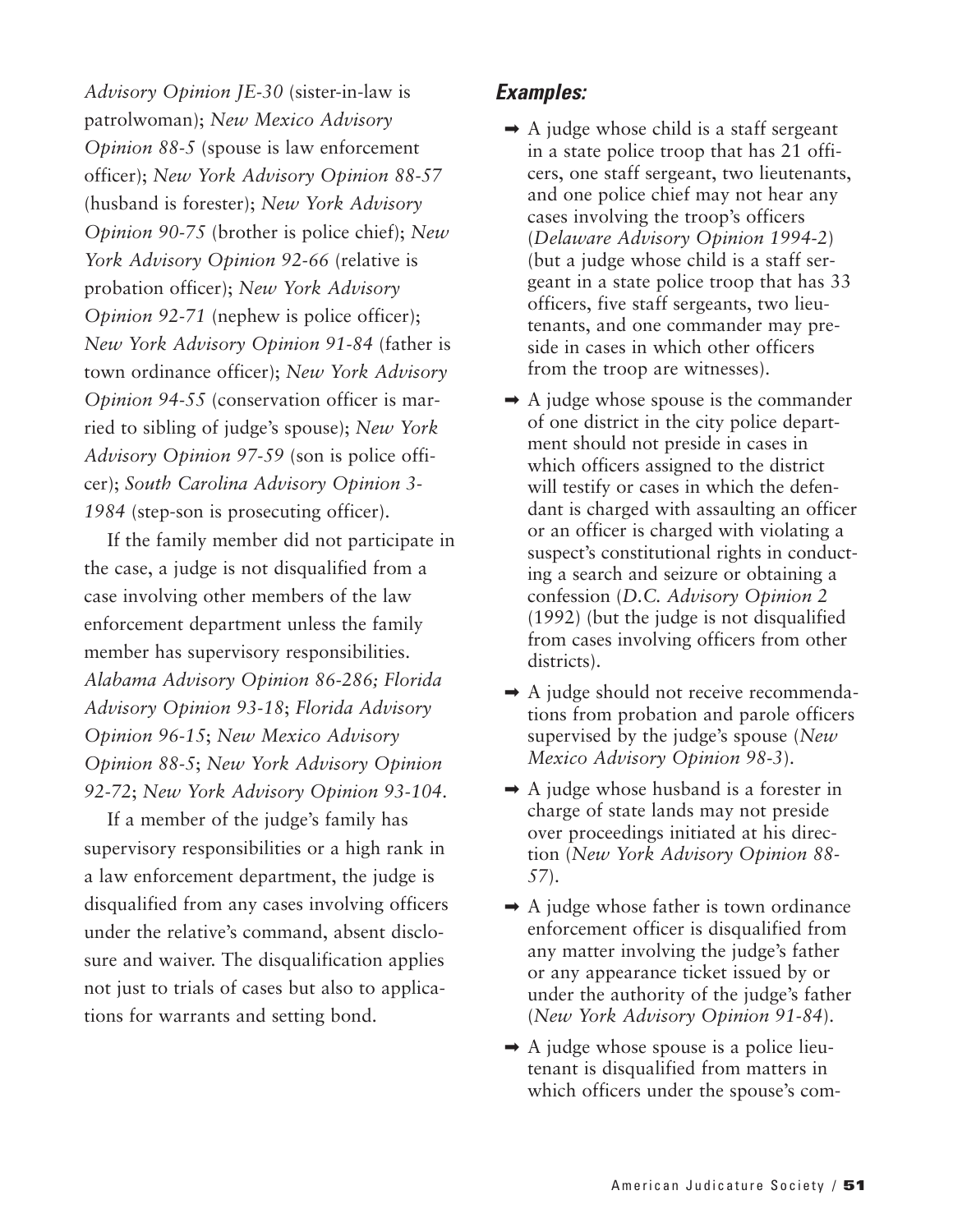mand or in the same precinct were in any way involved (*New York Advisory Opinion 94-52*).

- $\rightarrow$  A city court judge whose spouse is a city deputy chief of police may not preside over criminal matters (*New York Advisory Opinion 98-27*).
- $\rightarrow$  A judicial officer may not hear cases involving law enforcement officers who are supervised by the judicial officer's spouse (*Washington Advisory Opinion 94-1*).
- $\rightarrow$  A judge who is married to the chief of police may not preside over cases involving the police department (W*est Virginia Advisory Opinion* (December 5, 1989)).
- ➡ *But see New York Advisory Opinion 88-*57 (a judge whose husband is a regional forester in charge of state lands may preside over proceedings involving violations initiated by the forester's office if he is not involved); *New York Advisory Opinion 90-75* (a judge whose brother is the police chief in a village within the jurisdiction of the judge's court should disclose the relationship in each case in which officers under the brother's command appear and inquire whether the brother participated); *South Carolina Advisory Opinion 1-1991* (a judge whose spouse is the sheriff may preside over cases prosecuted by the sheriff's department unless a defendant seeks the judge's disqualification).

The disqualification applies even if the spouse's duties are essentially administrative and do not involve investigations, prosecutions, or supervision of officers in arrests and prosecutions (*New York Advisory Opinion 98-27*) or the spouse rarely becomes personally involved in or familiar with individual cases (*D.C. Advisory Opinion 2* (1992)) because a title such as chief or commander

and a position in the higher echelons of a department suggests an interest in the outcome of the cases handled by the department. The D.C. advisory committee also suggested that a judge whose spouse is a police commander may be required to disqualify when police policies and practices and issues involving police training and supervision are directly at issue in a proceeding.

If a family member is employed in a law enforcement department in an administrative capacity, disqualification is not required in cases involving the department.

- $\rightarrow$  A judge whose spouse is employed parttime with the police department need not disclose the association in cases in which the spouse has absolutely no involvement (*Florida Advisory Opinion 2000-17*).
- $\rightarrow$  A judge's spouse may hold a minor clerical position (for example, receptionist) with the local police department without the judge being disqualified in criminal cases where police officers of the department are witnesses (*New York Advisory Opinion 90-53*).
- $\rightarrow$  A judge should disclose that the judge's spouse is employed as a secretary with the state police when the state police are involved in a case, but disqualification is not required (*West Virginia Advisory Opinion* (May 16, 1995)).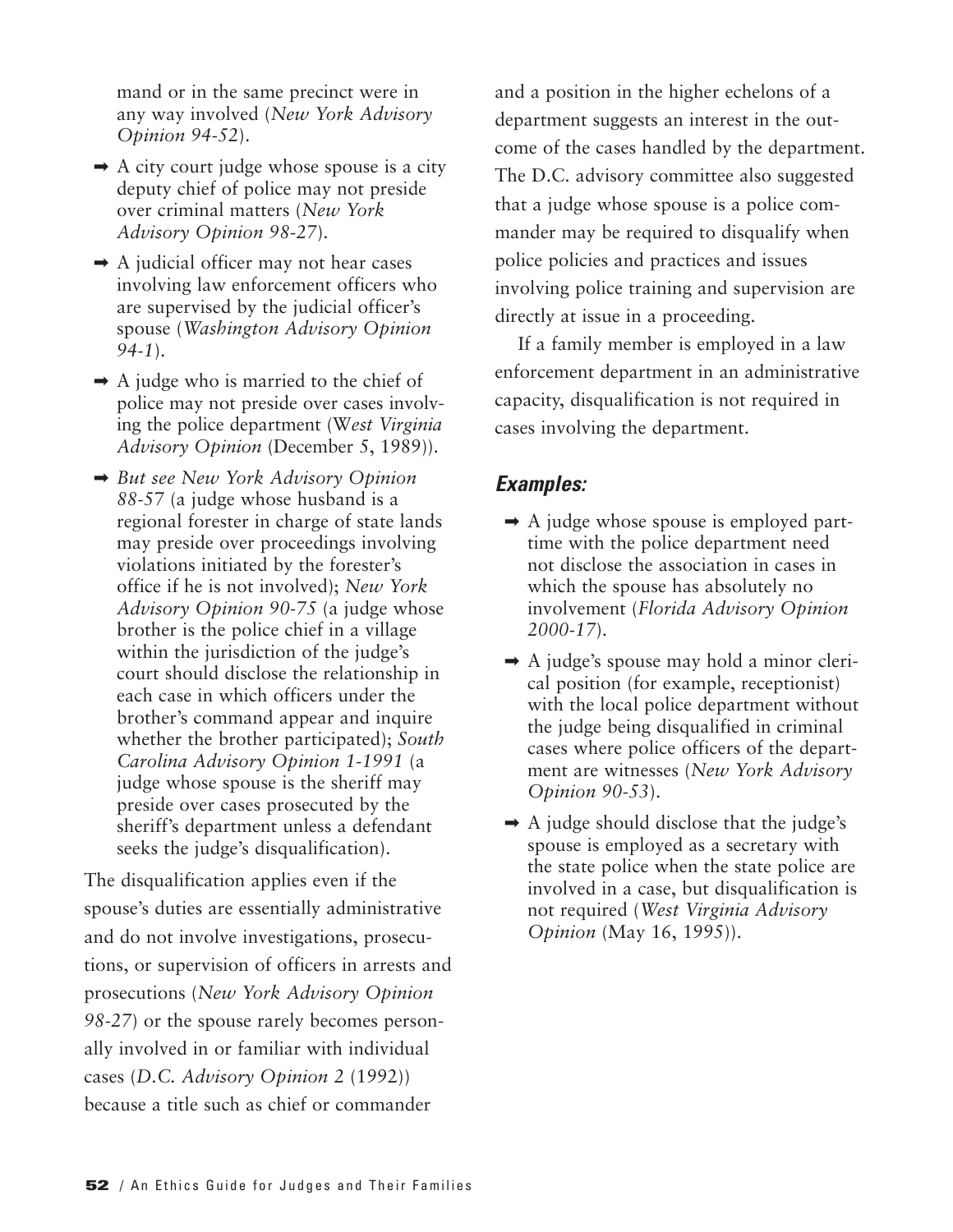## **A teacher in the family**

A judge whose relative is a teacher is not disqualified from a case in which the school board is a party unless:

- $\odot$  the judge has a personal bias or prejudice concerning a party, or personal knowledge of disputed evidentiary facts concerning the proceeding, as a result of the relative's employment;
- $\odot$  the judge's relative is known by the judge to have an interest that could be substantially affected by the outcome of the proceeding (e.g., the outcome might affect salary or employment status);
- the judge's relative is to the judge's knowledge likely to be a material witness in the proceeding; or
- $\odot$  the judge's relative has some other personal involvement in the matter in controversy that raises reasonable questions about the judge's impartiality.

*Alabama Advisory Opinion 80-73; Alabama Advisory Opinion 88-322; Alabama Advisory Opinion 99-721; Florida Advisory Opinion 87-2*; *New Mexico Advisory Opinion 91-4*. However, the judge should disclose the relationship. *Florida Advisory Opinion 87-2*; *New Mexico Advisory Opinion 91-4*.

An example of when a family member who is a teacher would have an interest that could be substantially affected by the outcome of the proceeding was presented to the Alabama advisory committee when a judge whose daughter was a teacher asked if he or

she could preside over a proceeding involving prorations of state appropriations for local education agencies. The committee stated the judge was disqualified from the case because the judge's daughter's salary would be affected by the outcome of the proceeding. *Alabama Advisory Opinion 81-103*.

#### **Government agency employee**

If a non-lawyer relative of a judge is employed by a political subdivision (such as a county or city) or government agency, the judge is not automatically disqualified from a proceeding involving the subdivision or agency *unless* the relative is more directly involved or interested.

- $\rightarrow$  A judge whose spouse is employed by the state department of human resources is not disqualified from all cases in which the department is involved or is a party but only those in which the spouse is involved (*Alabama Advisory Opinion 88-345*).
- $\rightarrow$  A judge is not disqualified from a case in which the city is named as a party merely because the judge's spouse is employed as the library director for the city-county public library and is paid as a city employee (*Alabama Advisory Opinion 92-462*).
- $\rightarrow$  A judge whose spouse is employed by a government agency is not disqualified from cases the agency brings in a representative capacity on behalf of a city, county, state, or other body (*California Advisory Opinion 45* (1997)).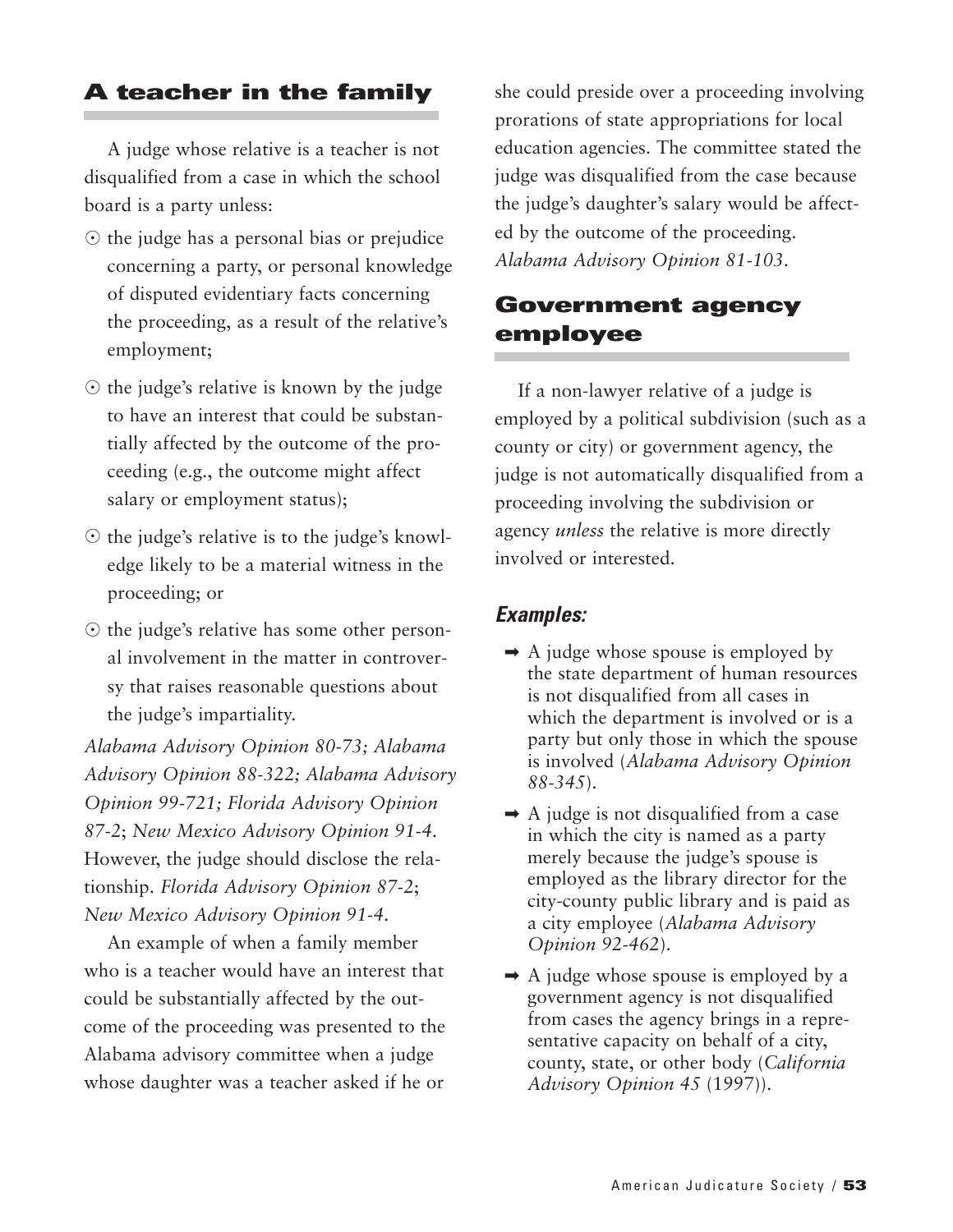- $\rightarrow$  A judge whose spouse is employed by the county in a managerial capacity is disqualified from all cases involving the spouse's department but is not disqualified from other cases involving the county (*Florida Advisory Opinion 91-27*).
- $\rightarrow$  A judge whose spouse is employed as a chemist for the state's department of environmental regulation is not disqualified from cases involving the department unless the spouse's work is specifically involved (*Florida Advisory Opinion 94-3*).
- $\rightarrow$  A judge whose spouse is the deputy director of the state Wildlife Fish and Fisheries Department may not preside over matters, whether complex or routine, presented by the department (*Louisiana Advisory Opinion 100*  $(1992)$ .
- $\rightarrow$  A judge whose spouse is employed by the community mental health department is not disqualified from cases in which the department makes recommendation if the spouse's work assignment does not involve participation in the preparation of the testimony or reports (*Michigan Advisory Opinion JI-62* (1992)).
- $\rightarrow$  A judge whose spouse is employed by the county to work with programs relating to handicapped children need not disqualify from all cases involving the county (*New York Advisory Opinion 93-131*).
- $\rightarrow$  A judge whose spouse is a supervisor with the Department of Human Services may preside over cases where the department is a party or where department case workers are witnesses unless the spouse or an employee under the spouse's supervision is or was a participant in the case or a material witness (*Tennessee Advisory Opinion 96-1*).
- ➡ A judge should not preside over proceedings in which the judge's spouse,

who is employed by the court's probation department as a probation counselor, has prepared pre-sentence reports or other reports for the court (*Washington Advisory Opinion 95-2*).

- $\rightarrow$  A judge whose spouse is an adoption caseworker with the Department of Children and Family Services may hear dependency matters initiated by the department or in which department caseworkers appear as witnesses (*Washington Advisory Opinion 88-8*).
- ➡ *But see California Advisory Opinion 45* (1997) (a judge whose spouse is employed by a government agency is disqualified from cases in which the agency is a party).

In most jurisdictions, this rule allows judges to preside over criminal cases even if the relative is an non-advocate employee of the prosecutor's office, the probation department, or the agency representing the defendant provided:

- $\odot$  the relative's contact or interest in the case is minor (*Louisiana Advisory Opinion 145* (1998));
- $\odot$  the relative is bound by confidentiality (*New York Advisory Opinion 93-28*);
- $\odot$  there is no suggestion that the relative has or will attempt to influence the judge's decision, disclose disputed evidentiary facts to the judge, or ask the judge to favor the office (*Louisiana Advisory Opinion 145* (1998)); and
- $\odot$  the relative and the judge will not discuss any cases with each other (*New York Advisory Opinion 93-28*).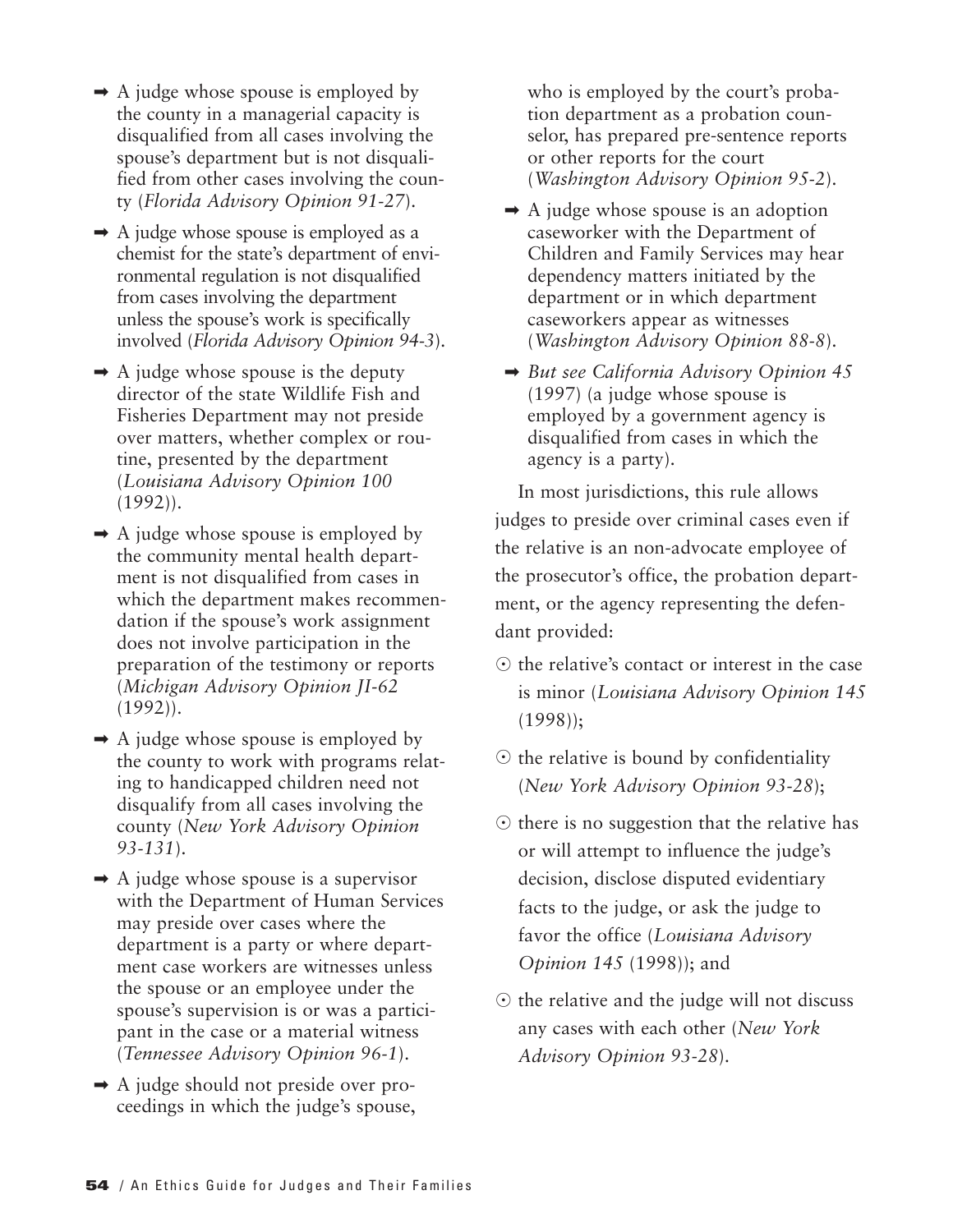#### *Examples:*

- $\rightarrow$  A judge is disqualified from any motion to set aside a suspended sentence that is based on a deficiency report prepared by the judge's sister, the director of the county's work release program (*Alabama Advisory Opinion 99-730*).
- $\rightarrow$  A judge whose spouse is employed by Legal Services Corporation in a nonadvocate position is not disqualified from a case in which a party is represented by Legal Services Corporation (*Florida Advisory Opinion 83-10*).
- $\rightarrow$  A judge whose spouse is a secretary in the state's attorney's office is not disqualified from criminal, juvenile, or traffic proceedings (*Illinois Advisory Opinion 95-9*).
- $\rightarrow$  A judge whose spouse is a secretary at the office of the local district attorney may preside over a case prosecuted by the district attorney provided the spouse's contact or interest in the case is de minimis and there is no suggestion that the spouse has influenced or will attempt to influence the judge's decision, disclose disputed evidentiary facts to the judge, or ask the judge to favor the district attorney's office (*Louisiana Advisory Opinion 145* (1998)).
- $\rightarrow$  A judge whose spouse is secretary to the chief of the narcotics bureau in a district attorney's office may preside over narcotics cases assuming the spouse is bound by confidentiality and the judge and the spouse will not discuss any cases (*New York Advisory Opinion 93-28*).
- ➡ *But see Florida Advisory Opinion 84-2* (a judge whose spouse is employed as an assistant to the director of a pretrial intervention program may not handle criminal cases); *West Virginia Advisory Opinion* (November 3, 1995) (a judge whose child is a paralegal for the attor-

ney general's office must disclose the relationship on the record and inquire whether the child was involved in the case in any fashion); *West Virginia Advisory Opinion* (September 23, 1992) (a judge should not preside over criminal cases where the prosecutor employs the judge's spouse as a secretary, unless the judge discloses the relationship and the parties agree the relationship is immaterial).

#### **Law firm employee**

A judge is disqualified, at least from contested matters, if a law firm appearing before the judge employs the judge's spouse in a position other than attorney. Addressing whether a new judge may hear cases involving a firm at which his wife is employed as a bookkeeper and reception, the Nebraska judicial ethics committee explained, "As long as the new judge's spouse is employed by any law firm appearing before the new judge, the danger is inescapable that someone, especially the disgruntled, unsuccessful litigants, and even some of the opposing counsel, could latch onto either or both of at least two theories." It could be claimed that:

- The "spouse learned something about the evidentiary issues at her firm and told the . . . judge what she learned."
- The "judge's impartiality is compromised because his spouse's continued employment depends upon the satisfaction of the spouse's employer firm with the . . . judge's performance in matters affecting the firm and its clients."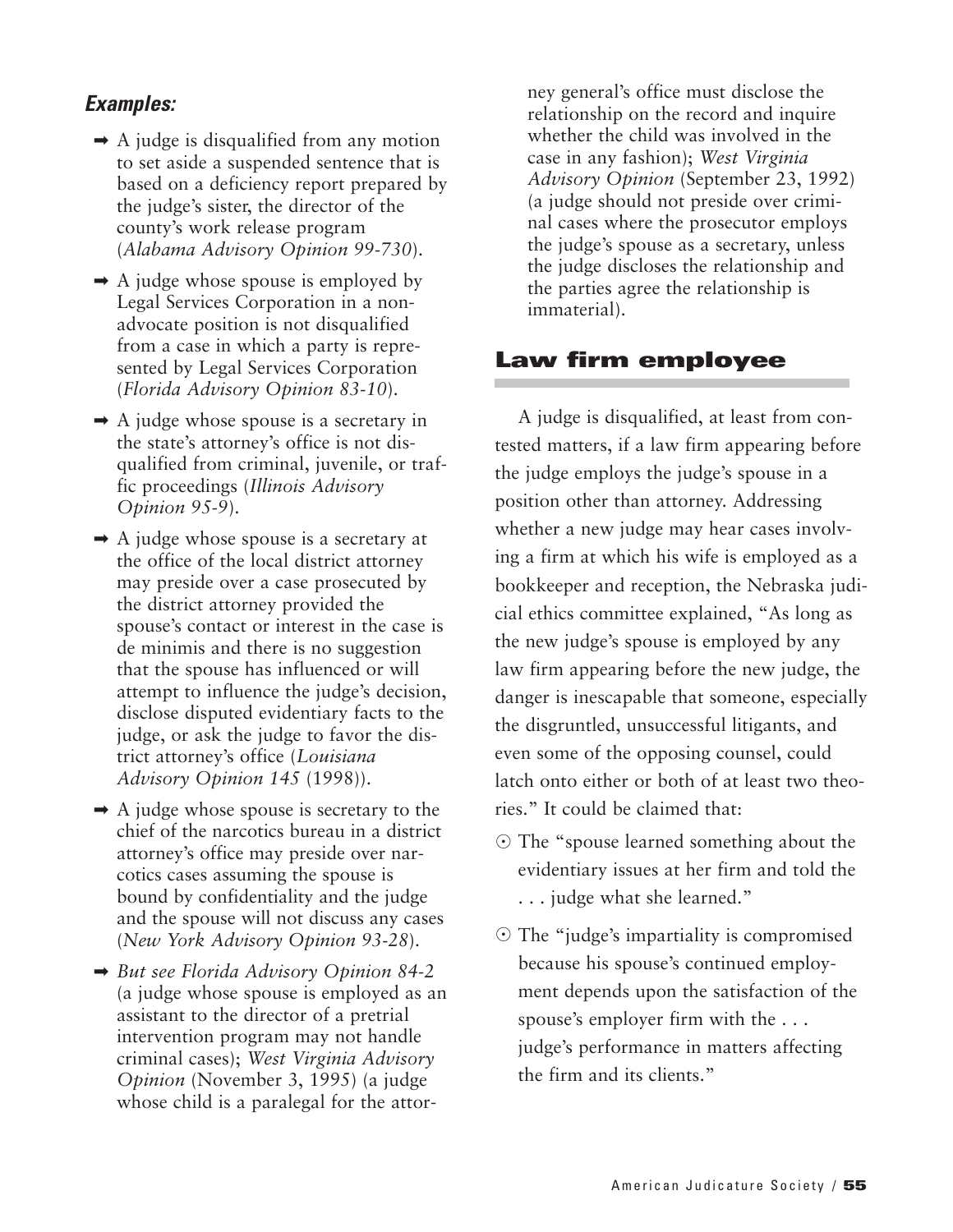Stating the judge "would be unable to disprove either claim to the satisfaction of the unhappy parties," the committee concluded there would be "'talk' among the discontented and others who enjoy attacking the judicial and legal systems." The committee noted that the firm was the local county attorney's office, meaning "a large number of cases coming from the spouse's employer firm involve a number of parties likely to complain about anything available to them in the event of dispositions they do not savor." The committee also noted that the two judges in the county could easily develop a plan so that the other judge hears the matters from which the judge is disqualified. The committee did state that the judge could preside over "the most pro forma matters coming from the spouse's employer firm." *Nebraska Advisory Opinion 89-1*.

#### *Examples:*

- $\rightarrow$  A judge is disqualified from a proceeding in which one of the parties was represented by a law firm that employed the judge's wife as a part-time secretary (*Alabama Advisory Opinion 91-418*).
- $\rightarrow$  A judge whose spouse is a temporary legal secretary is disqualified from all cases involving the law firm to which the spouse is currently assigned and is disqualified for six months from any cases involving law firms at which the spouse had a prior assignment (*Florida Advisory Opinion 97-8*).
- ➡ *But see Arkansas Advisory Opinion 98- 5* (judge is not disqualified from a case involving an attorney for whom the judge's spouse, who is self-employed, performs accounting services if the

spouse has no involvement with the firm's clients or the case and has only limited contact with the firm in general).

Disqualification is not required, absent additional factors, if a relative other than a spouse is employed by a law firm, although the judge should disclose the relationship.

- $\rightarrow$  A judge may preside in cases involving an attorney who employs as a legal secretary a child of the judge who does not reside in the judge's household (*West Virginia Advisory Opinion* (March 5, 1993)).
- $\rightarrow$  A judge may preside in cases involving a law firm that employs the judge's child as a summer assistant, whose primary responsibilities include helping the law firm move into new offices and performing other chores not involving legal matters (*Florida Advisory Opinion 76-13*).
- $\rightarrow$  A judge may preside over cases in which the law firm that employs the judge's college-age daughter as a summer clerk appears as counsel of record if the judge's daughter will be completely isolated from any and all matters over which her father may preside (*Georgia Advisory Opinion 232* (1999)).
- $\rightarrow$  A judge whose college-age child is employed part-time as a legal assistant by a law firm is not disqualified when the employer-firm appears before the judge but should disclose the relationship (*New York Advisory Opinion 88- 152*).
- $\rightarrow$  A judge whose child is employed fulltime by a local attorney as a secretary/paralegal may preside in uncontested cases brought by the firm but should disclose the relationship in contested cases and disqualify upon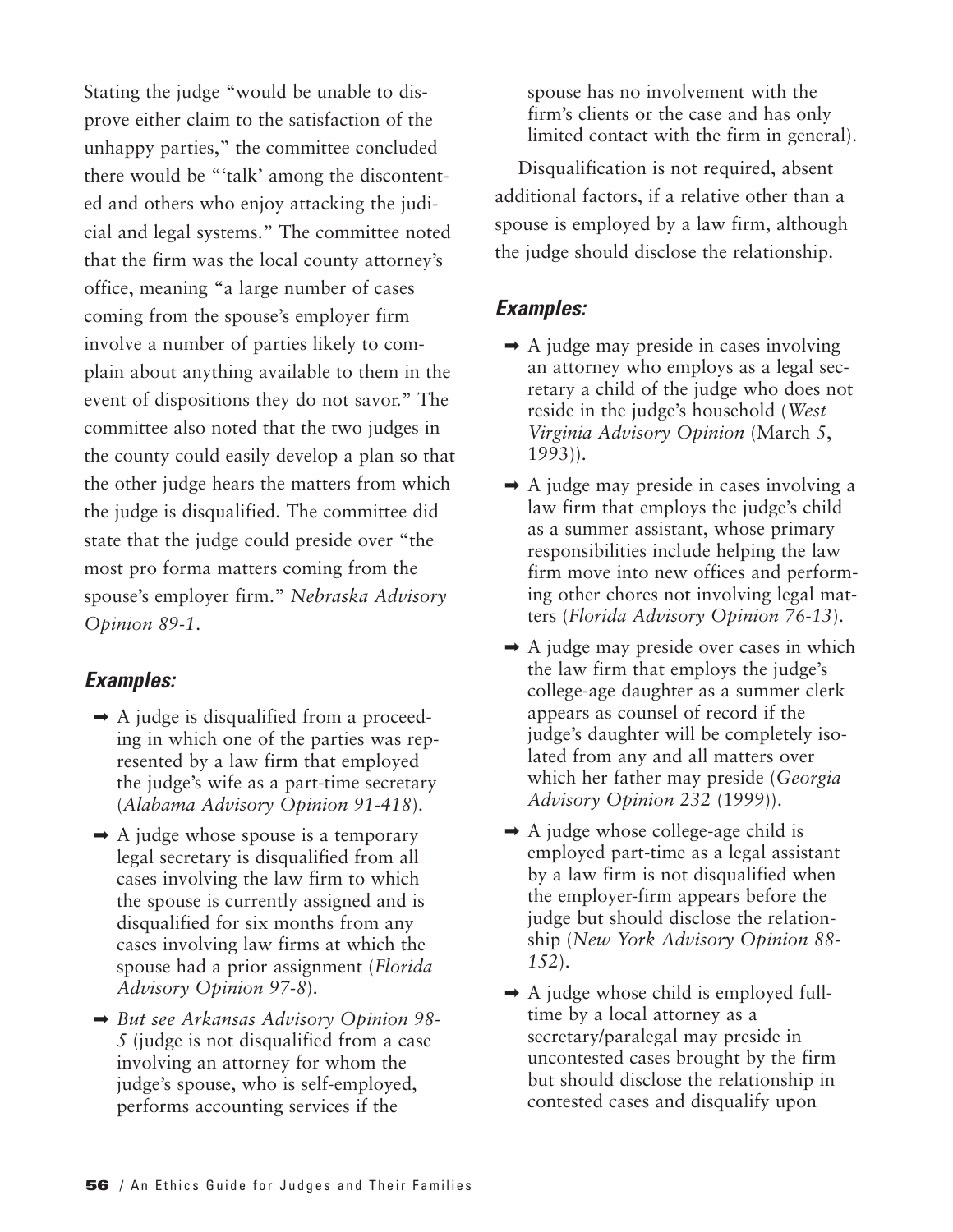receiving a reasonable request to do so (*South Carolina Advisory Opinion 6- 1992*). *But see South Carolina Advisory Opinion 17-1996* (a judge whose child is employed as a part-time runner by a local law firm for the summer is disqualified from contested cases brought by the firm).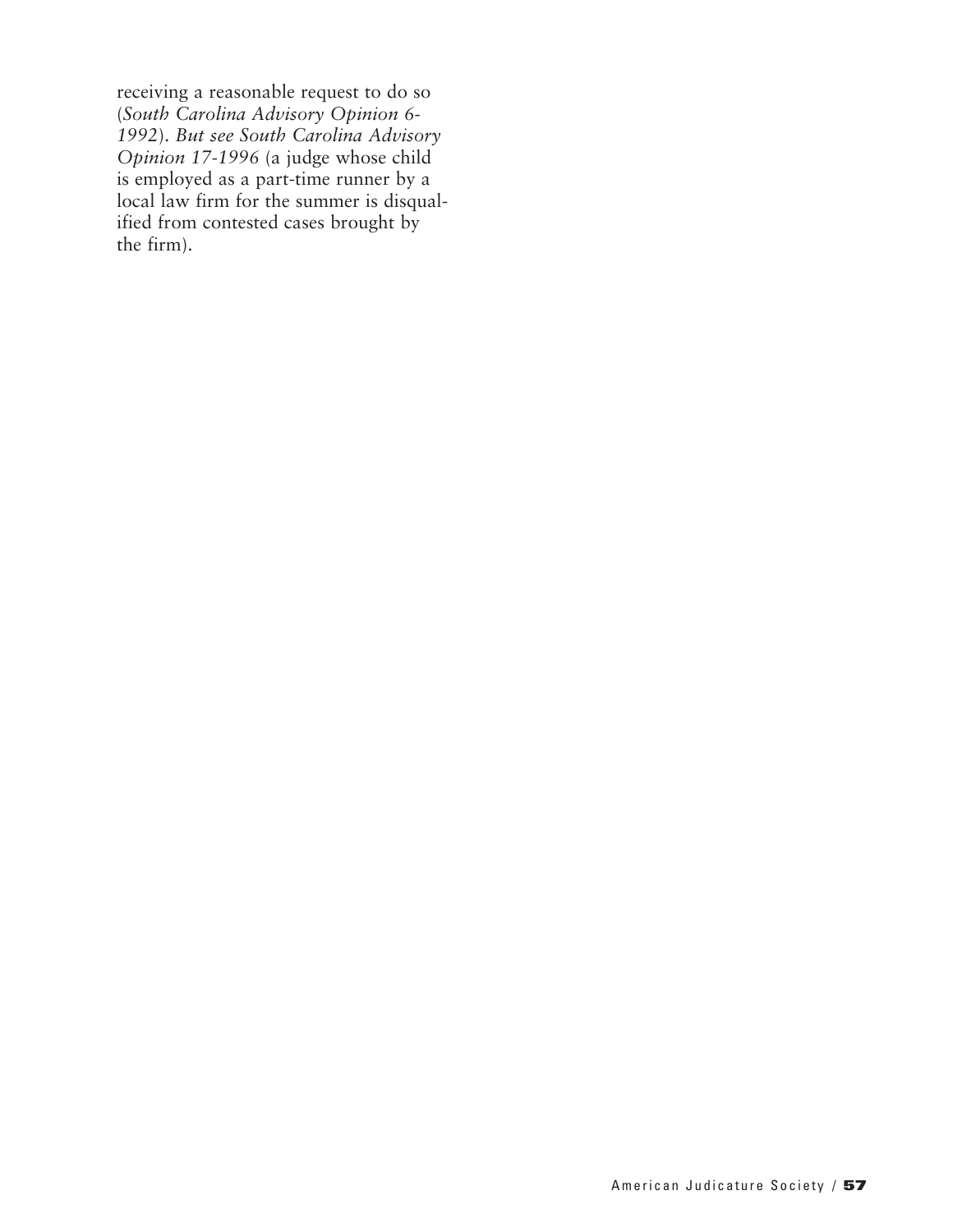| Disqualification                                                                                                                                                                                          | JOYA                                                                                                                                                                                                                                                                                                                                           |
|-----------------------------------------------------------------------------------------------------------------------------------------------------------------------------------------------------------|------------------------------------------------------------------------------------------------------------------------------------------------------------------------------------------------------------------------------------------------------------------------------------------------------------------------------------------------|
| May a judge preside in a case against a hos-<br>pital at which his wife is a doctor?                                                                                                                      | Yes, unless he knows his wife's salary or<br>employment status might be affected by the<br>outcome of the case, his wife is likely to be a<br>material witness, or the judge has a personal<br>bias or prejudice concerning a party or per-<br>sonal knowledge of disputed evidentiary facts<br>as a result of his wife's employment.          |
| May a judge preside over a personal injury<br>case where the judge knows her mother-in-<br>law witnessed the car accident that is the<br>subject of the suit and is likely to be a mate-<br>rial witness? | No. The judge's mother-in-law is within the<br>third degree of relationship to the judge's<br>husband, and a judge may not preside in a<br>case in which a person within the third<br>degree of relationship to the judge's spouse is,<br>to the judge's knowledge, likely to be a mate-<br>rial witness.                                      |
| May a judge hear cases in which the judge's<br>brother will testify as attendance director for<br>a school?                                                                                               | No. The judge's brother is within the third<br>degree of relationship to the judge, and a<br>judge may not preside in a case in which a<br>person within the third degree of relation-<br>ship to the judge is, to the judge's knowl-<br>edge, likely to be a material witness.                                                                |
| May a judge preside in a case in which the<br>judge's sister-in-law's husband appears as an<br>attorney?                                                                                                  | No. The judge's sister-in-law's husband is<br>married to someone within the third degree<br>of relationship to the judge, and a judge is<br>disqualified from a case if a person within<br>the third degree of relationship to the<br>judge, the judge's spouse, or the spouse of<br>such a person is acting as a lawyer in the<br>proceeding. |
| May a judge preside in a case where one of<br>the attorneys is the judge's cousin?                                                                                                                        | Because cousins are not within the third<br>degree of relationship, in most states, the<br>judge may preside unless the judge and the<br>cousin have a near-sibling relationship or<br>close familial tie.                                                                                                                                     |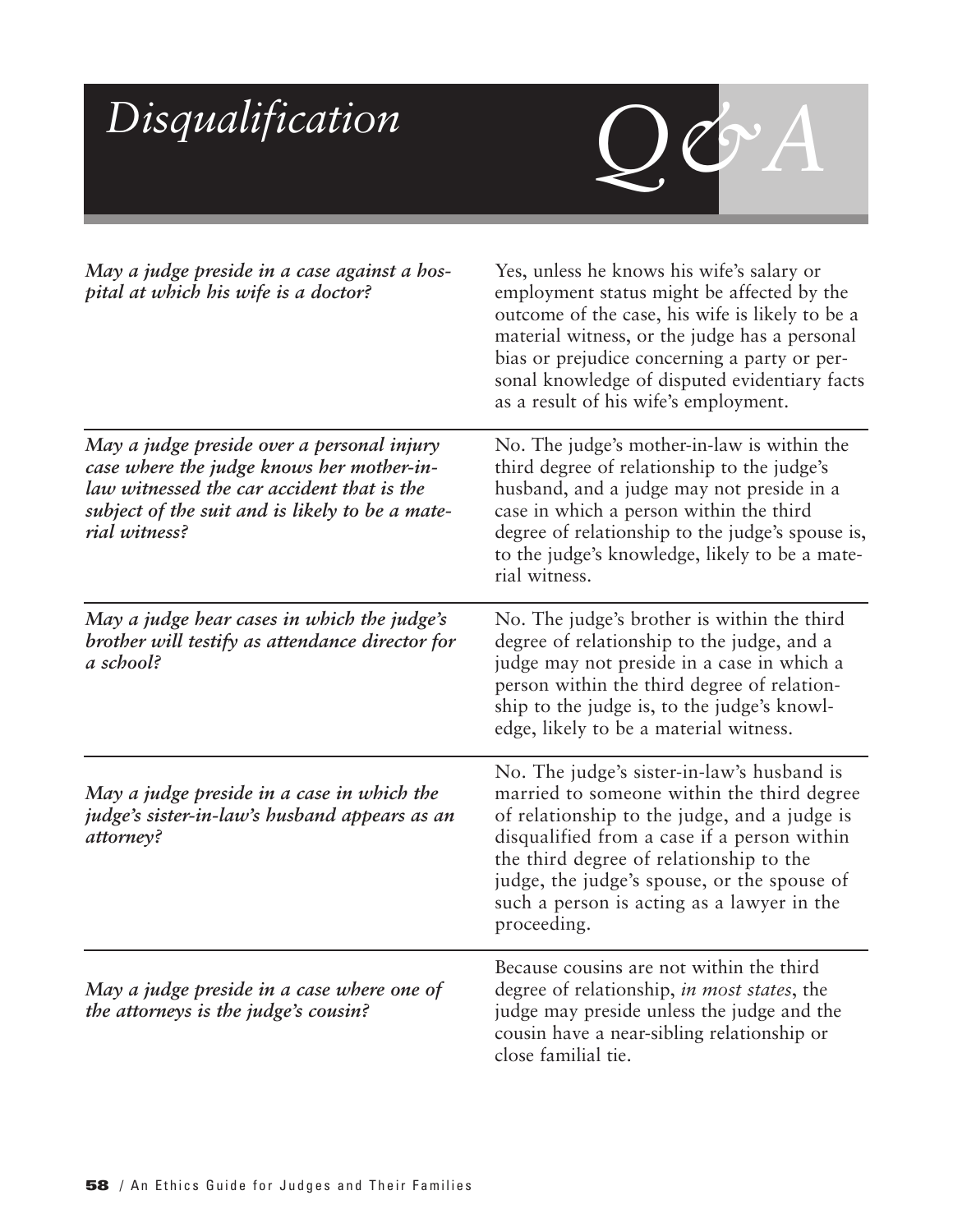| May a judge's son represent a client before<br>another judge of the same court?                                                                                                                                   | Yes, but the judge in the case should disclose<br>to all the parties of the attorney's relationship<br>with the judge's colleague.                                                                                                                                                                                                                                                                                                                                                                                                       |
|-------------------------------------------------------------------------------------------------------------------------------------------------------------------------------------------------------------------|------------------------------------------------------------------------------------------------------------------------------------------------------------------------------------------------------------------------------------------------------------------------------------------------------------------------------------------------------------------------------------------------------------------------------------------------------------------------------------------------------------------------------------------|
| May a judge hear cases in which one of the<br>attorneys is a partner of the judge's wife if<br>the wife was not involved in any way in the<br>case?                                                               | In some jurisdictions, no; in some jurisdic-<br>tions, it depends on factors such as<br>whether the firm's fee is contingent on the<br>outcome of the case, the size of the firm,<br>and if the spouse's compensation might be<br>affected by the outcome of the case. At the<br>least, in all jurisdictions, the judge should<br>disclose the relationship to the parties and<br>their attorneys.                                                                                                                                       |
| May a judge preside in a case involving a<br>law firm with which his brother has an "of<br>counsel" relationship if the brother is not<br><i>involved in the case before the judge?</i>                           | Yes, if the brother receives fixed deferred<br>compensation regardless of the firm's profits,<br>has only a retainer interest in occasional, sep-<br>arate cases, and the firm and the brother do<br>not share letterhead.                                                                                                                                                                                                                                                                                                               |
| May a judge preside in a case in which one<br>of the attorneys is from a law firm in which<br>the judge's daughter is an associate?                                                                               | In some jurisdictions, a judge may be able to<br>preside over proceedings in which a law firm<br>representing one of the parties employs a rel-<br>ative as an associate depending on factors<br>such as an associate's compensation package,<br>the firm's internal financial arrangements,<br>and whether the relative has worked in the<br>case. However, in other jurisdictions, a judge<br>must disqualify when a relative is an associ-<br>ate in a law firm appearing in a case unless<br>the parties waive the disqualification. |
| May a judge hear a case in which one of the<br>attorneys shares office space, expenses, and<br>a secretary with the judge's daughter, but<br>they are not partners or members of a pro-<br>fessional association? | Yes, if their practices are separate and they<br>do not share liabilities, profits, responsibili-<br>ties, letterheads, and telephone listings.                                                                                                                                                                                                                                                                                                                                                                                          |
| May a judge preside in a medical malprac-<br>tice case in which the defendant is a hospital<br>that the judge's husband represents in labor<br>relations cases?                                                   | Yes, unless her husband regularly represents<br>the hospital or the fees the hospital pays the<br>husband contribute substantially to the fami-<br>ly income.                                                                                                                                                                                                                                                                                                                                                                            |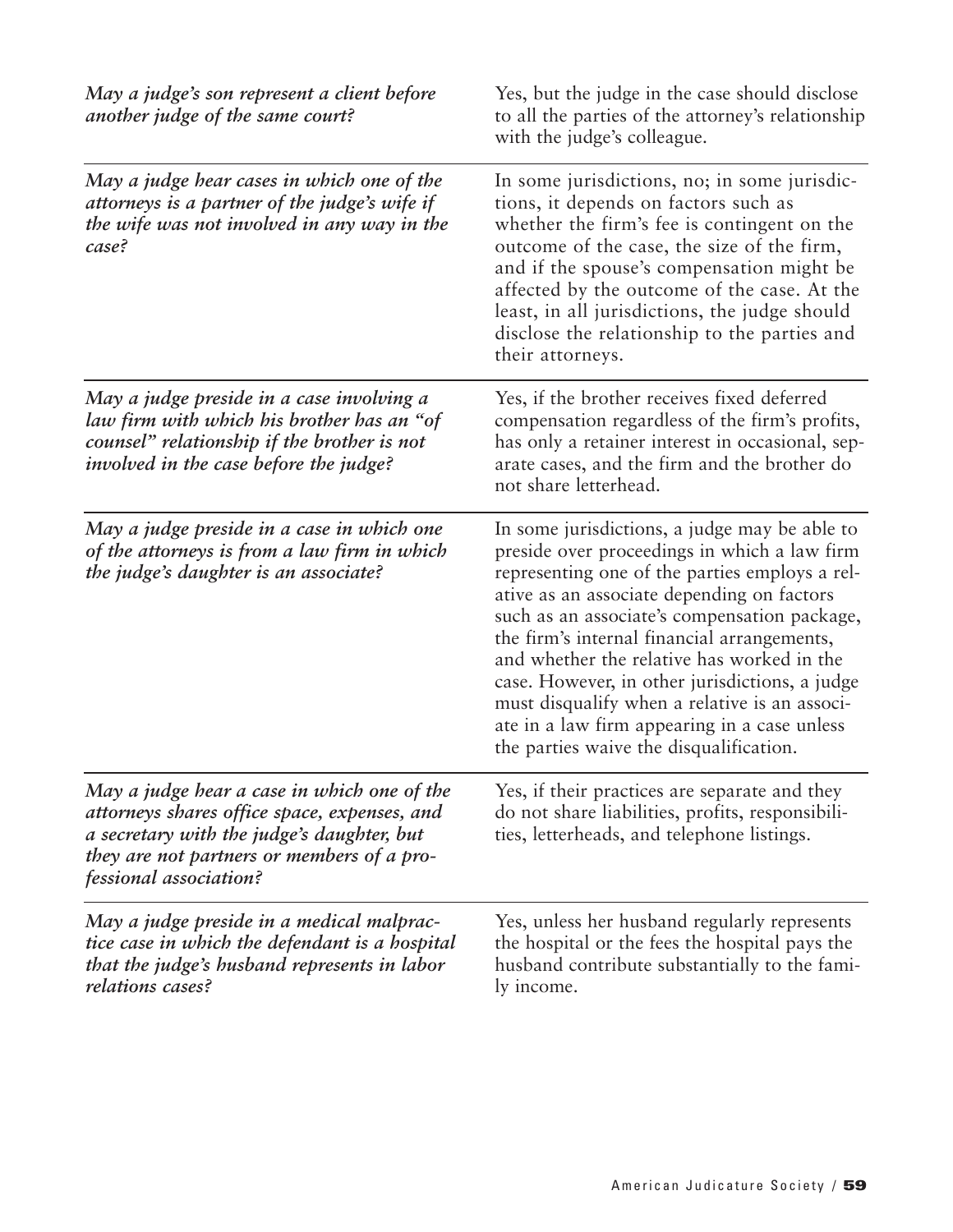| May a judge whose son is an assistant dis-                                                                                                                                                   | Yes, unless his son participated in some way                                                                                                                                                                                                                                                                                                                                                          |
|----------------------------------------------------------------------------------------------------------------------------------------------------------------------------------------------|-------------------------------------------------------------------------------------------------------------------------------------------------------------------------------------------------------------------------------------------------------------------------------------------------------------------------------------------------------------------------------------------------------|
| trict attorney preside in a criminal case in                                                                                                                                                 | in an earlier part of the case, is involved in a                                                                                                                                                                                                                                                                                                                                                      |
| which the prosecuting attorney is an attor-                                                                                                                                                  | related case, or serves in a supervisory capac-                                                                                                                                                                                                                                                                                                                                                       |
| ney who is a member of the same office?                                                                                                                                                      | ity in the district attorney's office.                                                                                                                                                                                                                                                                                                                                                                |
| May a judge whose son works as public                                                                                                                                                        | Yes, unless his son participated in some way                                                                                                                                                                                                                                                                                                                                                          |
| defender preside in a criminal case in which                                                                                                                                                 | in an earlier part of the case, is involved in a                                                                                                                                                                                                                                                                                                                                                      |
| the defendant is represented by a public                                                                                                                                                     | related case, or serves in a supervisory capac-                                                                                                                                                                                                                                                                                                                                                       |
| defender from the same office?                                                                                                                                                               | ity in the public defender's office.                                                                                                                                                                                                                                                                                                                                                                  |
| May a judge whose son is an attorney for                                                                                                                                                     | Yes, unless his son participated in some way                                                                                                                                                                                                                                                                                                                                                          |
| legal aid preside in a case in which the                                                                                                                                                     | in an earlier part of the case, is involved in a                                                                                                                                                                                                                                                                                                                                                      |
| plaintiff is represented by an attorney who is                                                                                                                                               | related case, or serves in a supervisory capac-                                                                                                                                                                                                                                                                                                                                                       |
| a member of the same office?                                                                                                                                                                 | ity in the legal aid office.                                                                                                                                                                                                                                                                                                                                                                          |
| May a judge on the court of appeals hear an<br>appeal from a decision entered by her<br>daughter, a trial court judge?                                                                       | No. If a judge sits on a court that reviews the<br>decisions of another court and a relative of<br>the judge sits on the other court, the judge is<br>disqualified from hearing any case in which<br>the relative rendered the decision.                                                                                                                                                              |
| May a judge whose brother is a member of<br>the city council preside in a case in which<br>the city is a party either as the prosecutor<br>in a criminal case or a party to a civil<br>case? | No. If a judge's relative is a member of the<br>governing body of a political subdivision, the<br>judge is disqualified from proceedings in<br>which that entity is a party.                                                                                                                                                                                                                          |
| May a judge whose husband is mayor of a                                                                                                                                                      | No. If a judge's relative is the mayor of a city,                                                                                                                                                                                                                                                                                                                                                     |
| city preside in a case in which the city is a                                                                                                                                                | the judge is disqualified from proceedings in                                                                                                                                                                                                                                                                                                                                                         |
| party?                                                                                                                                                                                       | which the city is a party.                                                                                                                                                                                                                                                                                                                                                                            |
| May a judge whose sister is a police office<br>preside over criminal cases in which officers<br>from that police department are involved as<br>the arresting officer or witness?             | Yes, unless the sister is the complaining offi-<br>cer, is likely to be a material witness, was in<br>any way involved in the case, or has supervi-<br>sory responsibilities or a high rank within the<br>department.                                                                                                                                                                                 |
| May a judge preside in a case in which par-<br>ents are suing their child's school if the<br>judge's brother is a teacher at the school?                                                     | Yes, unless the outcome of the case might<br>have a substantial effect on the brother's<br>salary, employment status, or other interest;<br>the brother is to the judge's knowledge likely<br>to be a material witness; or the judge has a<br>personal bias or prejudice concerning a party<br>or personal knowledge of disputed eviden-<br>tiary facts as a result of his brother's employ-<br>ment. |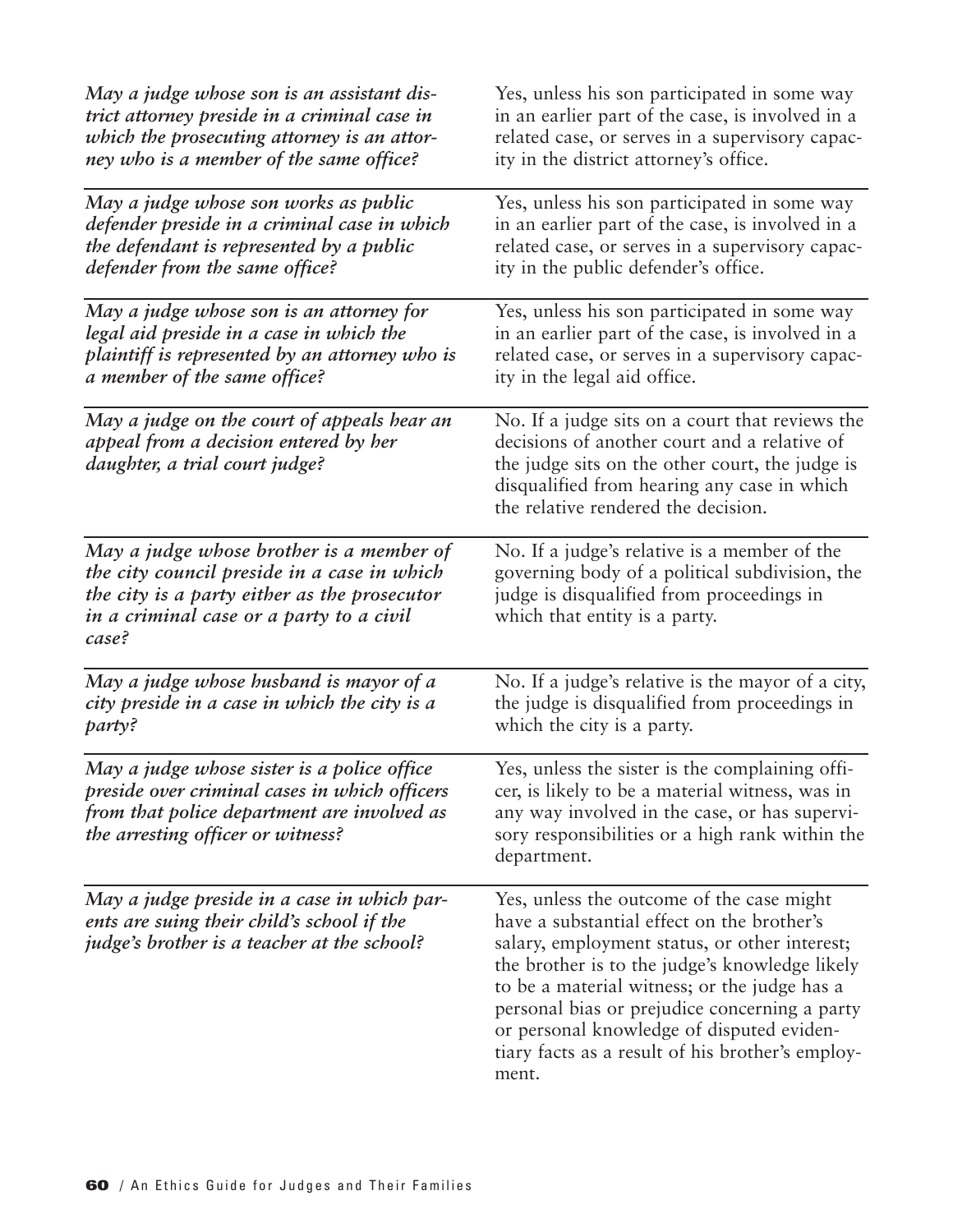| May a judge whose husband is a chemist for<br>the state's department of environmental reg-<br>ulation preside in cases involving that<br>department?                                                               | Yes, unless the husband's work is specifically<br>involved. If a non-lawyer family member is<br>employed by a political subdivision (such as<br>a county or city) or government agency, the<br>judge is not automatically disqualified from a<br>proceeding involving the subdivision or<br>agency unless the family member is directly<br>involved or interested. |
|--------------------------------------------------------------------------------------------------------------------------------------------------------------------------------------------------------------------|--------------------------------------------------------------------------------------------------------------------------------------------------------------------------------------------------------------------------------------------------------------------------------------------------------------------------------------------------------------------|
| May a judge whose wife is a secretary in the<br>state's attorney's office preside over cases<br>brought by the state's attorney?                                                                                   | Yes, as long as his wife has no contact or<br>interest in the case and is bound by confiden-<br>tiality; there is no suggestion that his wife<br>will ask the judge to favor the district attor-<br>ney's office; and the judge and his wife will<br>not discuss any cases with each other.                                                                        |
| May a judge preside in cases in which one of<br>the attorneys is from a law firm at which the<br>judge's husband works as an accountant?                                                                           | No. A judge is disqualified, at least from con-<br>tested matters, if a law firm appearing before<br>the judge employs the judge's spouse in a<br>position other than attorney.                                                                                                                                                                                    |
| May a judge preside in cases in which one<br>of the attorneys is from a law firm at which<br>the judge's brother works as an accountant?                                                                           | Yes, although the judge should disclose the<br>relationship. Disqualification is not required,<br>absent additional factors, if a family member<br>other than a spouse is employed by a law<br>firm.                                                                                                                                                               |
| May a judge preside over a case in which the<br>defendant is a large corporation if the<br>judge's daughter owns 1% or less of the<br>company's outstanding stock, an amount<br>that is worth less then $$1,000$ ? | In jurisdictions that apply the "however"<br>small" standard, the judge may not preside<br>because his daughter has a disqualifying<br>financial interest in a party; in jurisdictions<br>that apply a de minimis standard, the judge<br>probably can preside.                                                                                                     |
| May a judge preside in a case in which the<br>defendant is a bank in which the judge's<br>wife has an account or to which his wife<br>owes money?                                                                  | Yes, unless there is currently a dispute over<br>the account or the loan is in default.                                                                                                                                                                                                                                                                            |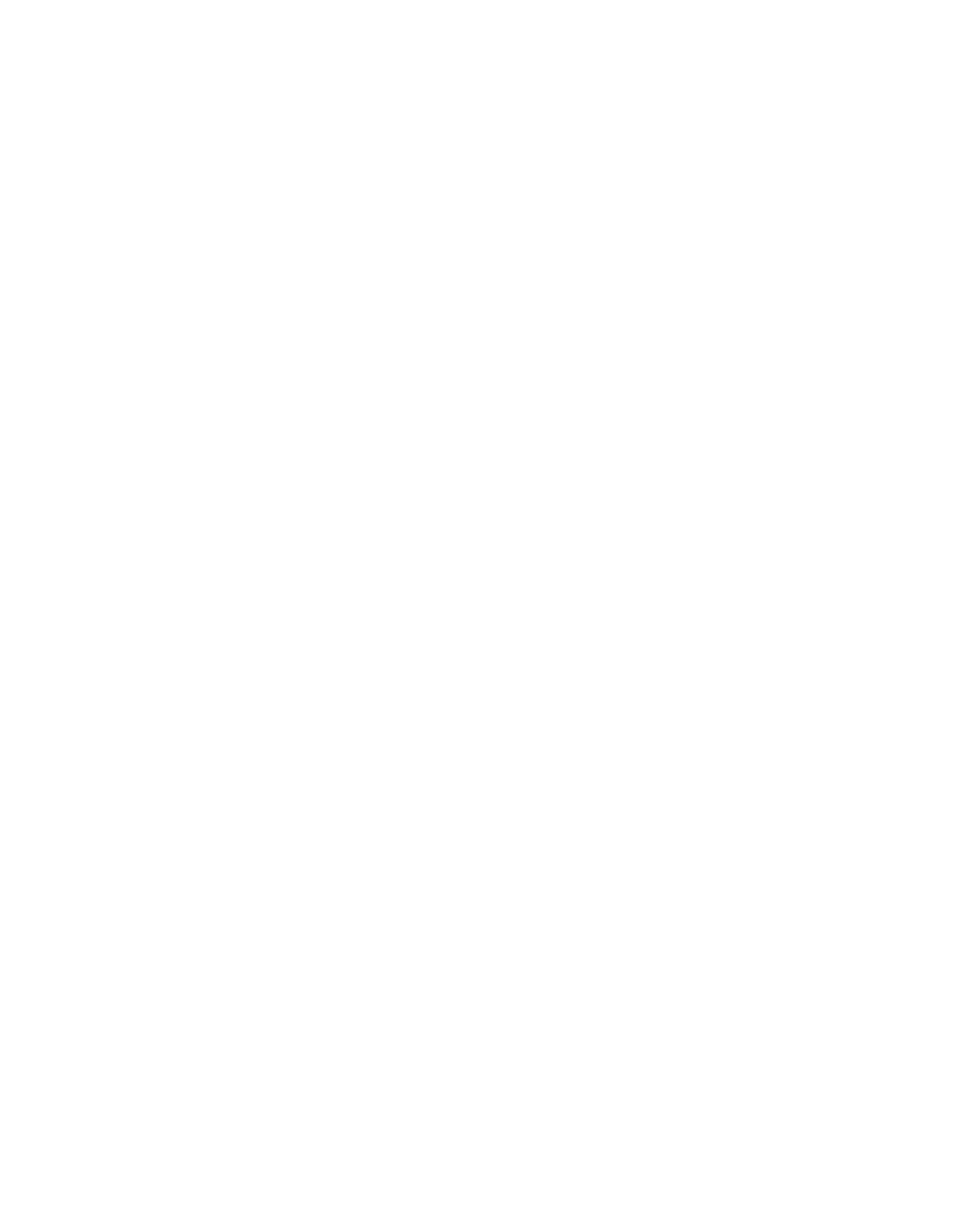# *Acting as an Attorney for Family Members*



## *In this chapter:*

- $\rightarrow$  Giving legal advice to family members.
- **►** Drafting or reviewing documents.
- ➡ Appearing as an advocate for family members.
- $\rightarrow$  Attending a hearing with a family member.

# **Giving legal advice to family members**

Full-time judges are prohibited from practicing law (Canon 4G) because the "likelihood of conflicts of interest, the appearance of impropriety, and the appearance of a lack of impartiality all have their greatest potential in the practice of law by a full-time judge." Thode, *Reporter's Notes to [1972] Code of Judicial Conduct* at 91 (ABA 1973). The practice of law includes providing any services that are legal in character, call for the skill and expertise of a lawyer, and constitute part of a lawyer's professional services. *Michigan Advisory Opinion J-2* (1989). A judge may represent himself or herself.

The rule against practicing law applies to prohibit a judge from acting "as an advocate or negotiator for a member of the judge's family in a legal matter." *Commentary, Canon 4G.* However, an exception allows a

judge to "give legal advice to and draft or review documents for a member of the judge's family" if the judge does not receive compensation. This exception acknowledges that "judges are almost inevitably drawn to some degree into the legal affairs of their families" while still "prohibiting the evils of appearance of impropriety and neglect of judicial duties." Milord, *The Development of the ABA Judicial Code,* at 43 (1992).

Judges may give uncompensated legal advice and counseling to family members.

- $\rightarrow$  A judge may represent the judge's spouse in settlement negotiations against their insurance company for claims arising from an automobile accident (*Louisiana Advisory Opinion 81*  $(1990)$ .
- $\rightarrow$  A judge may provide limited legal advice or counseling to a son-in-law concerning a real estate transaction (*Michigan Advisory Opinion J-2* (1989)).
- $\rightarrow$  A judge may discuss a real estate arbitration proceeding with the judge's spouse who is a real estate broker and with the spouse's attorney (*Missouri Advisory Opinion 117* (1985)).
- $\rightarrow$  A judge may offer informal legal advice to family members as long as there is no attorney-client relationship (*New York Advisory Opinion 91-5*).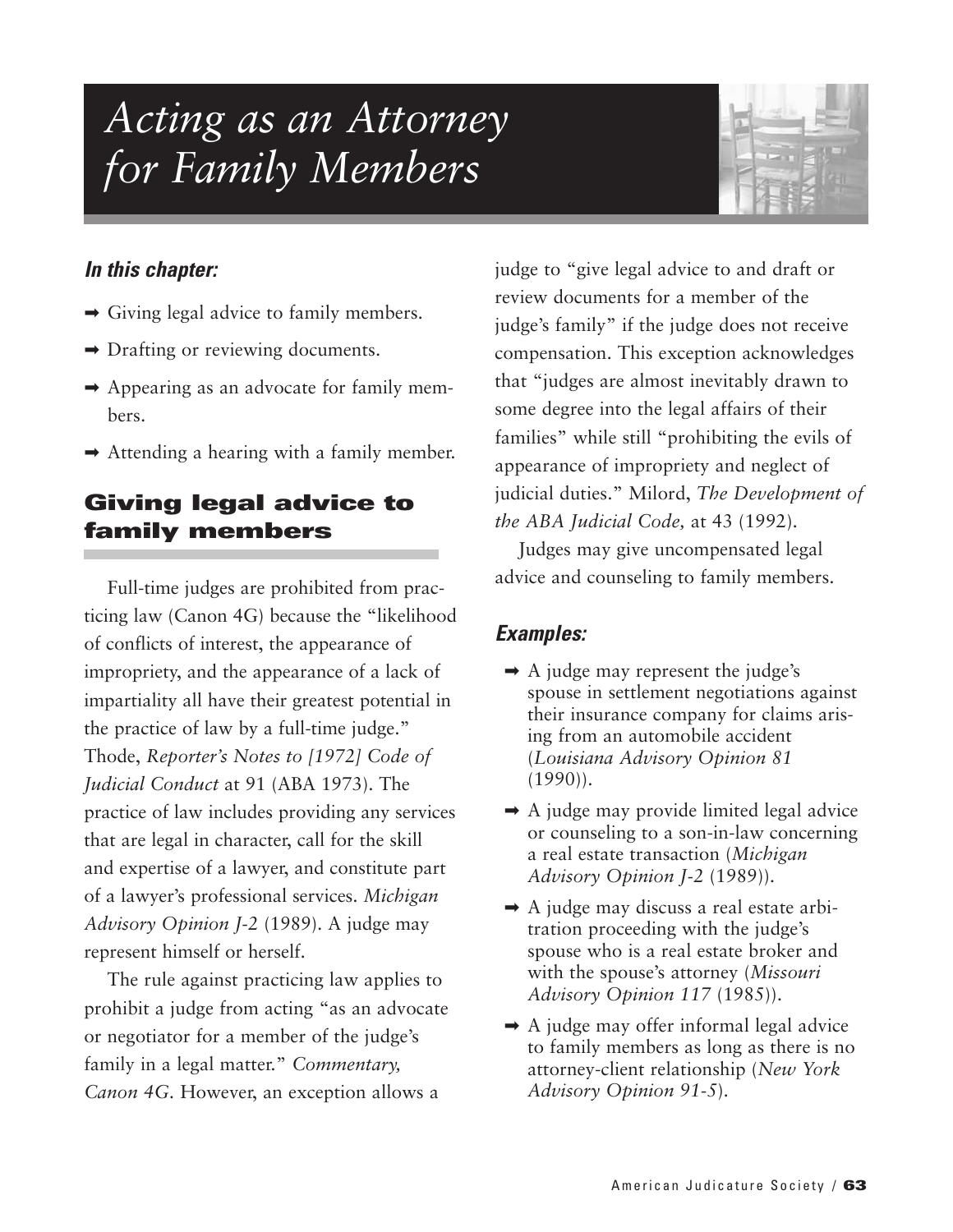- $\rightarrow$  A judge may advise his brother's widow informally on the law and procedures regarding the administration of his brother's estate (*Pennsylvania Advisory Opinion 89-20*).
- $\rightarrow$  A judge may give incidental counseling regarding the probate of a family member's will to immediate family members (*Texas Advisory Opinion 47* (1979)).

## **Drafting or reviewing documents**

A judge may draft or review documents for members of the judge's family as long the judge does so without compensation. However, noting that drafting wills for family members may raise conflicts of interest, the Michigan advisory committee stated that a "judge engaged in permitted legal work is governed by the same rules as a lawyer and should proceed accordingly." *Michigan Advisory Opinion J-2* (1986). Similarly, the Pennsylvania judicial ethics committee warned that a judge who advises family members would run the risk of violating the canon in the event that difficulties arose as a result of the advice. *Pennsylvania Advisory Opinion 89-20*.

## *Examples:*

- $\rightarrow$  A judge may draft wills for family members (*Michigan Advisory Opinion J-2* (1986)).
- $\rightarrow$  A judge may draft or review documents incidental to a real estate transaction in which the judge is advising the judge's son-in-law (*Michigan Advisory Opinion J-2* (1989)).

## **Appearing as an advocate for family members**

A judge may not make an appearance as counsel or function as an advocate or negotiator in a legal matter on behalf of a family member. That proscription applies even if the judge's representation requires no courtroom appearance, the representation takes place in a different state, and the judge receives no compensation *(Michigan Advisory Opinion J-2* (1989)).

- $\rightarrow$  A judge may not act as a legal advisor for an adult son in negotiating with an insurance carrier (*Illinois Advisory Opinion 95-19*).
- $\rightarrow$  A judge may not act as an attorney for the executors of a parent's estate (*Kansas Advisory Opinion JE-17* (1986)).
- $\rightarrow$  A judge may not file documents or appear as a legal representative for a daughter and her husband in connection with the adoption of a child (*Nebraska Advisory Opinion 92-2*).
- $\rightarrow$  A judge should not have represented his son in a traffic violation by cross-examining witnesses, presenting legal arguments, and, after a verdict of guilty, filing an appeal. The judge was publicly censured (*Matter of DiSabato*, 385 A.2d 234 (New Jersey 1978)).
- $\rightarrow$  A judge may not represent his or her daughter in a real estate purchase (*New York Advisory Opinion 92-118*).
- $\rightarrow$  A judge may not act as counsel in the probate of the will of a family member (*Texas Advisory Opinion 47* (1979)).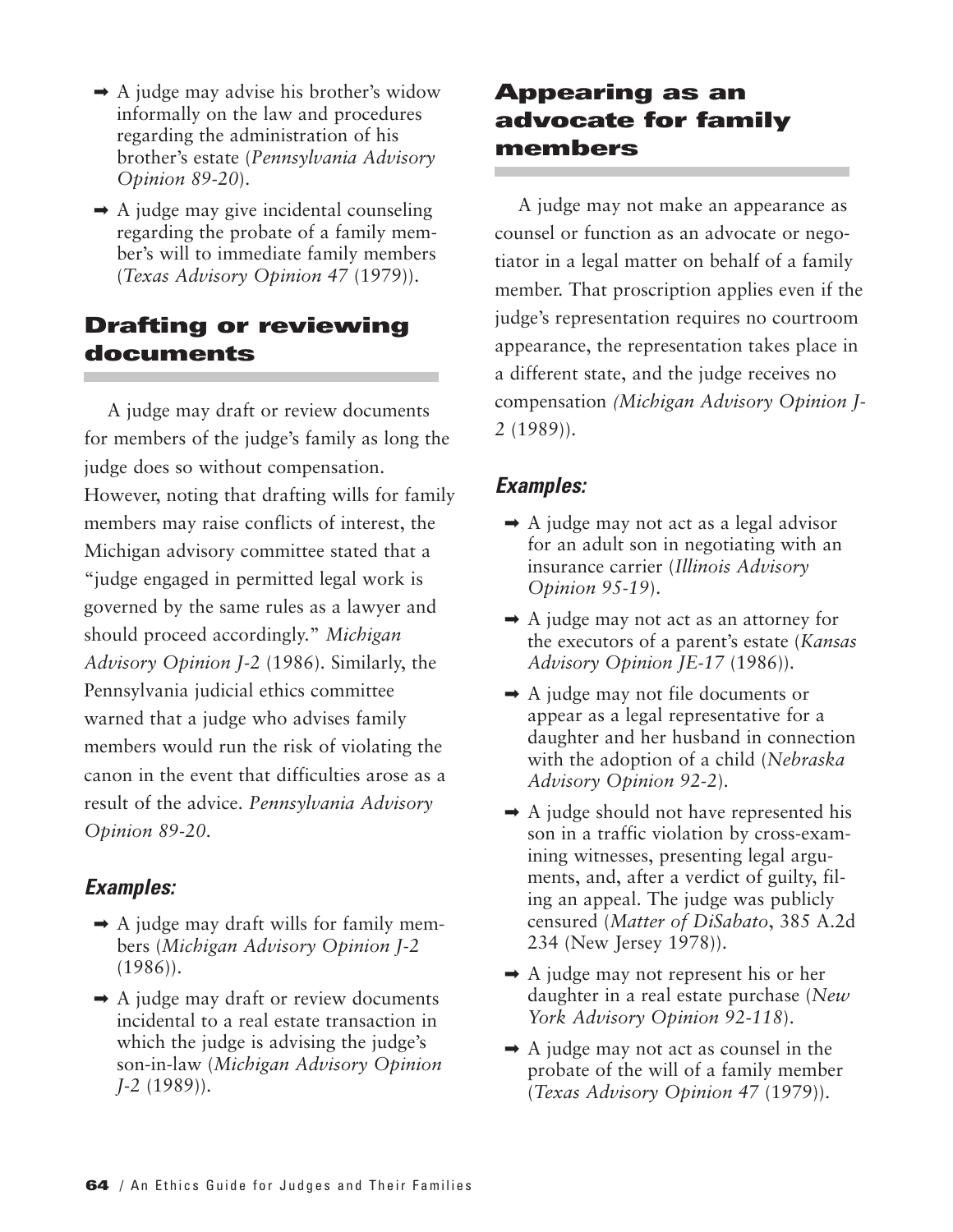- $\rightarrow$  A judge may not act as counsel for a spouse or a corporation owned by the judge and the judge's spouse in a suit even if the judge is representing himself/herself in the suit (*Texas Advisory Opinion 226* (1998)).
- $\rightarrow$  A judge should not have represented his son at trial on charges he had committed traffic violations. The judge was censured for this and other misconduct (*Judicial Inquiry and Review Commission of Virginia v*. *Jordan*, Record No. 730725 (Virginia 1973).
- $\rightarrow$  A judge should not have appeared on behalf of his sister-in-law at a motion hearing before a family law commissioner during regular court hours and at the same courthouse in which the judge performs his judicial duties to personally address the court concerning disputed issues, contending, for example, that his sister-in-law was not properly served. The judge was publicly censured (*In re Chow*, No. 95-2066-F-59, Stipulation and Order of Admonishment (Washington Commission on Judicial Conduct February 2, 1996)).

## **Attending a hearing with a family member**

Whether a judge may attend a deposition or hearing with a family member to offer moral support requires a balancing of two concerns. Because a judge is a public figure and member of the judicial branch, a judge's presence at a proceeding when not required will "inevitably be noticed" and observers might draw the inference that "the judge is attempting to influence the outcome of the hearing or the conduct of the deposition," creating at least an appearance of impropri-

ety. *Michigan Advisory Opinion JI-15* (1989). However, this inference "should be balanced by the concern of the judge when a party in the proceeding is a member of the judge's family . . . during occasions of stress or vulnerability, which are likely to be present if the family member is a party in a legal proceeding." The Michigan advisory committee concluded that "the correct balance" allows a judge to be at the side of a child or parent or other family member related within the third degree by blood or marriage during a legal proceeding. Similarly, a judge may attend a real estate arbitration proceeding with the judge's spouse who is a real estate broker (*Missouri Advisory Opinion 117* (1985)) or accompany his or her daughter to a small claims proceeding in which the daughter is a party and observe the proceeding as a member of the audience (*New York Advisory Opinion 99-24*). However, the judge may attend only if:

- $\odot$  the judge does not directly or indirectly lend advice or assistance (*Missouri Advisory Opinion 117* (1985)),
- $\odot$  the judge's role is limited to that of a spectator (*Missouri Advisory Opinion 117*  $(1985)$ ,
- $\odot$  the judge is likely to remain unknown (*New York Advisory Opinion 99-24*), and
- $\odot$  the proceeding is being held in a county in which the judge does not sit (*New York Advisory Opinion 99-24*).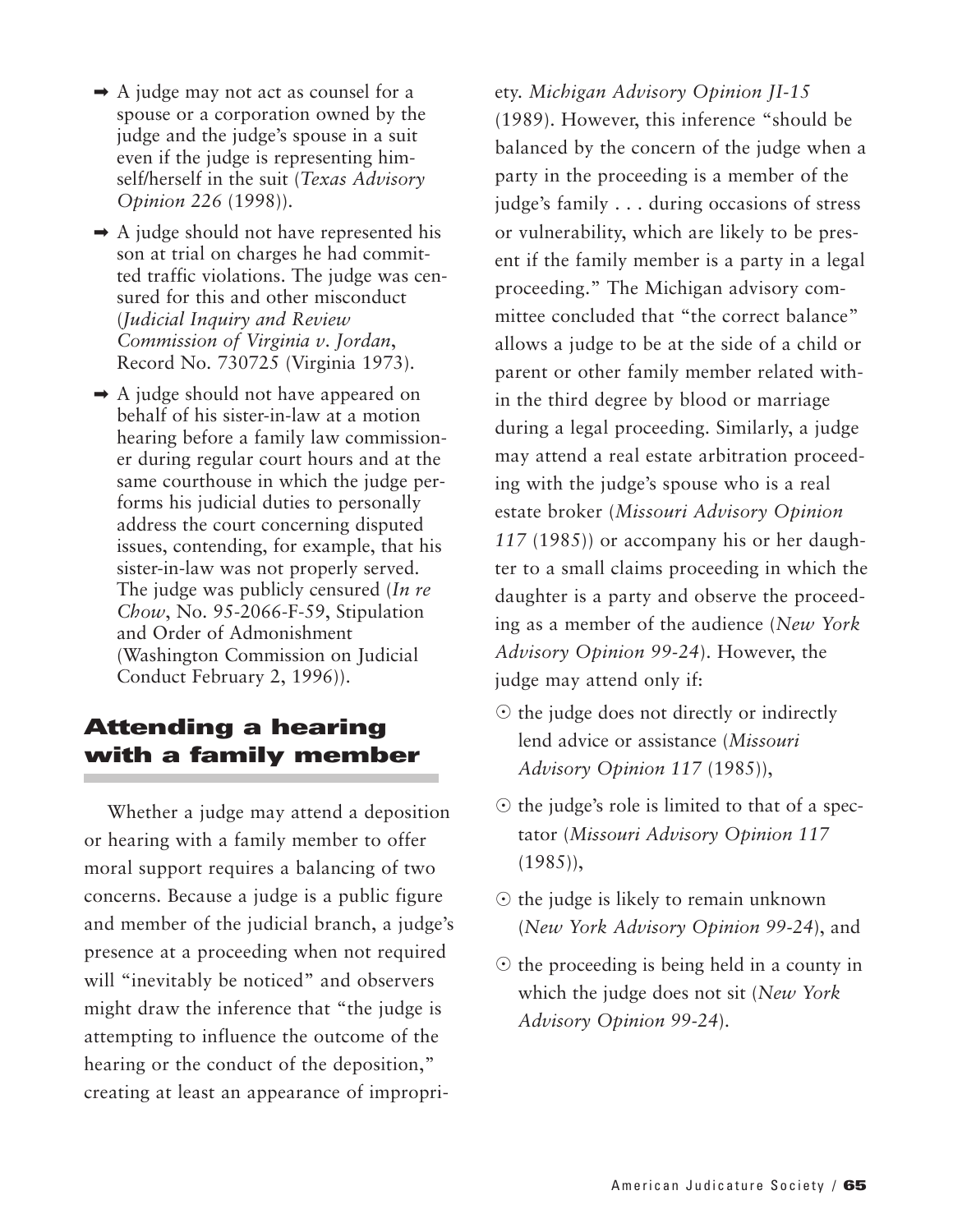| Legal Advice                                                                                                        |                                                                                                                                                                                                                                                                                          |
|---------------------------------------------------------------------------------------------------------------------|------------------------------------------------------------------------------------------------------------------------------------------------------------------------------------------------------------------------------------------------------------------------------------------|
| May a judge give legal advice to a sister<br>regarding a will or real estate transaction?                           | Yes, as long as the judge is uncompensated. A<br>judge may give informal legal advice and<br>counseling to family members.                                                                                                                                                               |
| May a judge draft a will for his mother?                                                                            | Yes, as long as the judge is uncompensated. A<br>judge may draft or review documents for<br>members of the judge's family.                                                                                                                                                               |
| May a judge represent the judge's son in a<br>traffic violation?                                                    | No. A judge may not appear in court as<br>counsel on behalf of a family member even if<br>the case is in a different state and the judge<br>receives no compensation. The judge cannot<br>file legal pleadings, cross-examine witnesses,<br>present arguments, or file an appeal.        |
| May a judge represent the judge's daughter<br>in a real estate purchase?                                            | No. The prohibition on a full-time judge<br>practicing law applies even if the judge's rep-<br>resentation requires no courtroom appear-<br>ance, and the exception for giving legal<br>advice to family members does not include<br>representing a family member at a transac-<br>tion. |
| May a judge attend a hearing in a small<br>claims case in which his son is the defendant<br>to offer moral support? | Yes, if the case is not in the judge's court or<br>courthouse and he is only a spectator and<br>does not directly or indirectly lend advice or<br>assistance.                                                                                                                            |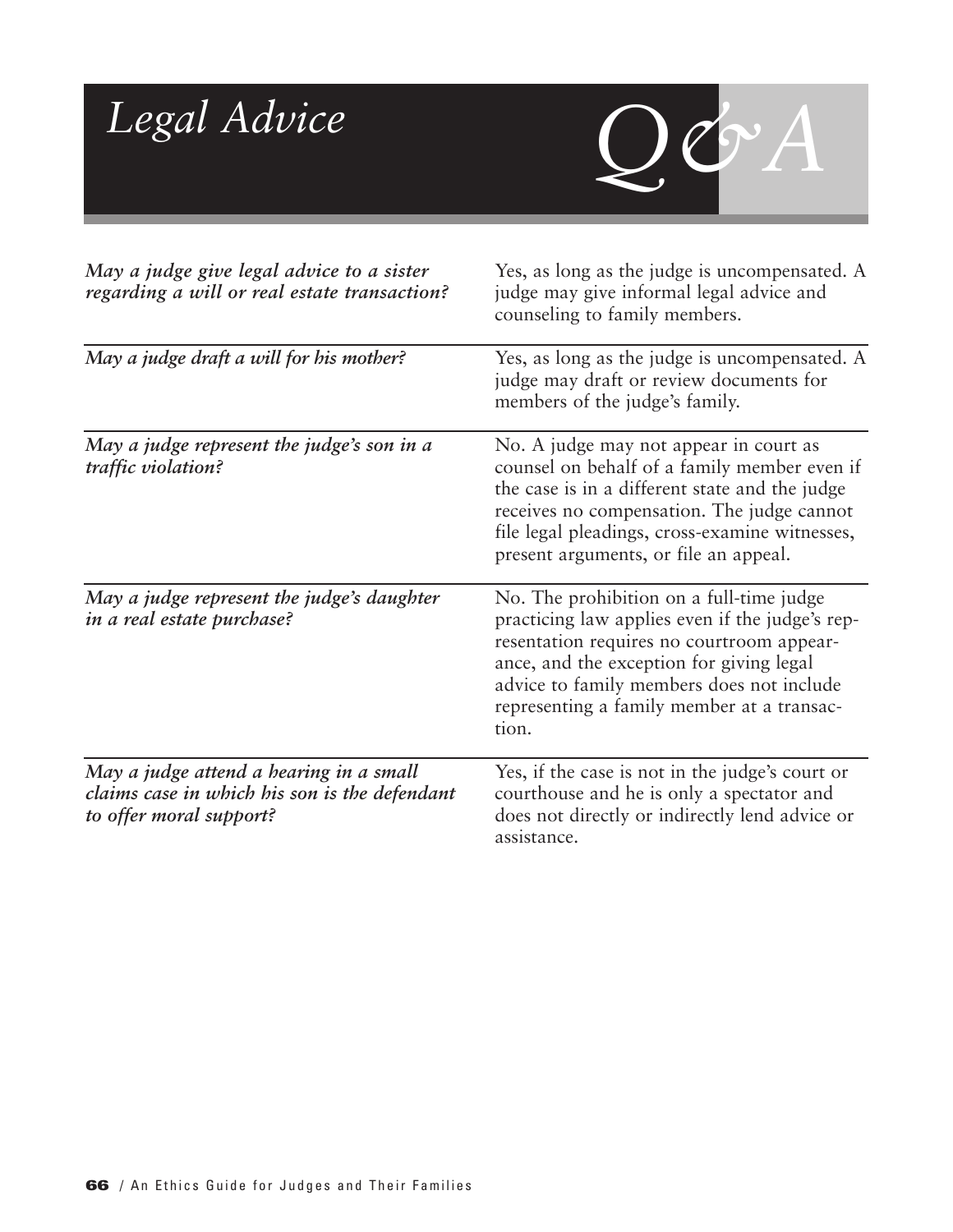# *Gifts*



#### *In this chapter:*

- $\rightarrow$  Gifts a judge is required to discourage family members from accepting.
- $\rightarrow$  Permitted gifts.

The code notes that "a gift, bequest, favor or loan to a member of the judge's family residing in the judge's household might be viewed as intending to influence the judge." *Commentary to Canon 4D(5)(a)*. The code acknowledges, however, that a judge cannot "reasonably be expected to know or control all of the financial or business activities of all family members residing in the judge's household." The code requires a judge to:

- $\odot$  inform family members residing in the judge's household of the constraints upon the judge's receipt of gifts, and
- $\odot$  discourage those family members from violating them.

The Michigan advisory committee explained that a "judge has a duty to use best efforts to obtain the cooperation of family members" in complying with the code's standards on accepting gifts. *Michigan Advisory Opinion CI-1201* (1988).

#### **Discouraged gifts**

Under Canon 4D(5), a judge must urge family members residing in the judge's household not to accept any gift, bequest, favor, or loan from a party, attorney, or other person:

- who has come or is likely to come before the judge, or
- whose interests have come or are likely to come before the judge.

- ➡ A judge and his or her spouse should not accept baby shower gifts from a person whose interests may come before the judge in the immediate future (*Florida Advisory Opinion 91-7*).
- $\rightarrow$  A judge and the judge's spouse may not, on behalf of their children, accept monetary gifts from a friend whom the judge previously appointed as a fiduciary (*New York Advisory Opinion 97-98*).
- $\rightarrow$  A judge or a judge's family that has suffered a catastrophic loss may not accept gifts of money from lawyers or parties who have come or might come before the court; a blind trust may not be used to prohibited accept gifts (*Texas Advisory Opinion 215* (1997)).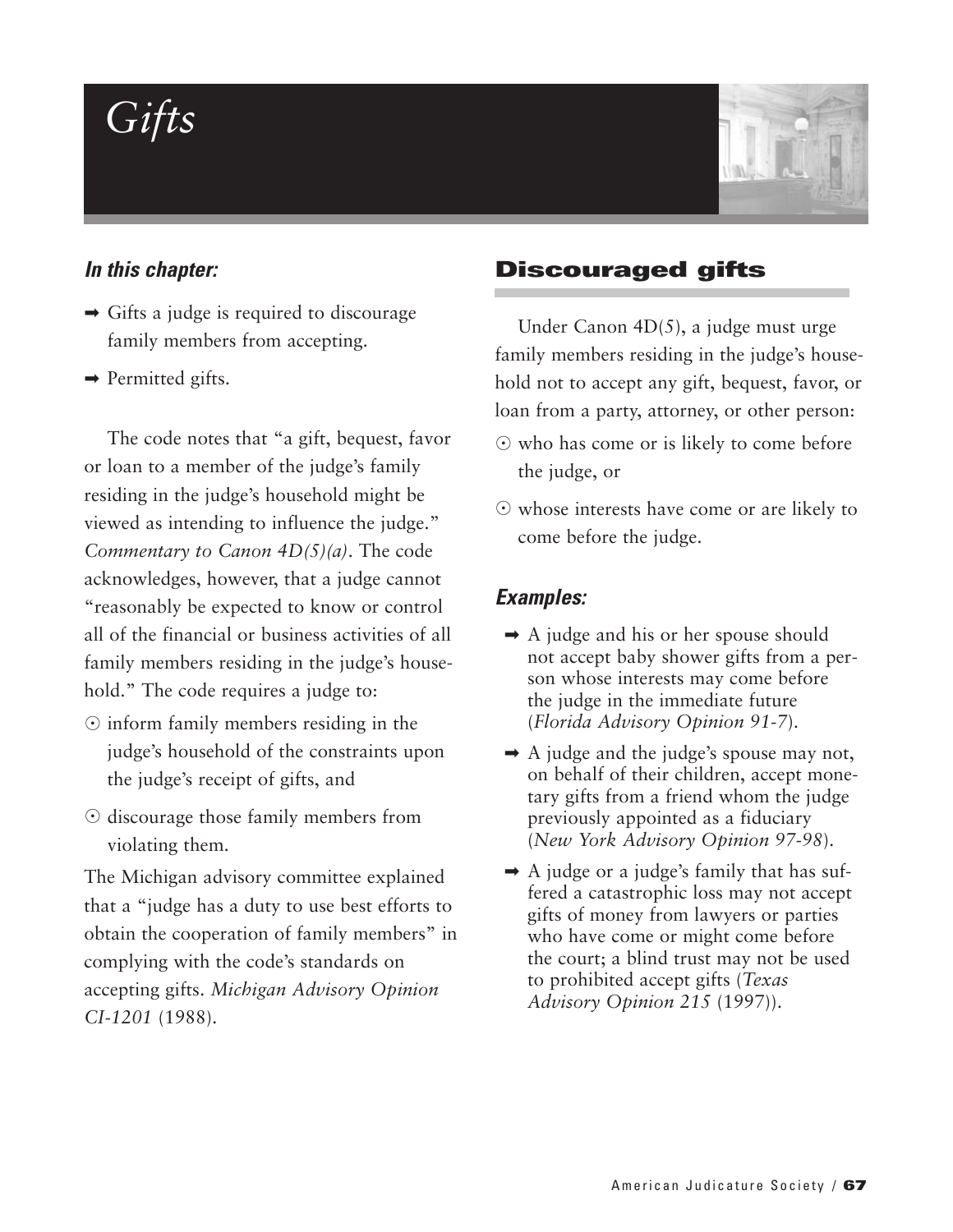### **Permitted gifts**

Canon  $4D(5)$  permits a judge and, therefore, members of the judge's family to accept from anyone who has not come or is not likely to come before the judge:

- An invitation to attend a bar-related function or an activity devoted to the improvement of the law, the legal system or the administration of justice.
- A gift incident to a public testimonial.
- Books, tapes, and other resource materials supplied by publishers on a complimentary basis for official use.
- A gift, award, or benefit incident to the business, profession, or other separate activity of a spouse or other family member residing in the judge's household, including gifts, awards, and benefits for the use of both the spouse or other family member and the judge (as spouse or family member), provided the gift, award or benefit could not reasonably be perceived as intended to influence the judge in the performance of judicial duties.
- Ordinary social hospitality, which has been defined as that type of social event or other gift that "is so common among people in the judge's community that no reasonable person would believe that (1) the donor was intending to or would obtain any advantage or (2) the donee would believe that the donor intended to obtain any advantage" (*California Advisory Opinion 43* (1994)).
- A gift from a relative or friend for a special occasion, such as a wedding, anniversary or birthday, if the gift is fairly commensurate with the occasion and the relationship.
- A gift, bequest, favor or loan from a relative or close personal friend whose appearance or interest in a case would require the judge's disqualification.
- $\odot$  A loan from a lending institution in its regular course of business on the same terms generally available to persons who are not judges or related to judges.
- $\odot$  A scholarship or fellowship awarded on the same terms and based on the same criteria applied to other applicants.

- $\rightarrow$  A judge and the judge's spouse may take advantage of free airline travel in accordance with a pass issued by the airline for which their son works as a benefit of the son's employment (*Florida Advisory Opinion 88-17*).
- $\rightarrow$  A judge may accompany his wife to a trade association conference where the wife will be a featured speaker and all costs are paid by the sponsor (*Florida Advisory Opinion 89-9*).
- $\rightarrow$  A judge and his or her spouse may accept baby shower gifts from relatives without disclosing them (*Florida Advisory Opinion 91-7*).
- $\rightarrow$  A judge may request and accept a tuition waiver for the judge's children at a private school by virtue of the judge's position as a part-time instructor if it is granted on the same terms as would be applicable to persons who are not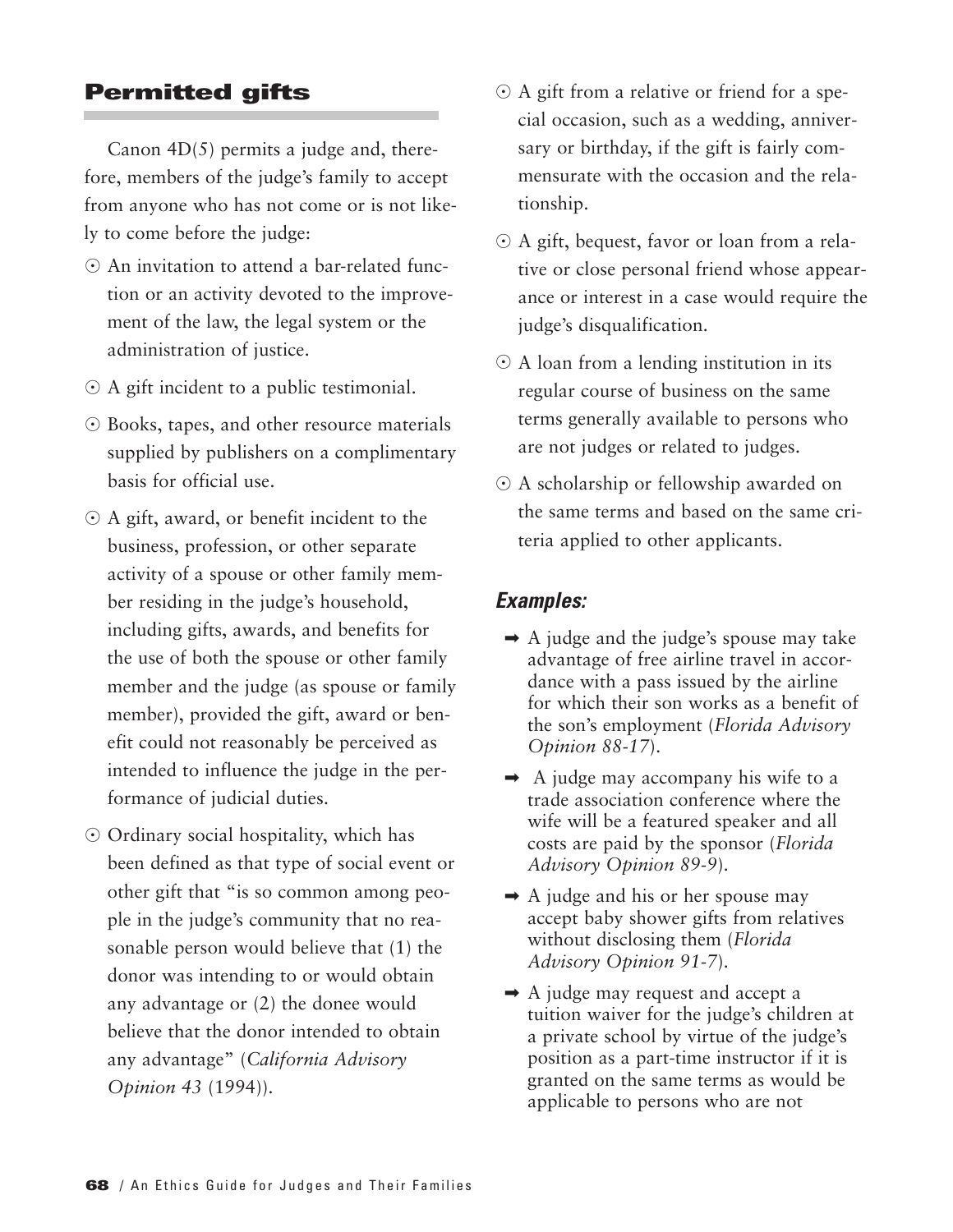judges (*Illinois Advisory Opinion 96- 17*).

- $\rightarrow$  A judge may accept an award that includes "a substantial monetary component" (a check and travel and hotel expenses for the judge and the judge's spouse to the awards banquet) and recognizes the judge's innovative case scheduling system from a national foundation whose purpose is improving local, state, and federal justice systems (*Massachusetts Advisory Opinion 98- 17*).
- $\rightarrow$  A judge may accept pro bono legal services from the judge's sibling (*Michigan Advisory Opinion JI-106* (1996)).
- $\rightarrow$  A judge may accept the proceeds of a fund-raising event held to help defray the medical expenses of a judge's child only if the donors or persons purchasing tickets to the event were not parties or other persons who have come or whose interests have come before the judge or are likely to come before the judge (*Michigan Advisory Opinion CI-1201* (1988)).
- $\rightarrow$  A judge and the judge's spouse may attend an all-expense-paid, four-day semi-annual union meeting if the union is not a party whose interests have come or are likely to come before the judge and the judge is not currently presiding over any cases involving the union's members, even if it is possible that a union member may come before the judge in the future (*Michigan Advisory Opinion CI-549* (1980)).
- $\rightarrow$  A judge or a judge's family member who has suffered a catastrophic loss may accept gifts of money from non-lawyer friends and acquaintances who work in the courthouse but have no interest that has or might come before the court (*Texas Advisory Opinion 215* (1997)).
- $\rightarrow$  A judge and the judge's spouse may attend cocktail parties hosted by law firms in connection with bar association gatherings and an infrequent dinner commemorating a firm's significant anniversary but should not accept hotel and travel expense reimbursement (*U.S. Advisory Opinion 17* (revised 1998)).
- $\rightarrow$  A judge's children may accept scholarships awarded on the same terms and based on the same criteria applied to other applicants (*U.S. Compendium of Selected Opinions, § 5.4-Z(b)* (1999)).

When a judge's spouse accompanies the judge on a trip to speak or participate in a meeting concerning the law, the legal system, the administration of justice, or non-legal subjects, if the judge can accept reimbursement for his or her expenses from the sponsoring organization, reimbursement of the spouse's expenses is also allowed as long as the spouse's attendance "is appropriate to the occasion." (Canon 4B, Canon 4H, and commentary). Reimbursement of a judge's expenses for participating in extra-judicial activities is only appropriate:

- $\odot$  if the reimbursement is limited to the actual cost of travel, food, and lodging reasonably incurred by the judge, and
- $\odot$  the source of such payments does not give the appearance of influencing the judge's performance of judicial duties or otherwise give the appearance of impropriety.

The source of the payment gives the appearance of impropriety if the organization or its interests have come or are likely to come before the judge or if the members of the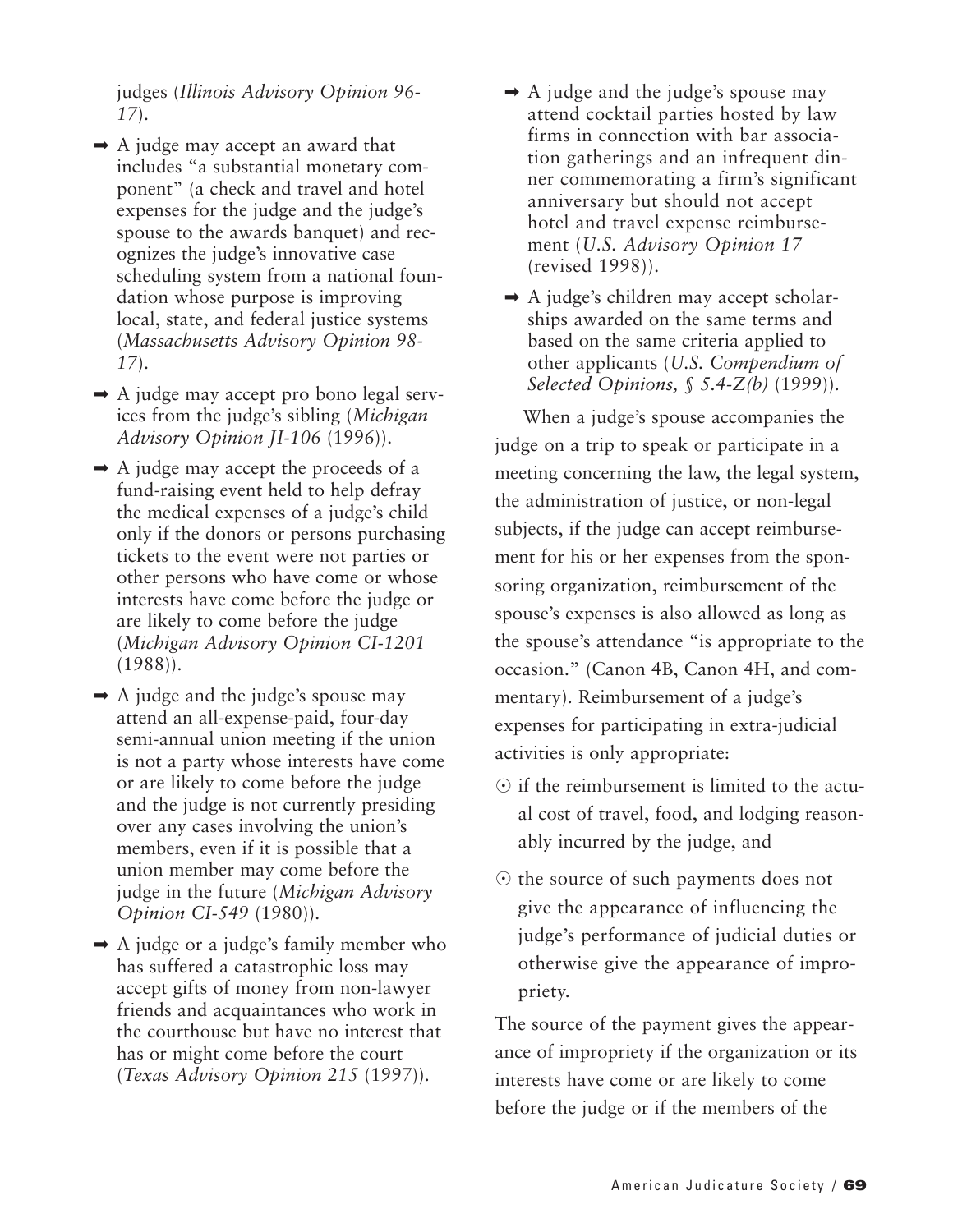organization or their interests have come or are likely to come before the judge.

Reimbursement of expenses to participate in general interest bar association programs is generally appropriate, however, because its membership reflects all segments of the bar and all sides of the issues and "no individual lawyer could be seeking to achieve any special favor or position with the judge" (*Maryland Advisory Opinion 91* (1981)).

#### *Examples:*

- $\rightarrow$  A judge who is presenting a paper and giving a speech at a symposium in a foreign country on the American judicial system may accept reasonable travel and accommodation expenses for the judge and the judge's spouse from the sponsoring institute (*New York Advisory Opinion 91-7*).
- $\rightarrow$  A judge and the judge's spouse or guest may attend as guests a bar association dinner, provided the association is not one whose members usually represent the same side in litigation (*Wisconsin Advisory Opinion 98-10R*).
- ➡ A judge and the judge's spouse may be reimbursed for hotel and travel expenses reasonably required for their attendance at dinners and similar social events sponsored by lawyer organizations such as bar associations unless the lawyer organization were identified with a particular point of view regularly advanced in litigation (*U.S. Advisory Opinion 17* (revised 1998)).
- $\rightarrow$  A judge who is serving as a member of the faculty for the National College of State Trial Judges may be reimbursed for travel and subsistence for the judge and the judge's spouse, but the reim-

bursement is limited to the actual costs of travel, food, and lodging reasonably incurred (*U.S. Advisory Opinion 7* (revised 1998)).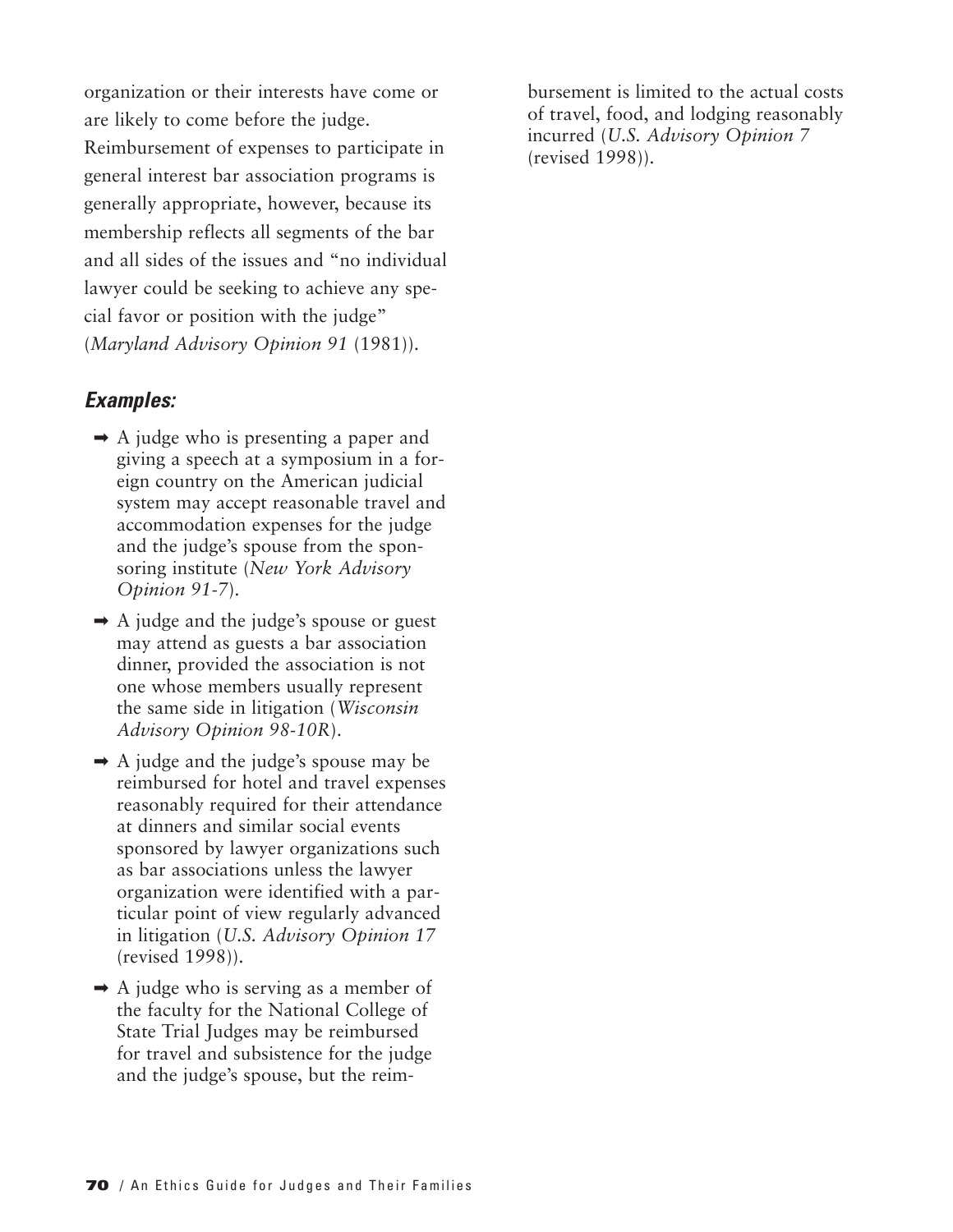# *Code Variations*



- The **California** code provides: "Under no circumstance shall a judge accept a gift, bequest, or favor if the donor is a party whose interests have come or are reasonably likely to come before the judge." Commentary states that application of that provision "requires recognition that a judge cannot reasonably be expected to anticipate all persons or interests that may come before the court." The California code notes in commentary that: "In addition to the prohibitions set forth in Canon 4D(b) regarding gifts, other laws may be applicable to judges, including for example, Code of Civil Procedure section 170.0 and the Fair Political Practices Act . . . ." and "[j]udges should be aware of the statutory limitations on accepting gifts, including honoraria." The California code adds that a judge may accept "advances or reimbursement for the reasonable cost of travel, transportation, lodging, and subsistence which is directly related to participation in any judicial, educational, civic, or governmental program, barrelated function or activity, devoted to the improvement of the law, the legal system, or the administration of justice."
- The **Delaware** and **U.S.** codes also limit gifts from a donor who has sought and is seeking to do business with the court or other entity served by the judge. The commentary to the Delaware and U.S. codes also adds:

Reimbursement or direct payment of travel expenses may be a gift and, if so, its acceptance is governed by Canon  $5C(4)$  and  $(5)$ . A judge or employee may receive as a gift travel expense reimbursement including the cost of transportation, lodging, and meals, for the judge and a relative incident to the judge's attendance at a bar-related function or at an activity devoted to the improvement of the law, the legal system, or the administration of justice.

- **Kentucky** adds to the model code's list of permitted gifts "customary expressions of sympathy."
- The **Louisiana** code states: "A judge, a judge's spouse, or a member of the judge's immediate family residing in the judge's household shall not accept any gifts or favors which might reasonably appear as designed to affect the judgment of the judge or influence the judge's official conduct."
- The **North Dakota** code allows a judge to accept testimonials "only if the donor organization is a professional legal organization interested in the promotion of justice."
- The **Wisconsin** code defines gift as "the payment or receipt of anything of value without valuable consideration." The Wisconsin code expressly permits a judge to accept:

Anything of value if the activity or occasion for which it is given is unrelated to the judge's use of the state's time, facilities, services or supplies not generally available to all citizens of this state and the judge can show by clear and convincing evidence that it was unrelated to and did not arise from the judge's holding or having held a public office.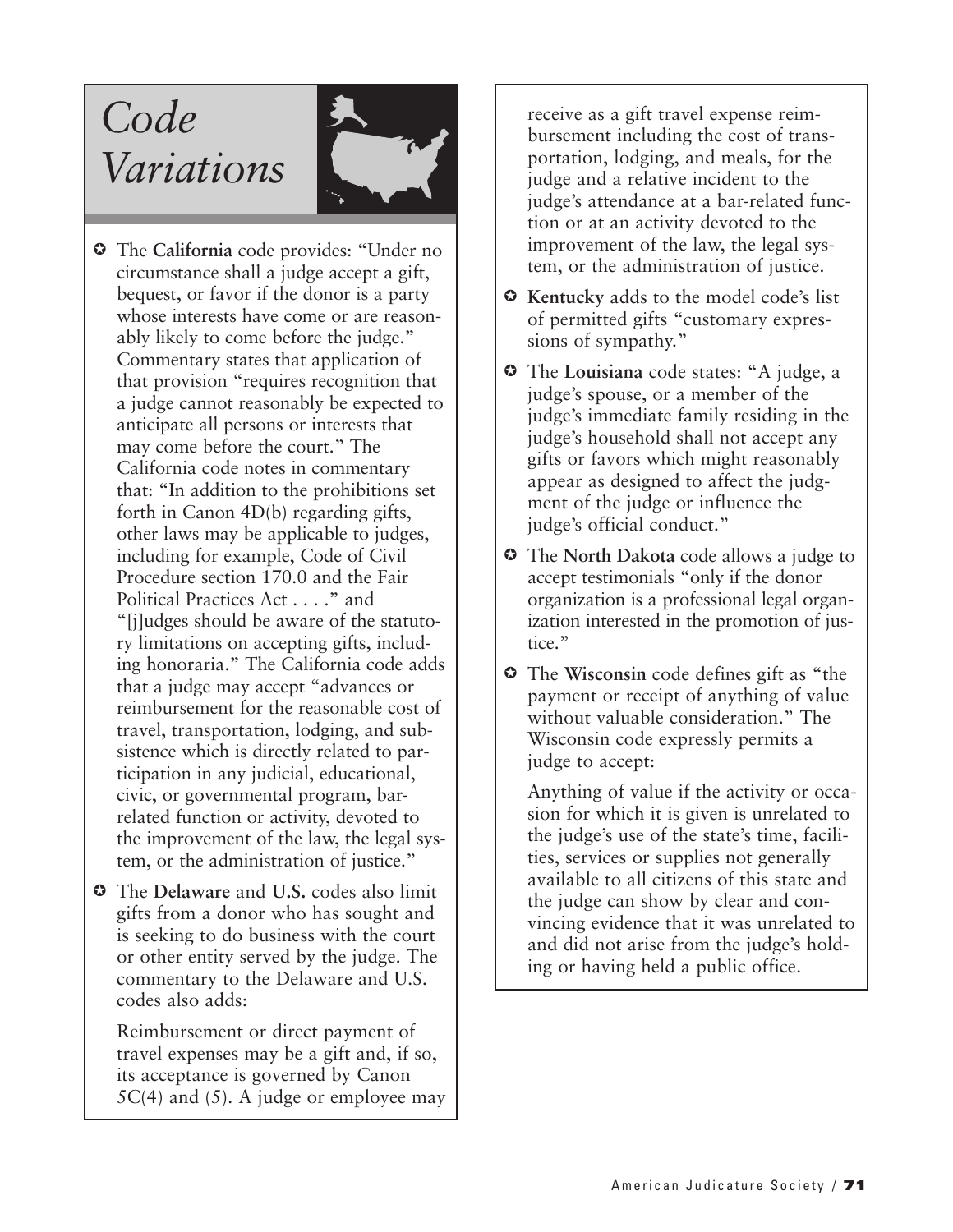

| May a judge's wife accept a baby shower gift<br>from an attorney who frequently appears<br>before the judge?                                                                       | The judge should encourage his wife to<br>decline the gift.                                                                                                                                                                                      |
|------------------------------------------------------------------------------------------------------------------------------------------------------------------------------------|--------------------------------------------------------------------------------------------------------------------------------------------------------------------------------------------------------------------------------------------------|
| May a judge accept free tickets from a coun-<br>ty bar association for the judge and her hus-<br>band to attend a bar association dinner?                                          | Yes.                                                                                                                                                                                                                                             |
| May a judge who is teaching at a judicial<br>conference accept reimbursement for her<br>husband's expenses to accompany her?                                                       | Yes, if the reimbursement is limited to the<br>actual costs of travel, food, and lodging<br>reasonably incurred and the organization<br>making the payment does not give the<br>appearance of influencing the judge's judi-<br>cial performance. |
| May a judge's wife, a doctor, accept reim-<br>bursement of costs for traveling to a confer-<br>ence sponsored by a medical association at<br>which she will be a featured speaker? | Yes. This is a benefit incident to the wife's<br>business, profession, or other separate activi-<br>ty, and the payment could not reasonably be<br>perceived as intended to influence the judge<br>in the performance of judicial duties.        |
| May a judge accept free legal services from<br>the judge's sister?                                                                                                                 | Yes, because the judge cannot hear cases in<br>which his sister appears.                                                                                                                                                                         |
| May a judge's daughter accept a college<br>scholarship?                                                                                                                            | Yes, as long as the scholarship is awarded to<br>her on the same terms and based on the same<br>criteria applied to others.                                                                                                                      |
| May friends of a judge hold a fund-raising<br>event to help defray the medical expenses<br>incurred by the judge in treating her infant<br>child following an accident?            | Yes, but only if persons purchasing tickets to<br>the event are not parties or attorneys who<br>have or whose interests have come before the<br>judge or are likely to come before her.                                                          |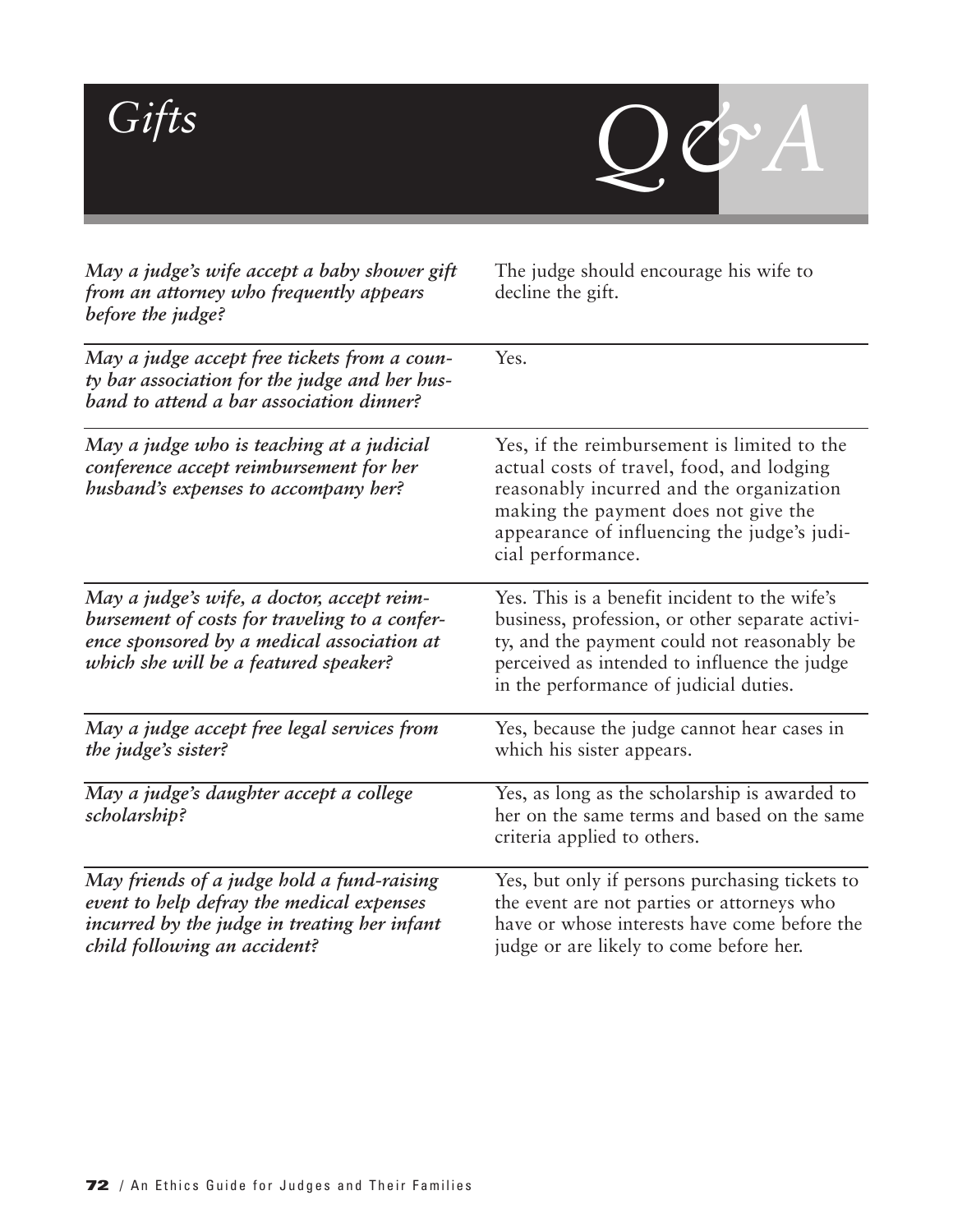# *Financial Activities*



### *In this chapter:*

- $\rightarrow$  Judges holding and managing family investments.
- ➡ Judges holding and managing family real estate investments.
- ➡ Family members' financial dealings.
- $\rightarrow$  When a family member is involved in the bail bond business.
- $\rightarrow$  Judges participating in a family business.

# **Investments**

Canon 4D(2) provides:

A judge may, subject to the requirements of this Code, hold and manage investments of the judge and members of the judge's family, including real estate, and engage in other remunerative activity.

The commentary clarifies that judges are permitted to hold and manage investments:

- $\odot$  owned solely by the judge,
- $\odot$  owned solely by a member or members of the judge's family, or
- $\odot$  owned jointly by the judge and members of the judge's family.

# *Examples:*

- $\rightarrow$  A judge may own stock in a travel agency that is being purchased by the judge's spouse (*Florida Advisory Opinion 80-7*).
- $\rightarrow$  A judge may hold shares of stock in a family business (*Illinois Advisory Opinion 97-7*).
- $\rightarrow$  A judge may become a general partner in a co-partnership with immediate family members (*Michigan Advisory Opinion CI-826* (1982)).
- $\rightarrow$  A judge may handle family business interests, some of which are held in trust and in partnerships with an aunt and several cousins (*Texas Advisory Opinion 151* (1993)).
- $\rightarrow$  A judge may hold shares of stock in an independent family-owned insurance agency and continue to receive corporation distributions without establishing a trust (*Washington Advisory Opinion 97- 2*).

# **Real estate investments**

The rule specifically allows a judge to hold and manage real estate investments of the judge and members of his or her family.

### *Examples:*

 $\rightarrow$  A judge may participate in a limited family partnership formed for the pur-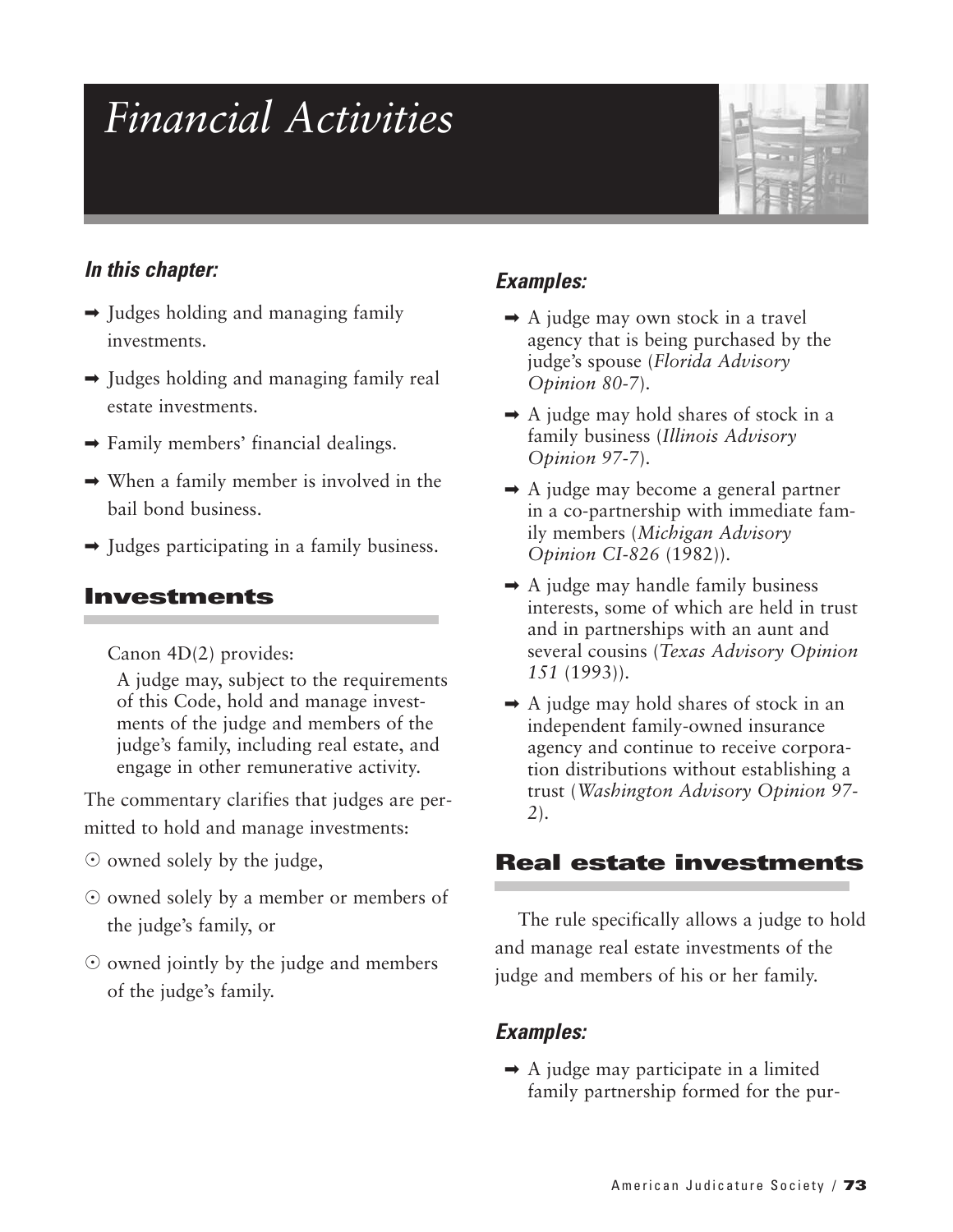pose of holding family-owned real property even if one of the buildings on the property is leased by the state (*Alabama Advisory Opinion 80-65*).

- $\rightarrow$  A judge and the judge's spouse may, with several business associates, own and manage a warehouse and industrial park even if title to the property is in their names if daily management responsibility is handed by their associates (*Florida Advisory Opinion 76-1*).
- $\rightarrow$  A judge may continue to own with his or her spouse a small rental property inherited from family (*New York Advisory Opinion 96-11*).
- $\rightarrow$  A judge who co-owns a farm with his or her spouse may raise beef cattle and sell hay, grain, and seed (*Ohio Advisory Opinion 95-10*).

# **Family members' financial dealings**

A judge's ability to hold real estate and other investments is subject to the prohibitions in Canon 4D against a judge engaging in financial and business dealings that:

- $\odot$  "may reasonably be perceived to exploit the judge's judicial position,"
- $\odot$  "involve the judge in frequent transactions or continuing business relationships with those lawyers or other persons likely to come before the court on which the judge serves," or
- $\odot$  require frequent disqualification.

A judge must divest investments and other financial interests that might require frequent disqualification as soon as the judge can do so without serious financial detriment. *See,*

*e.g., South Carolina Advisory Opinion 18-1994* (a judge may not hold stock in the judge's family's law practice).

Moreover, the commentary to the 1990 model code adds that a judge "should discourage family members from engaging in dealings that would reasonably appear to exploit the judge's judicial position." The commentary explains that the "rule is necessary to avoid creating an appearance of exploitation or favoritism of the judicial office and to minimize the potential for disqualification." However, the code acknowledges the "possibility that a judge may lack control over such dealings by family members" by using "the hortatory 'should discourage' formulation." Milord, *The Development of the [1990] ABA Model Code,* at 38 (ABA 1992). (According to the preamble to the model code, "[w]hen 'should' or 'should not' is used, the text is intended as hortatory and as a statement of what is or is not appropriate conduct but not as a binding rule under which a judge may be disciplined.")

- $\rightarrow$  Members of the judge's immediate family may not receive financial benefit either directly or in trust from property rented to the judge's former firm (*Alabama Advisory Opinion 81-115*).
- $\rightarrow$  A judge's wife may take a job that would require her to solicit various local businesses for business for her employer, which provides accounting and bookeeping services and advice about workers compensation insurance, employer-employee relations, taxes, and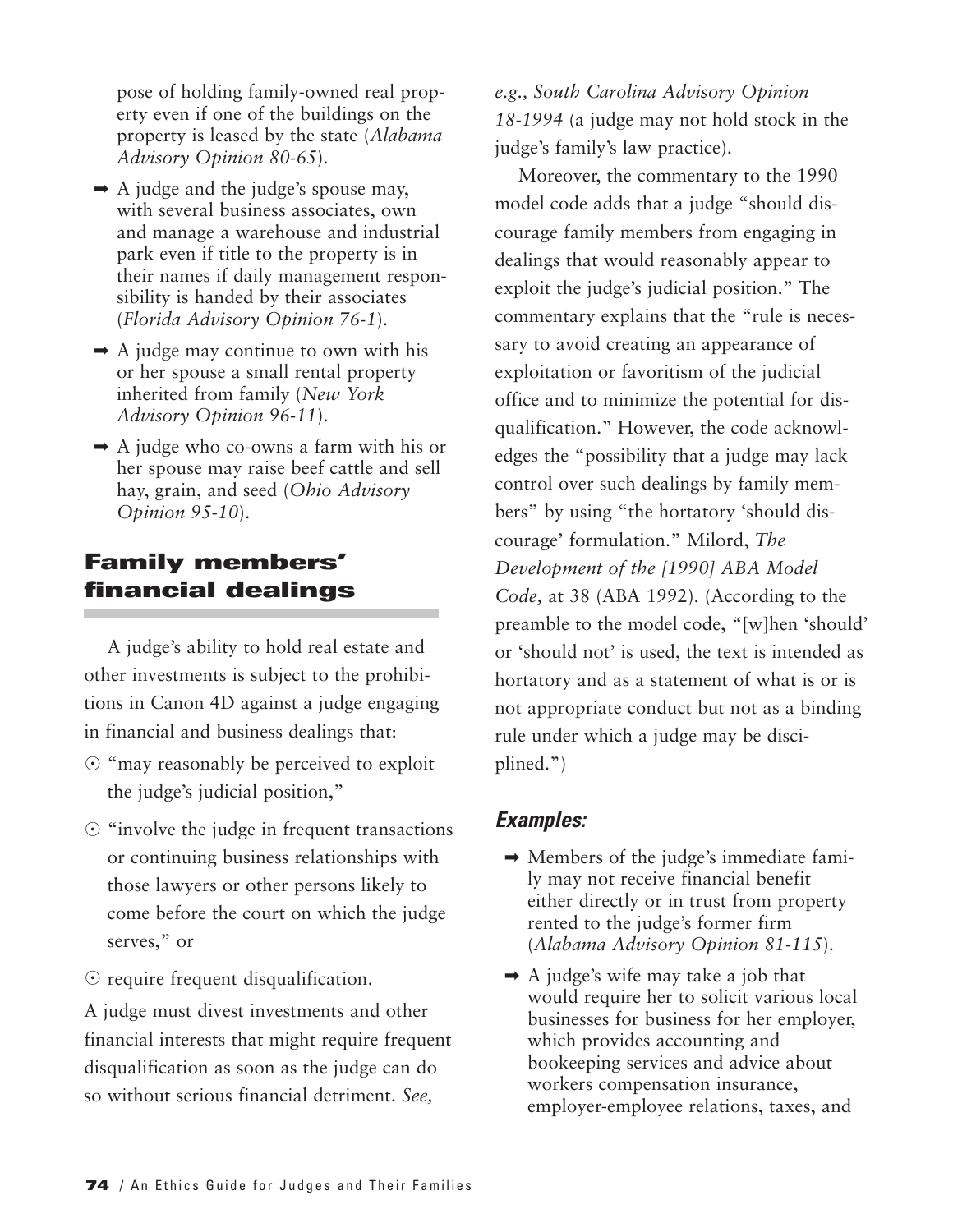other business-related matters (*Arkansas Advisory Opinion 2000-13*).

- $\rightarrow$  A judge's spouse may not lease space in an office building the spouse owns to a lawyer who appears before the judge (*South Dakota Advisory Opinion 95-2*).
- $\rightarrow$  A trust created to benefit a judge's minor children should not rent space in a building to lawyers who practice in the judge's court (*Texas Advisory Opinion 179* (1995)).
- $\rightarrow$  A judge's spouse may serve as director on the board of a publicly owned corporation but should serve under his or her own name (*Texas Advisory Opinion 70* (1983)).
- ➡ A judge's parents should not convey an office building in which the prosecuting attorney has offices to the judge, the judge's spouse, or children living in the judge's household. (*West Virginia Advisory Opinion* (December 22, 1993) (the property could be conveyed to the judge's emancipated child who is not living in the judge's household).
- $\rightarrow$  A judge's spouse should not participate in the management of a family-owned business that does business with attorneys (*U.S. Compendium of Selected Opinions, § 3.2-2(b)* (1999)).
- ➡ *But see Louisiana Advisory Opinion 155* (1999) (a judge may transfer his or her interest in an office building jointly owned with others who are likely to appear before the judge to the judge's child so long as the transfer divests the judge of full ownership and control over the property).

# **When a family member is involved in the bail bond business**

If a judge has a family member who is a bondsman or works for a bonding company a defendant may choose in a case, the judge:

- $\odot$  may set bonds at first appearance hearing because which company the defendant will choose is not known,
- may not refer a defendant to a particular bonding company,
- $\odot$  may not preside over the increase, decrease, or modification of bail if the defendant has secured surety from the relative's company, and
- may not preside over a bond forfeiture hearing if the defendant has secured surety from the company.

- $\rightarrow$  A judge whose spouse works for a bonding company located in the counties that the judge serves may set bond at a first appearance hearing but may not refer a defendant to a particular bonding company and must disqualify from any case in which the judge's spouse's bonding company has an interest in the outcome and involving a defendant who has been bonded by the spouse's company (*Florida Advisory Opinion 87-8*).
- $\rightarrow$  A judge whose child is one of many salaried employees of a bail bond company that provides surety in approximately 95% of the cases in the judge's jurisdiction (1) may preside over the initial fixing of bail of a defendant who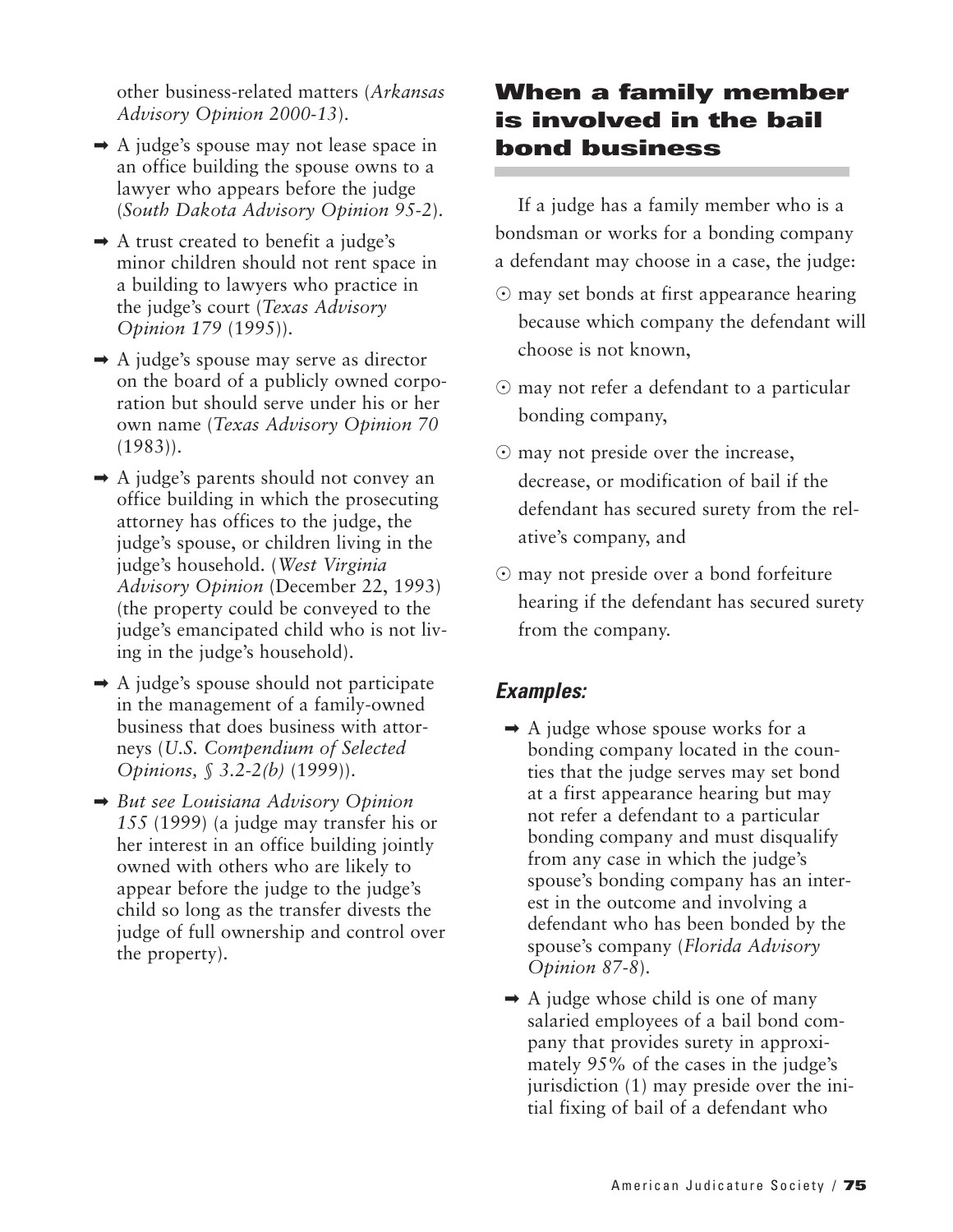may secure surety from the company; (2) may preside over the increase, decrease, or modification of bail when the defendant has secured surety from a different bail bond company; (3) may not preside over the increase, decrease, or modification of bail if the defendant has secured surety from the relative's company; and (4) may not preside over a bond forfeiture hearing if the defendant has secured surety from the company (*Louisiana Advisory Opinion 164*  $(2000)$ ).

➡ A magistrate must disqualify from bond matters in which the magistrate's spouse and the spouse's parent are participating through a bail bond business (*South Carolina Advisory Opinion 31-1995*).

# **A judge participating in a family business**

In general, a judge is not allowed to participate in a business. Under Canon 4D(3), a judge is prohibited from serving "as an officer, director, manager, general partner, advisor or employee of any business entity . . . ." The same provision in the 1972 model code had been interpreted to restrict a judge's participation in family businesses.

#### *Examples:*

- $\rightarrow$  A judge may not serve as president of a family-owned corporation (*Florida Advisory Opinion 77-1*).
- $\rightarrow$  A judge may not serve on the board of a private corporation restricted to members of the judge's family (*Florida Advisory Opinion 83-6*).
- ➡ A judge may not assume an active role in the management or serve as an offi-

cer, director, or employee of a family hardware business (*Illinois Advisory Opinion 97-7*).

- $\rightarrow$  A judge may not serve as a director of the judges' parents' insurance brokerage firm (*Maryland Advisory Opinion 4*  $(1971)$ .
- $\rightarrow$  A judge may not actively participate in the management or day-to-day operation of a restaurant/bar owned by the judge's spouse (*Michigan Advisory Opinion CI-999* (1984)).

Recognizing "the considerable extent to which, particularly in rural areas, judges are involved in family businesses" (Milord, *The Development of the [1990] ABA Model Code* at 39 (ABA 1992)), the 1990 model code created an exception to Canon 4D(3) that allows a judge, subject to the requirements of the code, to manage and participate in:

- $\odot$  "a business closely held by the judge or members of the judge's family," or
- $\odot$  "a business entity primarily engaged in investment of the financial resources of the judge or members of the judge's family."

The commentary clarifies that a judge may participate in a business that is "closely held either by the judge alone, by members of the judge's family, or by the judge and members of the judge's family." The commentary to the family business exception advises that a judge may be prohibited from participating in a closely-held family business if:

- $\odot$  the business entity frequently appears before the judge's court,
- $\odot$  the participation requires significant time away from judicial duties, or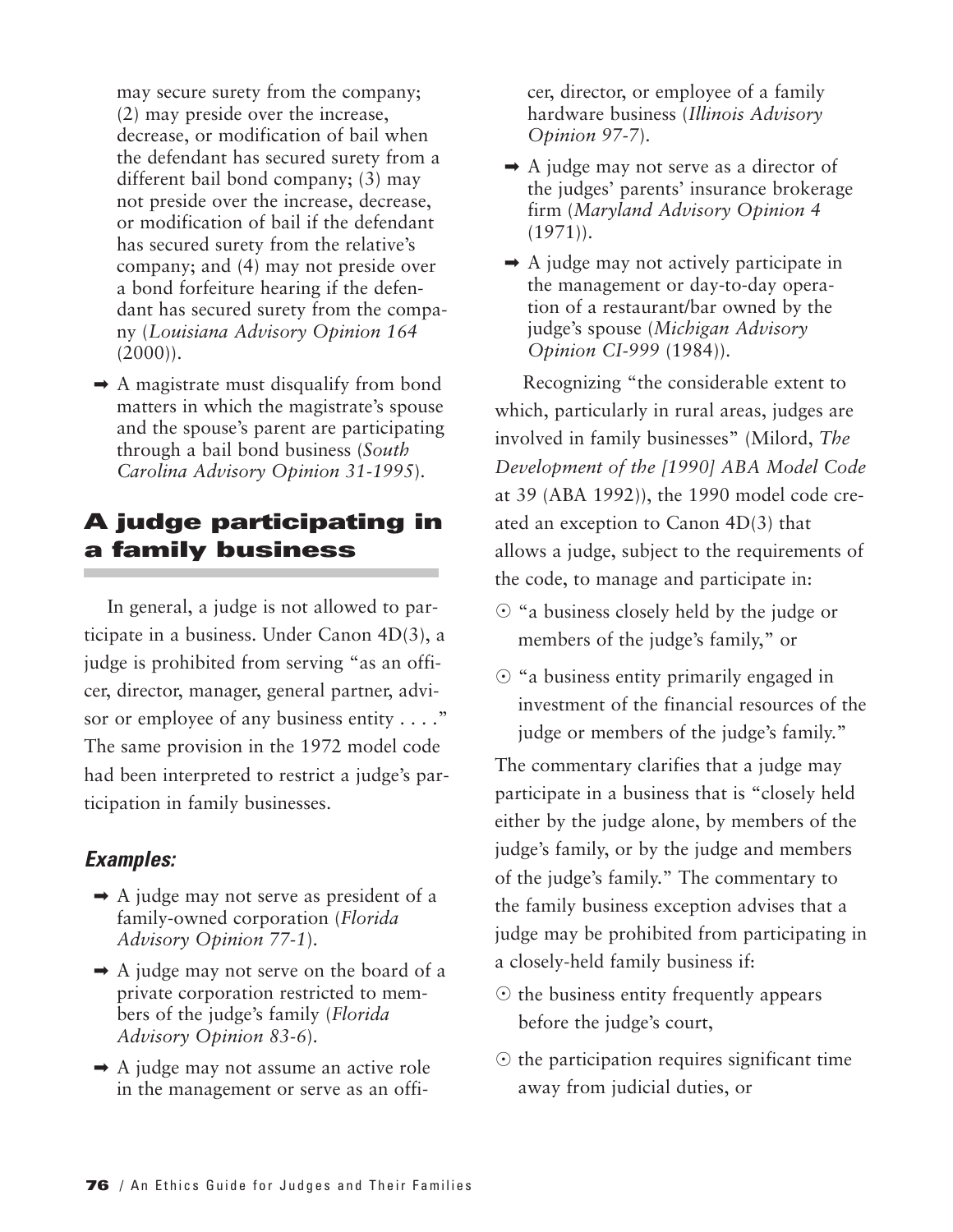$\odot$  the judge's participation would involve misuse of the prestige of judicial office.

## *Examples:*

- $\rightarrow$  A judge may participate in a limited family partnership formed for the purpose of holding certain family-owned property including a building that is leased by the State of Alabama (*Alabama Advisory Opinion 80-65*).
- $\rightarrow$  A judge may form a closely-held family business corporation to take orders and distribute a software program written and published by the judge if there is no identification of the judge with the product (*Alabama Advisory Opinion 96-604*).
- $\rightarrow$  A judge may serve as chair of the board of a closely-held family corporation, which is a wholesale distributor of dry goods and floor coverings, where the corporation does not conduct any business with any individuals, firms, or corporations in the judge's state (*Florida Advisory Opinion 86-11*) (even before adoption of the 1990 model code, the Florida code of judicial conduct provided that a judge could participate in a "closely held" family business).
- $\rightarrow$  A judge may attend a promotional event for a family business so long as the judge is not introduced or identified as a judge (*Illinois Advisory Opinion 97-7*).
- ➡ A judge may participate in a family-run business of selling Christmas trees (*Maine Advisory Opinion 01-2*).
- $\rightarrow$  A judge may not participate in a multilevel marketing business that the judge and the judge's spouse currently operate by making sales, presenting the marketing concept, recruiting sponsors, and assisting sponsors to recruit others

(*Maryland Advisory Opinion 119* (1989)).

- $\rightarrow$  A judge may serve as an officer or director of a corporation that is in fact the judge's alter ego and the stock of which is owned exclusively by the judge, or the judge and his immediate family (*Michigan Advisory Opinion CI-470* (1980); *Michigan Advisory Opinion CI-502* (1980)).
- $\rightarrow$  A judge may serve as director and secretary of the judge's family's closely held business (*South Carolina Advisory Opinion 35-1995*).
- $\rightarrow$  A judge may be an uncompensated officer or director of a business wholly owned by members of the judge's family (*U.S. Compendium of Selected Opinions, § 5.2-3(c)* (1999)).
- $\rightarrow$  A judge may not participate in the management of a family-owned business that does business with attorneys (*U.S. Compendium of Selected Opinions, § 3.2-2(b)* (1999)).

The code does not define a closely held family business, although a business wholly owned by members of the judge's family would obviously fall within any definition. The advisory committee for federal judges has stated that a judge may not serve as a director or officer of a corporation in which any non-family member owns any substantial interest because such a business is not a family business. *U.S. Compendium of Selected Opinions, § 5.2-1(d-2)* (1999). In contrast, the Florida advisory committee characterized a business as a closely held family business even though the corporation's 35 stockholders included descendants of the judge's greatgrandfather's partner as well as descendants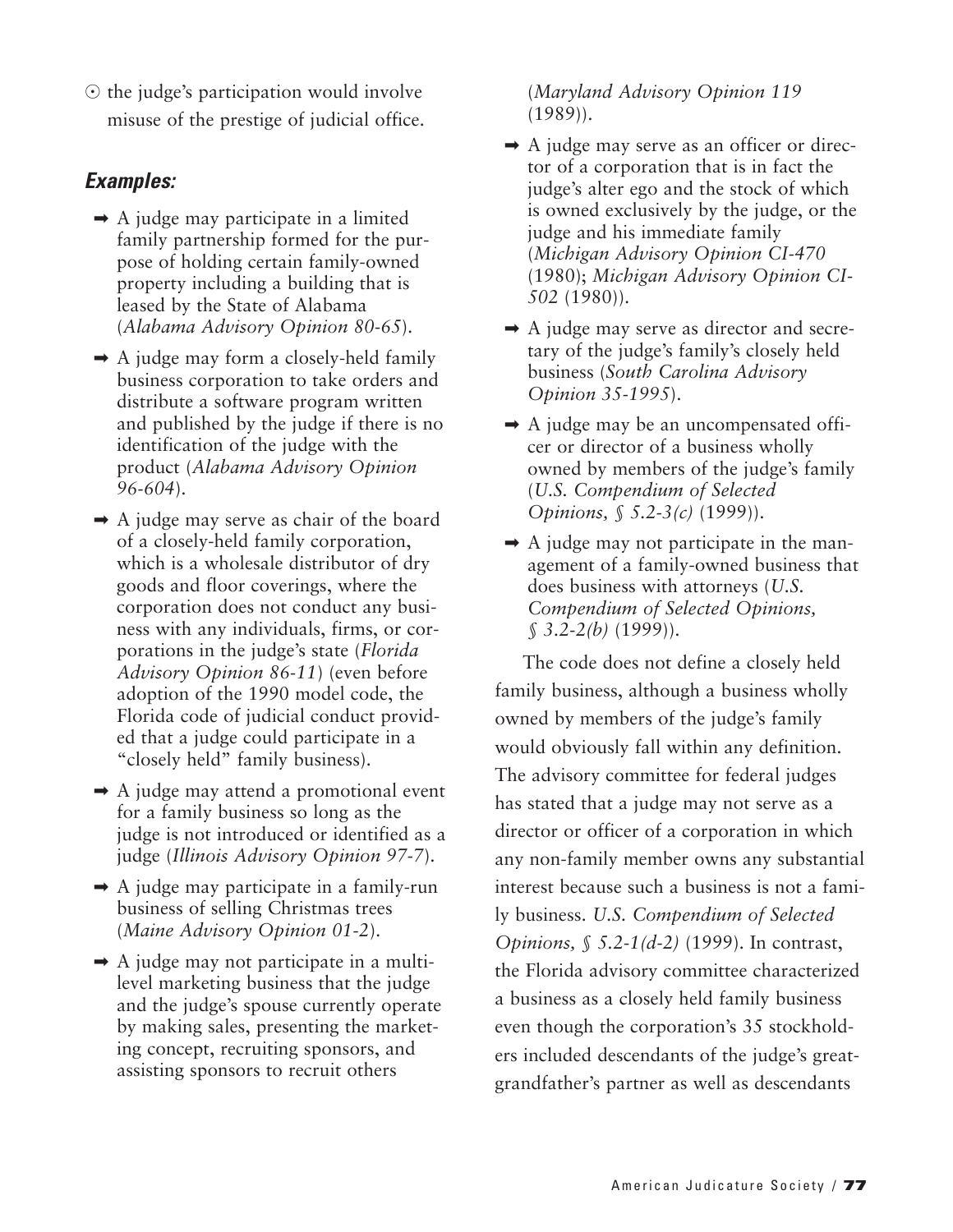of the judge's great-grandfather. *Florida Advisory Opinion 86-11*.

If the structure of a corporation changes so that it no longer qualifies as a closely held family corporation, a judge would be required to resign from the board of directors. *Florida Advisory Opinion 86-11*. The **Michigan** code of judicial conduct





- states that a judge's participation in a family business "must be of a passive, personal nature, and may not consist of waiting on customers, collecting accounts, marketing, and the like."
- **Texas** has adopted a provision that states: "A judge shall not be an officer, director or manager of a publicly owned business. For purposes of this Canon, a 'publicly owned business' is a business having more than ten owners who are not related to the judge by consanguinity or affinity within the third degree of relationship."
- Commentary to the **Virginia** code cautions judges against participating in a closely held family business if such participation would "subject the judge to public criticism or give the appearance of impropriety."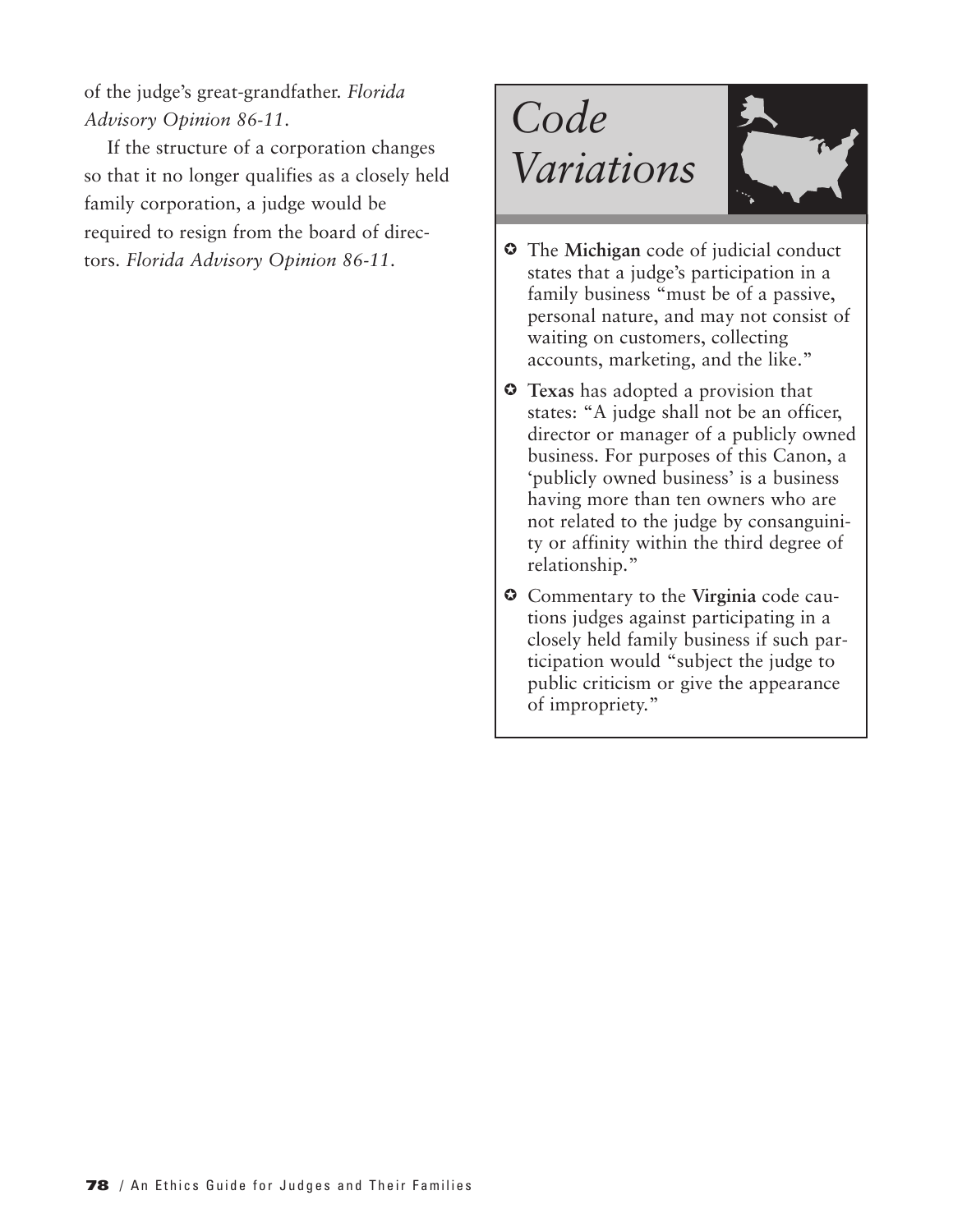| <b>Financial Activities</b>                                                                                                                             | OC                                                                                                                                                                                                                                                                                         |
|---------------------------------------------------------------------------------------------------------------------------------------------------------|--------------------------------------------------------------------------------------------------------------------------------------------------------------------------------------------------------------------------------------------------------------------------------------------|
| May a judge's husband lease office space in<br>a building he owns to a lawyer who appears<br>before the judge?                                          | The judge should discourage her husband<br>from doing so because the lease would rea-<br>sonably appear to exploit the judge's judicial<br>position.                                                                                                                                       |
| May a judge set bond in a case if his brother<br>works at one of the bonding companies the<br>defendant may choose to use?                              | Yes, because which company the defendant<br>will choose is not known. However, if the<br>defendant chooses the judge's brother's com-<br>pany, the judge may not preside over the<br>increase, decrease, or modification of bail<br>and may not preside over a bond forfeiture<br>hearing. |
| May a judge serve as chair of the board of a<br>closely-held family corporation that is a<br>wholesale distributor of dry goods and floor<br>coverings? | Yes, if participation would not require signifi-<br>cant time away from judicial duties and there<br>is no identification of the judge with the<br>product.                                                                                                                                |
| May a judge serve as an officer of a local<br>bail bond company that is owned by the<br>judge and other members of her family?                          | No. A judge may not participate in even a<br>family business if the business frequently<br>appears before the judge's court.                                                                                                                                                               |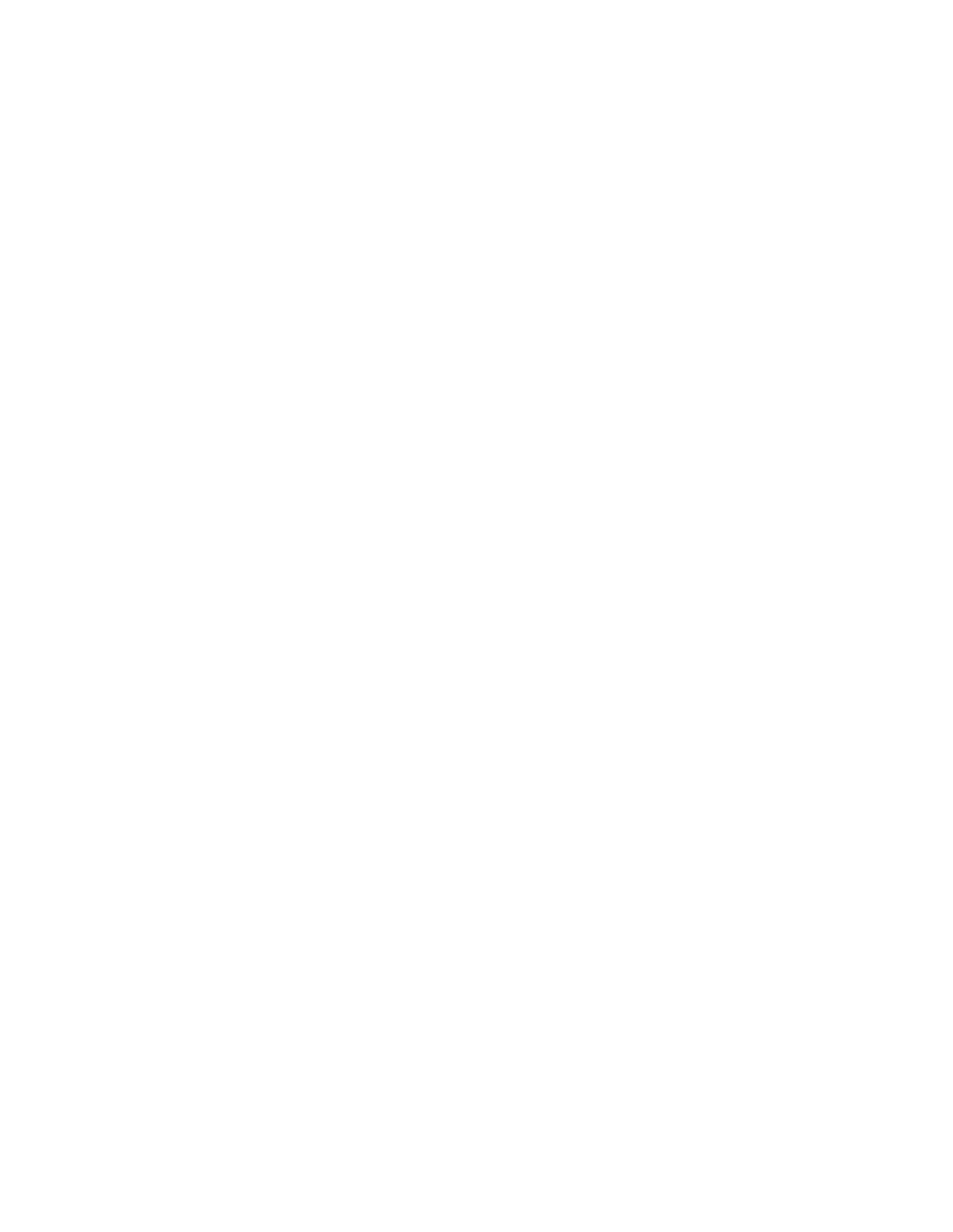# *When a Judge May Serve as a Fiduciary*



#### *In this chapter:*

- $\rightarrow$  Rule, rationale, and exception for family members.
- $\rightarrow$  Involvement in legal proceedings.
- $\rightarrow$  Serving as a fiduciary for someone with whom the judge has a close familial relationship.

# **Rule, rationale, and exception for family members**

In general, a judge is prohibited from serving as a fiduciary (Canon 4D). "Fiduciary" means relationships such as executor of a will, administrator of an estate, trustee, or guardian of a child or incompetent person. The prohibition is designed to address "a real danger of the appearance that the party for whom the judge acted as a fiduciary would have an advantage due to the judge's status as a judge." E. Wayne Thode, *Reporter's Notes to the [1972] Code of Judicial Conduct,* at 87 (1973).

However, there is an exception that allows a judge to serve as a fiduciary for a member of the judge's family — in other words, a spouse, child, grandchild, parent, or grandparent — or other relative or person with

whom the judge maintains a close familial relationship. Even that exception, however, is subject to limitations:

- $\odot$  If the trust has holdings that would require the judge to disqualify frequently from cases, the judge should not serve if divestiture of those holdings would harm the trust.
- It must be unlikely that the judge as a fiduciary will be engaged in proceedings that would ordinarily come before the judge.
- The estate, trust, or ward must not become involved in adversary proceedings in the court on which the judge serves or one under its appellate jurisdiction.
- The service must not take so much time it interferes with the proper performance of judicial duties.

Moreover, as a fiduciary:

- The same restrictions on financial activities that apply to a judge personally also apply to the judge while acting in a fiduciary capacity.
- The judge must keep informed about the judge's fiduciary economic interests.
- The judge must disqualify from cases if the judge knows that he or she as a fiduciary: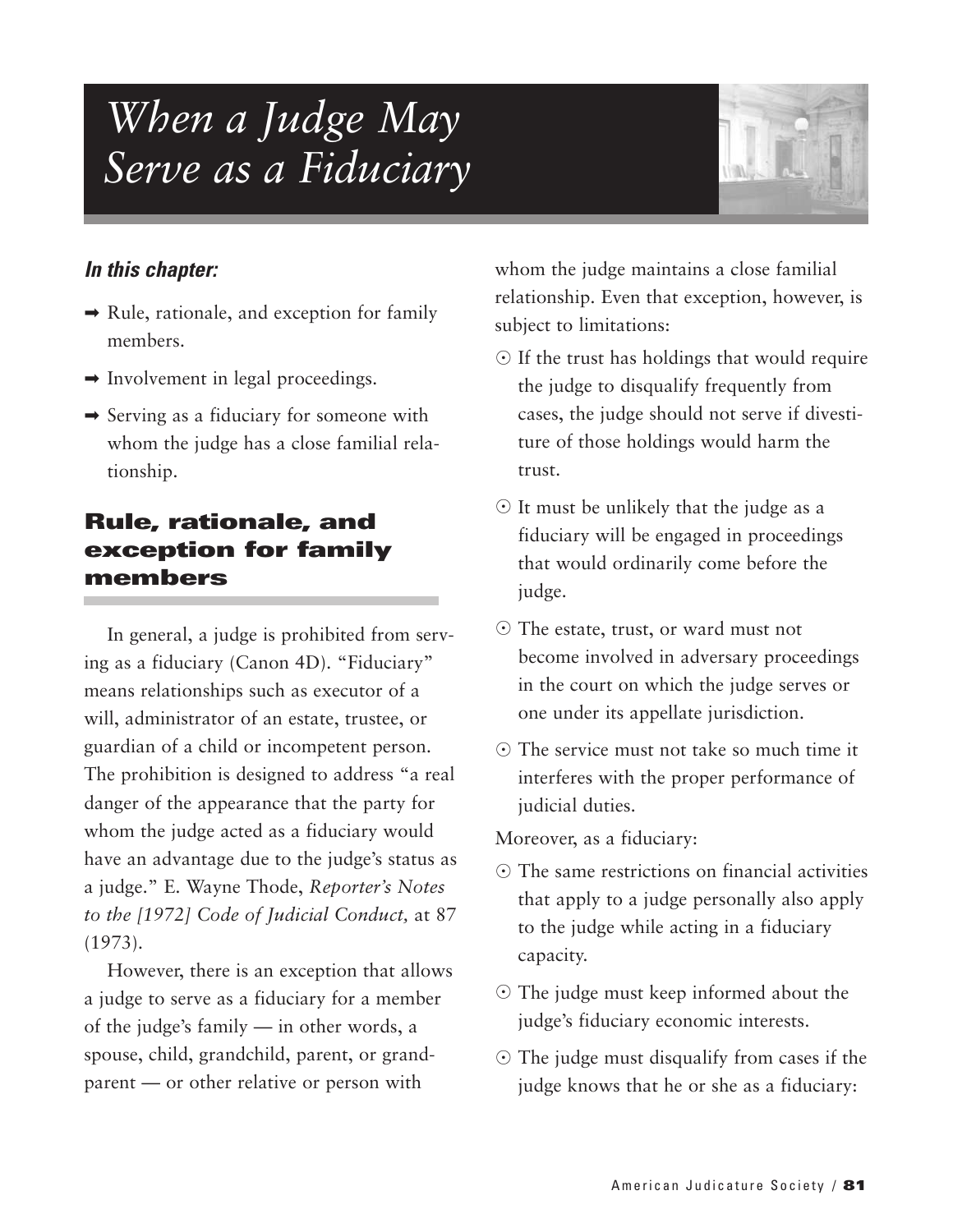- has an economic interest in the subject matter in controversy or in a party to the proceeding, or
- has more than a de minimis interest that could be substantially affected by the proceeding.

If a judge may serve as a fiduciary, he or she may be paid a reasonable fee for those services that does not exceed what anyone else would be paid. *Florida Advisory Opinion 90-11*; *Florida Advisory Opinion 95-7*; *New York Advisory Opinion 93-81*.

#### *Examples:*

- $\rightarrow$  A judge may not serve as a fiduciary for the estate of a family member that was extremely complicated with various business ventures and liabilities that might result in proceedings in the judge's court (*Florida Advisory Opinion 74-10*).
- $\rightarrow$  A judge may serve as a co-personal representative and co-trustee of an estate arising from the judge's father's death (*Florida Advisory Opinion 90-11*).
- $\rightarrow$  A judge may serve as a co-trustee of the estate of the judge's spouse's recently deceased grandmother (*Florida Advisory Opinion 95-7*).
- $\rightarrow$  A judge may serve as trustee of property devised to the judge and the judge's spouse as a life estate (*Florida Advisory Opinion 2000-1*).
- ➡ A judge may serve as a co-executor of the judge's father's estate (*Kansas Advisory Opinion JE-17*).
- $\rightarrow$  A judge may serve as personal representative of the judge's father's estate or as trustee of the trust created by the

father's will (*Maryland Advisory Opinion 4* (1971)).

- $\rightarrow$  A judge may not serve as trustee for a trust created for an incapacitated cousin if the cousin resides in the same county as the judge's court even if the judge is not the only judge on the court where state statutes require trusts to be registered and trustees to periodically account for the trustee's actions and handling of funds to a court (*Nebraska Advisory Opinion 97-7*).
- $\rightarrow$  A judge should not serve as a guardian or conservator for a cousin who lives in the same county, where guardians and conservators must account to the court annually (*Nebraska Advisory Opinion 97-7*).
- ➡ A judge may act as an executor or executrix of the joint will for the estate of a family member (*New York Advisory Opinion 93-81*).
- $\rightarrow$  A judge may serve as co-executor of the judge's father's estate (*New York Advisory Opinion 94-27*).
- $\rightarrow$  A judge may act as executor of his grandfather's estate (*Pennsylvania Informal Advisory Opinion 99-1-22b*).
- $\rightarrow$  If an adversary action involving a trust is brought in the Court of Common Pleas on which the judge serves, even though the judge does not sit in the division in which the action is brought, the judge may not serve as trustee (*Pennsylvania Informal Advisory Opinion 99-1-28*).
- $\rightarrow$  A judge may serve as the co-executrix of a parent's estate and as co-trustee under the testamentary trust created by that parent (*South Carolina Advisory Opinion 35-1995*).
- ➡ *But see New York Advisory Opinion 94-27* (because a surrogate court judge would be disqualified from any case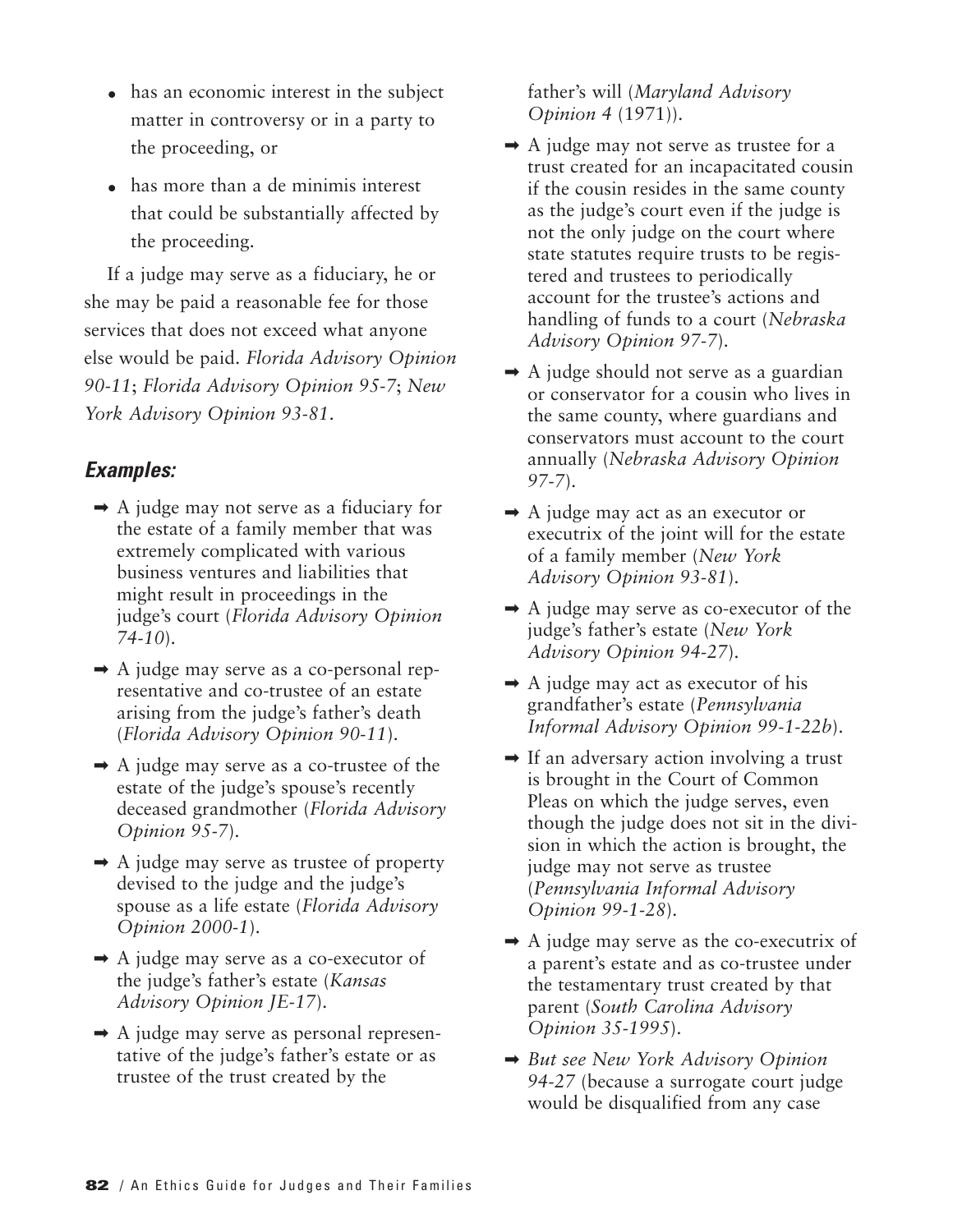involving the judge's father's will, the judge may serve as co-executor even though it will be probated in the surrogate court on which the judge serves).

# **Serving as a fiduciary for someone with whom the judge has a close familial relationship**

When an individual is a relative of the judge but is not the judge's spouse, child, grandchild, parent, or grandparent, the judge must have "a close familial relationship" with the relative to be able to serve as a fiduciary. Whether a relationship is a "close familial relationship" depends on such factors as:

- $\odot$  intimacy of address,
- recognition by others of a close relationship,
- $\odot$  shared meals,
- frequent contact either by phone or in person,
- O shared holidays,
- O shared family events,
- $\odot$  assistance with physical, medical, legal or emotional needs, and
- $\odot$  longevity of the relationship.

*In re Horgos*, 682 A.2d 447 (Pennsylvania Court of Judicial Discipline 1996).

- $\rightarrow$  A judge may serve as executor of the estate of a deceased uncle if the uncle stood more or less in loco parentis during the judge's childhood or adolescence; there was a close bond of friendship between them; and the uncle was regarded as a member of the judge' extended family (*Kentucky Advisory Opinion JE-11*).
- $\rightarrow$  A judge may serve as a trustee, guardian, or conservator for an incapacitated cousin where the judge had a close familial relationship with the cousin; the judge was the designed payee to receive Social Security payments, cared for the cousin's actual living needs, and provided her with a home and all of her living expenses due to her inability to provide for herself (*Nebraska Advisory Opinion 97-7*)*.*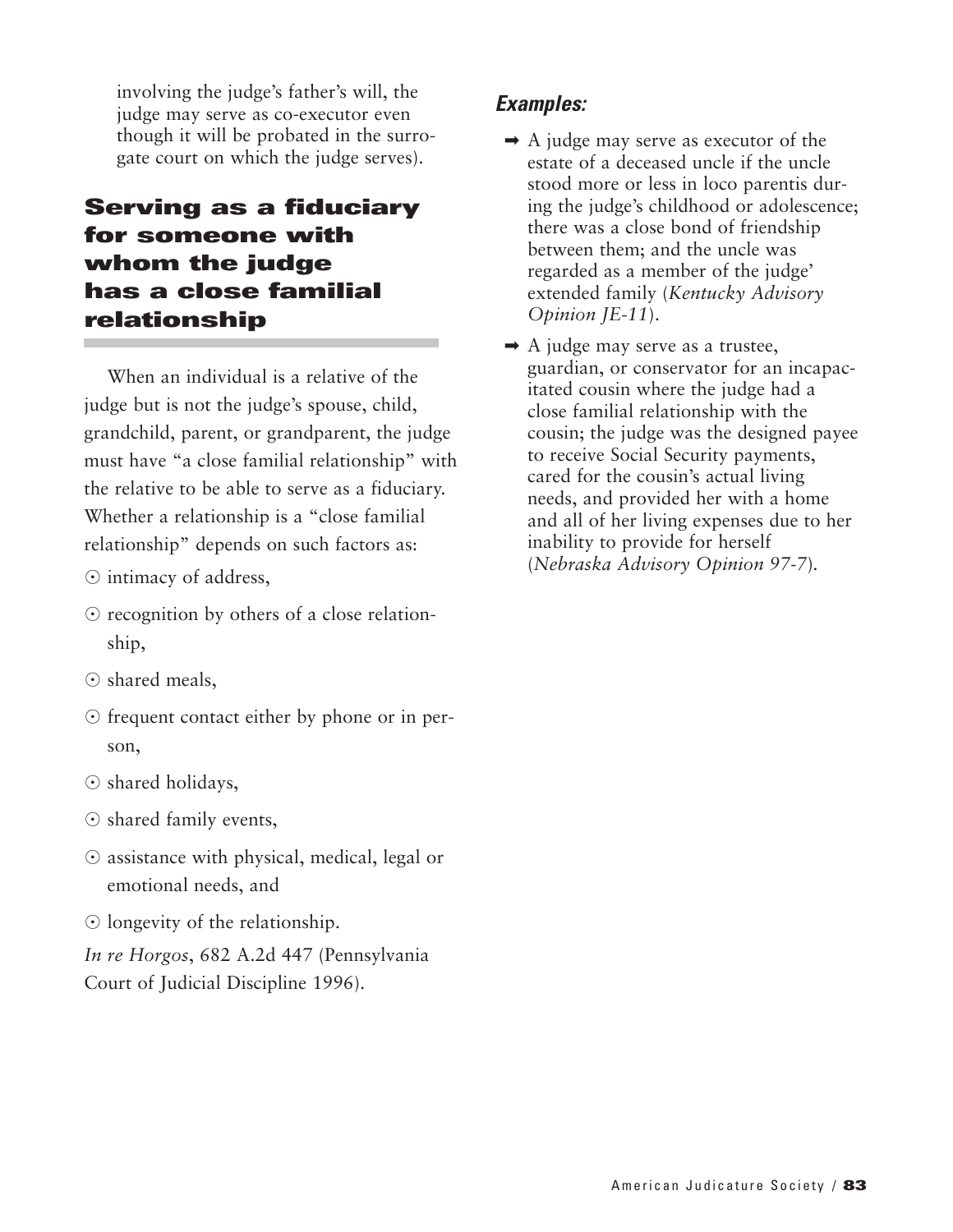# *Code Variations*



- $\odot$  The Maryland code provides that: "A judge may serve as a personal representative (executor or administrator) or special administrator of the estate of a decedent, as a trustee of a trust, as a custodian, as a guardian, or as an attorney in fact but only where the judge is spouse, the surviving spouse or is related within the third degree according to the civil law system to the decedent, grantor, minor or disabled person."
- $\odot$  Michigan's code of judicial conduct only permits judges to serve as fiduciaries for "immediate family members," which the advisory committee has defined to include only a parent, child, husband, wife, brother, or sister. *Michigan Advisory Opinion JI-98* (1995).
- In **Missouri**, a judge may serve as a fiduciary only for the estate, trust, or person of the judge's spouse or a person within the third degree of relationship to the judge or the judge's spouse.
- The **Code of Conduct for U.S. Judges** defines member of the judge's family as "any relative of a judge by blood, adoption, or marriage or any other person treated by a judge as a member of the judge's family."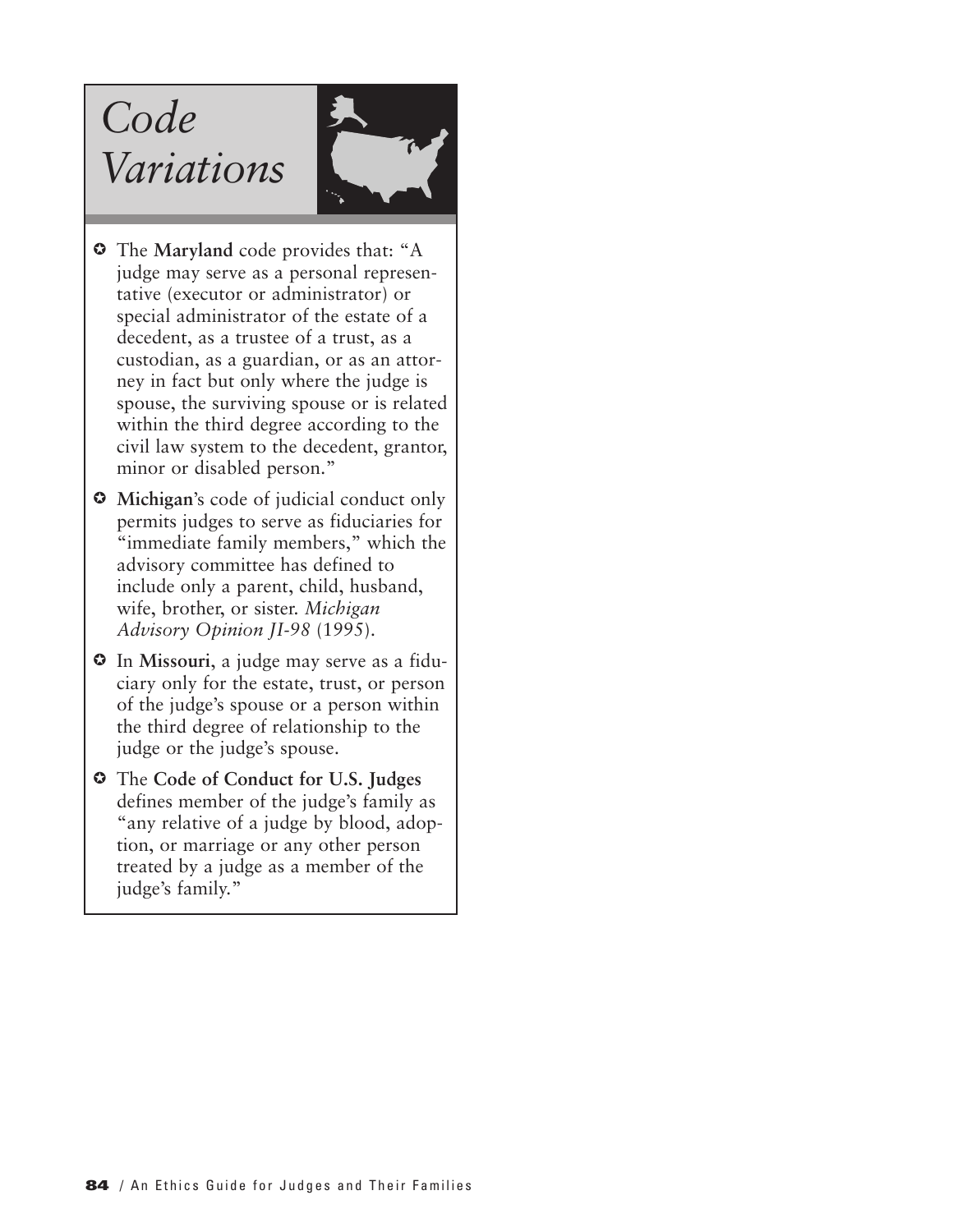| Fiduciary Service                                                                                                                                                                         |                                                                                                                                                                                                                                                                                                                                                                  |
|-------------------------------------------------------------------------------------------------------------------------------------------------------------------------------------------|------------------------------------------------------------------------------------------------------------------------------------------------------------------------------------------------------------------------------------------------------------------------------------------------------------------------------------------------------------------|
| May a judge serve as the executor of her<br>father's estate?                                                                                                                              | Yes. The code of judicial conduct allows a<br>judge to serve as a fiduciary — an executor,<br>administrator, trustee, or guardian — for a<br>member of the judge's family $-$ in other<br>words, a spouse, child, grandchild, parent, or<br>grandparent — subject to certain limitations.                                                                        |
| May a judge serve as the executor of her<br>father's estate if it appears that the judge's<br>brother will contest the will or if the estate is<br>being sued regarding property it owns? | No, if the will contest or property dispute lit-<br>igation would ordinarily come before the<br>judge or will be filed in the court on which<br>the judge serves or one under its appellate<br>jurisdiction.                                                                                                                                                     |
| May a judge serve as his niece's guardian?                                                                                                                                                | No, unless the judge maintains a close famil-<br>ial relationship with the niece as demonstrat-<br>ed by signs such intimacy of address; recogni-<br>tion by others; shared meals, holidays, and<br>events; frequent contact by phone or in per-<br>son; assistance with physical, medical, legal<br>or emotional needs; and longevity of the rela-<br>tionship. |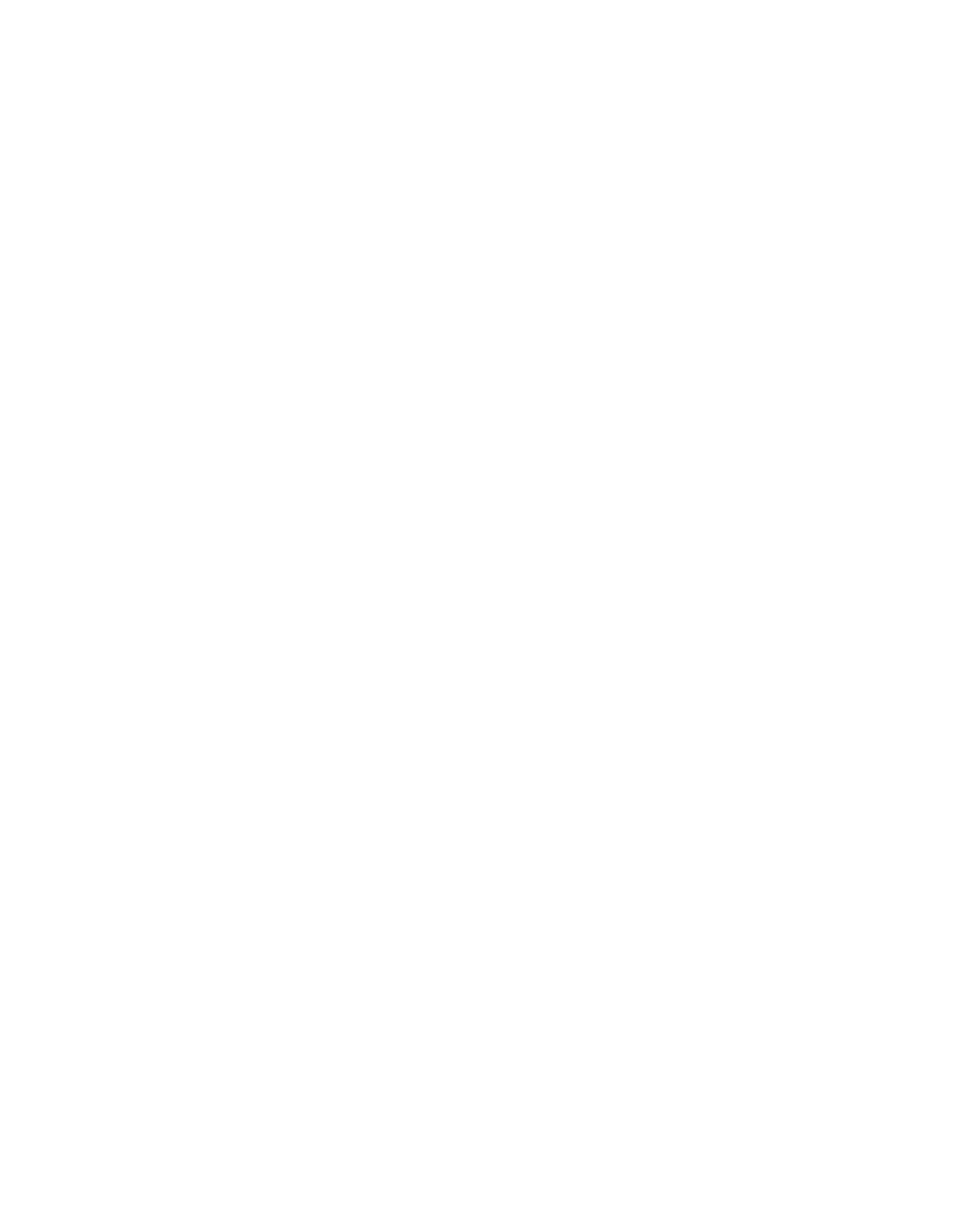# *Civic and Charitable Activities*



#### *In this chapter:*

- $\rightarrow$  Participation in civic and charitable organizations.
- $\rightarrow$  Limitations on a judge's participation in fund-raising.
- $\rightarrow$  A relative's fund-raising.
- $\rightarrow$  Referrals to charitable organizations in which a relative is involved.

# **Participation in civic and charitable organizations**

Under Canon 4C, a judge may be a member of a not-for-profit civic or charitable organization as long as the membership does not cast reasonable doubt on the judge's capacity to act impartially as a judge; demean the judicial office; or interfere with the proper performance of judicial duties. Furthermore, a judge may serve as an officer, director, trustee, or non-legal advisor of a civic or charitable organization unless the organization will be engaged in proceedings that would ordinarily come before the judge or will be engaged frequently in adversary proceedings in the court of which the judge is a member or in any court subject to the appellate jurisdiction of the court. The judge's involvement in an organization as a member or leader is more likely to cause problems if the organization:

- $\odot$  advocates positions on disputed issues,
- is regularly engaged in adversarial proceedings in court, including filing amicus briefs,
- engages in political activity beyond improving the law, the legal system, or the administration of justice,
- $\odot$  endorses non-judicial political candidates, or
- $\odot$  subscribes to a particular legal philosophy or position that would give the appearance of partiality, i.e., imply commitment to causes that may come before the court for adjudication.

Within those limitations, a judge can be involved in organizations such as the parent/teachers association at the school attended by the judge's children.

- $\rightarrow$  A judge may serve as president of an elementary school parent-teacher association (*Florida Advisory Opinion 94-41*).
- $\rightarrow$  A judge may join the PTA or attend board of education meetings (*New York Advisory Opinion 91-15*).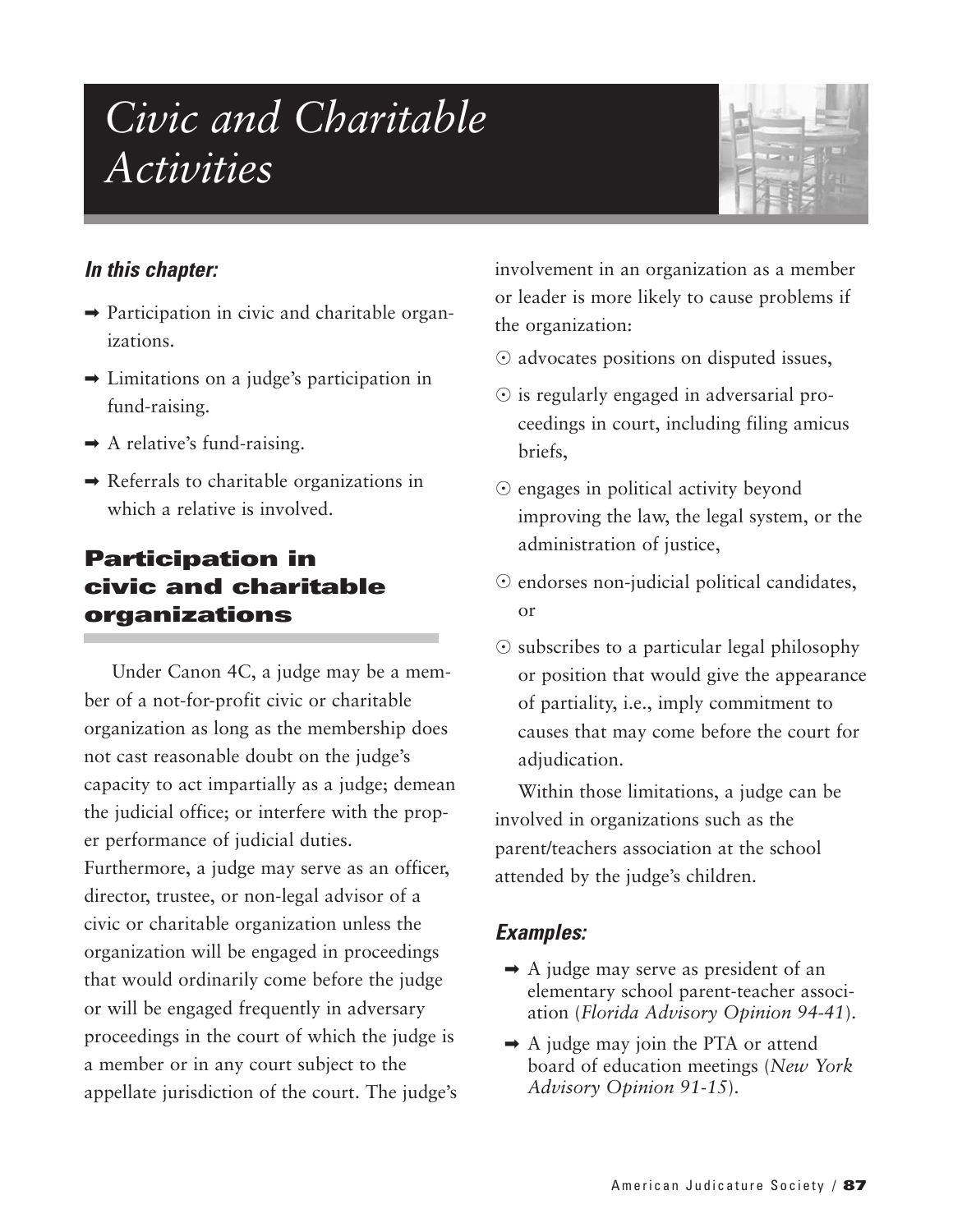- $\rightarrow$  A judge may serve on a school district committee in the district in which the judge's child is enrolled in the third grade the purpose of which is the participation of parents and teachers in school-based planning to improve the educational performance of all students and to get input from parents, similar to a parent-teacher association (*New York Advisory Opinion 93-27*).
- $\rightarrow$  A judge may serve on the governance council of a private school (*South Carolina Advisory Opinion 3-1999*).
- $\rightarrow$  A judge whose children attend public school and are active in their school's sports program may serve on a school district's committee to analyze the district's school athletics program (*Washington Advisory Opinion 95-9*).

However, although a judge may discuss any non-judicial questions relating to these activities with his or her spouse, the judge should avoid taking public positions on controversial issues or commenting on pending cases even if they involve the judge's child's school (*New York Advisory Opinion 91-15*). This limitation, plus the restrictions on fundraising (*see* discussion below), may render the judge an ineffective board member or officer, leading the judge to defer involvement to others.

Although there are no limitations on family members being involved in civic and charitable organizations, family members should take care to be perceived as independent actors from the judge and not to give any basis for others to believe they are acting as the judge's surrogate or speaking on behalf of the judge.

# **Limitations on a judge's participation in fund-raising**

Although a judge may engage in civic and charitable activities, there are limits to that participation. The limitations ensure that the prestige of the judge's office is not used to raise funds for a charity, to ensure that no one feels pressured to donate money because they fear offending the judge with a refusal, and to ensure that no one donates money in hopes of currying the judge's favor. No matter how commendable a charity's work, the code prohibits a judge from personally soliciting funds for charitable organizations.

Obviously, these restrictions prevent a judge from participating in some of the fundraising activities traditional for parents or members of a religious organization. However, not all participation in fund-raising is prohibited. A judge may donate money, attend most fund-raising events, and assist in planning fund-raising activities. Moreover, a judge may participate in fund-raising activities, for example, singing in a choir at a fundraising concert, as long as the judge's participation is not advertised to entice people to attend and the judge's title is not used. However, the judge may not sell tickets beforehand, collect money at the door, or work at a concessions stand. The Indiana code of judicial conduct explains that the restriction on personally soliciting funds "is not intended to prohibit judges, as parents, from participating in their children's educa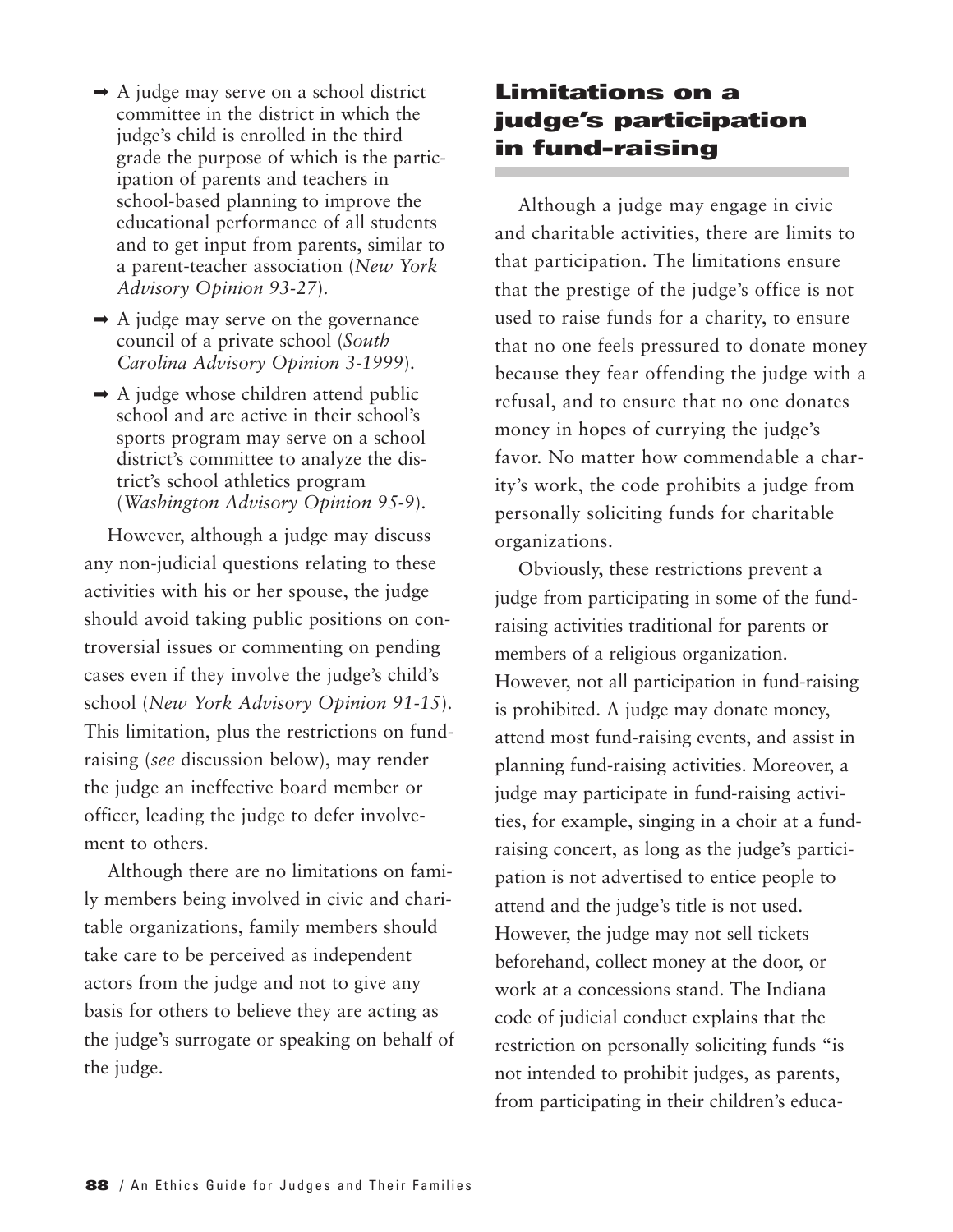tional and organizational fund-raising activities if the procedures employed are not coercive and the sums nominal."

## *Examples:*

- $\rightarrow$  A judge may not work in a concession stand in his or her child's school fundraising activities if it involves active solicitation of funds or selling goods (*Florida Advisory Opinion 2000-17*).
- $\rightarrow$  A judge may not act as a cashier at a used book sale held to benefit a nonprofit library or at a food stand operated by a charitable organization (*Maine Advisory Opinion 97-3*).
- ➡ A judge may serve as a bartender at a library-sponsored cocktail party and may cook at the library fair, but may not serve as a cashier at either event (*New York Advisory Opinion 96-59*).
- $\rightarrow$  A judge may pass the collection basket during services at church, may ask friends and neighbors to buy tickets to a pancake breakfast for a local neighborhood center and may cook the pancakes at the event, but may not personally ask attorneys and others who are likely to appear before the judge to buy tickets to it (*Commentary to Canon 4, Rhode Island and Wisconsin Codes of Judicial Conduct*).
- $\rightarrow$  A judge may not solicit funds for a church youth group but may serve in a generic capacity such as collecting tickets at a football game (*West Virginia Advisory Opinion* (November 3, 1995)).
- ➡ A judge may not sell fruit door-to-door to raise funds for a charitable organization (*Wisconsin Advisory Opinion 98- 12*).

# **A relative's fund-raising**

The code does not prohibit a judge's spouse or other relative from participating in charitable fund-raising. However, a judge should refrain from all participation in the relative's fund-raising activities and should not in any way be identified with the fundraising. *Washington Advisory Opinion 88-15*. Although a judge's spouse is "an independent person with the right to pursue personal interests," a judge "has an obligation to take steps to ensure the appearance as well as the reality of [the spouse's] independence and of the judge's impartiality." *In the Matter of Castellano*, 889 P.2d 175 (New Mexico 1995).

- $\rightarrow$  A judge should not have allowed his wife to solicit contributions from lawyers who regularly appeared before the judge, to use the judge's chambers and telephone to solicit funds, and to include the judge's name, title, photograph, and official telephone numbers in materials used to solicit funds. The judge was removed (*In the Matter of Castellano*, 889 P.2d 175 (New Mexico 1995)).
- $\rightarrow$  A judge should not have assisted his wife by distributing and collecting advertising contracts previously solicited by his wife to raise funds for a charity from lawyers with matters pending before the judge or regularly appearing in the judge's court. (*In the Matter of Kaplan*, Determination (New York State Commission on Judicial Conduct May 17, 1983) (the judge was admonished)).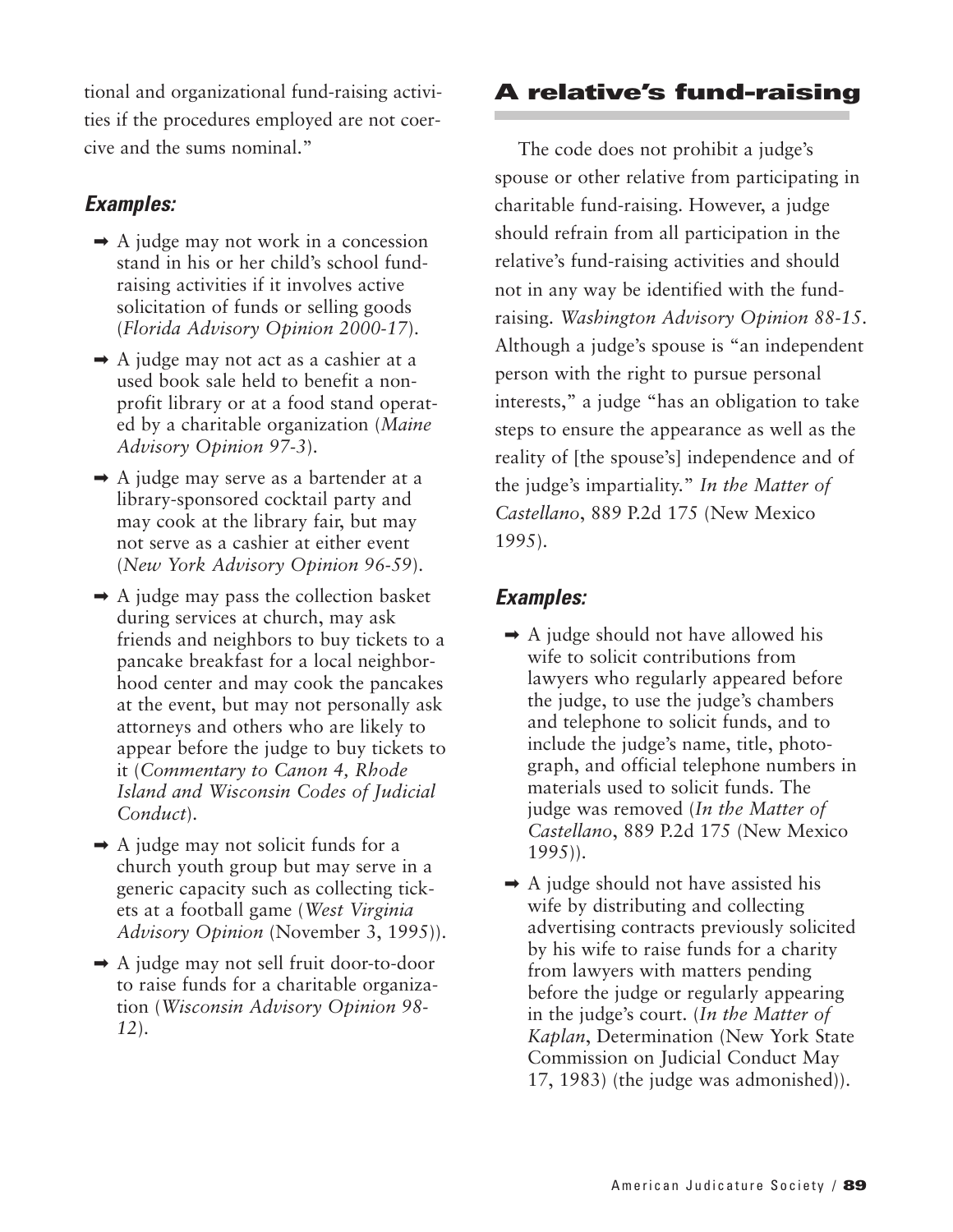$\rightarrow$  A judge's spouse may utilize a jointlyowned cooperative apartment for fundraising events for charitable organizations, but the judge may not attend or participate (*New York Advisory Opinion 96-77*).

# **Referrals to charitable organizations in which a family member is involved as a volunteer**

A judge should not refer parties in a case to a charitable organization at which a family member is a volunteer leader. The Utah judicial ethics committee explained that if the spouse of a juvenile court judge served on the board of trustees of a counseling center that received referrals from the juvenile court:

- $\odot$  An impression could be created that the center was receiving more referrals than it would otherwise.
- Juveniles or parents would perceive that the judge would give undue credence to the arguments, testimony, or evidence of the center.

Therefore, the committee concluded that a judge could not refer cases to the center if the judge's spouse was a board member. *Utah Informal Advisory Opinion 99-1*. However, the committee stated that the counseling center could appear on a list of providers from which the juvenile or parents could choose. However, the committee stated that it could only advise the judge and could not "provide instruction to a judge's spouse as to whether he or she may sit on a board of trustees."

The West Virginia judicial ethics committee did advise a judge that his "wife should not accept the position as a member of the Advisory Committee of CASA," an organization that serves as a court-appointed advocate for children who are abused, neglected, or delinquent. *West Virginia Advisory Opinion* (December 11, 1997). The judge presided over all abuse and neglect cases filed in the county. The committee was concerned that, although the judge's spouse would not directly be involved in an advocacy role in the judge's court, "her close affiliation with that organization would create in the minds of the public the perception that she is engaging in those activities," creating at least the appearance of impropriety.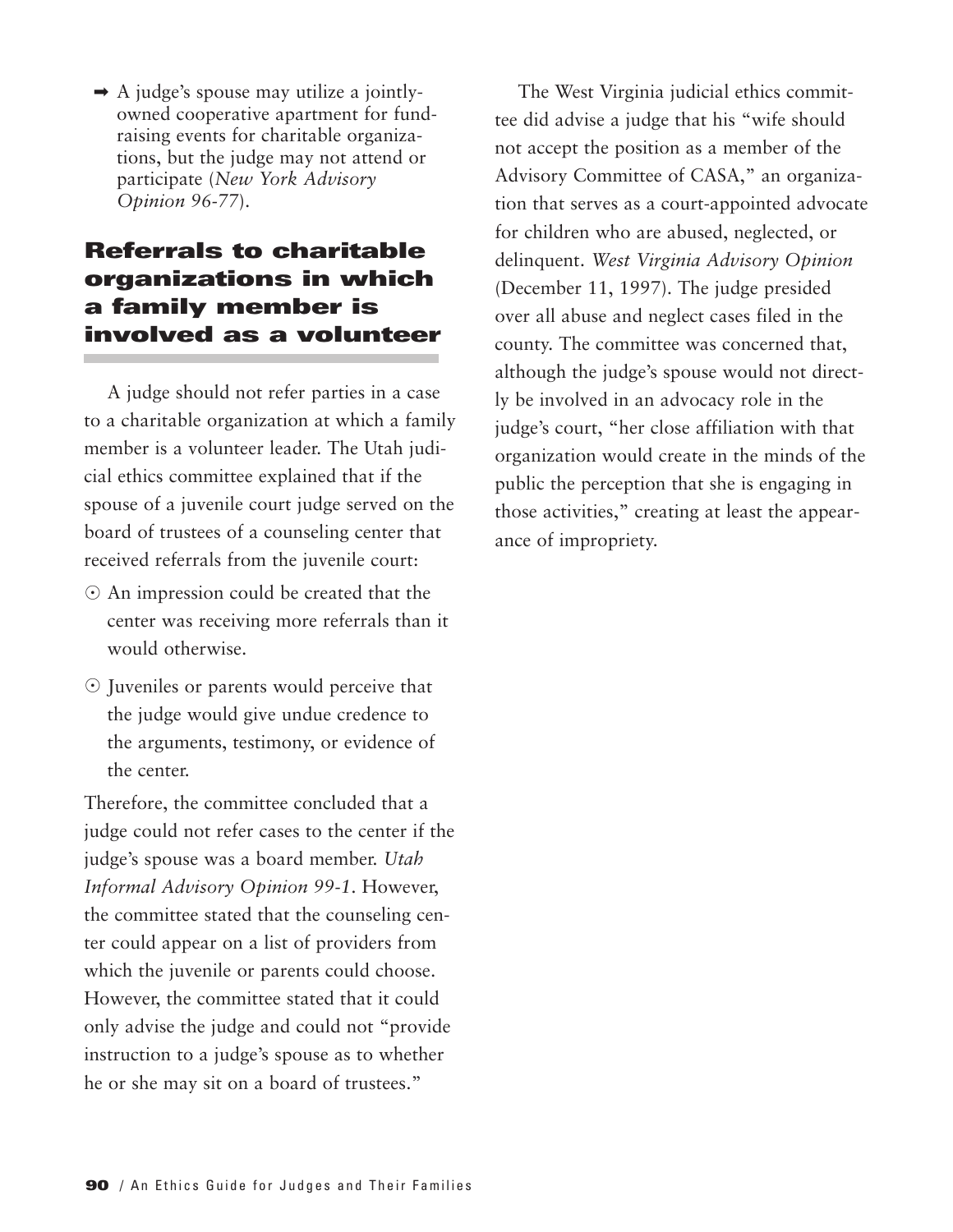# *Q&A Civic and Charitable Activities*

*local parent/teacher's association for the school where their children attend?*

| May a judge participate in a car wash<br>intended to raise funds for the school march-<br>ing band in which his daughter plays? | A judge may not personally solicit funds for<br>civic or charitable organizations. Therefore,<br>the judge should not ask a hardware store (in<br>writing or in person) to contribute buckets,<br>sponges, and detergent for the car wash or<br>invite attorneys and others at the courthouse<br>or other people he meets to the event. He<br>should not stand by the entrance to the car<br>wash and encourage drivers to enter or act as<br>the cashier for the event. However, the judge<br>may help plan the car wash (set the date, find<br>a location, set up committees, etc.), make<br>signs, buy supplies, and wash cars. And the<br>judge can have his car washed. |
|---------------------------------------------------------------------------------------------------------------------------------|------------------------------------------------------------------------------------------------------------------------------------------------------------------------------------------------------------------------------------------------------------------------------------------------------------------------------------------------------------------------------------------------------------------------------------------------------------------------------------------------------------------------------------------------------------------------------------------------------------------------------------------------------------------------------|
| May a judge's husband use their home to<br>hold a fund-raising reception for a charity?                                         | Yes, but the judge's name should not be<br>included on the invitation to the event, and<br>the judge should not attend the event.<br>Moreover, attorneys or others who regularly<br>appear before the judge should not be<br>invited.                                                                                                                                                                                                                                                                                                                                                                                                                                        |
| May a judge's wife sign a letter soliciting<br>contributions to a literacy program?                                             | Yes, but the judge's name should not be<br>included or referred to. Moreover, the letter<br>should not be sent to attorneys or others who<br>regularly appear before the judge and court<br>staff or equipment should not be used to mail<br>the letter.                                                                                                                                                                                                                                                                                                                                                                                                                     |
| May a judge be an officer of the local par-<br>ent/teacher's association for the school where<br>her children attend?           | Probably, although the judge may not person-<br>ally solicit funds for the organization and if<br>the PTA becomes involved in any public con-<br>troversies, she may not take a public position<br>or comment on any pending court case.<br>These restrictions may render the judge an<br>ineffective officer for the organization.                                                                                                                                                                                                                                                                                                                                          |
| May a judge's husband be an officer of the                                                                                      | Yes.                                                                                                                                                                                                                                                                                                                                                                                                                                                                                                                                                                                                                                                                         |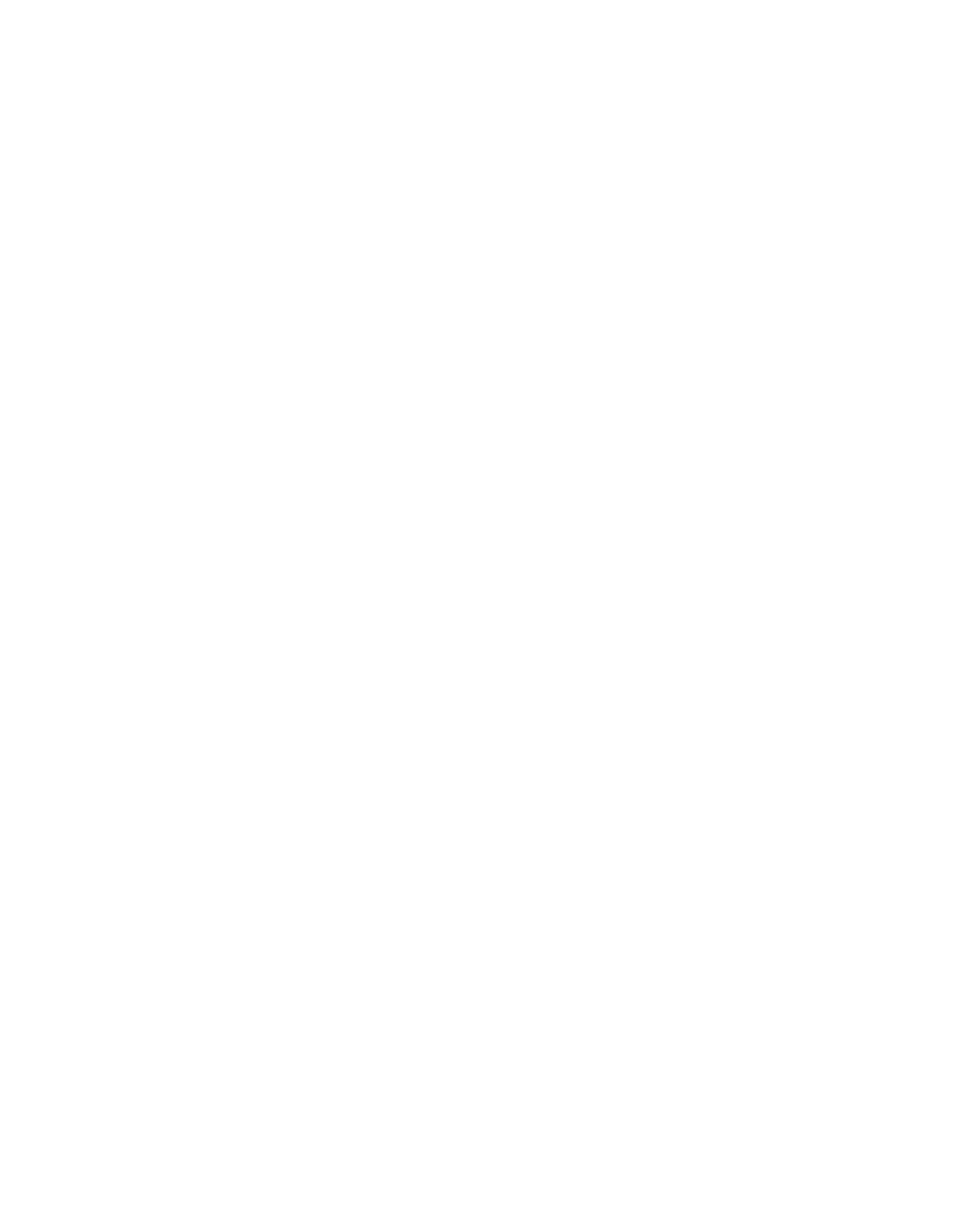# *Communications*



#### *In this chapter:*

- $\rightarrow$  Controversial issues.
- $\rightarrow$  Public criticism.
- $\rightarrow$  High profile cases.
- $\rightarrow$  Ex parte communications.

#### **Controversial issues**

Because most of the controversial issues that arise in a community eventually become lawsuits, a judge is not allowed to get involved or speak out on any political or social issues other than measures to improve the law, the legal system, or the administration of justice. To avoid making the public think he or she has pre-judged a case, a judge may not publicly advocate or oppose, for example, handgun control, the death penalty, abortion, "three times and you're out" sentencing, bond issues for schools, or similar proposed or enacted legislation or local government issues.

Family members can become involved in such public issues. However, as in all political and community activities, a judge's relative should avoid any implication that the judge agrees with the relative's stance on an issue and should think about how to distance the judge from the relative's activism.

#### **Public criticism**

Judges are allowed, even encouraged, under the code of judicial conduct to educate the public about how the justice system works and the role of judges in the American government system. However, judges are prohibited from commenting on pending cases even in response to criticism of a decision. Cases are considered still "pending" even after a decision as long as there are any undecided issues and even if the case is on appeal because the appellate court may send the case back to the trial judge.

It is probably difficult for a family member to understand why a judge-relative remains silent in the face of what can sometimes be unfair and disparaging criticism of a judge's decision in the media. Whatever the temptation to respond, a judge does not defend decisions outside the courtroom so they can preserve the integrity of the judicial process and maintain the ideal of impartiality. A judge's debate with critics in the press suggests that the case is being tried outside the courtroom and decided on the basis of evidence and argument in the press. Moreover, the debate is likely to become cantankerous and detract from the dignity of the judiciary.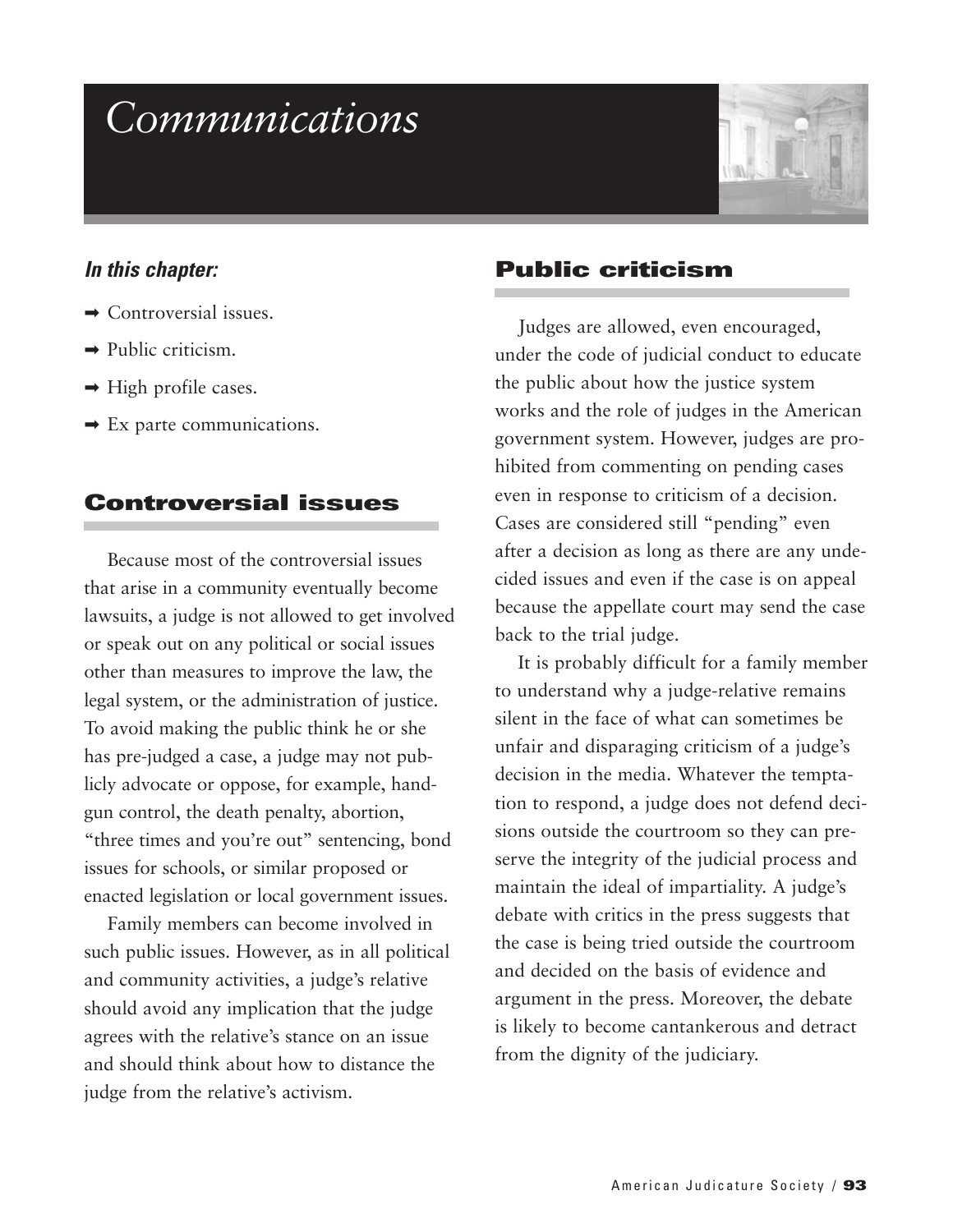For the same reasons, a member of a judge's family is also well-advised to resist the temptation to wrangle with the judge's critics. A relative's comments about a case in which the judge is presiding will inevitably be attributed to the judge and prompt further criticism about the judge's ability to fairly decide the case. A judge faced with cases that have created a lot of interest is well-advised to explain to family members both why the judge is refusing to join the trial by media and why it is a good idea for family members to remain silent as well.

#### **High profile cases**

The Judicial Family Institute notes that the stresses, media attention, and time demands of handling a high profile case can shake judges, their households, and even extended family members. Judges should take care to avoid referring to family members in the courtroom and with reporters. Judges should draw on their relationships with reporters to explain the importance of leaving names and pictures of family and home out of news stories and consider issuing a press release to reinforce privacy of family and home.

Advance preparation and family discussion can minimize the impact of a high profile case. The Institute suggests that judges and their families consider the following ideas:

- Finding a "buddy judge" and "partner mentor" who have been through a similar high profile case.
- Obtaining information and assistance about dealing with the media from the

public information staff of the state supreme court or local court.

- Paying special attention to exercise, recreation, good nutrition, spirituality, and relaxation during, before, and after trial. Vacations before and/or after a difficult case serve well. Counsel from a personal physician is also helpful.
- Taking decompression time judges and partners take at least 10-minute relaxation break between work activities and home.
- Remembering the "bigger picture"— realizing the inconvenience to you and your family is a small price to pay for living in a country ruled by law.
- Obtaining extra security for home and family.
- Having conversations at meals about the headlines to prepare family for responses to peers and teachers.
- Relying on the support of family, friends, and other judicial families.
- Receiving practical assistance from family and friends such as: lawn mowing, house repairs, hot meals, car-pooling, babysitting.
- Conversation and encouragement from family and friends.
- Age appropriate attention to children missing a judicial parent.
- Temporary housing during time of some trials.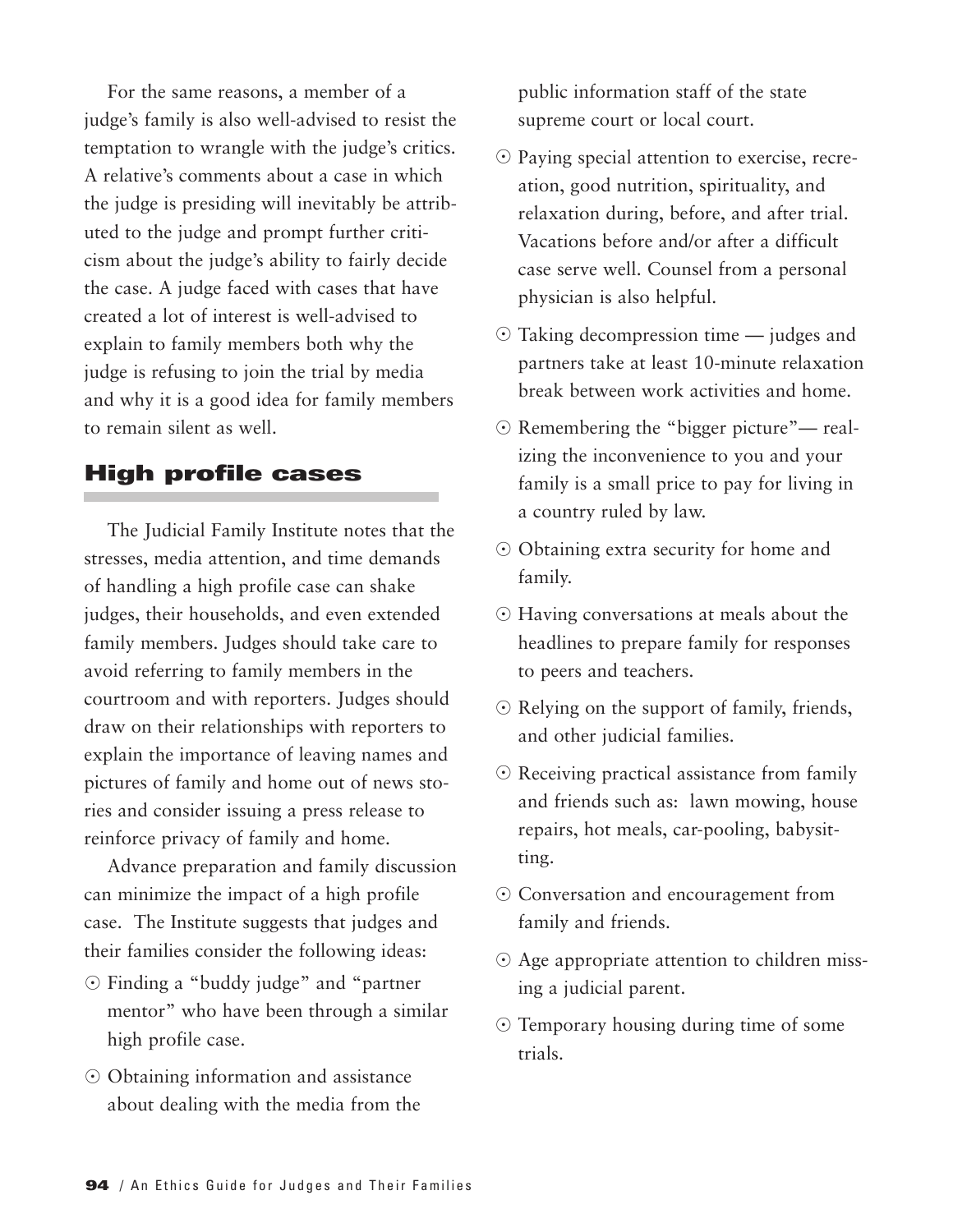# **Ex parte communications**

The code of judicial conduct requires a judge to "accord to every person who is legally interested in a proceeding, or that person's lawyer, full right to be heard according to law." Therefore, the code prohibits a judge from initiating or considering "ex parte or other communications concerning a pending or impending proceeding."

An ex parte communication is any communication:

- $\odot$  outside the presence of or without the knowledge or participation of every person who has a legal interest in a proceeding or that person's lawyer,
- about a pending or impending case,
- $\odot$  by or to the judge presiding in the case.

In addition to communications with only one of the parties or lawyers in a case, prohibited ex parte communications include:

- communications with lawyers, law teachers, and other persons who are not participants in the proceeding, and
- $\odot$  independent investigations of the facts.

Ex parte communications are prohibited because they undermine a judge's impartiality.

- During an ex parte communication, a judge may receive inaccurate or incomplete information that might easily be corrected if all parties to a case had been present.
- Seemingly innocuous ex parte contacts can have a subtle influence that even the most conscientious judge does not recognize.

- If the excluded party suspects or learns of the communication, he or she will inevitably feel that his or her opponent gained an advantage regardless whether the judge was swayed.

It is possible that a person not aware of the rules or someone intentionally hoping to gain an unfair advantage in a case will try to use a member of a judge's family as a channel to the judge and will communicate with the family member evidence or arguments they hope or ask will be conveyed to the judge. To protect the integrity of the process and the reputation of the judge, a family member should make clear to such an individual that the judge is not open to influence or information about a case even from a member of the judge's family and that the family member will not be having a conversation about the case with the judge.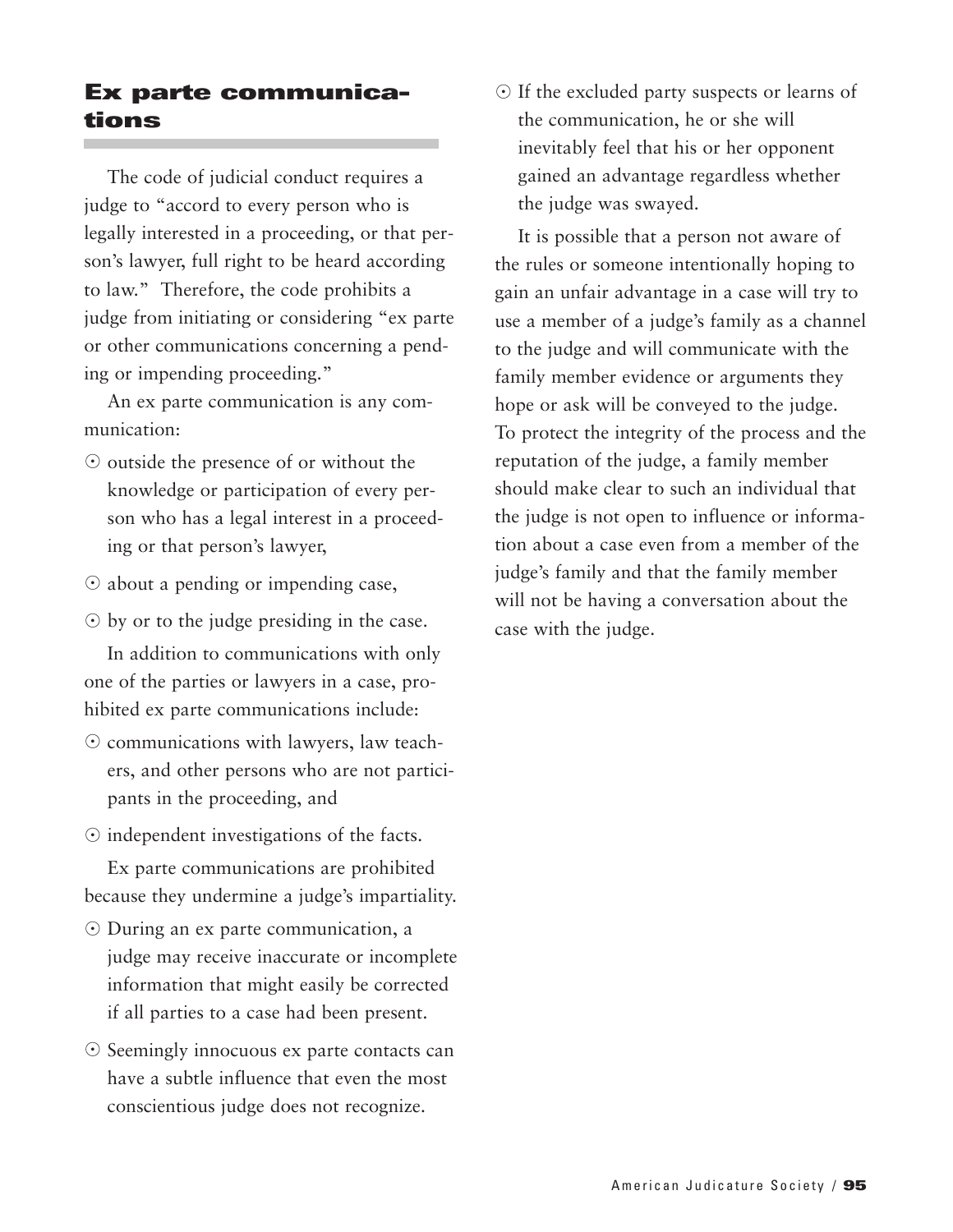# $Communications$

*May a judge join a group of citizens to encourage the passage of a school levy that will result in more funding for the district in*

*which the judge's children attend school?*

*May a judge's husband join a group of citizens to encourage the passage of a school levy that will result in more funding for the district in which the judge's children attend school?*

*May a judge speak at Career Day at her daughter's school about how to become a judge?*

*May a judge speak at her daughter's law school class about a jury trial in which the judge presided that is pending on appeal?*

*Should a judge's husband respond when a reporter asks for his comment on his wife's sentencing decision in a criminal case, which has been the subject of several public demonstrations?*

*At a grocery store, an acquaintance tells a judge's wife that his daughter-in-law is making up the domestic violence allegations she has made in a case to get revenge for his son's infidelity and the judge should let the son out of jail without bail. Should the judge's wife tell the judge about the conversation?*

No. A judge may only engage in political activity on behalf of measures to improve the law, the legal system, or the administration of justice.

Yes, but he should ensure that he is not considered to be speaking for his wife when he takes public positions on the issue.

Yes. Judges are encouraged to educate the public about the justice system.

No. Judges are prohibited from commenting on pending cases.

Not a good idea. No rules prohibit such comment, but common sense suggests that the comment will not help but hurt the judge by adding fuel to the controversy.

No. Judges are not allowed to receive or consider information that is not conveyed inside the courtroom and before all the parties or in written documents submitted to all sides in the dispute.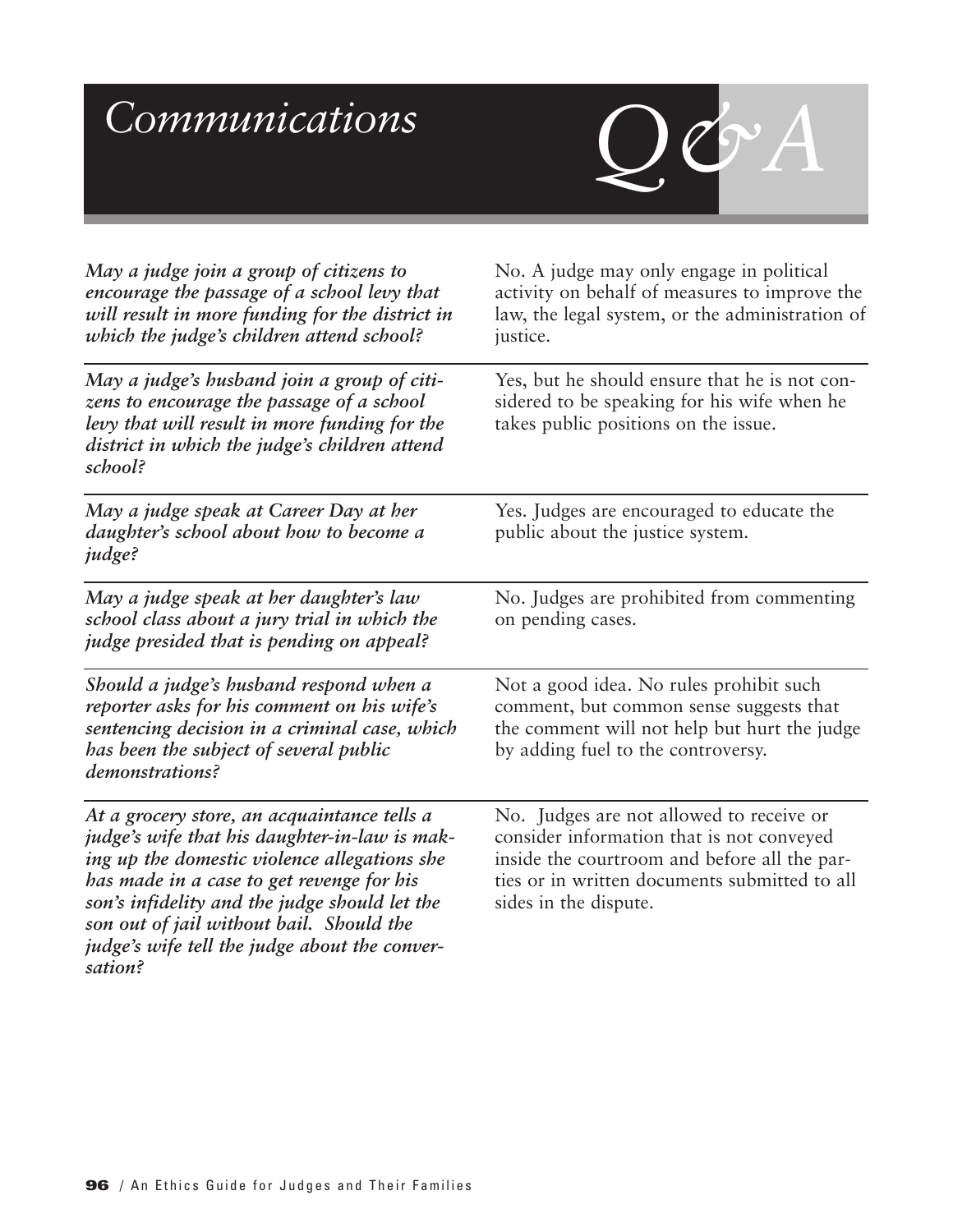# *Political Activity by Members of a Judge's Family*



#### *In this chapter:*

- $\rightarrow$  The general rule about political activity by members of a judge's family.
- $\rightarrow$  Family members participating in a judge's campaign.
- ➡ When a judge's family member is a candidate – working for the campaign, use of the judge's home, campaign literature, accompanying spouse to campaign events, and contributions.
- $\rightarrow$  A family member's activity on behalf of a candidate for public office — use of the judge's home, campaign signs, contributions, and a judge escorting the judge's spouse to campaign events.
- $\rightarrow$  Other political activity a family member joining and holding office in a political organization and a judge escorting the judge's spouse to political events.

### **The rule**

It has been suggested that there is "an inevitable public belief" that the publicly stated views of a judge's politically active spouse "would or must implicate the fundamental thinking of the judge and the court represented by that judge." *Application of Gaulkin*, 351 A.2d 740 (1976). Consistent with the

right to free speech contained in the First Amendment, however, the code of judicial conduct does not and probably could not prohibit members of a judge's family from engaging in independent political activity. Therefore, judges have never been required to *compel* family members to shun political activity. However, they have been required to *encourage* family members to do so. The 1972 American Bar Association Model Code of Judicial Conduct provided, in Canon  $7B(1)(a)$ :

A candidate, including an incumbent judge, for a judicial office that is filled either by public election between competing candidates or on the basis of a merit system election should encourage members of his family to adhere to the same standards of political conduct that apply to him.

The "standards of political conduct" that applied to judges under the 1972 model code included prohibitions on acting as a leader or holding an office in a political organization, making speeches for a political organization or candidate, publicly endorsing a candidate for political office, attending political gatherings, and running for non-judicial office. The reporter for the ABA committee that drafted the 1972 model code noted that the committee had "considered setting mandatory political conduct standards for members of the candidate's family but rejected the idea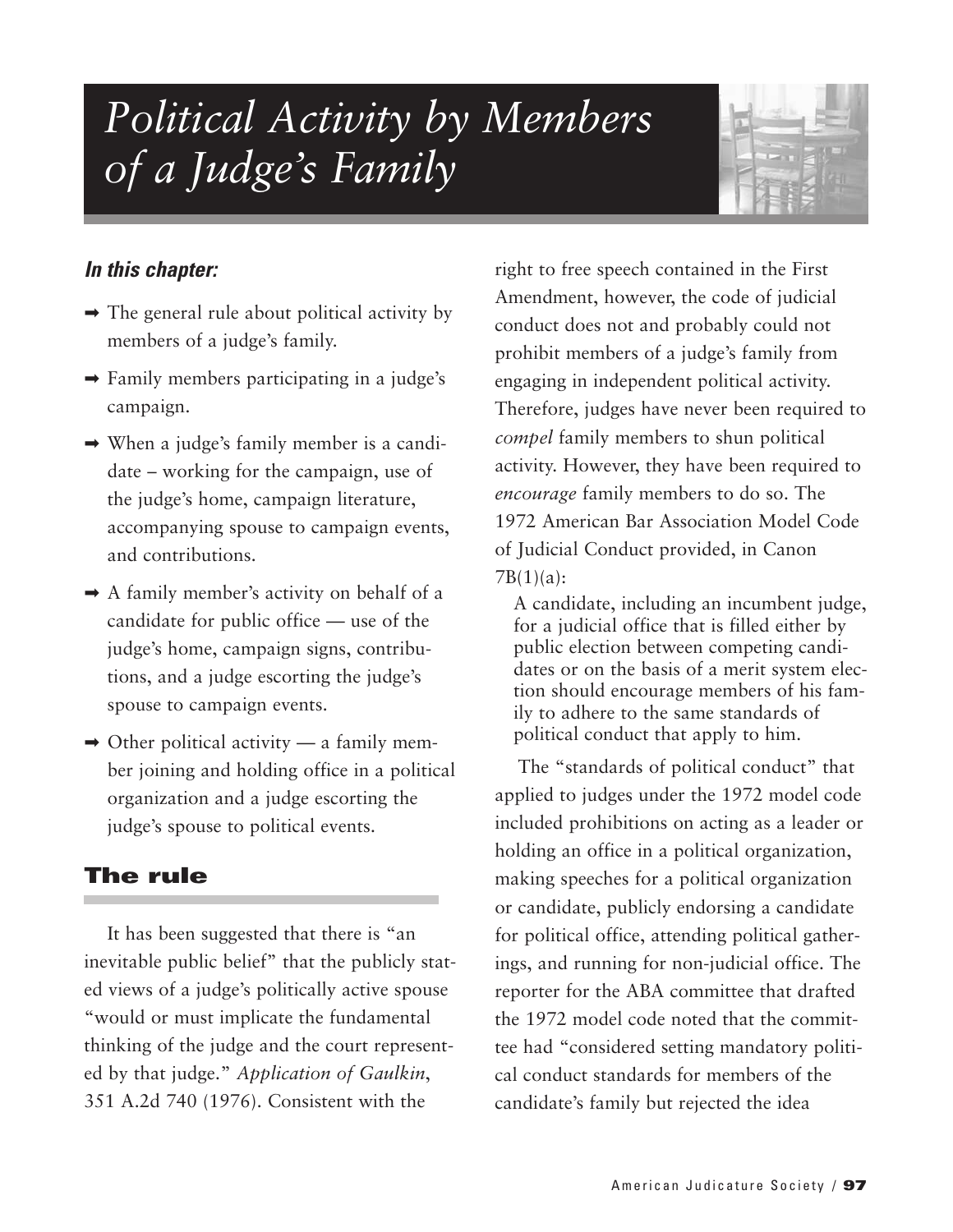because of lack of a means of enforcement." Thode, *Reporter's Notes to Code of Judicial Conduct*, at 98 (ABA 1973).

#### *Examples:*

- $\rightarrow$  A judge should not have given a check to the campaign manager for the Democratic candidate for Secretary of State and stated, "I want to give you \$100, but, I want you to put it in my wife's name because I'm a sitting judge and I'm not supposed to be doing this." The judge was publicly reprimanded (*In the Matter of Sallee*, 579 N.E.2d 75 (Indiana 1991)).
- ➡ "Although a candidate's spouse as a matter of legal right can hold an office in a political organization and can make speeches for other candidates for political office, the candidate has the duty to try to dissuade his spouse from doing so" (Thode, *Reporter's Notes to [1972] Code of Judicial Conduct*, at 98 (ABA 1973)).

The revised model code, adopted by the ABA in 1990, eliminates the duty to dissuade, except with respect to a judicial candidate's own campaign. Canon 5A(3)(a) provides:

A candidate for judicial office shall encourage members of the candidate's family to adhere to the same standards of political conduct in support of the candidate as apply to the candidate.

The change reflects "awareness that the families of judges and judicial candidates are composed of individuals with independent lives, interests and rights, and that any requirement that a judge or judicial candidate seek to influence or control the behavior of those individuals must be narrowly tailored." Milord, *The Development of the [1990] ABA*

*Judicial Code*, at 49 (1992). The "autonomy of the judge's spouse should simply be accepted as an understood premise of modern life," and the public can accept the political neutrality of a judge despite the political involvement of the judge's spouse. *Application of Gaulkin*, 351 A.2d 740 (New Jersey 1976). However, "an implicit burden" always rests on the judge "to be vigilant in detecting possible impropriety or the likelihood of public appearance thereof." *Application of Gaulkin*, 351 A.2d 740 (New Jersey 1976).

A family which chooses to combine a judicial career with political endeavors takes on a particularly heavy burden to protect the judge and the judicial office from appearances of political bias, and it is possible that the judge will be answerable if there exists anything less than a clear division between the political activities of the spouse and the judicial office (*Indiana Advisory Opinion 2- 93).*

As discussed below, nothing in the code of judicial conduct in any state prevents members of a judge's family from running for political office, supporting others' candidacy for political office, or being involved publicly in other political activities as long as they are careful not to suggest their activities reflect the judge's convictions as well. Many judicial family members do refrain from such activities and other community involvement out of concern that their activities may hurt a judge's re-election chances. Those restrictions, however, are self-imposed and are not required by the code of judicial conduct.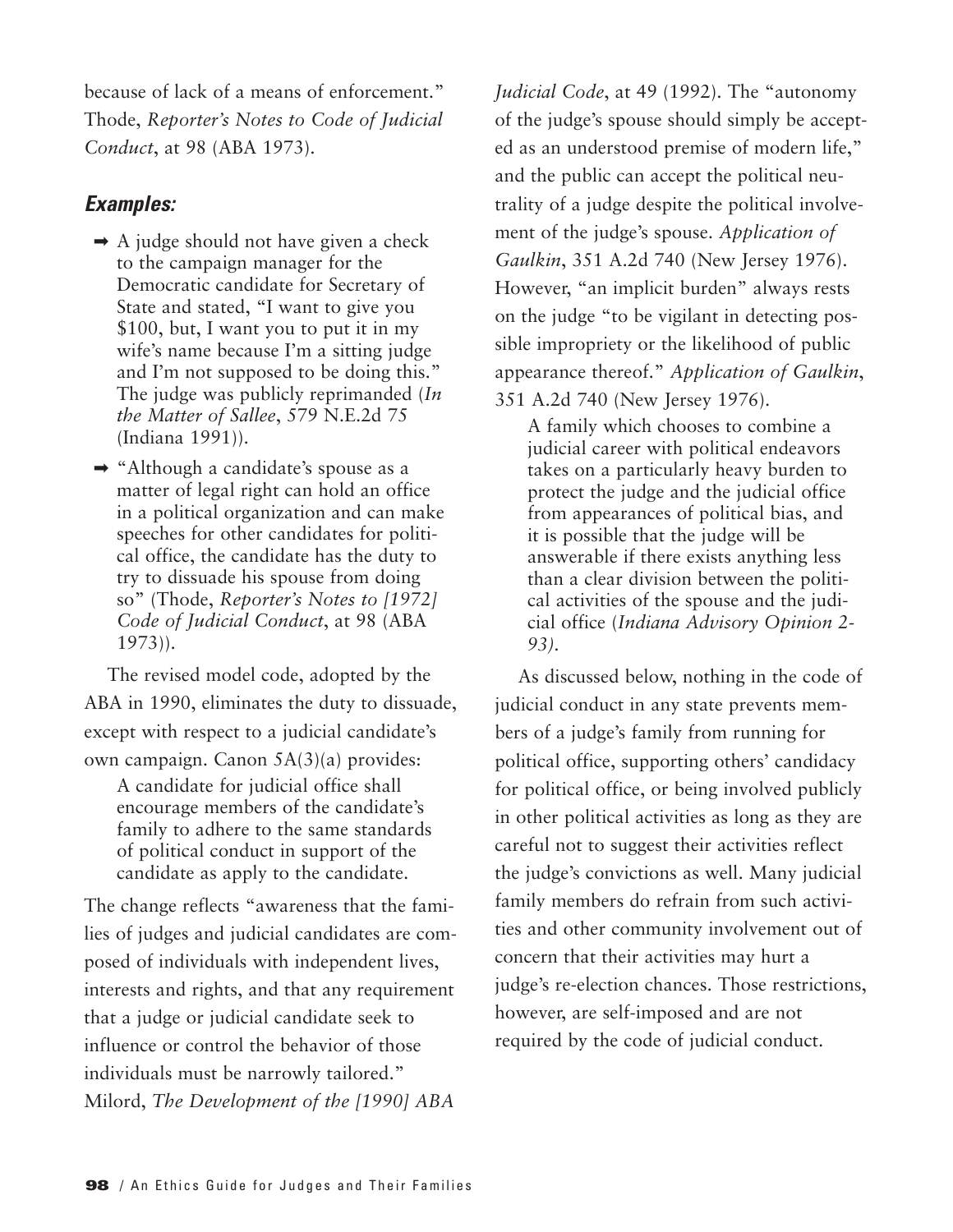# **Family members participating in a judge's campaign**

A judge who runs for office or retention in office is required to encourage members of the judge's family "to adhere to the same standards of political conduct in support of the candidate as apply to the candidate." Therefore, a judge is required to encourage members or his or her family, in general, to "maintain the dignity appropriate to judicial office and act in a manner consistent with the integrity and independence of the judiciary" (Canon  $5A(3)(a)$ ) and to refrain from:

- making "pledges or promises of conduct in office other than the faithful and impartial performance of the duties of the office"  $(Canon 5A(3)(d)(i)).$
- making "statements that commit or appear to commit the candidate with respect to cases, controversies or issues that are likely to come before the court" (Canon  $5A(3)(d)(ii)$ .
- $\odot$  "knowingly misrepresent[ing] the identity, qualifications, present position or other fact concerning the candidate or an opponent" (Canon  $5A(3)(d)(iii)$ ).
- "personally solicit[ing] or accept[ing] campaign contributions" (Canon 5C(2)).
- "personally soliciting publicly stated support" (Canon 5C(2)).

# *Examples:*

- $\rightarrow$  A judicial candidate's campaign committee may not be composed solely of the judicial candidate's spouse (*Georgia Advisory Opinion 163* (1992)).
- $\rightarrow$  A judicial candidate may not appoint the candidate's father-in-law as campaign treasurer (*Michigan Advisory Opinion JI-90* (1994)).
- $\rightarrow$  The spouse of a judge who is a candidate for retention in office may serve as the judge's campaign committee treasurer, but may not solicit campaign contributions (*Pennsylvania Informal Advisory Opinion 99-2-16*).
- $\rightarrow$  A judge's spouse may not send out letters to solicit funds for the judge's campaign and may not serve on the candidate's campaign committee (*South Carolina Advisory Opinion 26-1998*).

# **A judge participating in a family member's campaign**

Most state codes of judicial conduct, like the model code, prohibit a judge from publicly endorsing another candidate for public office. A judge's kinship to another candidate is not "a sufficient reason for removing the undesirability of such campaign activity" (*Alabama Advisory Opinion 82-142*). The restriction applies whether the family member is running for a judicial or a non-judicial office. (Some states, like the model code, have a limited exception that allows a judge only while a candidate to publicly endorse "other candidates for the same judicial office.")

Thus, a judge is prohibited from soliciting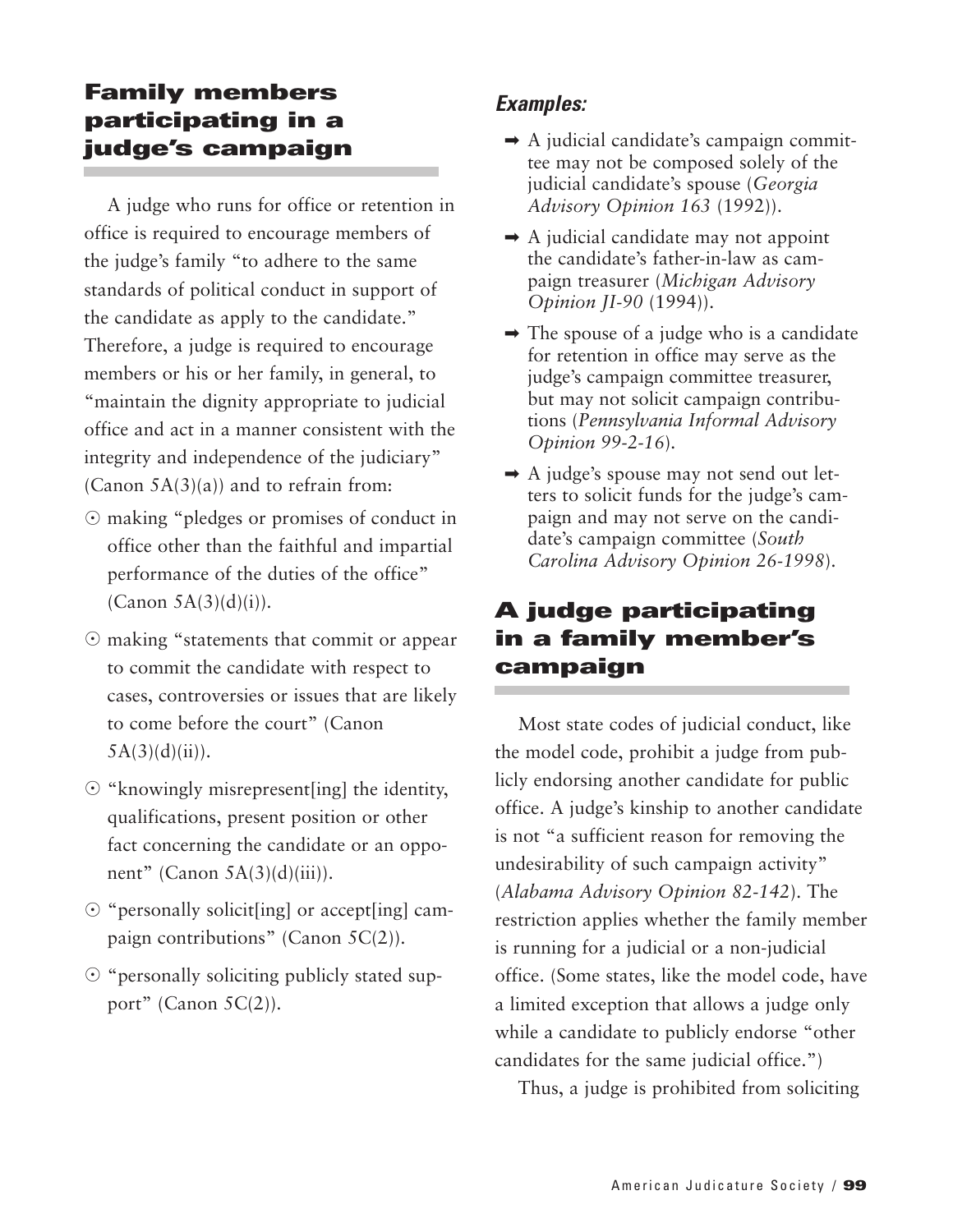votes, funds, and other support for a family member through speeches, handing out campaign literature, or personal contacts.

### *Examples:*

- $\rightarrow$  A judge may not give speeches on behalf of a relative who is a candidate for nonjudicial office (*Alabama Advisory Opinion 82-142*; *Michigan Advisory Opinion JI-30* (1990); *Ohio Advisory Opinion 2001-1*).
- ➡ A judge may not solicit funds or support for a spouse's campaign for judicial office through personal political appearances or personal contacts by telephone or through the media (*Louisiana Advisory Opinion 52* (1981)).
- $\rightarrow$  A judge may not hand out a family member's campaign literature (*Alabama Advisory Opinion 82-142*; *Michigan Advisory Opinion JI-30* (1990)).
- $\rightarrow$  A judge should not have contacted attorneys to seek help for his son's candidacy for county court judge or asked an individual why he was backing the son's opponent. The judge was reprimanded for this and other misconduct (*Inquiry Concerning Turner*, 573 So. 2d 1 (Florida 1990)).
- $\rightarrow$  A judge may not inform friends of a spouse's candidacy even if the judge does not solicit votes or support. (*Florida Advisory Opinion 87-22)*.
- $\rightarrow$  A judge may not solicit votes for a nonjudicial candidate to whom the judge is related (*Michigan Advisory Opinion JI-30* (1990)).
- $\rightarrow$  A judge may not solicit persons to display campaign signs in their yards, erect those signs, or hand out campaign signs or posters (*Michigan Advisory Opinion JI-30* (1990); *West Virginia Advisory Opinion* (February 25, 1994)).
- $\rightarrow$  A judge whose wife was campaigning for judicial office should not have encouraged several people to vote for his wife. The judge was publicly censured for this and other misconduct (*In the Matter of Codispoti*, 438 S.E.2d 549 (West Virginia 1993)).
- ➡ *But see New Mexico Advisory Opinion 96-2* (a judge may assist the judge's spouse in a door-to-door campaign as long as the judge does so as a private person and does not do so during the judge's normal business hours or while acting in an official capacity; the judge may solicit signatures for the spouse's nominating petition).

A judge is also prohibited from displaying support for a relative's candidacy by, for example, displaying campaign signs or driving a car with the candidate's bumper sticker and from engaging in behind-the-scenes activities in support of a relative's campaign.

- ➡ A judge may not do "leg work" for the judge's spouse's campaign (*Florida Advisory Opinion 87-22*).
- $\rightarrow$  A judge whose wife is running for clerk of the county court should not have delivered campaign signs, erected signs along a highway, and attached political disclaimers to signs. The judge was publicly reprimanded (*In re McGregor*, 614 So. 2d 1089 (Florida 1993)).
- $\rightarrow$  A judge may not drive a car that displays a spouse's campaign sticker even if the car is normally driven by the spouse and even if the title for the car is in the spouse's name (*Florida Advisory Opinion 87-22*; *Maine Advisory Opinion 94-3*; *Michigan Advisory Opinion JI-30* (1990); *West Virginia Advisory Opinion* (February 25, 1994)).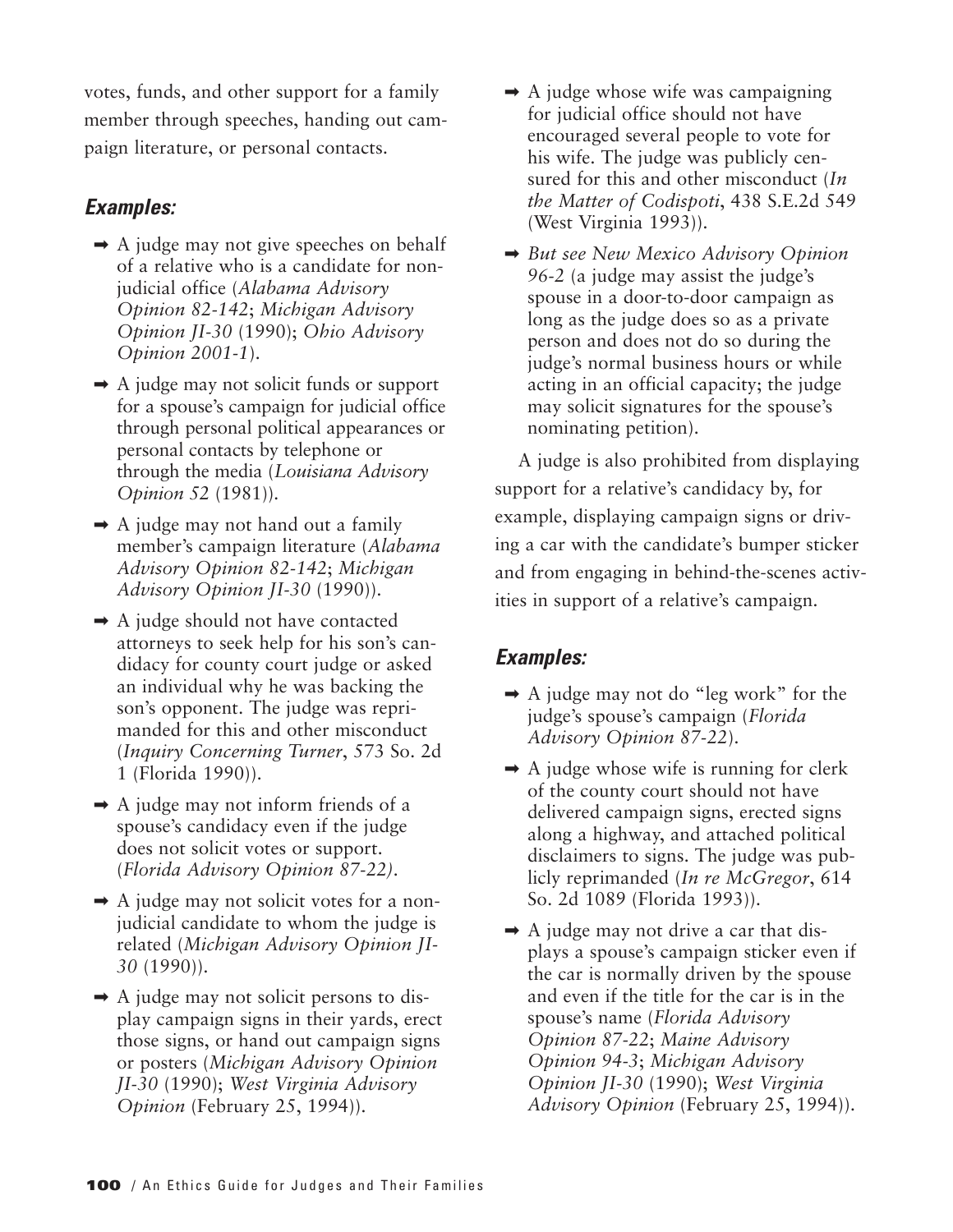- $\rightarrow$  A judge may not wear the judge's spouse campaign button in public or in chambers (*Ohio Advisory Opinion 2001-1*).
- ➡ A judge may not compile voter or contribution lists (*Maine Advisory Opinion 94-3*).
- ➡ A judge may not stuff envelopes (*Maine Advisory Opinion 94-3*).
- $\rightarrow$  A judge may not drive the judge's spouse to events (*Maine Advisory Opinion 94-3*).
- ➡ A judge may not sign letters (*Michigan Advisory Opinion JI-30* (1990)).
- $\rightarrow$  A judge may not act or appear to act as a political advisor for a family member's campaign (*New Hampshire Advisory Opinion 78-3*; *Application of Gaulkin*, 351 A.2d 740 (New Jersey 1976); *New York Advisory Opinion 92-129*).
- $\rightarrow$  A judge may not maintain a relative's campaign sign in chambers, in plain view (*Ohio Advisory Opinion 2001-1; Oregon Advisory Opinion 82-2*).
- ➡ A judge may not perform volunteer manual labor for the judge's spouse's campaign (*West Virginia Advisory Opinion* (February 25, 1994)).
- $\rightarrow$  A judge may not deliver or pick up campaign materials from printers or commercial advertisers (*West Virginia Advisory Opinion* (February 25, 1994)).
- ➡ *But see Michigan Advisory Opinion JI-30* (1990) (a judge may perform behindthe-scenes campaign activities for relatives, as well as non-relatives, including stuffing envelopes, participating in voter registration drives, placing ads, writing speeches, and building yard signs).

#### *The use of the judge's home*

As long as the judge does not attend or participate, a judge's spouse may use the home they jointly own as headquarters for the spouse's campaign and to hold a fundraiser, campaign strategy meeting, or constituent event. *Florida Advisory Opinion 87- 22*; *Maine Advisory Opinion 94-3*; *Washington Advisory Opinion 86-8*; *U.S. Advisory Opinion 53* (1998). *But see Michigan Advisory Opinion JI-30* (1990) (campaign events for a candidate-spouse may not be held at a judge's home or at other property owned by a judge even when it is also the property of the candidate); *New Hampshire Advisory Opinion 78-3* (consideration should always be given to not using the marital home for political or fund-raising meetings).

To disassociate himself or herself from any political activity held in the judge's home, the judge:

- $\odot$  should not be identified on invitations to the event (*Washington Advisory Opinion 86-8*),
- $\odot$  should not assist in any preparations for a fund-raiser (*Washington Advisory Opinion 86-8*),
- $\odot$  should not serve as host by greeting guests, mingling with the visitors, pouring coffee, or serving cake (*Florida Advisory Opinion 87-22*; *Maine Advisory Opinion 94-3*), and
- $\odot$  should be in another part of the house separated from the political gathering or leave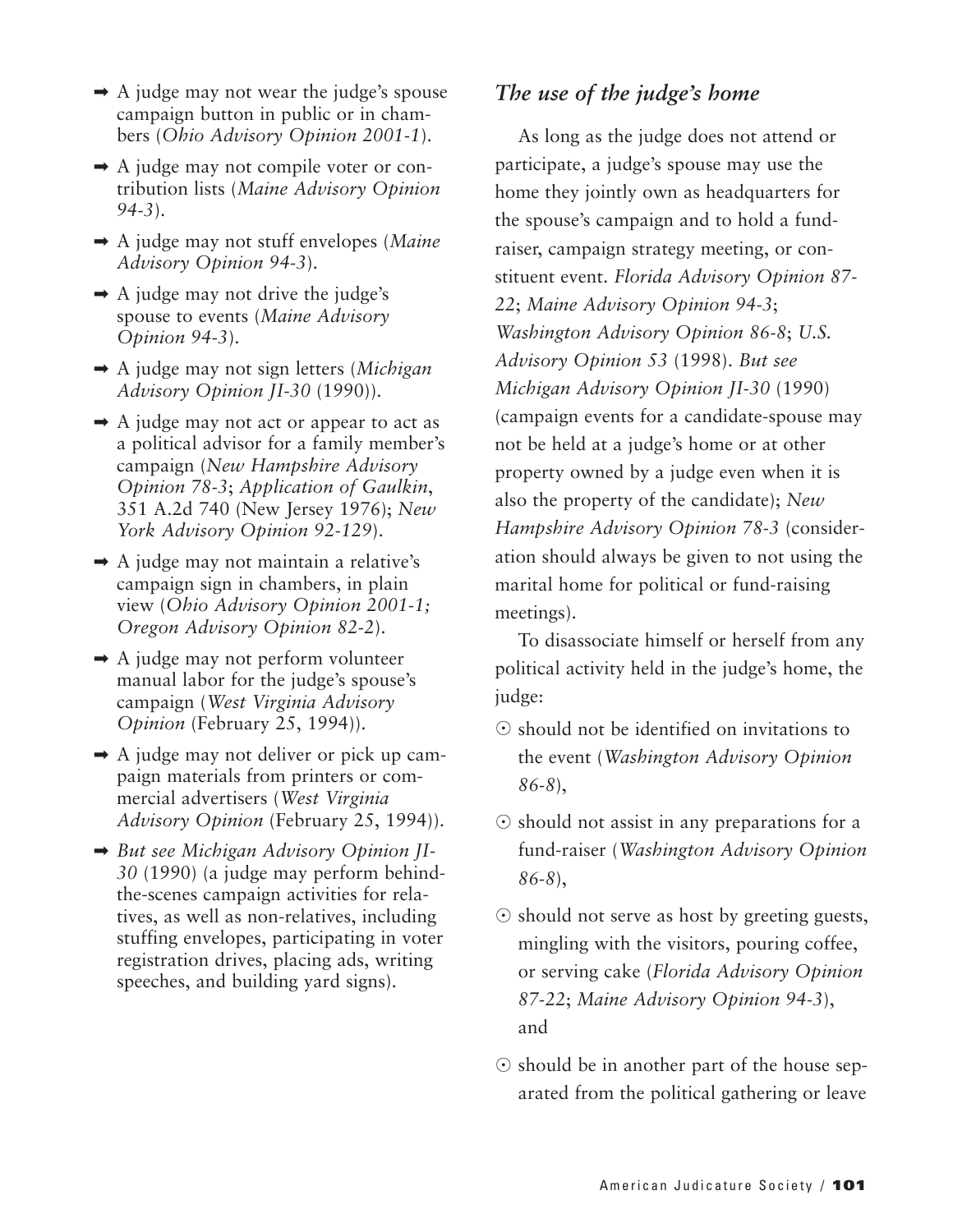the house when such events are scheduled (*Maine Advisory Opinion 94-3*).

The Ohio advisory committee stated that a judge whose spouse is a candidate for elected public or judicial office may allow campaign signs promoting the spouse's candidacy to be placed on real estate jointly owned by the judge and judge's spouse. *Ohio Advisory Opinion 2000-1*. The committee explained: "Placement of a spouse's campaign sign on property co-owned by a judge and spouse does not constitute a 'public endorsement' by the judge . . . ."

#### *Campaign literature*

In general, factual information about a relative-candidate's "background or family should not tie the candidacy to the prestige of the judge's office" (*Michigan Advisory Opinion JI-30* (1990)). However, there is a divergence of advice on whether a judge may be referred to in a family member's campaign literature.

- In some states, a family member's campaign materials cannot use the relativejudge's picture (*Alabama Advisory Opinion 82-143*) or name and title (*Texas Advisory Opinion 180* (1995)).
- In some states, a candidate's judge-relative may be included in a family picture reproduced in campaign literature if the spouse is not identified or referred to by name or office (*New York Advisory Opinion 96-7*).
- In some states, a family member's campaign materials may use the judge's name

or include the judge in a family photograph but may not identify the judge as a judge (*Kansas Advisory Opinion JE-3*; *Florida Advisory Opinion 90-7*; *Maine Advisory Opinion 94-3*; *New Mexico Advisory Opinion 96-2*; *West Virginia Advisory Opinion* (June 19, 1991). *See also Florida Advisory Opinion 92-40* (a photograph of a judge, in robes, administering the oath of office to a candidate taking local government office may not be used in campaign literature even if the judge is related to the candidate).

- In some states, a family member's campaign literature may identify the candidate's relative as a judge as long as the judge's office or title are not used or his or her judicial duties discussed, the occupations of other family members are also identified, and the judge is not pictured in robes (*Massachusetts Advisory Opinion 99-16*; *New Mexico Advisory Opinion 89- 2; Ohio Advisory Opinion 2001-1*).

The Massachusetts advisory committee stated that, if a judge participates in an interview related to a relative's campaign, the judge should keep the interview brief, limit his or her remarks to personal matters about marriage and family, not allow the interview to focus on judicial duties, and avoid weighing in on issues being raised in the campaign or why the voters should vote for the judge's spouse. *Massachusetts Advisory Opinion 99-16*. If the interviewer asks a question that the judge should not answer, the judge should change the subject or cease participation no matter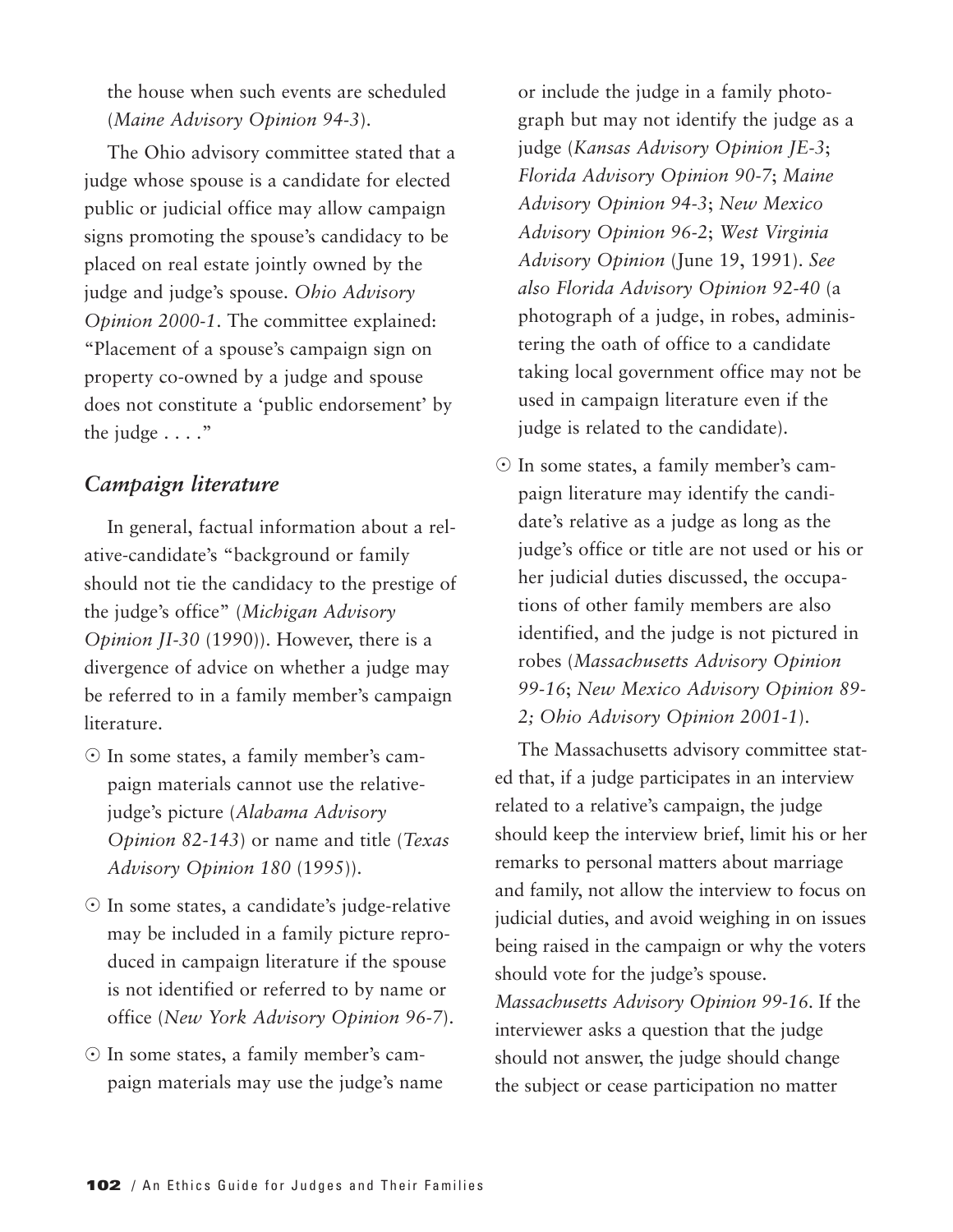how awkward. In the interview, the judge may be identified as a judge, but should not allow the interviewer to use the judge's title as a manner of address, should not appear in judicial robes, and should not permit interviews to be conducted at the courthouse.

### *Accompanying spouse to campaign events*

Whether a judge can escort his or her spouse to political gatherings when the spouse is a candidate varies from state to state, depending, at least in part, on whether the judge is prohibited by the code from attending political events.

- In some states, a judge may accompany a candidate-spouse to political events, including fund-raisers (*Illinois Advisory Opinion 96-12*; *Kansas Advisory Opinion JE-62* (1996); *Michigan Advisory Opinion JI-30* (1990)).
- In some states, a judge may accompany a candidate-spouse to political events other than fund-raisers (*Louisiana Advisory Opinion 52* (1981) (may attend public events or civic or political gatherings); *New Mexico Advisory Opinion 89-2* (may attend non-fund-raising political functions); *Texas Advisory Opinion 180* (1995) (may attend campaign functions); *West Virginia Advisory Opinion* (February 25, 1994) (may attend campaign rallies and social functions)). *See In the Matter of Rath*, Determination (New York Commission on Judicial Conduct February 21, 1989) (admonition for, among other

misconduct, attending two fund-raisers for his wife's campaign).

- In some jurisdictions, a judge may not accompany a candidate-spouse to any political event (*Florida Advisory Opinion 90-7*; *Maine Advisory Opinion 94-3*; *Maryland Advisory Opinion 69* (1979); *Massachusetts Advisory Opinion 99-16*; *New Hampshire Advisory Opinion 78-3*; *Application of Gaulkin*, 351 A.2d 740 (New Jersey 1976); *New York Advisory Opinion 89-48*; *New York Advisory Opinion 92-129*; *Oregon Advisory Opinion 82-2*; *Utah Informal Advisory Opinion 89-15*; *U.S. Compendium of Selected Opinions, §§ 7.1(a); 7.1(b); 7.2(b); 7.3(b)* (1995)).

Even those advisory committees that allow a judge to escort his or her spouse to campaign events note that a judge should take certain precautions when attending such gatherings:

- $\odot$  the judge's appearance must be discreet and low-profile (*West Virginia Advisory Opinion* (June 19, 1991)),
- $\odot$  the judge may not be introduced by title (*Kansas Advisory Opinion JE-62* (1996); *Louisiana Advisory Opinion 52* (1981); *New Mexico Advisory Opinion 89-2*),
- $\odot$  the judge may not make comments that concern the candidate's position relating to the judiciary (*New Mexico Advisory Opinion 89-2*),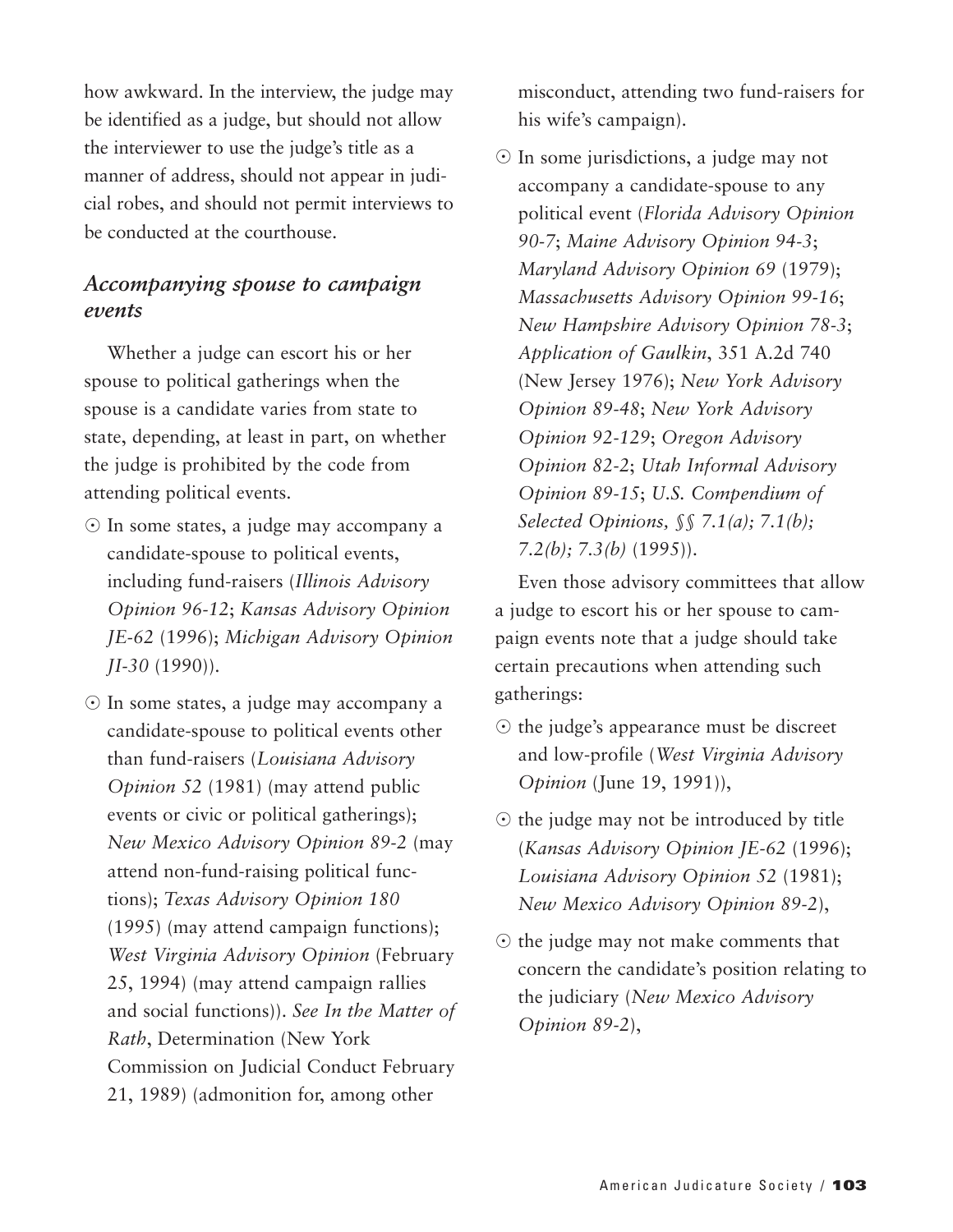- $\odot$  the judge may not solicit votes or financial support for the spouse (*Louisiana Advisory Opinion 52* (1981)),
- $\odot$  the judge may not speak on behalf of or endorse the spouse's candidacy (*Louisiana Advisory Opinion 52* (1981); *Texas Advisory Opinion 180* (1995)), and
- $\odot$  any views expressed by the judge must comport with the code of judicial conduct (*New Mexico Advisory Opinion 89-2*).

For those states that prohibit a judge from escorting his or her spouse to a political event, a political event is defined as any event "the public fairly would perceive as political in nature." *New York Advisory Opinion 89- 48*. The Massachusetts committee stated that prohibited events are those "that are partisan in nature, that is, designed to enhance the electability of, pay homage to, to rally support behind, or to raise funds for, a particular candidate," or to show solidarity against the opposing party. *Massachusetts Advisory Opinion 99-16*. The Florida committee cautioned that a candidate-spouse should not explain the judge-spouse's absence from campaign functions by referring to the restrictions in the code of judicial conduct because such an explanation would reveal the judgespouse's status and "thus indirectly achiev[e] that which cannot be done directly." *Florida Advisory Opinion 90-7*.

Even those advisory committees that prohibit a judge from escorting his or her candidate-spouse to any political event allow a judge to escort a candidate-spouse to events that are essentially civic, social, religious,

community, cultural, or recreational even if the spouse engages in some personal campaigning during the events if the judge would have attended the event even if the spouse were not a candidate. *Maine Advisory Opinion 94-3*; *Massachusetts Advisory Opinion 99-16*; *New York Advisory Opinion 89-48*. The Massachusetts judicial ethics committee stated that a judge whose spouse was running for office could, for example, attend a forum sponsored by Common Cause at which four of the candidates would speak because the event was not designed to garner support for one candidate but to inform the electorate of the positions of all the candidates. *Massachusetts Advisory Opinion 99-16*.

However, when attending a non-partisan event, the judge should be careful not to be introduced by title or to participate in any activity that could be seen as campaigning on behalf of the spouse such as speaking, carrying a sign, passing out literature, or encouraging people to vote for the candidate. For example, while a judge may attend a local parade or community fair, the judge should not march beside the judge's spouse under a campaign banner or work the crowd with the spouse *Maine Advisory Opinion 94-3*. If the line is difficult to draw, the judge should err on the side of caution and avoid any activity that could be construed as campaigning on behalf of the spouse. *Maine Advisory Opinion 94-3*.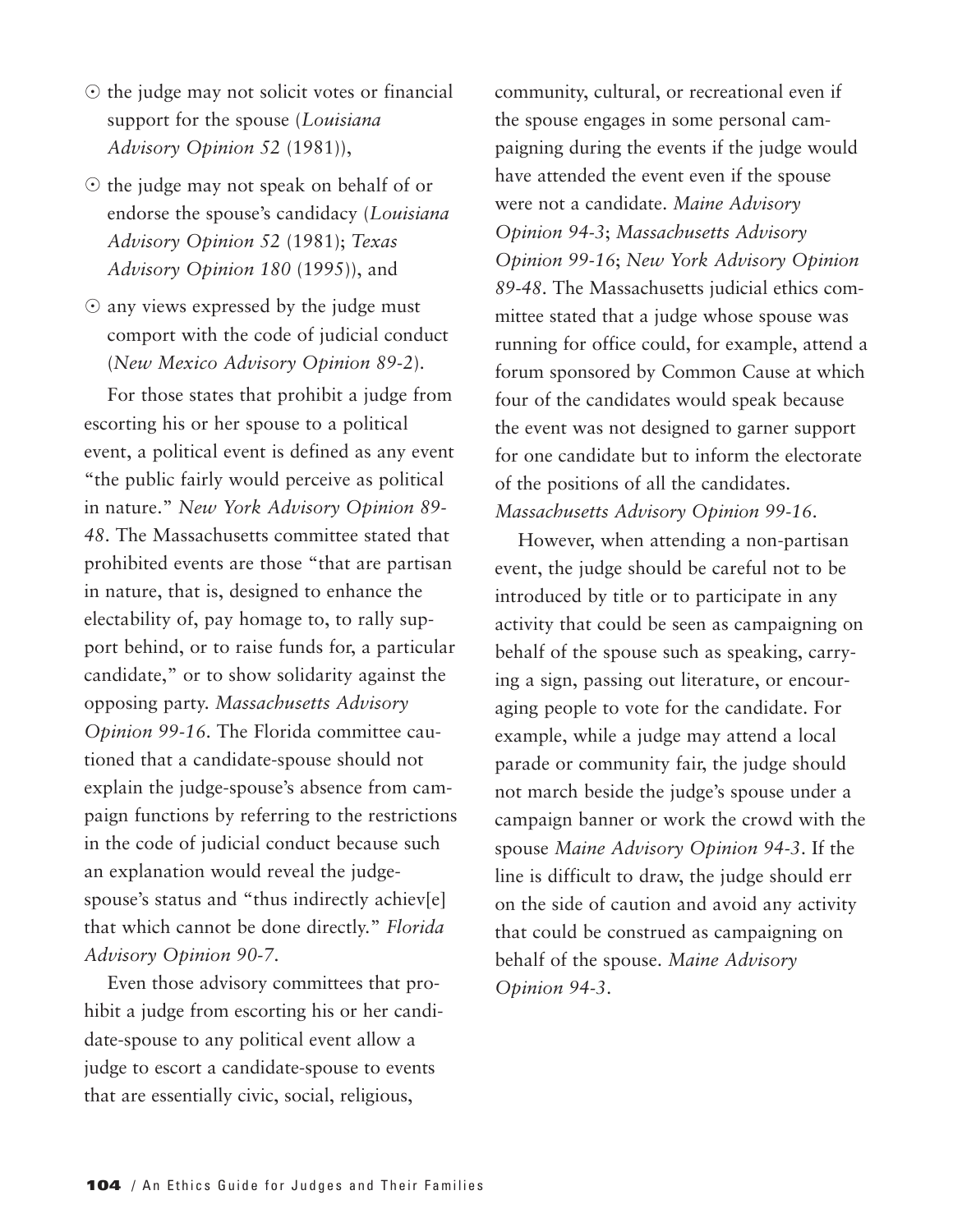#### *Campaign contributions*

Whether a judge can make a financial contribution to the campaign of a spouse or other family member varies depending on each state's rule regarding political contributions by judges. In Michigan, for example, where a judge is permitted to make contributions to a political party at any time, the Michigan advisory committee stated that a judge may personally contribute to a spouse's campaign. *Michigan Advisory Opinion JI-30* (1990). Canon 7A(1)(d) of the North Carolina code expressly creates an exception to the prohibition on a judge making financial contributions to any candidate for public office that allows a judge to contribute to a candidate who is a member of the judge's family.

In contrast, in Maine and New York, where a judge is prohibited from all political activity except while a candidate for office, a judge whose spouse is campaigning for political office cannot contribute to the spouse's campaign. *Maine Advisory Opinion 94-3*; *New York Advisory Opinion 92-129*. The Maine advisory committee stated that a judge's spouse should not pay for expenses of his or her campaign out of a joint bank account that includes funds contributed by the judge and over which the judge shares control. *Maine Advisory Opinion 94-3*. *But see Florida Advisory Opinion 87-22* (a candidate-spouse may withdraw funds from a joint account and place it into a campaign account).

According to several authorities, a judge's spouse may not accept campaign contributions from attorneys or litigants who are appearing or may appear before the judge.

#### *Examples:*

- $\rightarrow$  A judge's spouse may not accept political contributions from attorneys or litigants whose cases are, or are likely to be, before the judge (*New Hampshire Advisory Opinion 78-3*).
- ➡ Contributions to a judge's spouse's campaign from attorneys or litigants who are appearing or may appear before the judge "would be particularly offensive from an ethical standpoint" (*Application of Gaulkin*, 351 A.2d 740 (New Jersey 1976)).
- $\rightarrow$  A judge whose family member is a candidate for elected office must disqualify from cases in which parties or counsel are known by the judge to be contributors to the family member's campaign (*U.S. Compendium of Selected Opinions, §7.3(b)* (1995)).

## **When a family member is involved in another candidate's campaign**

Members of a judge's family may publicly and actively support another individual's campaign for public office.

#### *Examples:*

- ➡ A member of a judge's family may display election signs for a political candidate and have a campaign party at his or her law office (*Florida Advisory Opinion 94-21*).
- ➡ A member of a judge's family may serve as campaign manager or on a campaign committee for a political candidate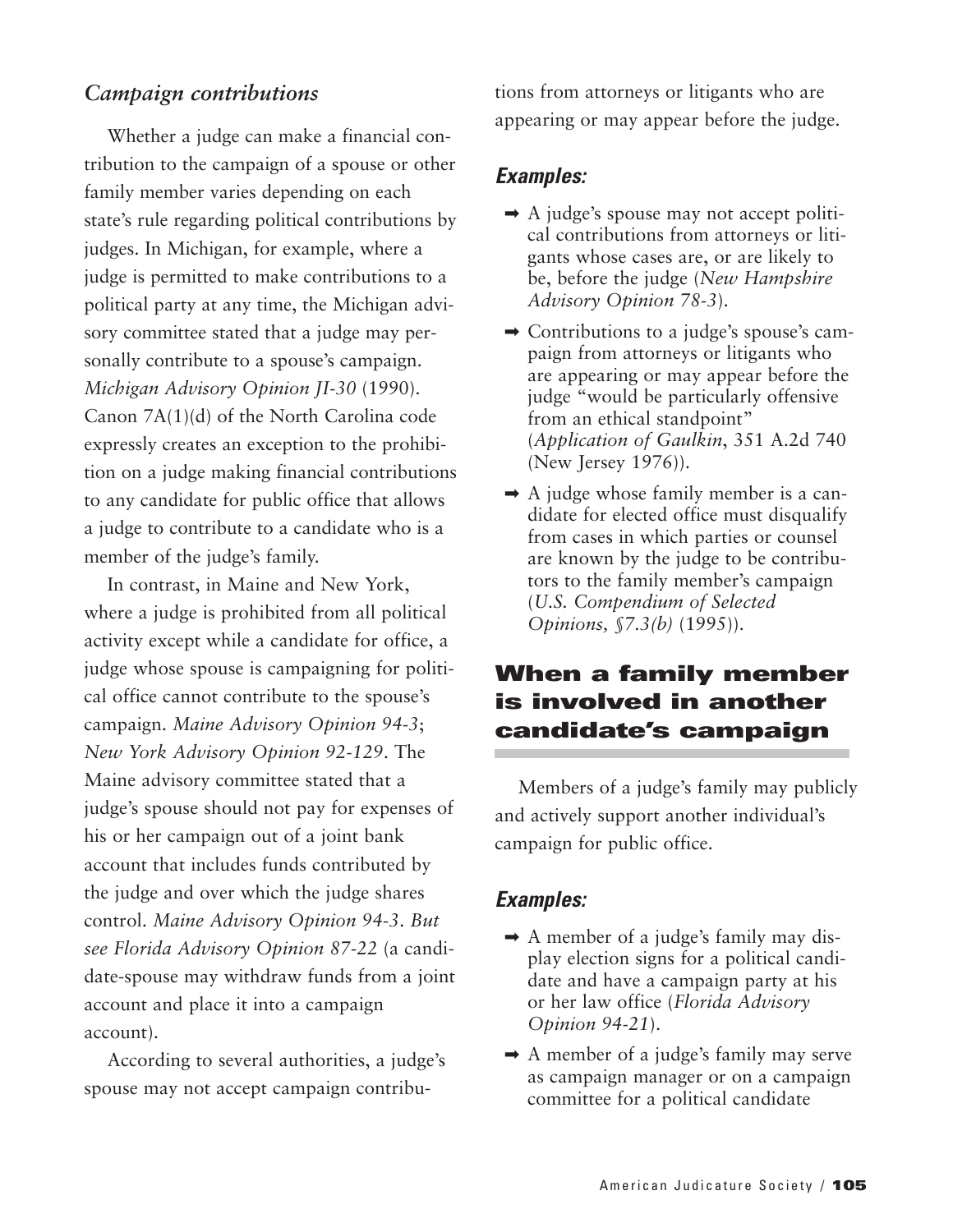(*Kansas Advisory Opinion JE-37*; *Kansas Advisory Opinion JE-61* (1996); *New York Advisory Opinion 91-85*; *New York Advisory Opinion 95-22*).

- $\rightarrow$  A judge's spouse or a member of the judge's immediate family may actively work in political campaigns (*Louisiana Advisory Opinion 134* (1996)).
- $\rightarrow$  A member of the judge's family may work in a campaign for a political candidate (*Louisiana Advisory Opinion 154* (1996); *Maryland Advisory Opinion 108* (1986)).
- $\rightarrow$  A member of the judge's family may endorse a candidate for political office (*Louisiana Advisory Opinion 154* (1996); *Maryland Advisory Opinion 108* (1986)).
- $\rightarrow$  A member of the judge's family may solicit funds for a political candidate (*Louisiana Advisory Opinion 154* (1996); *Maryland Advisory Opinion 108* (1986)).
- $\rightarrow$  A member of a judge's family may hand out campaign materials for a political candidate (*Texas Advisory Opinion 170*  $(1994)$ .
- $\rightarrow$  A member of a judge's family may recommend to people that they vote for a political candidate (*Texas Advisory Opinion 170* (1994)).

However, the family member's participation in political campaigns must be conducted without reference to the judge or the judge's office and may not be undertaken to do indirectly for the judge that which is prohibited. *Louisiana Advisory Opinion 134* (1996). Family members should take "every precaution to insulate the judge from direct or indirect involvement in such activity" (*Kansas Advisory Opinion JE-37*) and to ensure that

the family member's participation in the campaign is not misunderstood as "surrogate judicial participation" (*Maryland Advisory Opinion 108* (1986)).

## *Use of the judge's home*

In 1934, the ABA Committee on Professional Ethics advised that, "[i]n principle, a judge should not approve a practice on the part of his wife in giving political teas at their home to advance the candidacy of partisan nominees for political office." *ABA Advisory Opinion 113* (1934). Similarly, in an advisory opinion, the New Hampshire Supreme Court stated that, when a judge's spouse participates in the political campaigns of others, consideration should always be given to not using the marital home for political or fund-raising meetings. *New Hampshire Advisory Opinion 78-3*. The Kansas committee stated that a judge may not permit a spouse to host a "Come over and meet the Governor" party in their home, owned by them in joint tenancy, in an election year where the governor was an announced candidate for re-election even if there would be no fund-raising and the judge would take no part in the event. *Kansas Advisory Opinion JE-33* (1990).

However, the West Virginia judicial advisory committee stated that the spouse of a judge could have political fund-raisers in the home in which the judge and the spouse reside as long as the judge was not involved in raising funds or endorsing any candidate. *West Virginia Advisory Opinion* (August 28,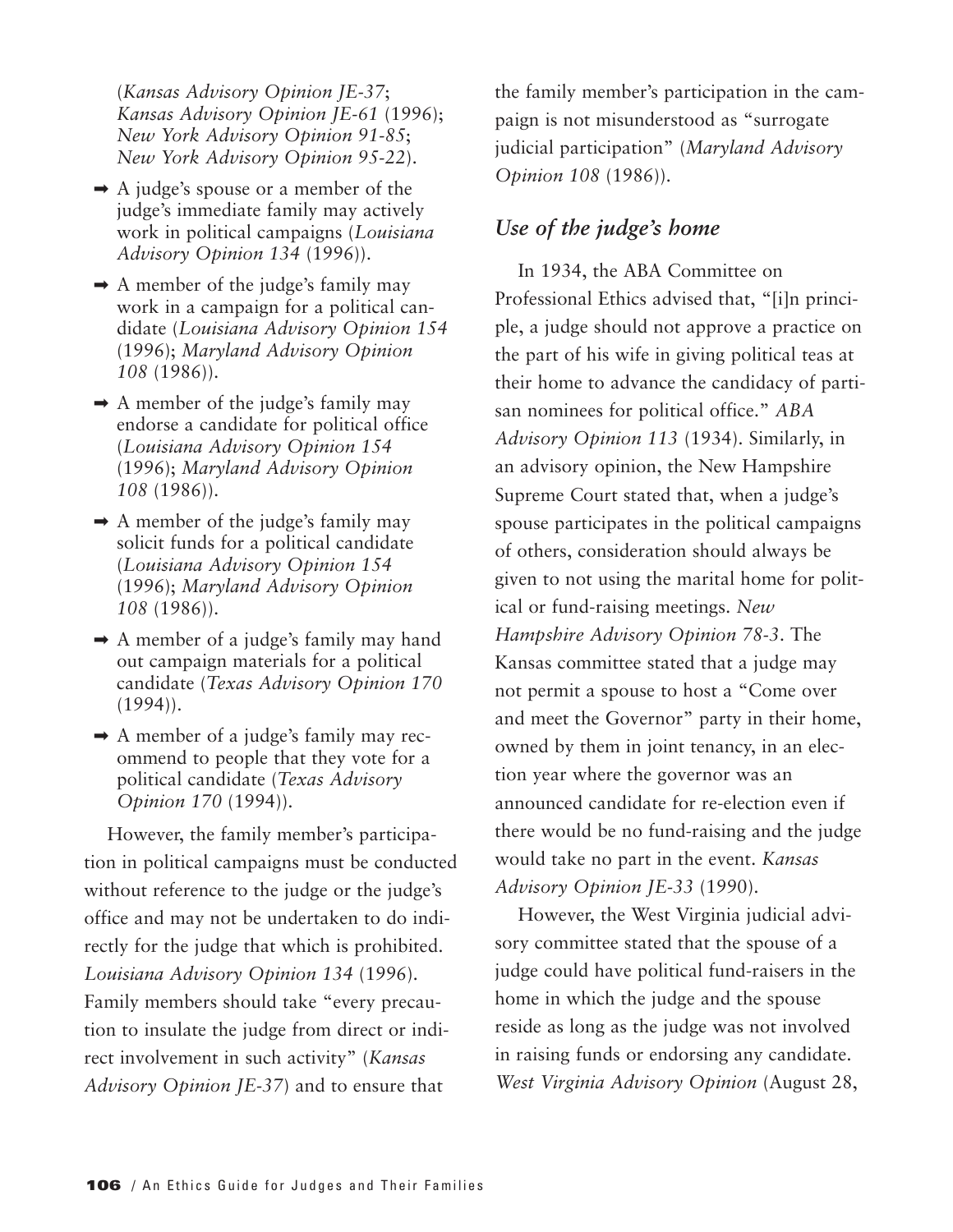1995). Moreover, the Massachusetts Supreme Judicial Court found no misconduct when a judge attended meetings held by his wife in their home with a gubernatorial candidate and supporters. *In the Matter of Troy*, 306 N.E.2d 203 (1973). Even though the impression was created that the judge supported the campaign, the court found no misconduct where it was not proved that he took any active part in the campaign or fund-raising.

Although not prohibiting the use of a judge's home for political events hosted by the judge's spouse, the advisory committee for federal judges has stated that a "judge must not in any manner encourage, assist or concur" in the events. *U.S. Compendium of Selected Opinions, §7.3(d)* (1995). The committee stated that a judge "must take all reasonable measures to dissociate himself or herself from [the events], including steps to avoid being seen by those in attendance during the events, which if necessary would include leaving the premises for the duration of the events." Similarly, the Wisconsin judicial ethics committee stated that if a judge's spouse hosts political fund-raising activities in their home, the judge should be careful not to be seen by those attending the event. *Wisconsin Advisory Opinion 97-2*. However, the committee stated that a judge is not required to leave the house unless its layout is such that the judge would probably be seen by some of those in attendance. Further, the committee advised that the judge could assist his or her spouse by performing household cleaning tasks, caring for their children, preparing food, and replenishing food and

beverages as long as those activities are not visible to the fund-raising participants. *See 1992 California Commission on Judicial Performance Annual Report*, at 16 (the commission sent a judge an advisory letter regarding an invitation for a political meeting stated that the meeting would be held at the home of the judge and the judge's spouse).

## *Campaign signs*

Several judicial ethics committee have advised that a judge should not permit a sign endorsing a political candidate to be erected on property jointly owned by the judge and the judge's spouse as this implies an endorsement by both house-holders. *New York Advisory Opinion 96-112*; *Maine Advisory Opinion 94-3*. The committee for federal judges suggested a judge try to dissuade the judge's spouse from posting a political candidate's sign at the marital home. *U.S. Compendium of Selected Opinions, §7.3(f)* (1995). However, recognizing that a judge might fail in that attempt, the committee advised a judge to "make reasonable efforts to dissociate himself or herself from the sign (e.g., by posting a disclaimer, listing spouse's name only on the sign, or placing the sign on the spouse's automobile which judge would not drive)."

#### *Contributions*

A judge who is prohibited from making political contributions should ensure that the judge's spouse does not use the couple's joint funds to make a contribution to a political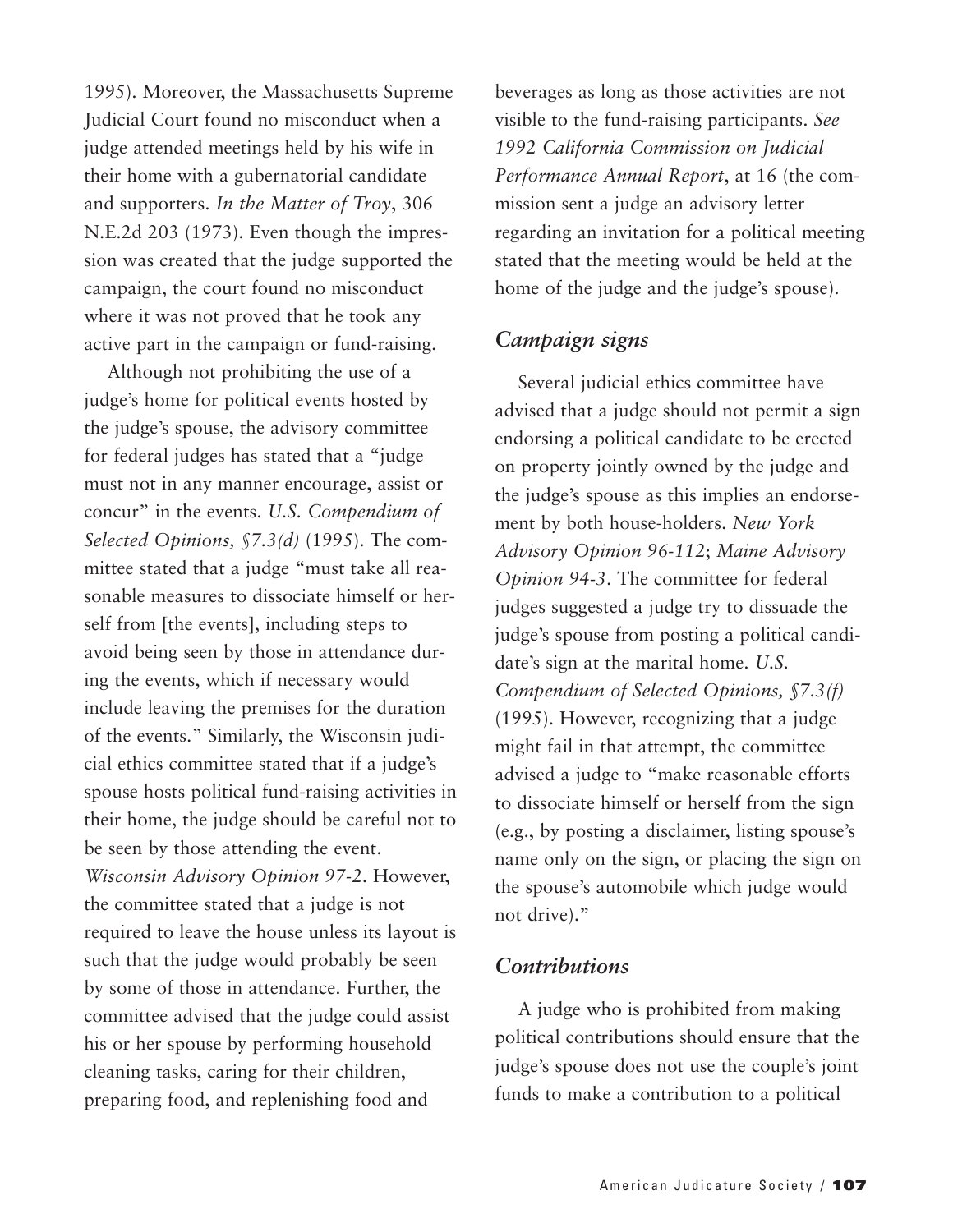campaign. In *Application of Gaulkin*, 351 A.2d 740 (1976), the New Jersey Supreme Court stated that the use of any portion of the marital assets suggests at least indirect involvement of the judge. A spouse's contribution of \$1,000 to a gubernatorial candidate from a joint bank account was one of the grounds for a judge's removal in *In the Matter of Briggs*, 595 S.W.2d 270 (Missouri 1980). Noting the "closely woven business and political aspects" of the judge and his wife, the Supreme Court of Missouri stated that the Commission on Retirement, Removal and Discipline "simply did not believe any of the contributions to have been the independent act of Mrs. Briggs or regard as credible Briggs' statements that he was unaware of his wife's check to [the gubernatorial candidate] on this account."

However, a judge's spouse may make financial contributions to a candidate for political office from the spouse's separate funds. *Florida Advisory Opinion 84-19*; *Kansas Advisory Opinion JE-13*; *Nebraska Advisory Opinion 96-6*; *New Hampshire Advisory Opinion 78- 3*; *New York Advisory Opinion 90-88*; *New York Advisory Opinion 95-138*; *New York Advisory Opinion 96-2*;*West Virginia Advisory Opinion* (June 19, 1991); *West Virginia Advisory Opinion* (August 28, 1995); *U.S. Compendium of Selected Opinions, §7.3(a)* (1995). *See also Louisiana Advisory Opinion 134* (1996) (a judge's spouse or a member of the judge's immediate family may make contributions to political campaigns provided the contribution is made without reference to the judge or the judge's office and is

not made to do indirectly what the judge cannot do directly); *Pennsylvania Informal Advisory Opinion 99-6-1* (a judge should not encourage his wife to make a campaign contribution, but is not required to discourage her from doing so; if the wife makes a contribution, the judge's name should not appear on the check).

However, the judge and his or her spouse must take all reasonable efforts to ensure that the contribution is perceived as that of the spouse and not the judge. *U.S. Compendium of Selected Opinions, §7.3(a)* (1995); *West Virginia Advisory Opinion* (August 28, 1995). If a spouse makes a contribution:

- $\odot$  the judge must play no role in the decision to contribute (*Kansas Advisory Opinion JE-13*; *U.S. Compendium of Selected Opinions, §7.3(a)* (1995)), and
- $\odot$  there must be no reference to the judge's name and position (*Florida Advisory Opinion 84-19*).

If a spouse has independent income and the contribution is made from a checking account in which the judge has no interest, the contribution would not constitute a violation by the judge (*New York Advisory Opinion 98-22*). According to the New York advisory committee, if a judge's spouse has no independent source of income, the spouse may make political contributions from funds set aside for the spouse's sole discretionary use but should not use a check from a joint checking account even if the judge's name is deleted from the check (*New York Advisory Opinion 98-111*).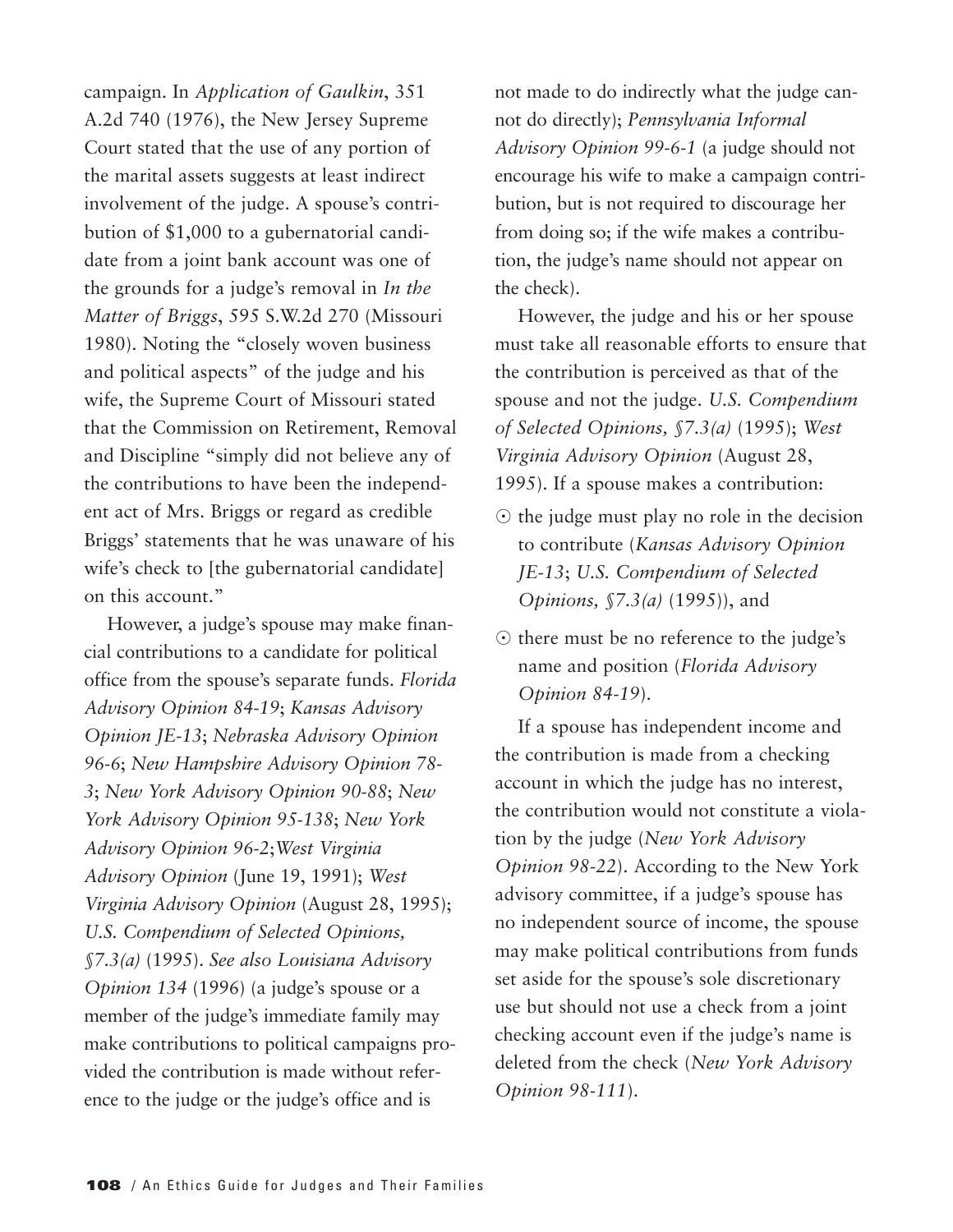## **Other political conduct**

## *Membership and holding office in a political organization*

A member of a judge's family may be a member or officer of a political party or organization.

#### *Examples:*

- $\rightarrow$  A judge's wife may be a member of the local Republican Women's Club and the state Federation of Republican Women (*Arizona Advisory Opinion 76-2*).
- $\rightarrow$  A judge's spouse may hold office in a political party's central committee (*Indiana Advisory Opinion 2-93*).
- $\rightarrow$  A judge's family member may be a member in or officer of a political party (*New Mexico Advisory Opinion 90-5*).
- $\rightarrow$  A judge's family member may be a committee member of a political party (*New York Advisory Opinion 94-60*; *West Virginia Advisory Opinion* (November 8, 1993)).
- ➡ A member of a judge's family may be a member of the chair's club of a county political organization (*New York Advisory Opinion 90-88*).
- $\rightarrow$  A judge's spouse may be appointed to fill the vacancy on a political party's county committee created by the judge's election (*New York Advisory Opinion 92-65*).
- ➡ *But see Arizona Advisory Opinion 76-2* (while a judge's wife could remain a member of political organizations, the judge should encourage her to resign from all offices in those organizations; the Arizona code has since been revised); *Georgia Advisory Opinion 27*

(1978) (the spouse of a candidate for judicial office should not serve on a county political committee); *New Mexico Advisory Opinion 90-5* (a judge should encourage his or her spouse not to serve as an officer of a political party; the New Mexico code has since been revised).

#### *Escorting spouse to political events*

In general, a judge may not escort the judge's spouse to political events even if the judge is not introduced at the events and does not participate in the program. The New Jersey Supreme Court noted its sympathy for a judge who could not attend a political event that was important to the judge's spouse. However, stating "Judges must make many sacrifices, sometimes most substantial, in order to maintain the public's confidence in the judiciary," the court concluded: "We are certain that a judge who attends any political event damages the most valuable interests of the judiciary, damages the public's confidence in the judiciary, damages the public's confidence in its independence, and damages the public's confidence in the judiciary's total separation from politics." *Statement by Chief Justice on Behalf of the New Jersey Supreme Court Concerning Judge Alexander D. Lehrer and Judge Sybil R. Moses* (January 29, 1990).

Although the code does not define "political gatherings," the term has been applied to functions, both fund-raisers and non-fundraisers, sponsored by political parties or other political organizations, such as committees, caucuses, and re-election campaign committees. However, a judge whose spouse is an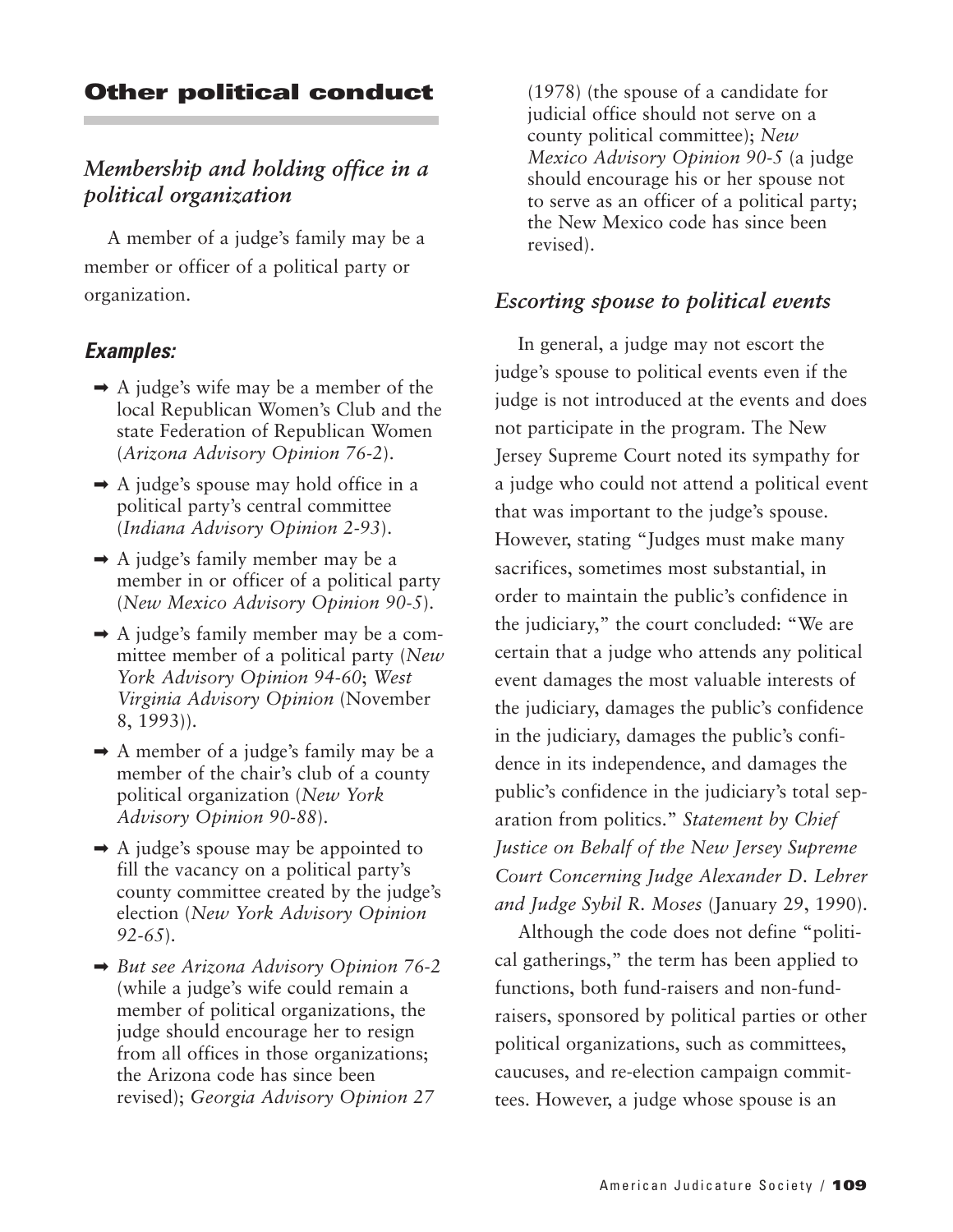elected official may attend purely ceremonial, governmental functions with the judge's spouse (*U.S. Compendium of Selected Opinions, §7.2(a)* (1995)).

#### *Examples:*

- $\rightarrow$  A judge may not escort a spouse to a political gathering of any kind (*New Hampshire Advisory Opinion 78-3*).
- $\rightarrow$  Judges should not have attended the inaugural ball for the state's governor, which was also a fund-raiser, with their spouses even if the spouses were active fund-raisers for the governor's campaign. The judges were publicly reprimanded (*Statement by Chief Justice on Behalf of the New Jersey Supreme Court Concerning Judge Alexander D. Lehrer and Judge Sybil R. Moses* (January 29, 1990)).
- $\rightarrow$  A judge may not accompany a spouse to a state political party convention, to which the spouse has been elected as a delegate (*New York Advisory Opinion 96-73/96-80*; *South Carolina Advisory Opinion 4-1982*).
- ➡ A judge may not accompany his or her spouse to a dinner honoring the President sponsored by the Democratic National Committee (*New York Advisory Opinion 96-73/96-80*).
- $\rightarrow$  A judge should not have attended fundraisers for political candidates as his wife's escort. The judge was admonished for this and other misconduct (*In the Matter of Rath*, Determination (New York State Commission on Judicial Conduct February 21, 1989)).
- $\rightarrow$  A judge may not accompany the judge's spouse to a reception and dinner to promote the governor's re-election (*Pennsylvania Informal Advisory Opinion 8* (1974)).

➡ *But see Arizona Advisory Opinion 76-2* (a judge may attend political functions with the judge's spouse, provided the spouse is only a member of the organization sponsoring the function and not attending as an officer; the judge may be recognized if public officials are recognized at the function); *Michigan Advisory Opinion JI-47* (1992) (a judge may sit on the dais with the judge's spouse when the spouse is serving as cochair of a political party social event).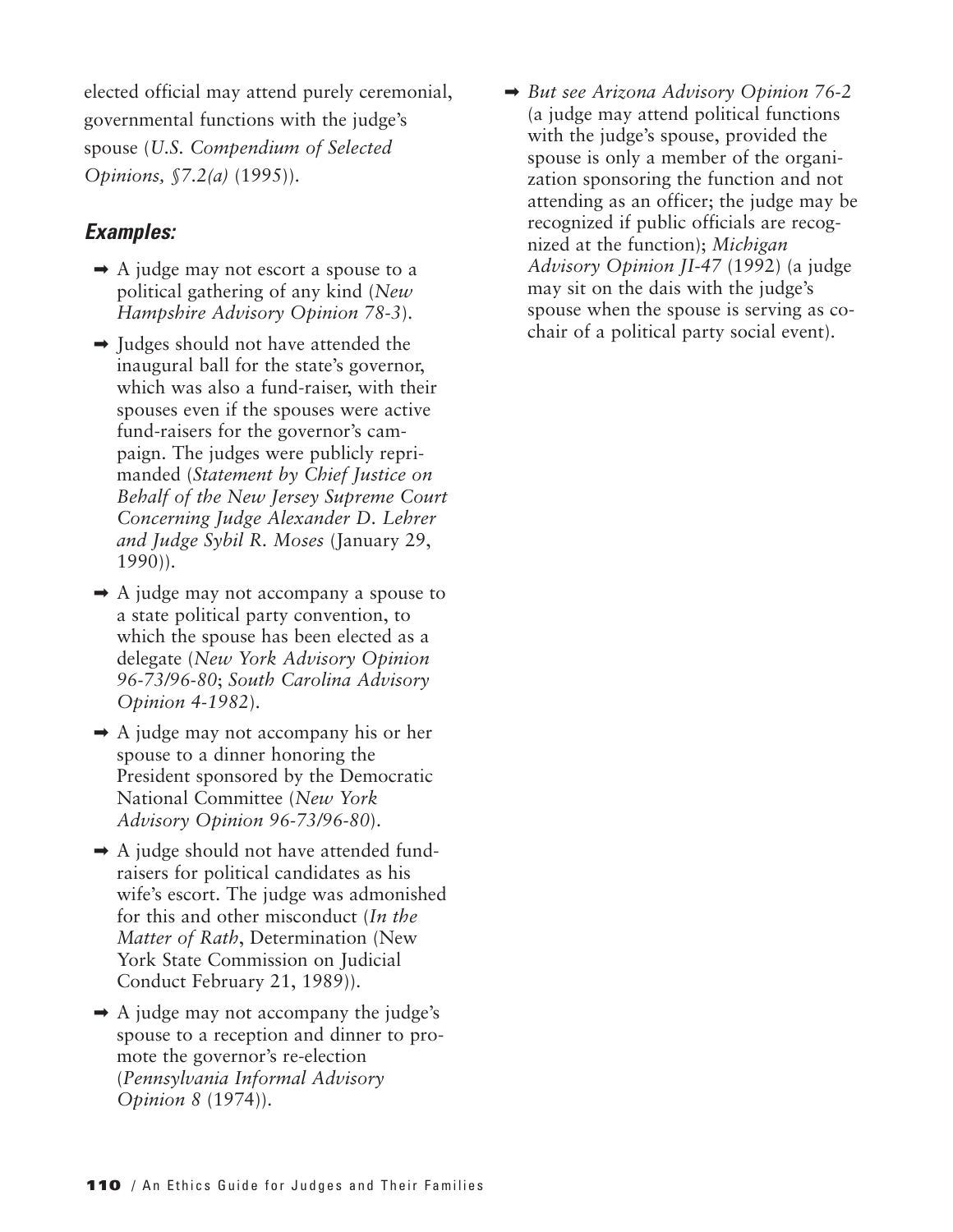# *Code Variations*



- As of February 2001, **Alaska, Arizona, Arkansas, Florida, Indiana, Kansas, Kentucky, Louisiana, Minnesota, Nebraska, Nevada, New Mexico, North Dakota, Oklahoma, Rhode Island, South Carolina, South Dakota, Tennessee, Utah, Vermont, West Virginia,** and **Wyoming** have changed their codes of judicial conduct to add the "in support of the candidate" qualification from the 1990 model code.
- Commentary to the **California** code states that "[a]lthough members of the judge's family are not subject to the provisions of this Code, a judge shall not avoid compliance with this Code by making contributions through a spouse or other family member."
- The **North Carolina** code of judicial conduct states that a judge's spouse or any other adult member of the judge's family is not prohibited "from engaging in political activity provided the spouse or other family member acts in accordance with his or her individual convictions, on his or her own initiative, and not as alter ego of the judge himself."
- Commentary to the **Delaware** code of judicial conduct contains a specific rule regarding political contributions by a judge's spouse: "Political contributions by the judge's spouse must result from the independent choice of the spouse and checks by which such contributions are made shall not include the name of the judge."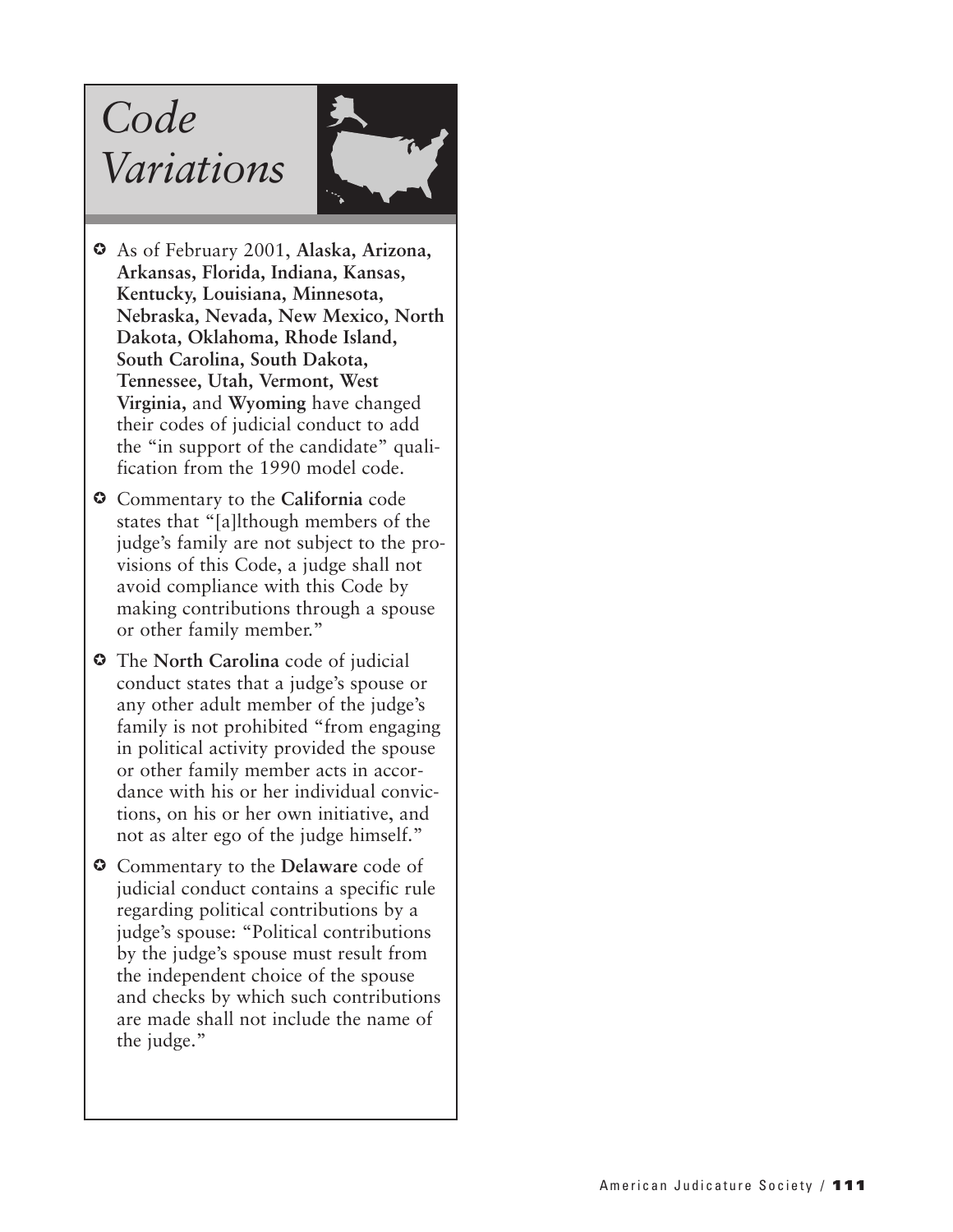| Political Activity                                                                                                                                | $\mathcal{Q}\mathcal{O}^{\prime} A$                                                                                                                                                                                                                                                     |
|---------------------------------------------------------------------------------------------------------------------------------------------------|-----------------------------------------------------------------------------------------------------------------------------------------------------------------------------------------------------------------------------------------------------------------------------------------|
| May a judge's wife give speeches for the<br><i>judge's re-election campaign?</i>                                                                  | Yes, but the judge should encourage her not<br>to make pledges or promises on his behalf or<br>violate any of the other restrictions on judi-<br>cial campaign speech.                                                                                                                  |
| May a judge's wife solicit contributions for<br>his campaign?                                                                                     | No. As a candidate for judicial office, he<br>must discourage his wife from doing on his<br>behalf what he cannot do, and he may not<br>personally solicit campaign contributions.                                                                                                      |
| May a judge whose wife is running for gov-<br>ernor endorse her candidacy?                                                                        | No. A judge is prohibited from publicly<br>endorsing any candidate for public office,<br>including his wife, and may not solicit<br>votes, funds, and other support for a fami-<br>ly member through speeches or personal<br>contacts.                                                  |
| May a judge display a sign for his wife's<br>gubernatorial campaign in his chambers or<br>drive a car with her campaign sticker on the<br>bumper? | No.                                                                                                                                                                                                                                                                                     |
| May a judge work behind-the-scenes in his<br>wife's campaign office, compiling voter or<br>contributor lists or giving her advice?                | No.                                                                                                                                                                                                                                                                                     |
| May a judge's wife use their home for a<br>fund-raiser for her campaign for governor?                                                             | Yes, as long as the judge is not identified<br>on invitations; does not assist in any<br>preparations or serve as host by greeting<br>guests, mingling with visitors, or serving<br>food and drinks; and stays in another<br>part of the house or leaves the house<br>during the event. |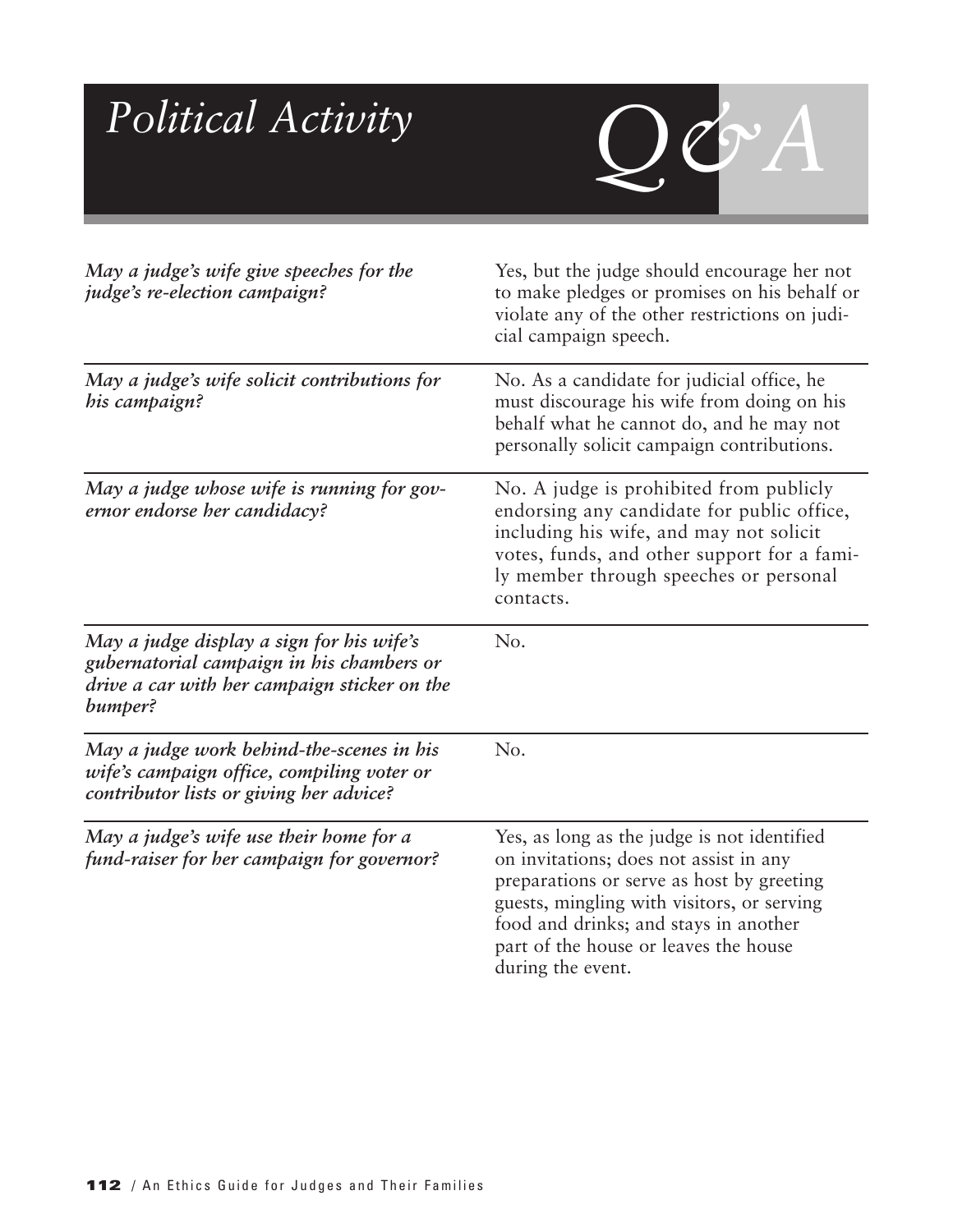| May the judge's wife include a picture of<br>herself, their children, and the judge, identi-<br>fied as a judge and her husband, in her cam-<br>paign literature? | It depends on what state the judge is in. In<br>some states, as long as the campaign litera-<br>ture does not identify the judge's office or<br>title, discuss his judicial duties, or show the<br>judge in robes and it identifies the occupa-<br>tions of other family members, the judge may<br>be pictured and identified by name and as a<br>judge. (For example, the picture caption<br>could read, "Shirley Rowe is pictured with<br>her husband Ed, a judge, their daughter,<br>Clare, an accountant, and their son Steven, a<br>student at Eastmont High," but not "her hus-<br>band Ed, District Court Judge for the 11th<br>Judicial District.") However, in other states,<br>the judge's wife's campaign materials cannot<br>use the judge's picture, name, or title. In a<br>third set of states, the judge may be included<br>in a family picture if he is not identified as a<br>judge (for example, "Shirley Rowe is pictured<br>with her husband Ed, their daughter Clare,<br>and their son Steven), or in some states iden-<br>tified by name. |
|-------------------------------------------------------------------------------------------------------------------------------------------------------------------|------------------------------------------------------------------------------------------------------------------------------------------------------------------------------------------------------------------------------------------------------------------------------------------------------------------------------------------------------------------------------------------------------------------------------------------------------------------------------------------------------------------------------------------------------------------------------------------------------------------------------------------------------------------------------------------------------------------------------------------------------------------------------------------------------------------------------------------------------------------------------------------------------------------------------------------------------------------------------------------------------------------------------------------------------------------|
| May the judge escort his wife to political<br>gatherings when she is a candidate?                                                                                 | Only in states in which a judge can attend<br>political gatherings at any time. In some<br>states, a judge may only escort his wife to a<br>political event such as a campaign rally, not a<br>fund-raiser. In some jurisdictions, a judge<br>may not accompany his candidate-wife to<br>any political event, although he may escort<br>her to community, religious, social, cultural,<br>or recreational events even if she does some<br>campaigning there if the judge would have<br>attended the event even if his wife were not a<br>candidate.                                                                                                                                                                                                                                                                                                                                                                                                                                                                                                              |
| May a judge's wife serve as campaign man-<br>ager for a candidate for state senate?                                                                               | Yes, if she does so without reference to the<br>judge or the judge's office and takes steps to<br>ensure there is no appearance that the judge<br>is directly or indirectly involved in the cam-<br>paign.                                                                                                                                                                                                                                                                                                                                                                                                                                                                                                                                                                                                                                                                                                                                                                                                                                                       |
| May the judge's wife put a sign on the lawn<br>of their home for the candidate she is sup-<br>porting for state senate?                                           | The judge should try to talk her out of put-<br>ting up the sign, but if he does not succeed,<br>the sign should make clear it does not reflect<br>the judge's endorsement.                                                                                                                                                                                                                                                                                                                                                                                                                                                                                                                                                                                                                                                                                                                                                                                                                                                                                      |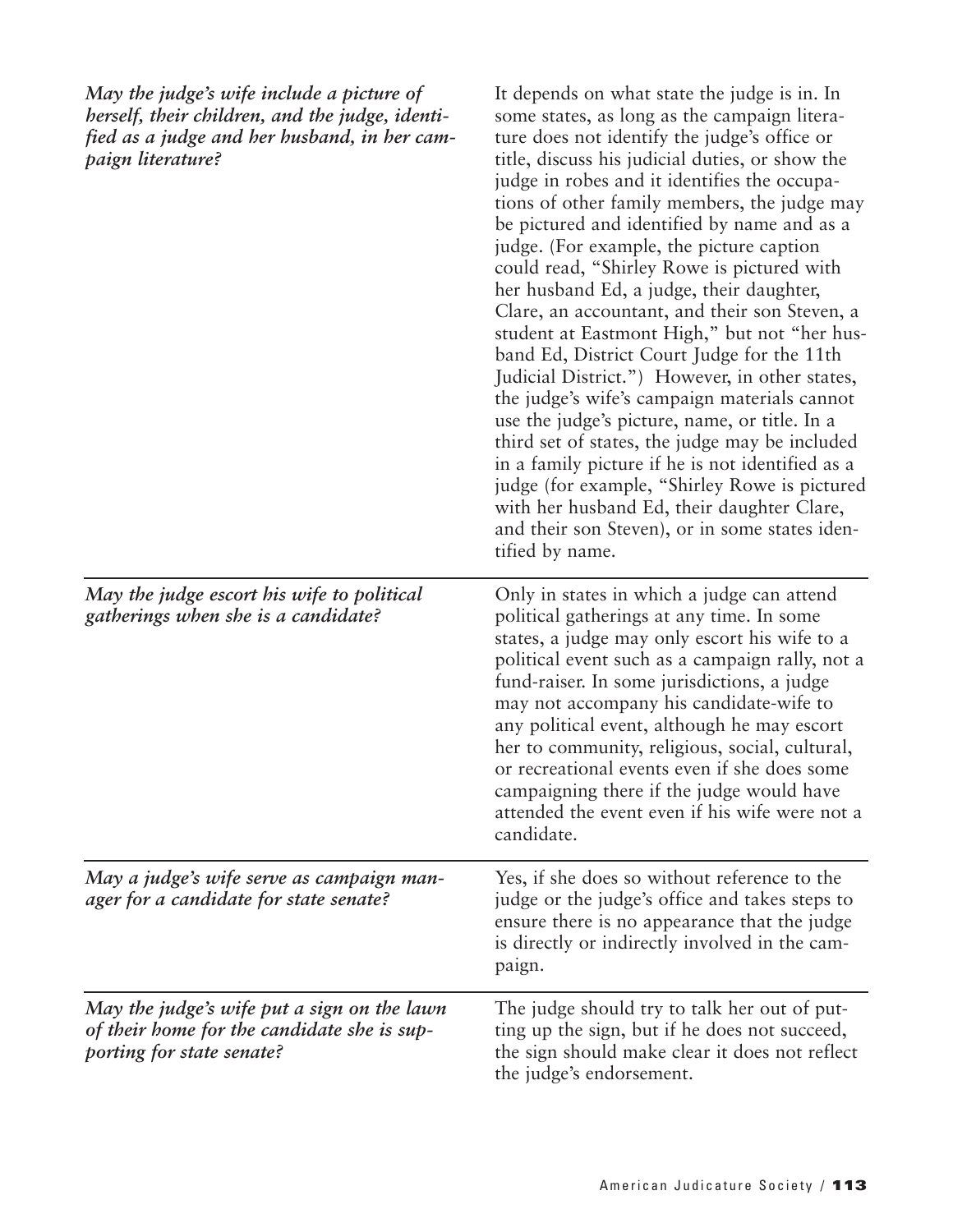| May the judge's wife contribute money to<br>the candidate she is supporting?                                                                                           | Yes, but only from the wife's own funds<br>without any discussion with the judge about<br>whether to contribute and without reference<br>to the judge's name or position (in other<br>words, the judge's name should not be on the<br>check). |
|------------------------------------------------------------------------------------------------------------------------------------------------------------------------|-----------------------------------------------------------------------------------------------------------------------------------------------------------------------------------------------------------------------------------------------|
| May a judge's husband be a chair of a polit-<br><i>ical party?</i>                                                                                                     | Yes.                                                                                                                                                                                                                                          |
| May a judge whose husband was campaign<br>manager for the governor go to the inaugu-<br>ral ball, which is a fund-raising event for the<br>governor's political party? | No, except in states in which judges are<br>allowed to attend political fund-raisers.                                                                                                                                                         |
| May a judge accompany his wife to a state<br>political party convention to which the<br>spouse has been elected as a delegate?                                         | No, except in states in which judges are<br>allowed to attend political gatherings.                                                                                                                                                           |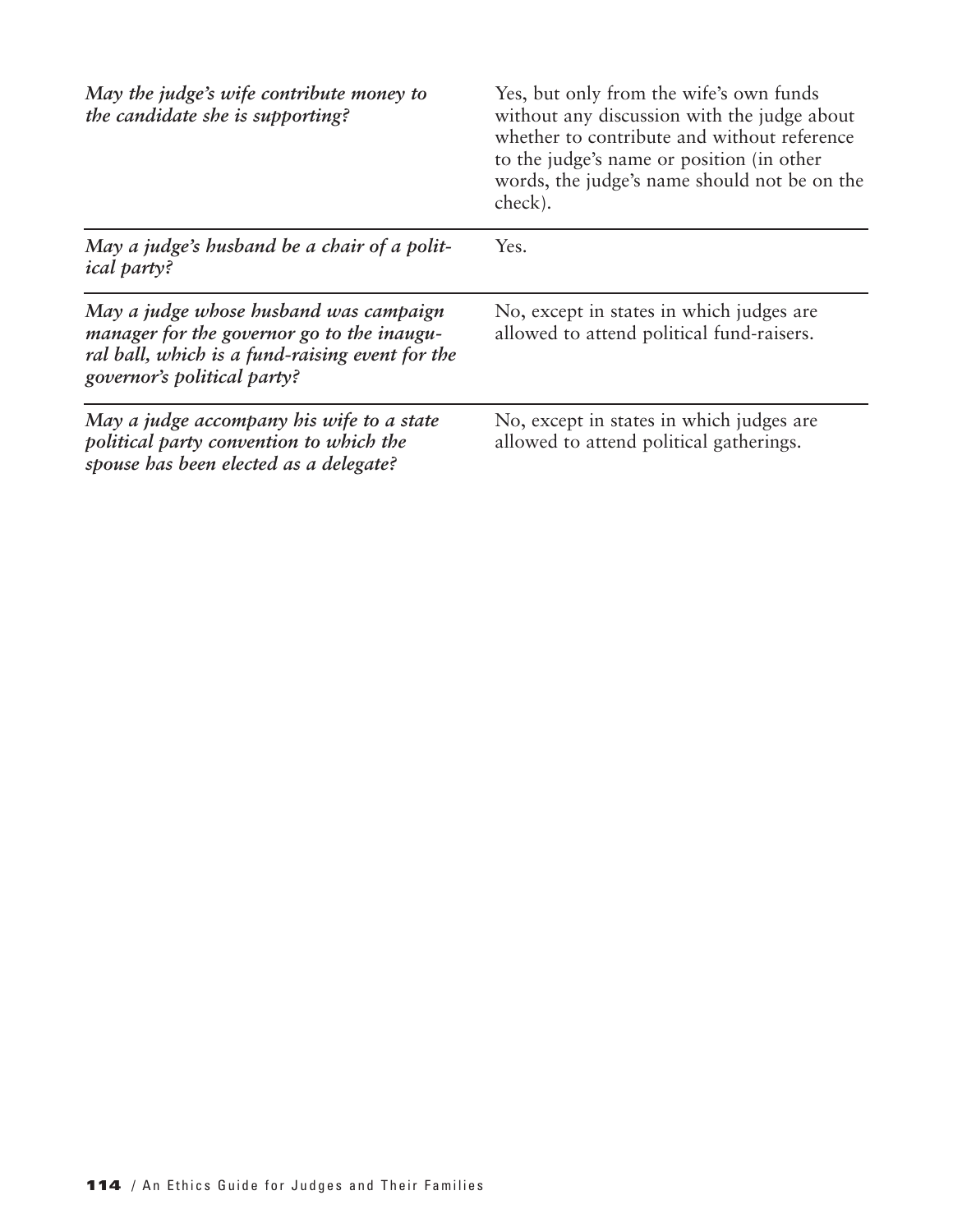## *Judicial Family Life by Jan Aikman Dickson*



The American judicial system depends upon quality people serving as judges. Those judges in turn depend upon supportive families who are equipped for the rigors of public life. Without formal training or materials, many judges' families have learned public family life skills strictly by trial-and-error.

Judges and their families who function effectively remember the bigger picture when they deal with the challenges associated with public family life. Judges recall the reasons they became lawyers and judges in the first place and explain that vision to their household to muster genuine support. Taking a global and historic perspective helps amplify the reasons the rule of law is important. Watching videos or reading books about our judicial system uplifts families. Many families visit their judge's courtroom, the state capitol, and Washington D.C. to see the important places and documents celebrating the rule of law. Occasional public ceremonies refresh their enthusiasm and commitment to being supportive of the work of the judge in their family. Keeping perspective on why it is important for judges to serve can help family members enjoy public family life.

Whether public life is a family partnership or a distinct activity of the judge, families thrive and are able to be supportive of a

Jan Aikman Dickson is the founder of Judicial Family Institute, Inc. and the spouse of Indiana Supreme Court Justice Brent Dickson.

The mission of the Judicial Family Institute, Inc. (JFI) is to collect and provide positive information regarding the challenges and opportunities of judicial family life. JFI is a national, low-profile, non-partisan, non-lobbying, not-for-profit corporation organized under the laws of Indiana and qualified as a  $501(c)(3)$  organization under the Internal Revenue Code. JFI serves trial, appellate, and all other judges, their households and extended families, judicial educators, and other experts who provide educational materials and programs. Its supporters since 1987 have included state and federal judges and justices, their family members, judicial educators, and other citizens interested in supporting judicial family life education and an impartial judiciary.

The Judicial Family Institute, Inc. applauds judges. Their work makes a big difference to individuals, communities, and the rule of law in a democratic society. JFI encourages judges' families to be supportive and judges to persevere. Being a member of a judge's family holds some special opportunities and challenges. Balancing good attitude with concrete steps to manage the unique features of judicial family life results in maximum enjoyment of being in a judge's family.

Judges and judicial family members, educators, and experts wishing to learn about the JFI website, speakers, or the newsletter are encouraged to contact:

Judicial Family Institute, Inc. P.O. Box 1802, Indianapolis, IN 46206-1802 E-mail: jfamilyin@aol.com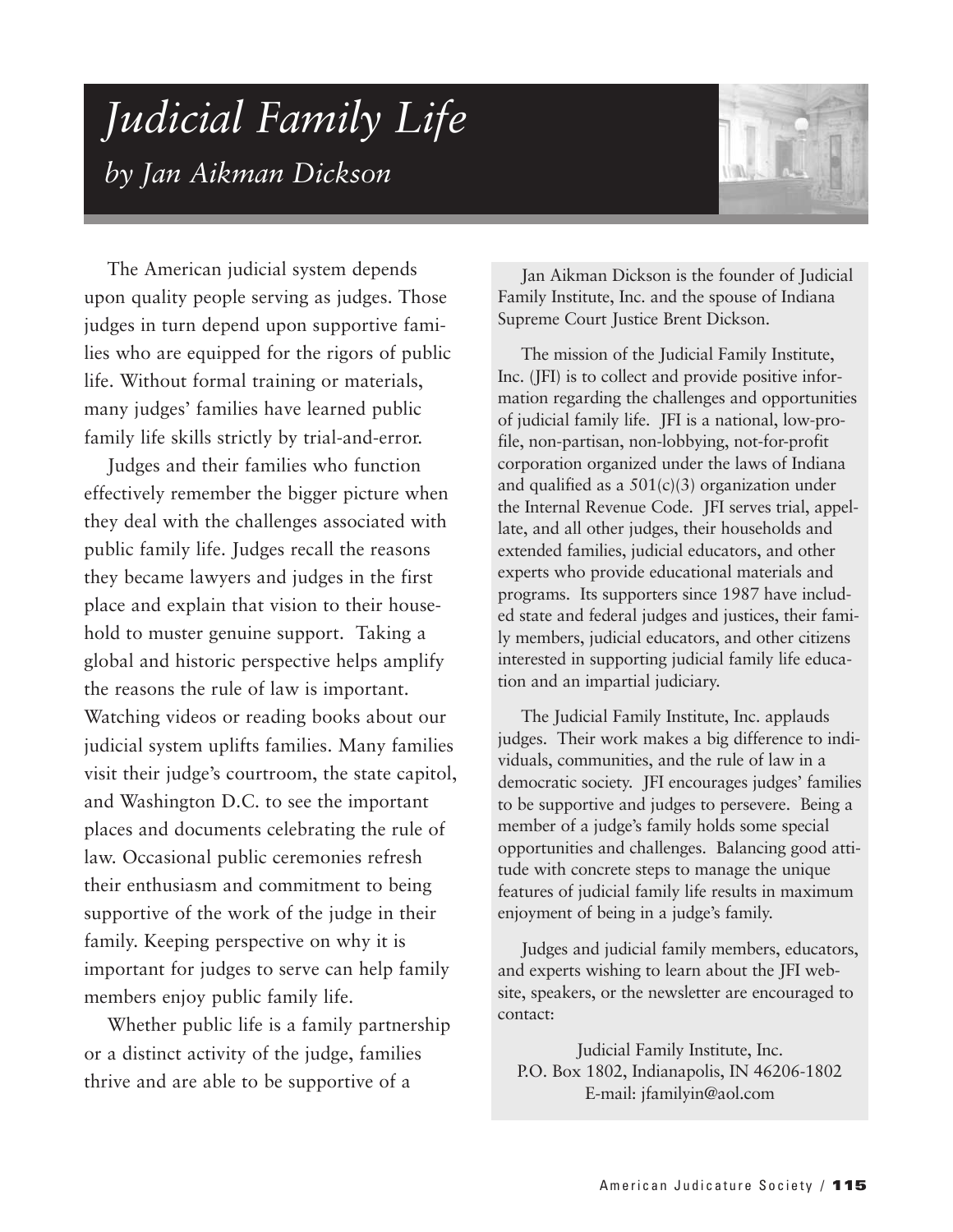judge's service when they understand solutions to the unique challenges that everyone in the family may encounter. The Judicial Family Institute, Inc. collects information demonstrating how various people have managed typical issues unique to judges and their families. In learning from others, new and experienced judges' families can avoid unnecessary trial-and-error and problems others have encountered.

## **Understanding judicial stress**

To be understanding and supportive of judges, family members do well to consider the typical problems that judges face. These may include:

- The responsibility for important decisions about the lives of other people.
- A heavy caseload.
- Concern and compassion for people appearing before the court, especially children.
- The responsibility for seeking funds to run the court.
- Isolation. People may not relate to the judge as before, and a judge may withdraw from old friends to avoid the appearance of favoritism.
- The need to raise money for and participate in an election campaign.
- A lower or fixed salary as a judge with the same home mortgage and other living expenses.
- The need to publicly disclose financial statements.
- Concern about their family members and their increased visibility in public life.
- New issues in parenting.
- Discomfort with seeking help for a problem that results from abuse of alcohol or other drugs or illness in themselves or members of their family because of concerns the matter will become public.

When family members are included in judicial education programs on handling stress, it helps sensitize them to the judge's role and gives them pointers for dealing with the problems they may encounter themselves. Thus, they are better equipped to support the judge. In interactive judicial education programs around the country, Washington, D.C. Psychologist Dr. Isaiah Zimmerman helps judges and their partners identify signs of judicial stress and share antidotes and preventative measures. He notes that many judges benefit by having a "buddy judge" whose occasional companionship may be more important than what they say. Dr. Zimmerman observes the value of a health maintenance program, a hobby, recreation, sports outlets, and a religious or spiritual orientation. He applauds an attitude of being "responsible to" rather than "responsible for" the people judges serve. He suggests three ten-minute breaks throughout the day. At the close of the day, he urges judges to take a 20-minute "decompression" time to relax, do nothing, and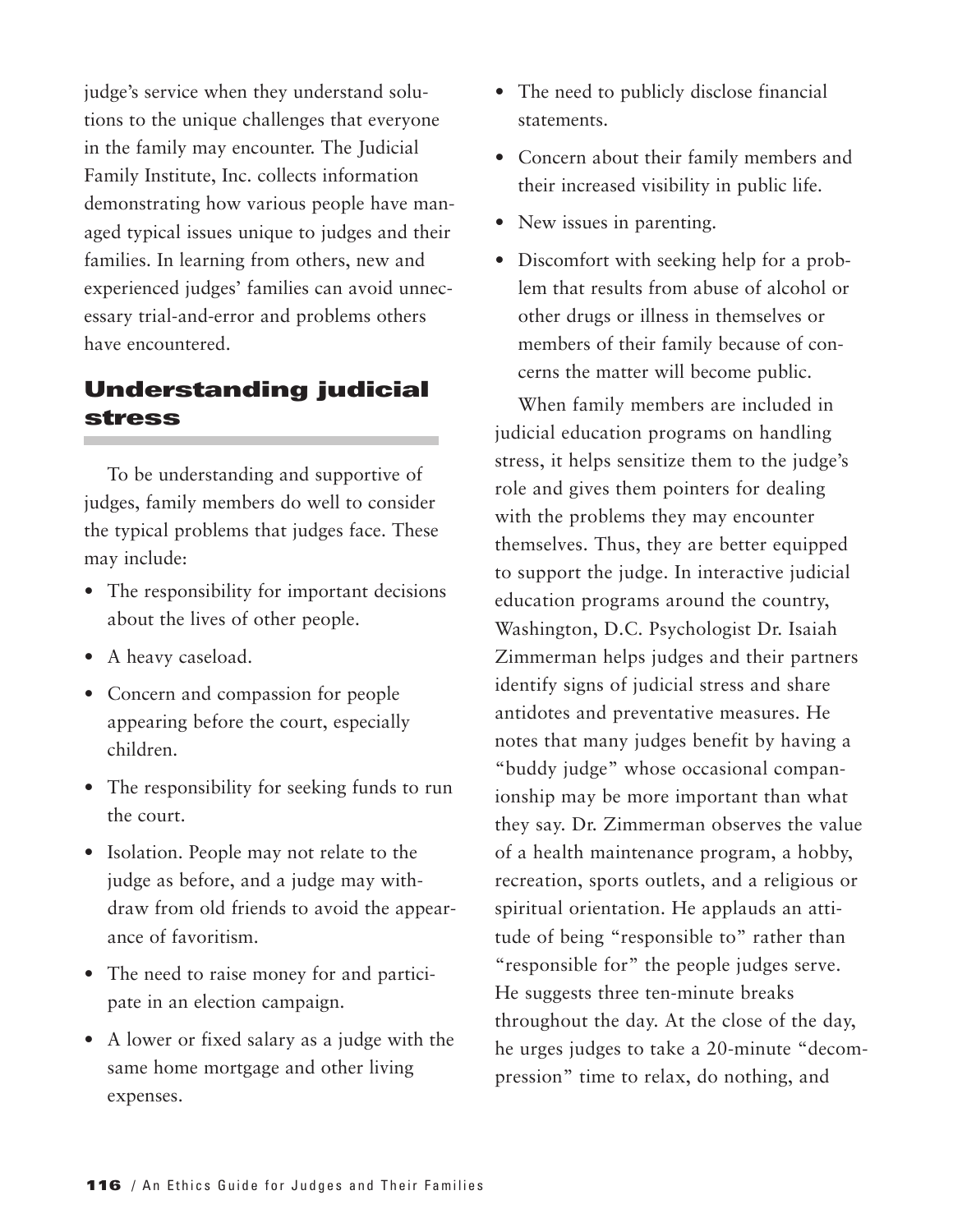change gears before taking on family responsibilities and interaction.

Meditation and listening to music can give a remarkable boost to judges, according to Judge Adam Fisher of South Carolina. In judicial education sessions for judges and their spouses across the country, Judge Fisher describes the biochemical changes attending stress. He advocates immediate mind control upon signs of stress, physical exercise after a stress "spike," and raising the level of the body's normal resistance to stress.

Local churches, synagogues, mosques, colleges, universities, health clubs, and various counselors all augment judicial family knowledge of stress reduction techniques through education or personal counseling.

## **Judges considering their partners' perspectives**

Partners of judges often report common experiences and share similar changes in their lives and those of other family members when the judge in their family goes on the bench:

- Pride and enthusiasm that their loved one is willing to serve in public office.
- They tend to hear complaints about the legal system or specific cases even when the judge does not.
- Some people assume a judge's partner's ideas are the same as the judge's about current events and controversial topics and

that the judge's ideas are the same as theirs.

- Family members may decide to change or alter jobs, charitable activities, and/or political activity to accommodate applicable code of judicial conduct.
- The family may decide to move if the court offices are in a different community.
- Like judges, family members also may have to adjust to lower or fixed family income, increased security measures, new issues in parenting, isolation, impairment, and/or the need to report personal investments and gifts.

Educational programs held for family members during judicial conferences, materials, and contact with other families can help equip people to adapt to these changes so that they are best able to be supportive of impartial judges.

## **Managing campaign stress**

In 39 states, elections are held to select some, most, or all of the judges or to retain judges in office. Campaign stress is often best tolerated when the judge and the family are in touch with others who have had similar experiences. In some states, other individuals have signed up to be available to receive phone calls during campaign time from judicial candidates and their family members who are immersed in a campaign. Just knowing someone else is available to talk can be helpful. Even people from opposite political par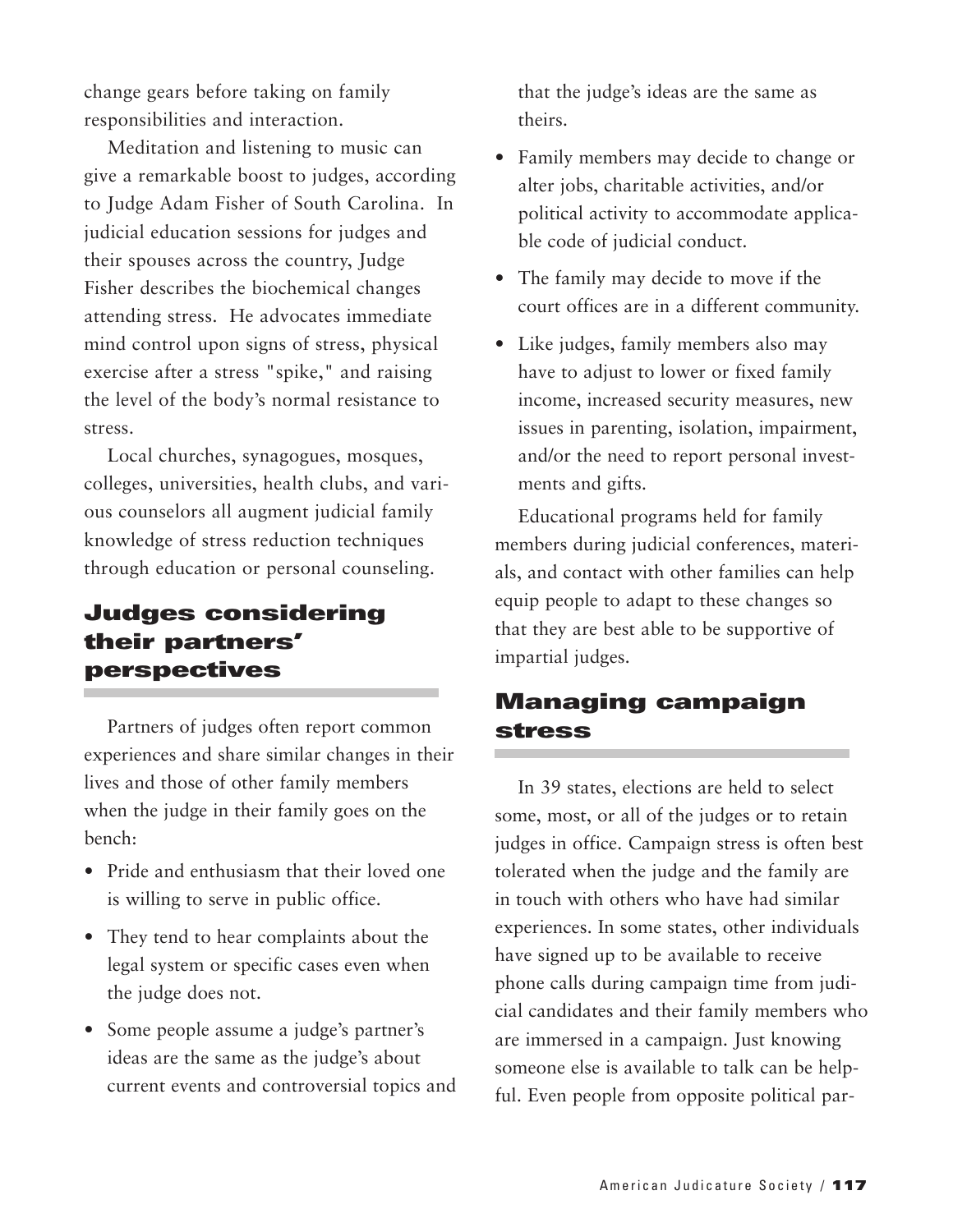ties, from different parts of a state, or from different states have been encouraging resources to each other when campaigns have become negative or hectic.

One proven strategy for managing the family features of political campaigns is a "family priority committee" of friends and volunteers to prepare and deliver nutritional meals to the candidate's home several nights a week. The group can also provide backup sitters and volunteers to run small errands, rake leaves, and perform similar tasks. Candidates' spouses report that it is reassuring to have that kind of support.

The bi-partisan national organization Partners in Politics founded by former legislative and later executive branch spouses Carolyn Mutz and Judy O'Bannon (both from Indiana) reprinted as *Political Stress in Indiana* a booklet published originally by the Mental Health Association of North Dakota called *Political Stress in North Dakota*. Consider the following "Common Sense Ways to Cope with Political Stress" from that publication:

- Learn to plan.
- Accept human limits.
- Have fun.
- Be positive about people and life.
- Practice tolerance and forgiveness.
- Don't compete when it isn't necessary.
- Take regular, sensible exercise.
- Learn to take time for yourself.

• Expose your problems to those who understand.

## **Benefits outweigh challenges for children**

In Judicial Family Institute interviews, experienced judicial parents and their partners say that the benefits for children far outweigh the challenges of being part of a judge's family. Children have an opportunity to look beyond themselves and develop a healthy concern for others. They get to meet fascinating people because of the judge's work. Judges' children are included in banquets and other public events where they hear inspiring speakers and learn extraordinary social skills. They develop quality contacts and perspectives that last a lifetime. They are sometimes able to see new places by going along to judicial meetings, and enjoy being in conversations with other judges' children. Judges' children are proud to be connected to a parent who is highly respected in their community.

Most judicial parents, however, also say there are some things they would have done differently. New judges and their partners are encouraged to seek out veterans of judicial family life to ask them what has worked for them. These conversations can take place privately or at judicial conferences and similar meetings.

Judges also counter society's assumptions of their own children by affirming their unique skills, activities, and interests rather than assuming they are destined to become lawyers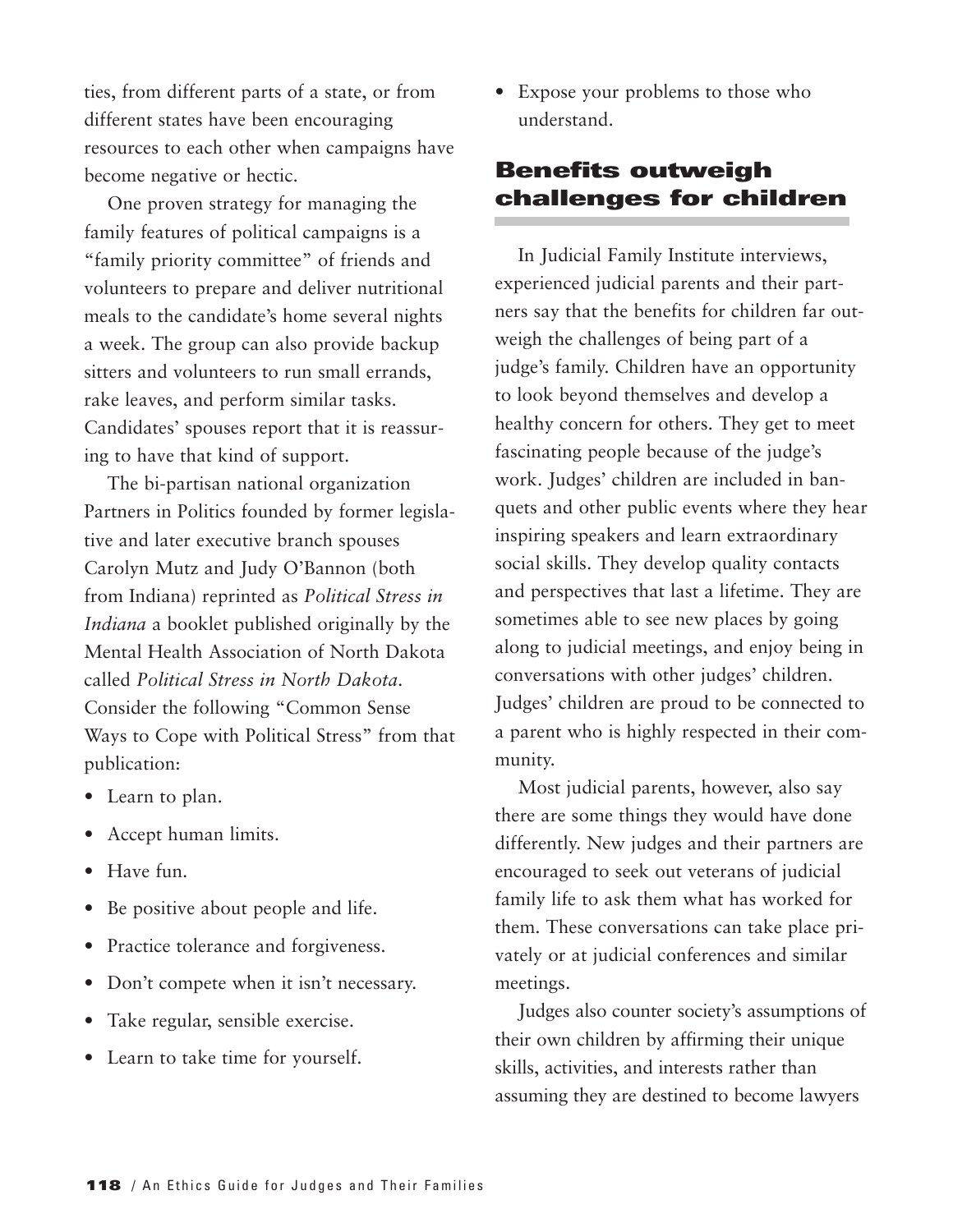or judges. All members of the family thrive when they realize and take time to express appreciation for the changes family members are experiencing to support the rule of law.

Communication is the basic issue in judicial families. It is important for families to be able to discuss the impact of public life issues as well as other topics on all people in the family whether children are at home or grown. With open communication, the family shares the challenges of public life, but more importantly recognizes the opportunities involved.

Because it is vitally important that persons coming into a courtroom are assured of fair and impartial treatment, judges often feel constrained about talking with their family about current events and controversial topics particularly when children are young. Whatever is part of the public record in a court case can be discussed at home with spouse and children. Especially during high-profile trials or those that involve peers, judges' children benefit from conversations before the next day of school that will prepare them for questions and comments.

Some families routinely discuss the day's headlines at breakfast to get ready for the day. Some children in the judge's family will approach these matters differently than others. One wants to talk with peers who make comments. Another avoids any conversation about the news. Parents can help each child adopt a stance comfortable to the whole family.

In some small towns, nearly every case can be a "high profile case." In other settings, media interest can draw national attention to

both trial and appellate proceedings and to the involved judges and their families. High profile cases may become the only civics lesson some citizens may ever get. There is an opportunity for judges and judicial systems to educate the public about the merits of living under a rule of law in a free society. There is a chance to break through the image of judicial isolation and help the public see the good-hearted servant leaders who serve as judges.

But the stresses and sheer time demands of handling a high profile case can shake judges, their households, and even extended family members. Personal privacy can be pierced. A judge's concentration on the work at hand can be maximized when they and their family members are equipped to function well in spite of the pressures and changes they are experiencing.

Children of judges appreciate a family policy regarding who answers the telephone or door and how it should be answered. When children participate in answering the door or the telephone, they like being instructed ahead of time on how to respond to calls from the judge's staff, the press, attorneys, litigants, unhappy citizens, and even their own friends and teachers. Many families screen calls with a telephone answering machine and answer the door with an intercom. In other families, parents answer all calls as well as the door.

Political involvement of children is often routine where judges campaign for their own office. When vicious attacks occur during a political campaign, special efforts should be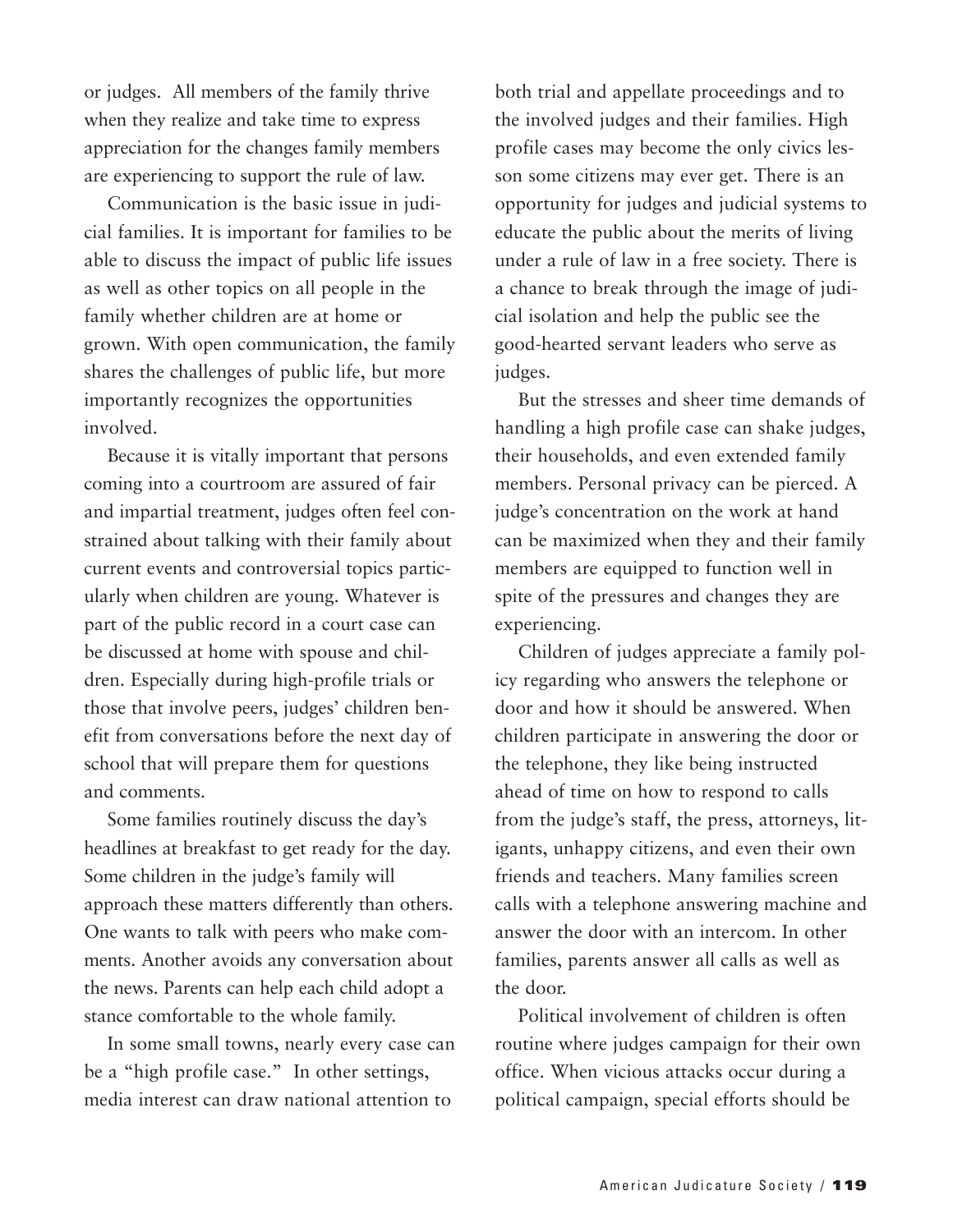made to equip children to cope and to respond. While one child thrives on public appearances, another might abhor them. Children appreciate parents' consideration in this matter and conversation about their role. Helping children understand the bigger picture in which the election occurs can excite their enthusiasm.

When teenagers and young adults who live in the judge's household want to become personally involved in political activity apart from the judge's own campaign, it is important to consult the code of judicial conduct applying to the judge's jurisdiction or ask the judicial ethics advisory committee.

## **Being proponents of the judicial system**

Judicial Family Institute leaders see their relationship to a judge as an opportunity to educate children and adults alike about the merits of the legal system. Some judicial spouses are docents with the Florida Supreme Court Historical Society. The society sponsors programs in the Florida Judicial Building in Tallahassee for over 5,000 people a year. Many other judges' spouses across the country are involved in peer mediation projects in schools or volunteer for the "We the People" program that sends whole high school classrooms to Washington D.C. to demonstrate their knowledge of the U.S. Constitution.

An excellent exercise for judges and their families is to spend a few hours thinking and talking about what seems most valuable about the American judicial systems. That is

a good time to consider and select a main positive point to have ready if called upon to answer a criticism from schoolmates, teachers, friends, complainers who call the home at night, or media representatives who are writing stories. It is useful to use complaints as opportunities for making positive statements about the legal system and educating the complainers. Some family members carry the business card of the judge's bailiff, secretary, or public information officer who can offer detailed accurate information to inquirers. Many complaints are better referred to these professionals, who appreciate feedback and suggestions for improvement. Complainers like to know that their opinion as a citizen is valuable and that their concerns are heard somewhere where it can make a difference.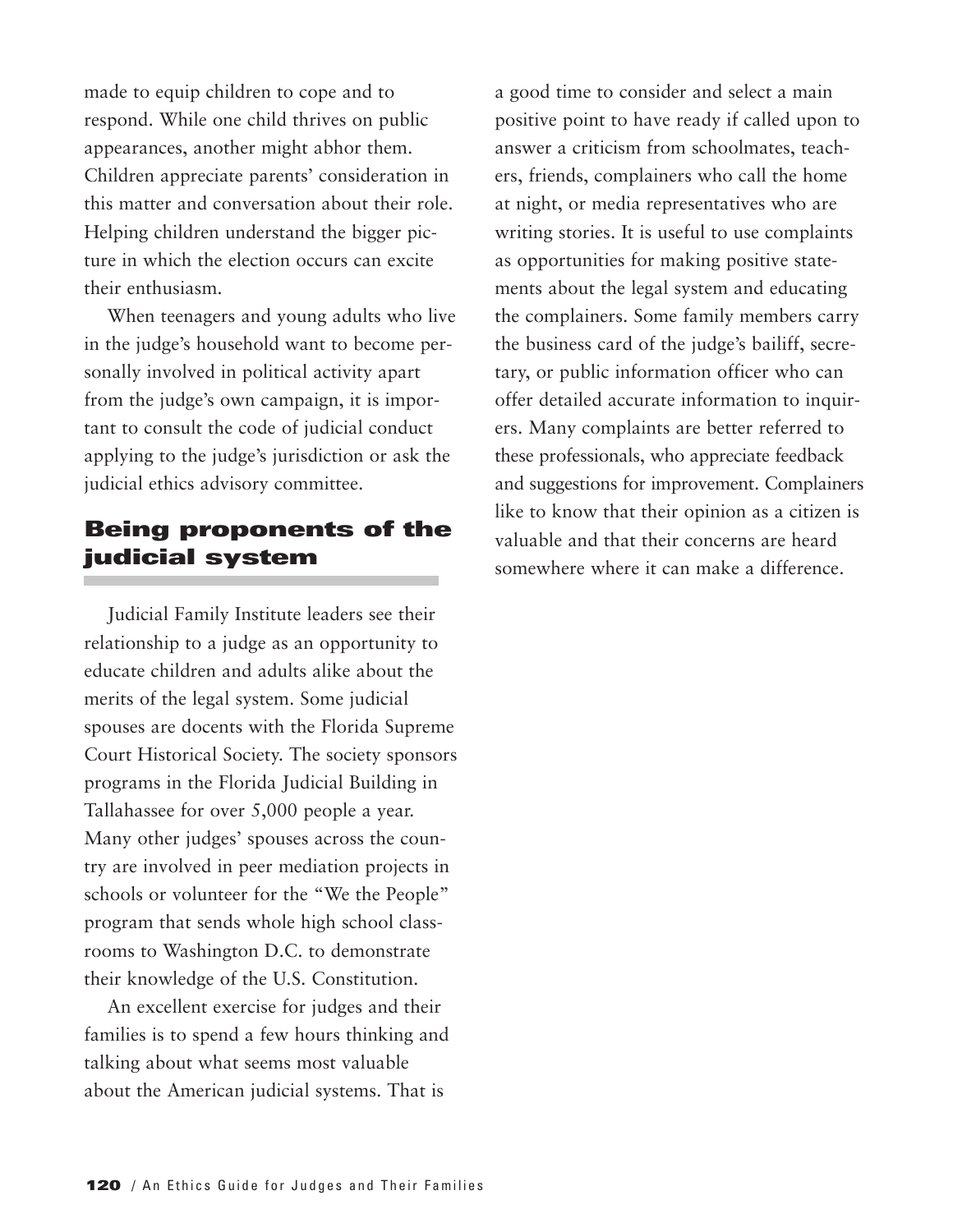## **Security ideas for judges, spouses, and families**

One area where judges cannot separate their professional life from their family life is in dealing with threats to security by litigants, criminals, and other persons who are seeking revenge or trying to affect the outcome of a case. These persons do not necessarily limit their threats to judges. Occasionally, spouses, children, others in a judge's household, and extended family members are also targeted. Incidents of attempted harm to judges or their family members away from the courthouse are probably rare. Nonetheless, there have been enough serious incidents to warrant taking security precautions and developing attitudes and activities that minimize concern for personal safety.

Stories of families that will not be intimidated by threats are encouraging. Some say that the one thing they would emphasize is the importance of good communications in the family generally. If a problem should arise for anyone, they will be able to bring it up because good communication lines are open.

Judges' children have surprised their parents years later by telling how when they were young, they were frightened that a criminal or custody litigant might take revenge on them or their friends. Much of this thinking resulted from conversation with peers in tune with the news, television and film drama, and their own highly active imaginations. Too often judges' children did not bring up the topic with their parents because they felt their parents had enough on their minds. Openness to what the children are experiencing takes time that is well worth the effort. In ageappropriate discussions, family closeness and security skills can be further developed as children are assured of the protection available to them.

Experienced judicial families know it is important to develop a personalized family security plan. Planning to prevent or deal with security problems would be smart whether a family were in public life or not. Some threats to judges and their families may be prevented by a judge's respectful attitude toward people who appear in court. Judges and their families can take safety precautions, but still thoroughly enjoy their lives. That enjoyment is enhanced by keeping in balance about security concerns. Neither ignoring security nor being overly-focused on it is healthy.

The Judicial Family Institute, Inc. has compiled security ideas from various sources, which are listed below. Some of the measures or attitudes may not be appropriate in your community or circumstances, but are shared for your consideration. Many judges and their family members have shared their ideas for the list. Indiana State Police officials have suggested many ideas for safety at home and while traveling that are interwoven in the list below. Additional suggestions from the National Judicial College are also included.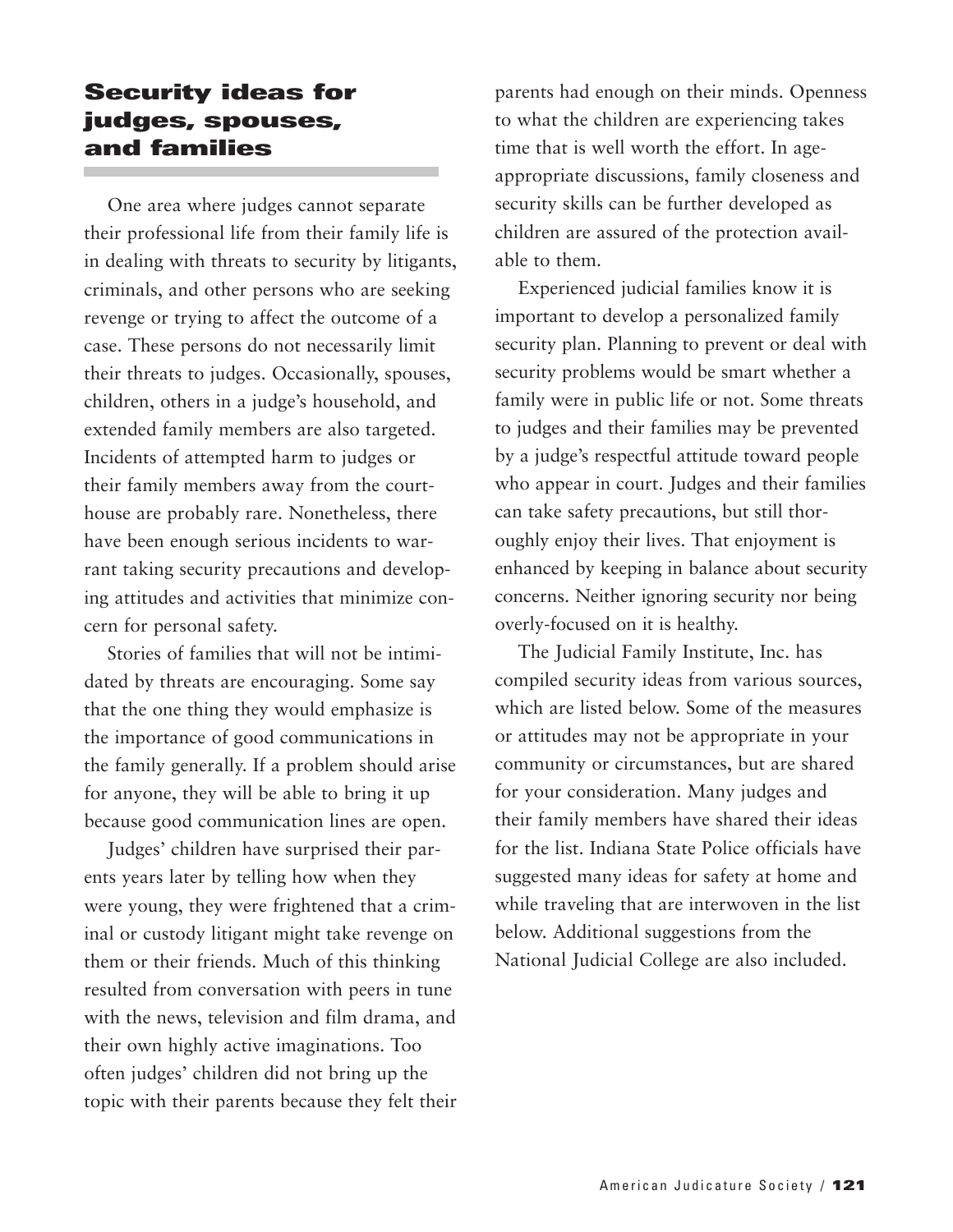## *Perspective*

- Remember that people and families like yours keep democratic principles and the rule of law alive through courage, commitment, and confidence. They will not be intimidated.
- Draw a comparison to traffic safety issues and the many automobile accidents reported daily.
- Be aware and take precautions without catastrophizing what might happen.
- Realize a judge may not get as many threats as an attorney, prosecutor, corporate head, university president, member of the clergy, social worker, psychiatrist, or person in another profession.
- Chat with other judges and their spouses or families to learn how they function with confidence without being preoccupied with security.
- Talk with people in your faith community about resources and attitudes.
- Be aware that threats and extra needs for security do not occur in a vacuum. Families in public life thrive when they minimize other sources of stress and maximize other sources of security.
- Always keep calm and use logic if threatened or placed in a dangerous situation.

## *Planning tips*

- Teach your family what you have learned about security with consideration for ages and individual needs.
- Get the facts on incidents of actual harm to judges or their families in your area.
- Let law enforcement officials do a security analysis of your home.
- Have a plan if you are taken hostage.
- Have a fire safety plan for your home.
- If you decide to keep or carry a weapon, make sure it is in proper working condition and you and your family have been trained in its proper use. Keep your skills sharp by practicing frequently. A policeman's wife accidentally shot her husband when he arrived home unexpectedly in the middle of the night without turning on the lights. A photographer's child accidentally killed his father. Since judges' families are not immune from accidents, instruct the whole household.
- Instruct family members not to trust strangers.
- Make sure state, county, and local police and local fire departments know where you live.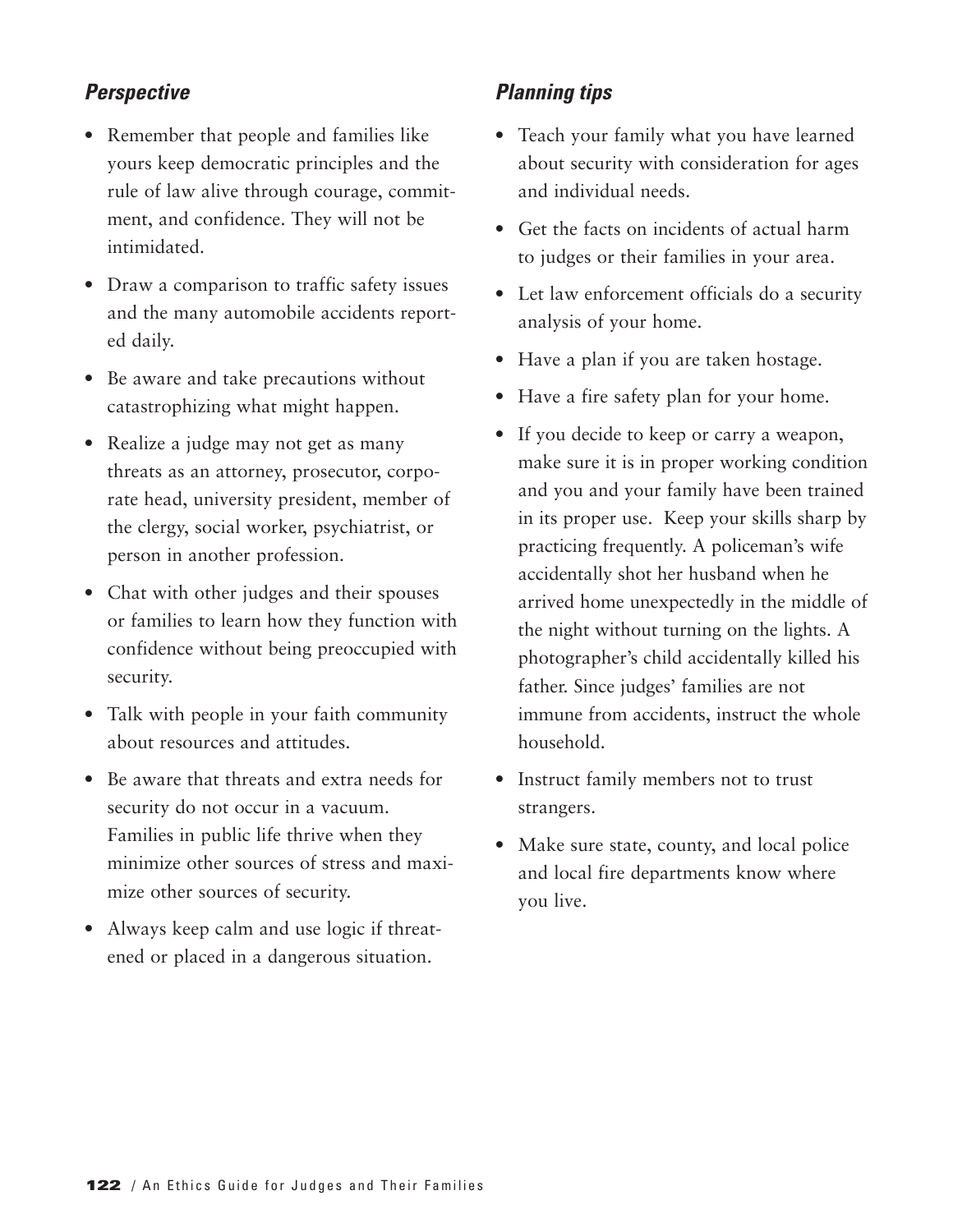#### *Home security suggestions*

- Consider installing a home security system. Consult *Consumer Reports* and local experts. The signal from your home should feed into an answering service capable of processing your call quickly. Some systems cause unnecessary delays because they receive too many other calls or serve too many other accounts such as physicians' answering services.
- Use an intercom system to answer the door. If a litigant appears at your door, explain that the judge in your household can meet with them only at the court during office hours.
- Consider having an audible or silent duress alarm.
- First look through a peephole or know who is on the other side before answering the door. Avoid opening your door to a stranger. Cover any glass panel next to your front door.
- Keep a cellular telephone close at hand and/or by your bed.
- Use security lighting at your home.
- Install deadbolt locks.
- Consider living in a gated community or building or at the end of a street or cul-de-sac.
- Do not use your name on your mailbox or lamppost.
- Consider owning a dog. Post "Beware of Dog" signs

#### *Mail and newspaper safety*

- Never open suspicious packages. Call the U.S. Postal Service for speakers or a flier describing bombs in the mail. Call law enforcement or the U.S. Postal Service if packages or letters arrive with grease marks or no return address.
- When going out of town, make arrangements to have your mail and newspapers secured.

#### *Campaigning precautions*

- Arrange for security at parades, dinners, and other events.
- Avoid riding in parades unless provisions are made for security and crowd control.
- Appear at campaign fund-raising events only when you have arranged for security. Consider control of admission by invitations or limited ticket sales or distribution.
- Take someone along for door-to-door campaigning.
- Do not personally post or remove your campaign signs if you can have someone else do it for you.
- Avoid using your residence address on any campaign materials.
- Limit campaign signs at your residence or bumper stickers on your personal vehicles.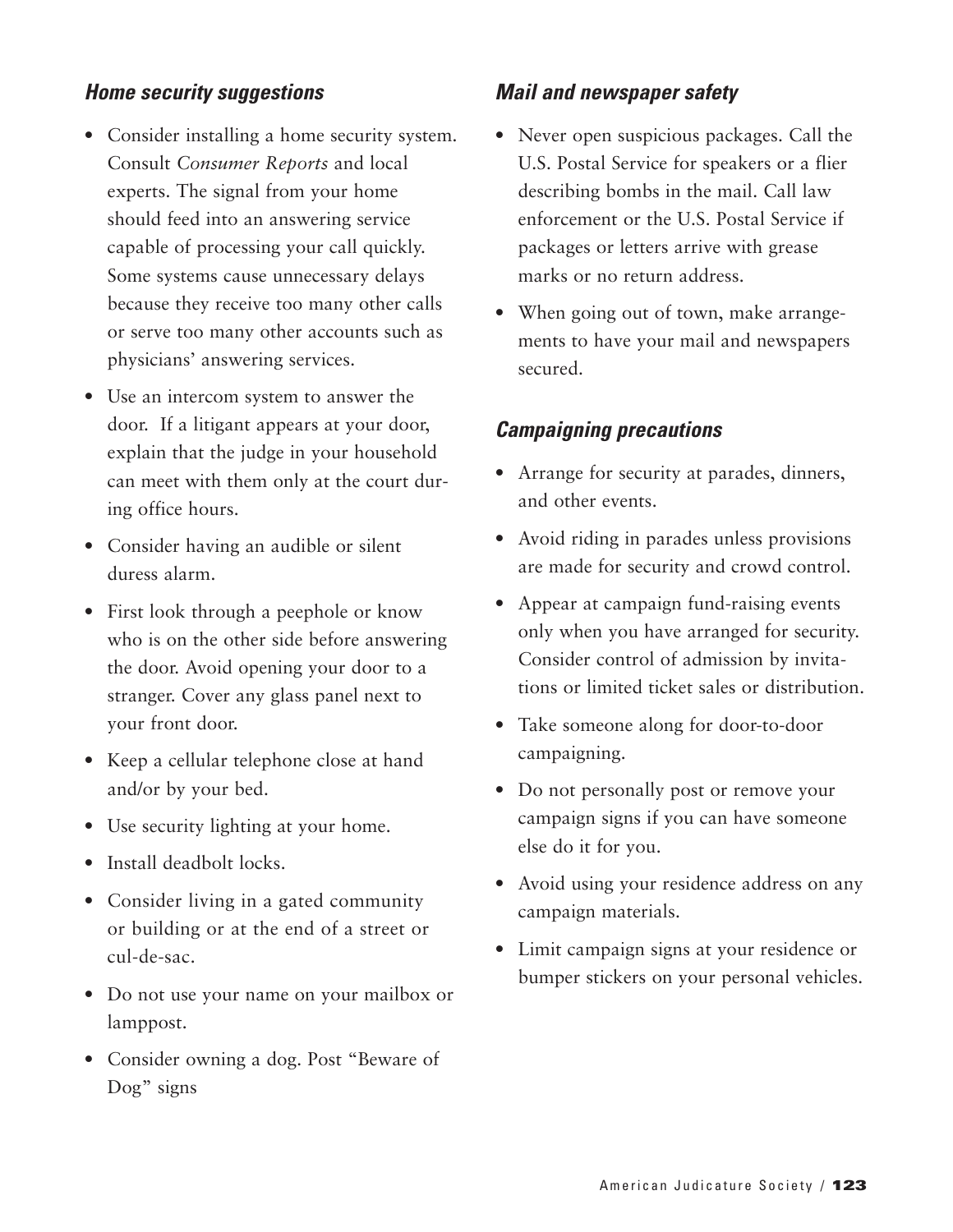#### *Travel and vehicle techniques*

- Travel with a cell phone. Make sure the battery is fully charged.
- When you are in your automobile, keep the doors locked at all times.
- Vary your travel routes and times, i.e., shopping, work, school, etc.
- Keep your name off assigned parking spaces at home and at work.
- Avoid going alone to events or on trips.
- Before entering your vehicle, be sure nothing has been placed behind the wheels and that the hood has not been tampered with. One judge ties a string on the hood and car doors and routinely checks to assure no one has broken in. Take a quick examination of the interior to look for any signs of hidden persons or tampering.
- Avoid being paranoid, but be aware if someone is staring at you or following you.
- Avoid personalized license plates.
- Do not have distinguishing plates on vehicles. Some people feel safer with distinguishing plates, but the Indiana State Police think they make you a target.
- Park in well-lighted areas.
- When leaving a shopping center, have your car key in your hand and ready to insert in the lock rather than fumbling for the key at the car.
- When you are involved in a minor property damage vehicle crash, use your cell phone to call law enforcement officials without identifying yourself as a judge or member of a judge's family; let the others involved in the accident know you have called for help. Request that the driver of the other vehicle follow you to a welllighted area to exchange pertinent information.
- If someone driving an unmarked car with flashing lights attempts to stop you, use your cell phone to call law enforcement officials to verify if the driver is an officer. If he or she is not, tell law enforcement officials where you are.
- Do not transport your judicial robe in your automobile by hanging it up unless it is covered with colored paper, plastic, or fabric. If it is not covered, lay it flat in your back seat or trunk.
- Avoid becoming physically involved in chasing or apprehension of disorderly persons or escapees.
- When out of town for a long period of time, make arrangements with someone to move your vehicles to a different location.
- Let law enforcement know when you and your family are out of town.
- Do not leave your luggage unattended anywhere.
- Avoid using your full name and title or home address on luggage tags.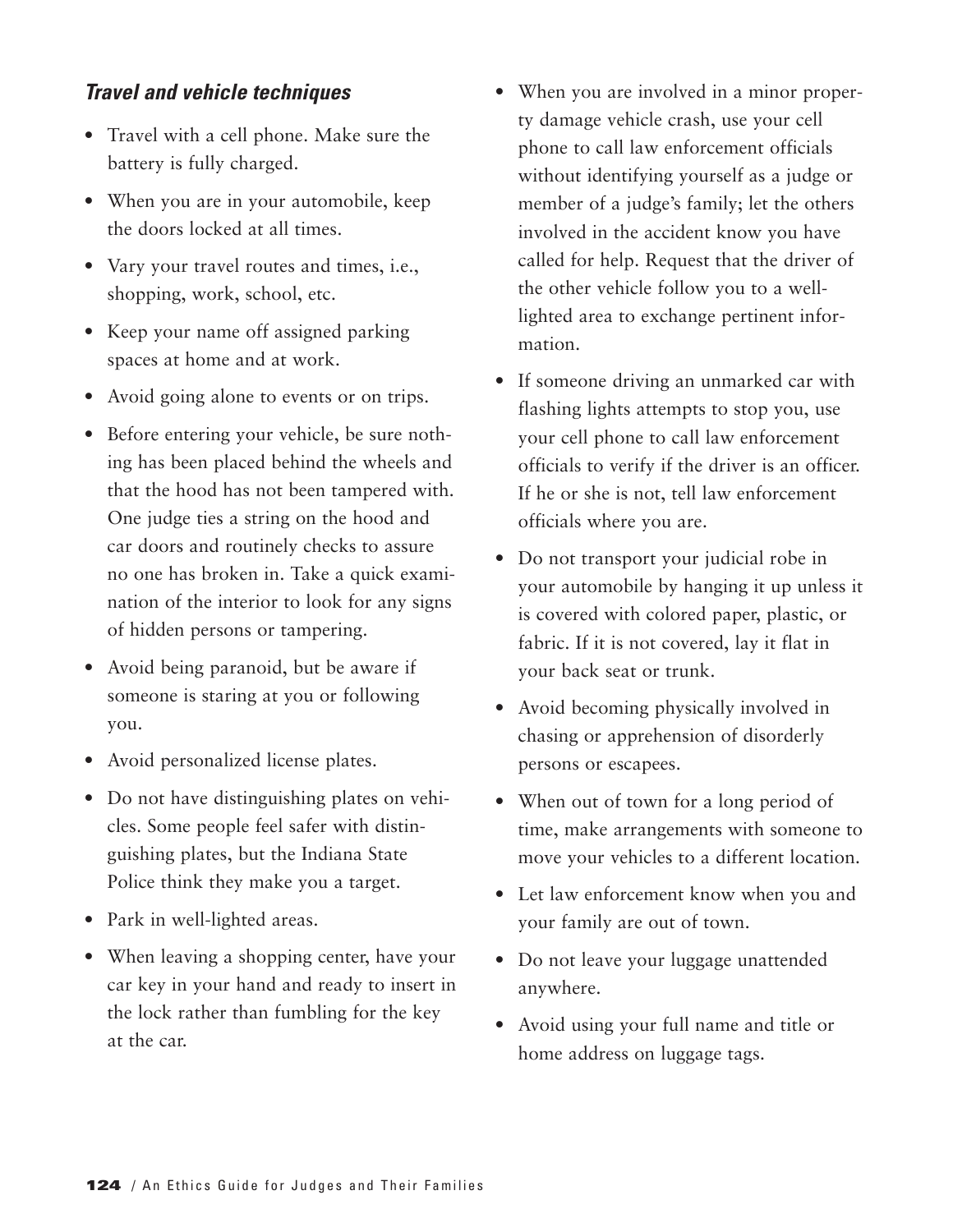#### *Media contact suggestions*

- Invest time to get acquainted with media personnel to help them understand your concerns.
- Encourage media not to show photographs of your family or your residence after there has been an incident of courtrelated news or violence.
- Avoid being quoted in the news in a manner that makes the public think you fear violence or that you think you are not at risk. Such quotes can be taken as an invitation or as a challenge.
- Do not allow the media to learn the names, ages, or schools of your minor children.
- Do not tell the news media the security you have in place.
- Do not upgrade any photographs that may be on file with the news media or the government if you can avoid it. An exception is the photograph that should accompany an official "Personal and Family Information Sheet" that is confidentially maintained.

#### *Communication ideas*

- Address people with a tone of respect and humility rather than anger or sarcasm.
- Use a home telephone answering machine or voice mail to screen calls.
- Do not announce your name and phone number on the outgoing message of your home answering machine.
- Never provide personal information to the public, i.e., when and where family members are to arrive. Do not announce to the public that you are going out of town for vacation, school, or business. In public, discuss ideas or past activities rather than future activities with friends, barber, hairdresser, repairmen, and others. Let your friends and extended family know your travel plans are confidential.
- Only individuals with a need to know have knowledge that your family is connected with the judiciary. If asked, identify yourself or your spouse as an attorney, government employee, etc.
- Do not allow strangers to overhear your personal telephone calls.
- If you discover vandalism to your home, avoid calling 911 or other switchboards broadcast on citizen's band radios. One family reports their call to 911 reached journalists who rushed to their home and later published their address in the newspaper. Instead, use a direct, more secure number for law enforcement or call a judicial staff employee familiar with security officers. Keep that number on your person and near telephones at your home.

## *Service calls*

- Always require credentials from individuals performing work at your home.
- Always verify the legitimacy and reputation of individuals performing any work at your residence.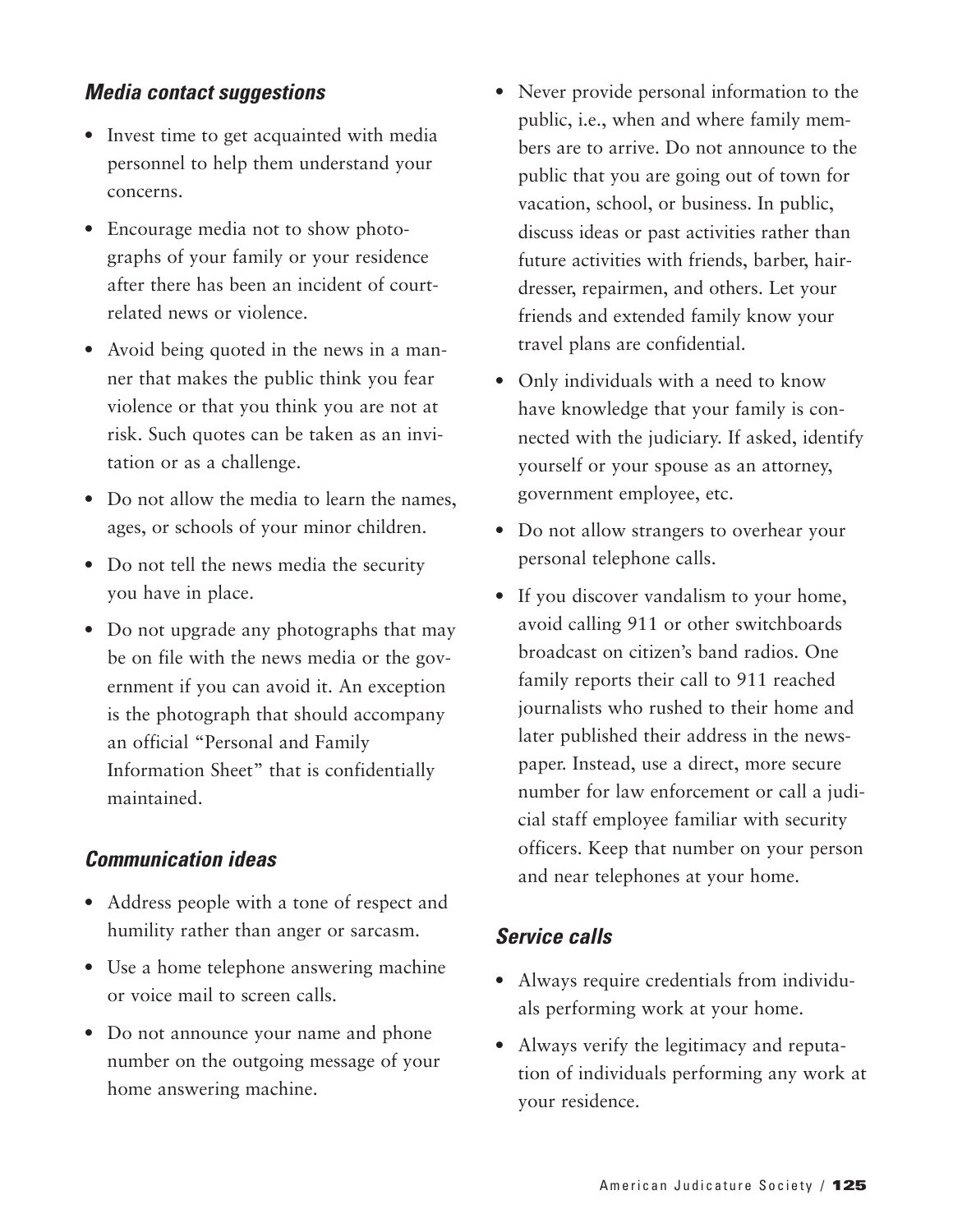#### *Suggested ways to handle threats*

- Report any threats. Studies suggest some people making threats are trying to get attention and will escalate their activities if not regarded. Law enforcement officials are trained to discern the difference between mere ventilation and a true concern.
- Take a self-defense course.
- Consider assigning divorce and custody cases to mediation. Litigants who reach their own conclusions on money and custody tend not to retaliate against the judge or the judge's family.
- Leave the children with someone you trust for a few days.
- Use telephone caller identification or ask the telephone company or law enforcement to have suspicious calls traced.
- Question whether attempts to assassinate prominent figures such as the President correlate with threats to you. Visit http://www.ojp.usdoj.gov/nij, the National Institute of Justice website to obtain an electronic version of Protective Intelligence and Threat Assessment Investigations or call 800-851-3420.
- Do not sound intimidated. One spouse responds to telephone threats with humor: "I don't take that type of call here at home, you'll have to call the office at 999 9999."

• Act like you are crazy if you are approached by someone who seems to want to harm you.

#### *Information management*

- Consider having an unlisted or unpublished telephone number and address.
- If you decide to put the telephone number in the telephone book, exclude the address.
- Have all bills and credit card accounts sent to a post office box.
- Avoid using "Judge" on your personal checks, credit cards, airline tickets, etc.
- Avoid using your home address on your driver's license, checks, and return address. Some judges use a post office box or office address.
- Request that your name not be included in the city directory.
- Ask federal census takers to exclude your social security number and other relevant information from published lists.
- Shred identifying or personal papers.
- Remove any mailing labels containing your name and home address from subscription magazines before taking them to the courthouse.
- Do not display photographs of your family in your office where visitors can see them, but turn them towards you.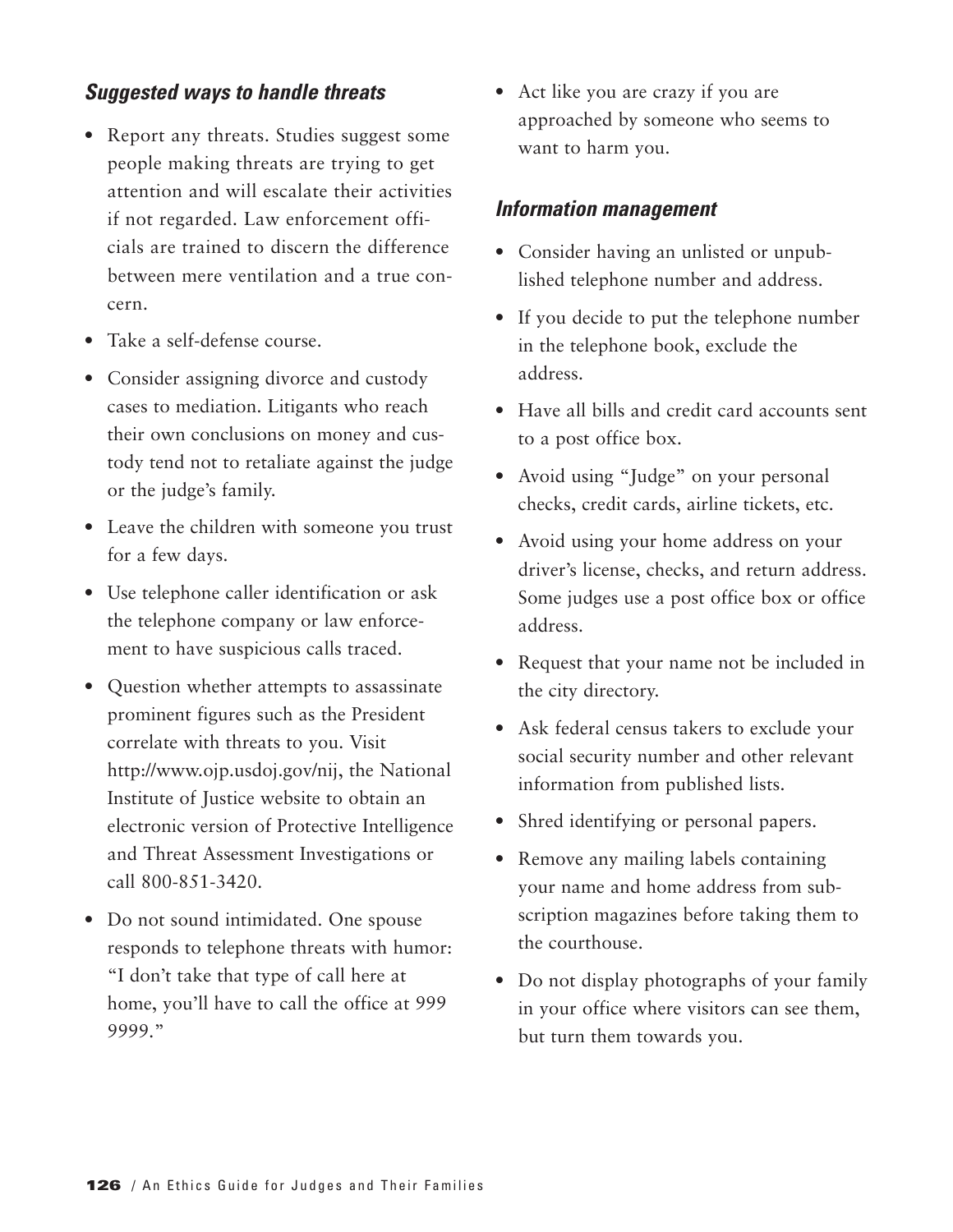## *Public contact suggestions*

- Do not put your child's name on personal clothing.
- Avoid becoming intoxicated in public places, therefore becoming vulnerable.
- Avoid wearing shirts or caps that identify you as a judge when you're out in public. "Have Gavel will Travel," "Take The Law Into Your Own Hands, Hug A Judge," "Here Comes The Judge," etc. are all right for around the house or while attending judicial seminars, but may be too risky elsewhere.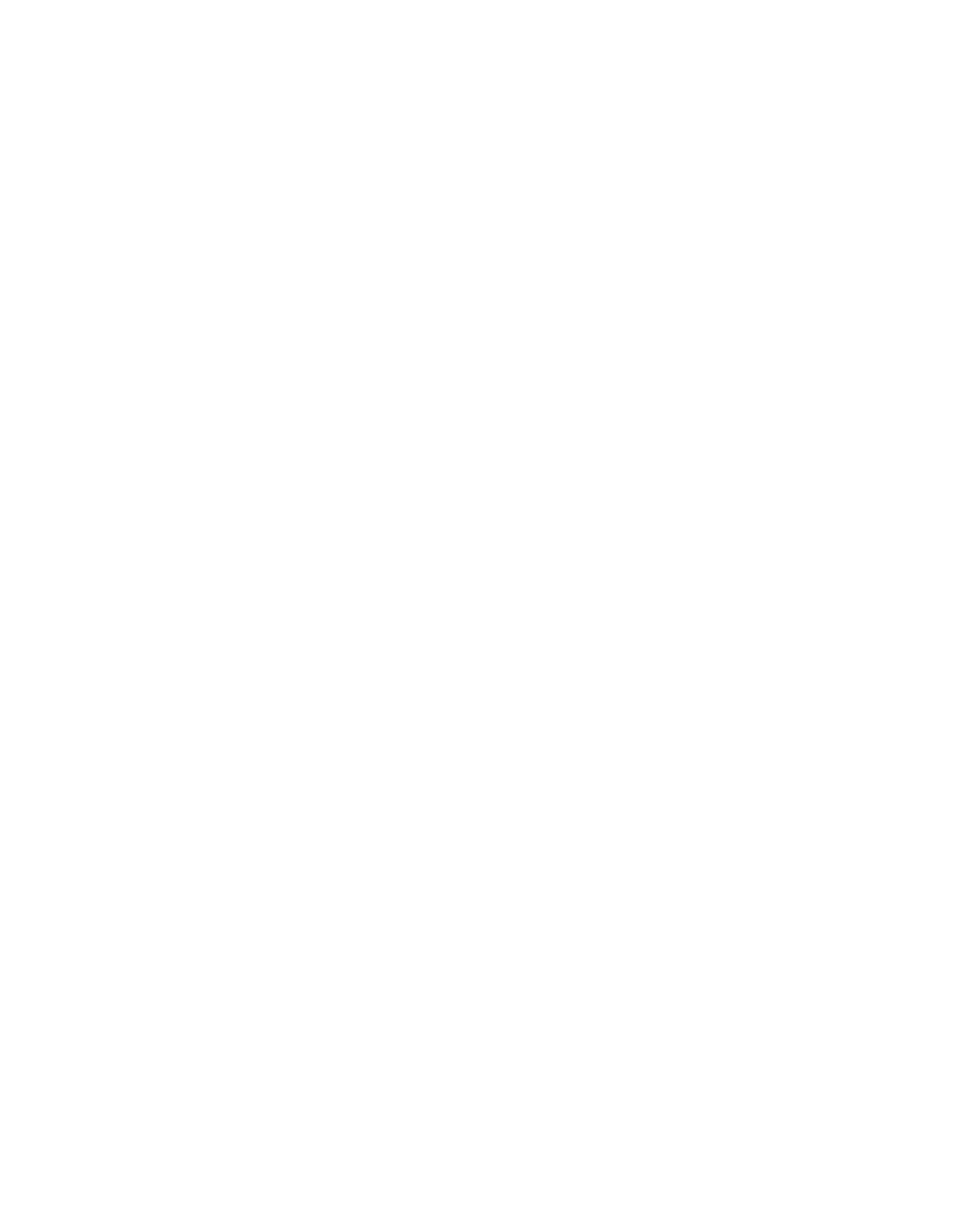## *Additional Resources*



## **About ethics**

The American Judicature Society web-site has a directory of judicial conduct commissions and links to their web-sites at www.ajs.org/ethics1.html. Commission websites frequently include the state code of judicial conduct and other helpful information. The AJS web-site also has links to the judicial ethics advisory committees in those states that have them. Judges can ask the committees for advice regarding future action, and many of the committees have put their opinions on-line.

AJS publications with information on judicial ethics that may be of interest to judges and their families include:

*Judicial Conduct Reporter* (a quarterly newsletter)

*Ethical Standards for Judges* (AJS 1999) by Cynthia Gray

*Communicating with Voters: Ethics and Judicial Election Campaigns* (AJS 2000) by Cynthia Gray

*When Judges Speak Up: Ethics, the Public, and the Media* (AJS 1998) by Cynthia Gray

*An Ethics Guide for Part-Time Lawyer Judges* (AJS 1999) by Cynthia Gray

*Judicial Disqualification under Canon 3C of the Code of Judicial Conduct* (AJS 1992) by Leslie W. Abramson

*Judicial Ethics and the Administration of Justice* (a videotaped instruction program)

*Key Issues in Judicial Ethics* by Cynthia Gray (1996)

Information about ordering AJS publications is available on the AJS web-site at www.ajs.org/pubs1.html or by contacting rwilson@ajs.org or 312-558-6900 ext. 147.

#### *Additional resources on ethics*

*The Development of the ABA Judicial Code* (ABA 1992) by Lisa L. Milord

*California Judicial Conduct Handbook* (California Judges Association 1990) by David M. Rothman

*Judicial Conduct and Ethics* (Lexis 2000) by Shaman, Lubet, & Alfini

## **About stress and other judicial family issues**

*Judicial Wellness: A Stress Management Guide For and By Judges* (National Judicial College 1996, 800-25-JUDGE)